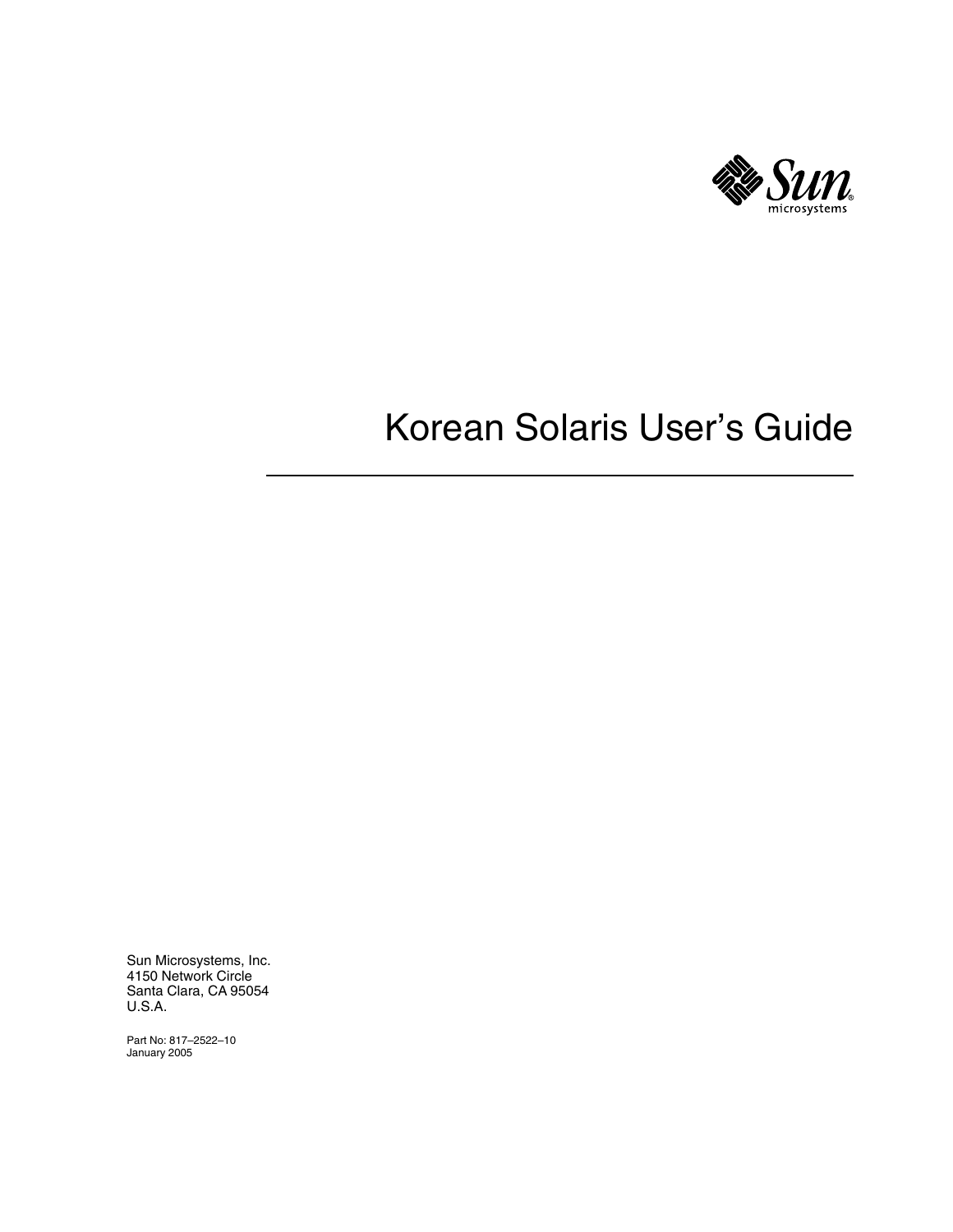Copyright 2005 Sun Microsystems, Inc. 4150 Network Circle, Santa Clara, CA 95054 U.S.A. All rights reserved.

This product or document is protected by copyright and distributed under licenses restricting its use, copying, distribution, and decompilation. No part of this product or document may be reproduced in any form by any means without prior written authorization of Sun and its licensors, if any.<br>Third-party software, including font technology, is copyrighted and licensed

Parts of the product may be derived from Berkeley BSD systems, licensed from the University of California. UNIX is a registered trademark in the U.S. and other countries, exclusively licensed through X/Open Company, Ltd.

Sun, Sun Microsystems, the Sun logo, SunSoft, SunDocs, SunExpress, SunOS is a trademark or registered trademark of Sun Microsystems, Inc. in the United States and other countries. and Solaris are trademarks, registered trademarks, or service marks of Sun Microsystems, Inc. in the U.S. and other<br>countries. All SPARC trademarks are used under license and are trademar other countries. Products bearing SPARC trademarks are based upon an architecture developed by Sun Microsystems, Inc. Netscape Navigator is a<br>trademark or registered trademark of Netscape Communications Corporation in the registered trademark of Adobe Systems, Incorporated, which may be registered in certain jurisdictions.

The OPEN LOOK and Sun™ Graphical User Interface was developed by Sun Microsystems, Inc. for its users and licensees. Sun acknowledges the pioneering efforts of Xerox in researching and developing the concept of visual or graphical user interfaces for the computer industry. Sun holds a<br>non-exclusive license from Xerox to the Xerox Graphical User Interface, wh and otherwise comply with Sun's written license agreements.

**RESTRICTED RIGHTS:** Use, duplication, or disclosure by the U.S. Government is subject to restrictions of FAR 52.227–14(g)(2)(6/87) and FAR 52.227–19(6/87), or DFAR 252.227–7015(b)(6/95) and DFAR 227.7202–3(a).

DOCUMENTATION IS PROVIDED "AS IS" AND ALL EXPRESS OR IMPLIED CONDITIONS, REPRESENTATIONS AND WARRANTIES, INCLUDING ANY IMPLIED WARRANTY OF MERCHANTABILITY, FITNESS FOR A PARTICULAR PURPOSE OR NON-INFRINGEMENT, ARE DISCLAIMED, EXCEPT TO THE EXTENT THAT SUCH DISCLAIMERS ARE HELD TO BE LEGALLY INVALID.

Copyright 2005 Sun Microsystems, Inc. 4150 Network Circle, Santa Clara, CA 95054 U.S.A. Tous droits réservés.

Ce produit ou document est protégé par un copyright et distribué avec des licences qui en restreignent l'utilisation, la copie, la distribution, et la<br>décompilation. Aucune partie de ce produit ou document ne peut être rep aux polices de caractères, est protégé par un copyright et licencié par des fournisseurs de Sun.

Des parties de ce produit pourront être dérivées du système Berkeley BSD licenciés par l'Université de Californie. UNIX est une marque déposée aux Etats-Unis et dans d'autres pays et licenciée exclusivement par X/Open Company, Ltd.

Sun, Sun Microsystems, le logo Sun, SunSoft, SunDocs, SunExpress, SunOS sont des marques déposées ou enregistrées de Sun Microsystems, Inc. aux<br>Etats-Unis et dans d'autres pays. et Solaris sont des marques de fabrique ou d aux Etats-Unis et dans d'autres pays. Toutes les marques SPARC sont utilisées sous licence et sont des marques de fabrique ou des marques déposées<br>de SPARC International, Inc. aux États-Unis et dans d'autres pays. Les pro

L'interface d'utilisation graphique OPEN LOOK et Sun™a été développée par Sun Microsystems, Inc. pour ses utilisateurs et licenciés. Sun reconnaît<br>les efforts de pionniers de Xerox pour la recherche et le développement du licenciés de Sun qui mettent en place l'interface d'utilisation graphique OPEN LOOK et qui en outre se conforment aux licences écrites de Sun.

CETTE PUBLICATION EST FOURNIE "EN L'ETAT" ET AUCUNE GARANTIE, EXPRESSE OU IMPLICITE, N'EST ACCORDEE, Y COMPRIS DES GARANTIES CONCERNANT LA VALEUR MARCHANDE, L'APTITUDE DE LA PUBLICATION A REPONDRE A UNE UTILISATION PARTICULIERE, OU LE FAIT QU'ELLE NE SOIT PAS CONTREFAISANTE DE PRODUIT DE TIERS. CE DENI DE GARANTIE NE S'APPLIQUERAIT PAS, DANS LA MESURE OU IL SERAIT TENU JURIDIQUEMENT NUL ET NON AVENU.





040805@9495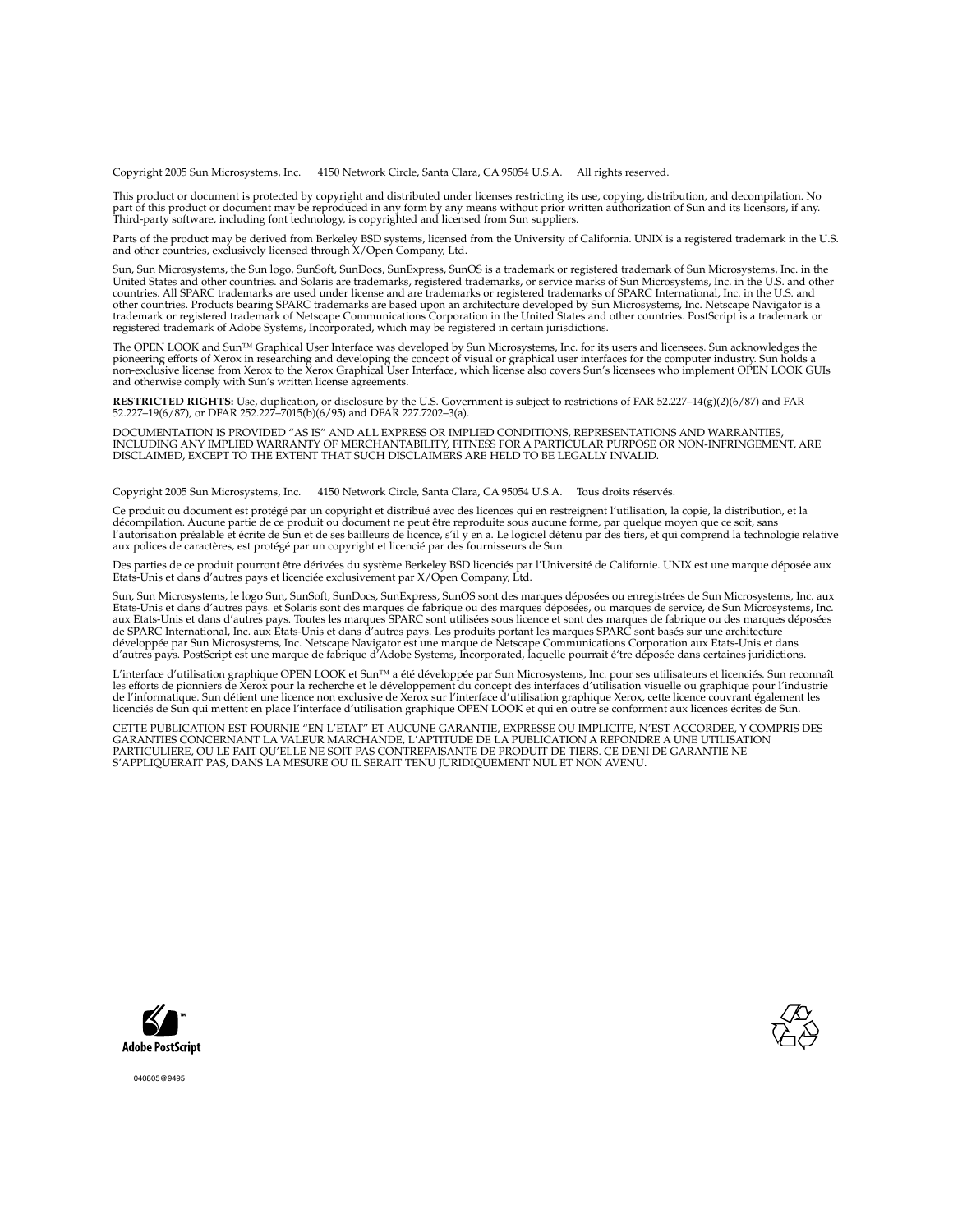# **Contents**

**[Preface 11](#page-10-0)**

**[Part I Features Overview 15](#page-14-0)**

**[1 Overview of Features 17](#page-16-0)** [New Localized Features 17](#page-16-0) [Language Support 18](#page-17-0) [Locale Attributes 18](#page-17-0) [Locale Categories 20](#page-19-0) [Locale Modifier 21](#page-20-0)

**[Part II End-User Information 23](#page-22-0)**

**[2 Introduction to the Korean Solaris Software 25](#page-24-0)** [Design of the Korean Solaris Software 25](#page-24-0) [Korean Locales 25](#page-24-0) ▼ [How to Set the Locale at Login 26](#page-25-0)

#### **[3 CDE 27](#page-26-0)**

[Korean Graphical User Interface 27](#page-26-0) [Korean Input/Output 27](#page-26-0) [Localized CDE Desktop 28](#page-27-0)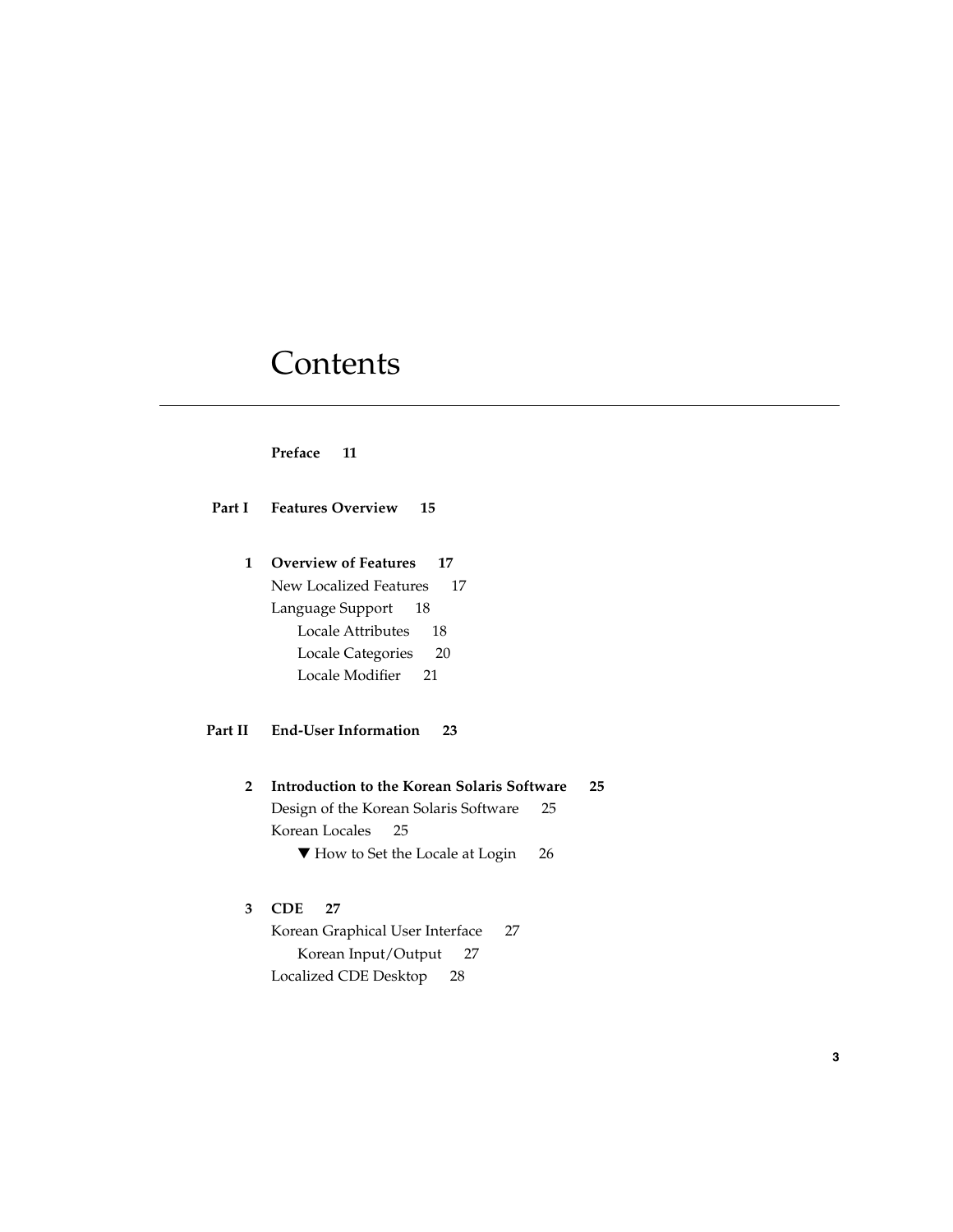**[4 Entering Korean Text 31](#page-30-0)**

[Character Input Overview 31](#page-30-0)

[Supported Character Sets 32](#page-31-0)

[Input Window Areas 33](#page-32-0)

[Basic Functions for Korean Input 34](#page-33-0)

[Starting to Input Hangul 34](#page-33-0)

▼ [How to Switch to the Hangul Input Mode 34](#page-33-0)

▼ [How to Enter Hangul Characters 35](#page-34-0)

▼ [How to Backspace and Delete Korean Characters 36](#page-35-0)

▼ [How to Commit Hangul Input 38](#page-37-0)

▼ [How to Return to the ASCII/English Input Mode 39](#page-38-0)

[Switching Keyboard Layouts 40](#page-39-0)

▼ [How to Switch Keyboard Layouts 40](#page-39-0)

[Using Hangul/Hanja Conversion to Enter Hanja 41](#page-40-0)

▼ [How to Use the Hanja Lookup Mode 42](#page-41-0)

▼ [How to Convert Hanja to Hangul in Character Step Mode 44](#page-43-0)

▼ [How to Convert Hanja to Hangul Using Word Conversion Modes 46](#page-45-0) [Entering Special Symbol Characters 47](#page-46-0)

▼ [How to Enter Special Symbol Characters 47](#page-46-0)

[Entering Hangul Characters Using Hex Input Mode 51](#page-50-0)

▼ [How to Use the Hex Input Mode 52](#page-51-0)

[Switching Between the Half\\_Width and the Full\\_Width Character Modes 55](#page-54-0)

▼ [How to Switch Between Half\\_Width and Full\\_Width Character Modes 55](#page-54-0) [Auxiliary Windows for the Korean Input Method 56](#page-55-0)

[Palette Auxiliary Window 56](#page-55-0)

[Input Method Options 57](#page-56-0)

[Virtual Keyboard Auxiliary Window 59](#page-58-0)

[Lookup Table Auxiliary Window 60](#page-59-0)

[Input Method Help 61](#page-60-0)

#### **[5 Hanja Tool 63](#page-62-0)**

[Hanja Tool Features 63](#page-62-0)

[Using Hanja Tool 64](#page-63-0)

▼ [How to Launch the Hanja Tool 64](#page-63-0)

 $\nabla$  [How to Find the Hanja for a Hangul word 65](#page-64-0)

▼ [How to Add Hanja to the Hangul-Hanja Dictionary 67](#page-66-0)

▼ [How to Modify Hanja in the Hangul-Hanja Dictionary 70](#page-69-0)

▼ [How to Delete Hanja from the Hangul-Hanja Dictionary 71](#page-70-0)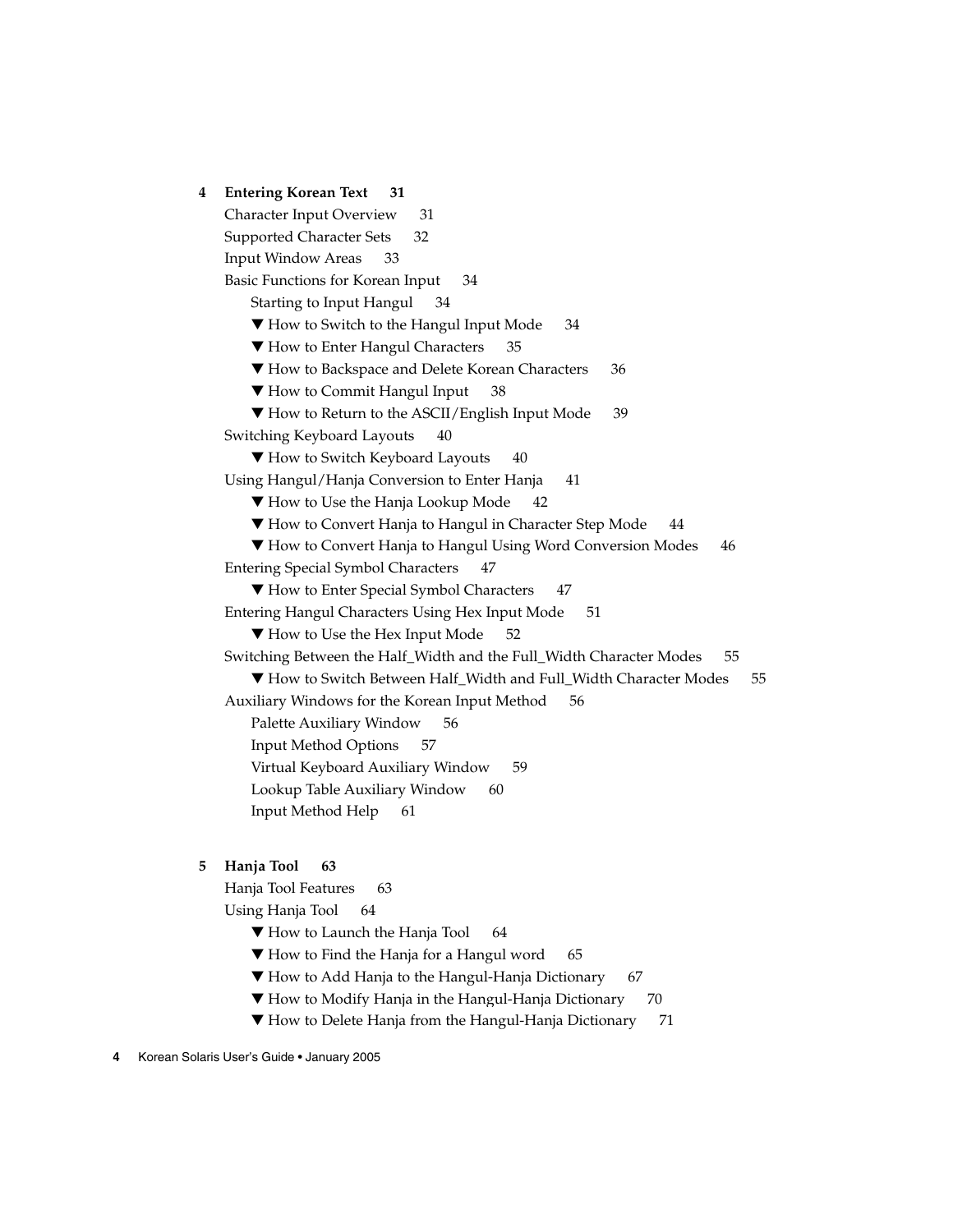#### **[6 Localized Applications 73](#page-72-0)**

Using the mailx [Utility with Korean Characters 73](#page-72-0) Using talk [with Korean Characters 74](#page-73-0) The xtobdf [Utility 74](#page-73-0) The [Sdtconvtool](#page-73-0) Utility 74 ▼ [How to Use the](#page-73-0) Sdtconvtool Utility 74 The iconv [Utility 75](#page-74-0)

#### **[7 Korean Solaris Printing 79](#page-78-0)**

[Line Printer Support 79](#page-78-0) [Printing an EUC \(Wansung\) File to a Printer that Does Not Support EUC 79](#page-78-0) Printing a ko\_KR.UTF-8 [File to Printers that Do Not Support UTF-8 81](#page-80-0) [Laser Printer Support 81](#page-80-0) Using the mp [Utility 81](#page-80-0)

#### **[Part III System Administrator Information 83](#page-82-0)**

**[8 Configuring a Korean Solaris System 85](#page-84-0)** [Setting the Default Locale 85](#page-84-0) ▼ [How to Set the Default Locale 85](#page-84-0) [Using Aliases to Set the Locale 86](#page-85-0) ▼ [How to Set Locale Aliases for the Korn Shell 86](#page-85-0) [How to Set Locale Aliases for the C Shell 86](#page-85-0)

#### **9 Managing the htt [Input Method Server 87](#page-86-0)**

[Input Method Server Basic Properties 87](#page-86-0) Three htt [Processes 88](#page-87-0) htt [Application Display 88](#page-87-0) [How and When](#page-88-0) htt is Started 89 Using the iiim Server in the ko KR.UTF-8 Locales 89

#### **[10 Fonts 91](#page-90-0)**

[Display PostScript System \(DPS\) 91](#page-90-0) [Using Korean PostScript Fonts and DPS Facilities 91](#page-90-0) [Creating Composite Korean Fonts 94](#page-93-0) [Using Korean Fonts in DPS Programming 94](#page-93-0)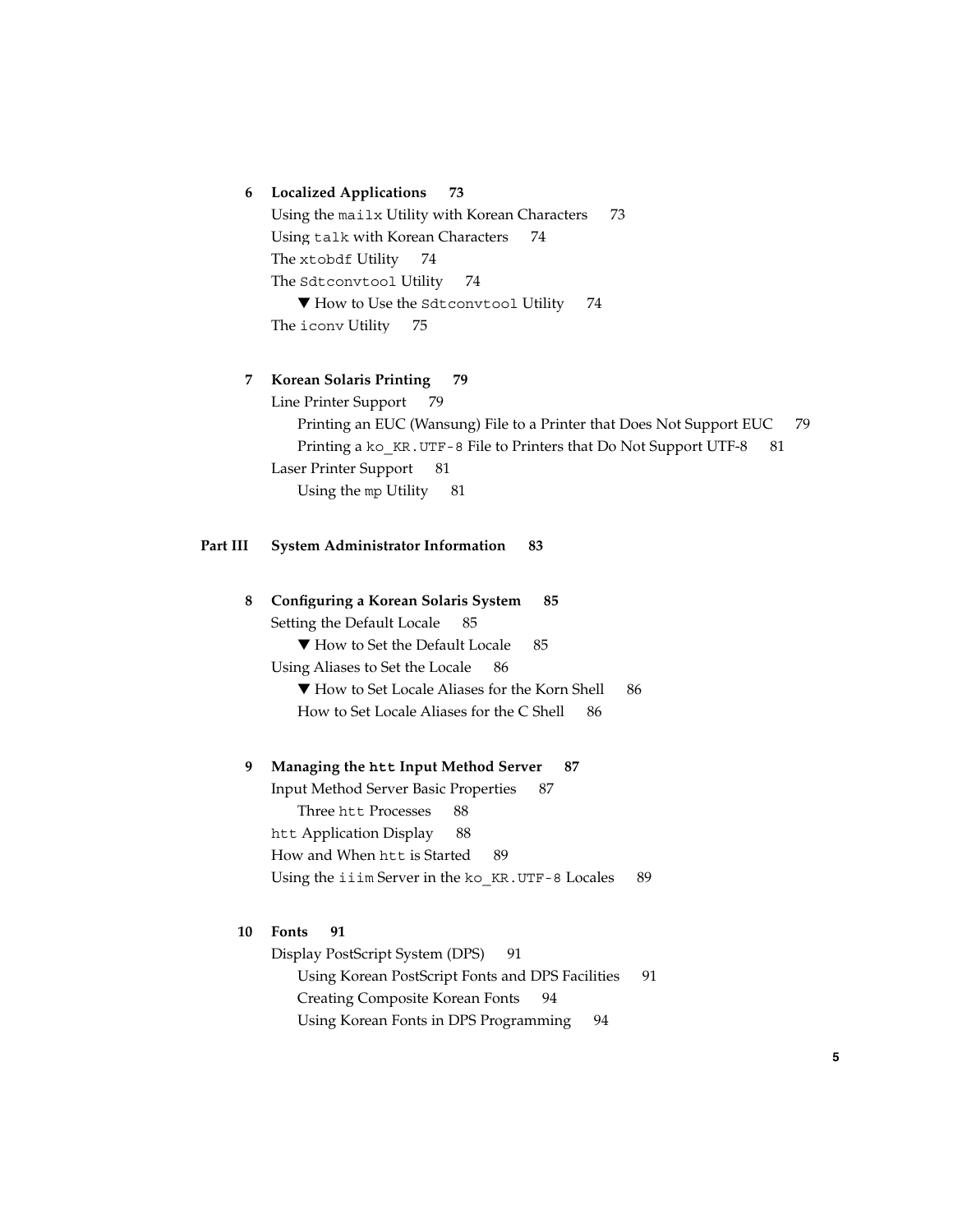[BDF and PCF Formats 95](#page-94-0) ▼ [How to Convert BDF Fonts to PCF Format 95](#page-94-0) ▼ [How to Install and Check an Edited Font 95](#page-94-0) [Changing Font Directories 96](#page-95-0) [Bitmap and TrueType Fonts 96](#page-95-0)

**[11 Korean Printing Facilities 99](#page-98-0)** [Printing Korean Output to a Line Printer 99](#page-98-0) Using the mp [Utility 100](#page-99-0)

Using mp [as an Xprt \(X Print Server\) Client 101](#page-100-0)

#### **[12 TTY Environment and Support 103](#page-102-0)**

[TTY STREAMS 103](#page-102-0) [Traditional STREAMS 104](#page-103-0) [Korean Solaris STREAMS 104](#page-103-0) [TTY Utilities 105](#page-104-0) EUC ioctl [Features 105](#page-104-0) The termcap [database 105](#page-104-0) The terminfo [database 106](#page-105-0) [TTY Commands 106](#page-105-0) setterm [Command 106](#page-105-0) /bin/stty [Command 107](#page-106-0) [TTY Setup Examples 107](#page-106-0) [Configuring STREAMS for Korean Solaris Software 107](#page-106-0) [Configuring STREAMS for the](#page-108-0) ko. UTF-8 Locale 109 [Terminal Support 110](#page-109-0) [Installing a Terminal 110](#page-109-0) ▼ [How to Install a Terminal to Support KS C 5601 111](#page-110-0) ▼ How to Set Up a ttya [Port from the Command Line 112](#page-111-0) ▼ [How to Verify TTY Set Up 113](#page-112-0) ▼ [How to Use Packed Code and Johap TTY in the](#page-112-0) ko Locale 113 ▼ [How to Use Combination Code and Johap TTY in the](#page-113-0) ko Locale 114 ▼ [How to Use the EUC TTY in the](#page-113-0) ko.UTF-8 Locale 114 ▼ [How to Use the Johap TTY in the](#page-114-0) ko.UTF-8 Locale 115

#### **[A Binary Compatibility Package 117](#page-116-0)** [Korean Test Utilities 118](#page-117-0)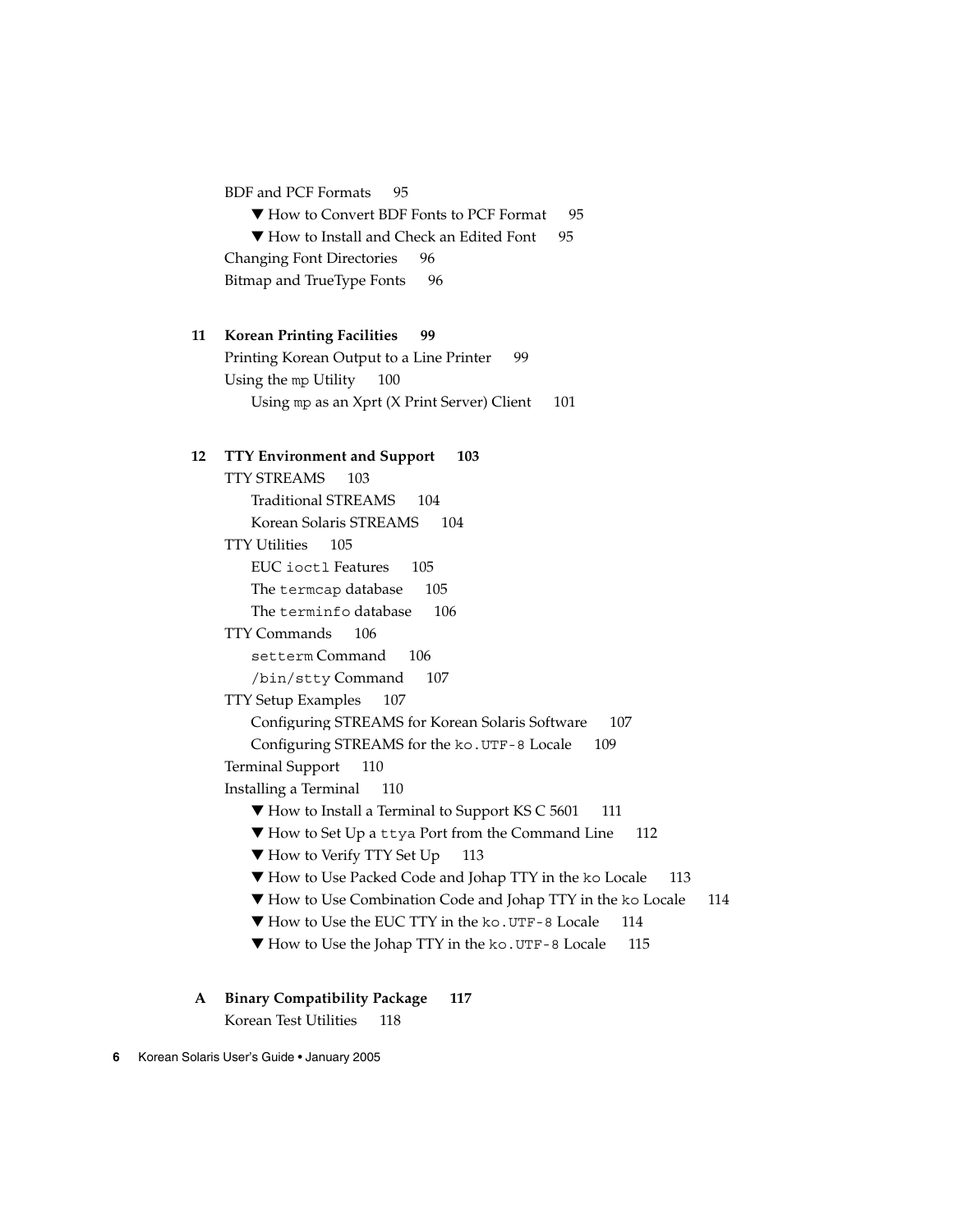| Asian-Specific Utilities<br>119        |     |
|----------------------------------------|-----|
| <b>Conversion Utilities</b><br>119     |     |
| Conversion Within a Code Set<br>$-120$ |     |
| Conversion for Korean Character Codes  | 120 |

### **[B Mapping Korean Keyboard Functions 121](#page-120-0)**

**[Glossary 123](#page-122-0)**

**[Index 127](#page-126-0)**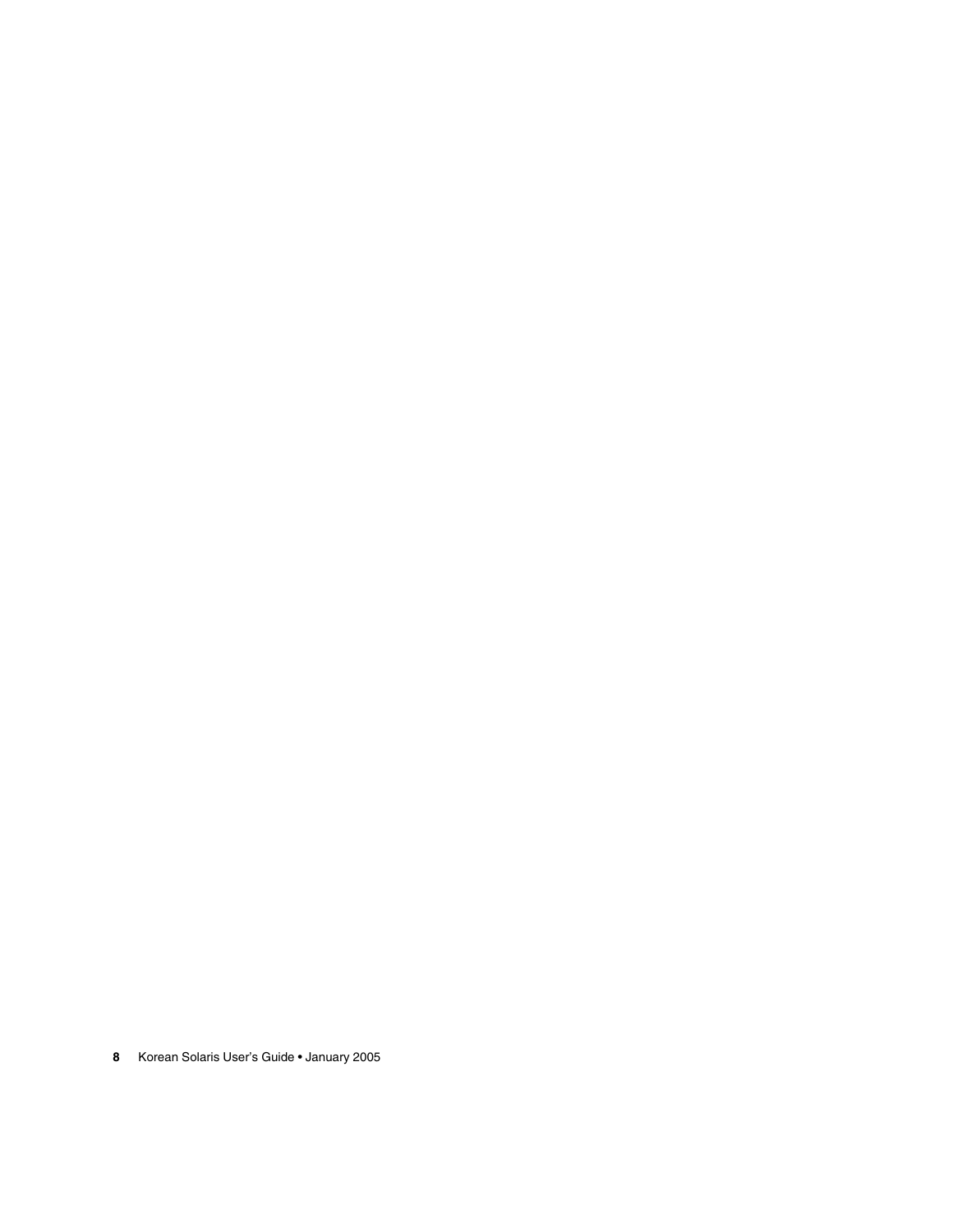# Tables

| TABLE 1-1         | Korean Locales<br>20                                                            |
|-------------------|---------------------------------------------------------------------------------|
| TABLE 1-2         | Korean Code sets<br>20                                                          |
| TABLE 4-1         | Character Code Standards<br>32                                                  |
| TABLE 4-2         | Lookup Choice Navigation Keys<br>43                                             |
| TABLE 4-3         | Formatting Keys for Committed Strings<br>44                                     |
| TABLE 6-1         | Korean i conv Code Conversion Modules (ko locale)<br>75                         |
| TABLE 6-2         | Common Korean iconv Code Conversion Modules (ko and ko. UTF-8<br>locales)<br>77 |
| <b>TABLE 10-1</b> | Korean Solaris Operating System DPS Fonts<br>92                                 |
| <b>TABLE 10-2</b> | Korean Bitmap Fonts for the ko Locale<br>96                                     |
| <b>TABLE 10-3</b> | Korean Bitmap Fonts for the ko. UTF-8 Locale<br>97                              |
| <b>TABLE 10-4</b> | 97<br>Korean TrueType Fonts for the ko/ko. UTF-8 Locales                        |
| <b>TABLE 12-1</b> | ioct1 Requests and Descriptions<br>105                                          |
| <b>TABLE 12-2</b> | termcap Variables and Descriptions<br>105                                       |
| <b>TABLE 12-3</b> | terminfo Variables and Definitions<br>106                                       |
| TABLE A-1         | Korean Character Classification Functions<br>118                                |
| TABLE A-2         | Korean Code Conversion Functions<br>120                                         |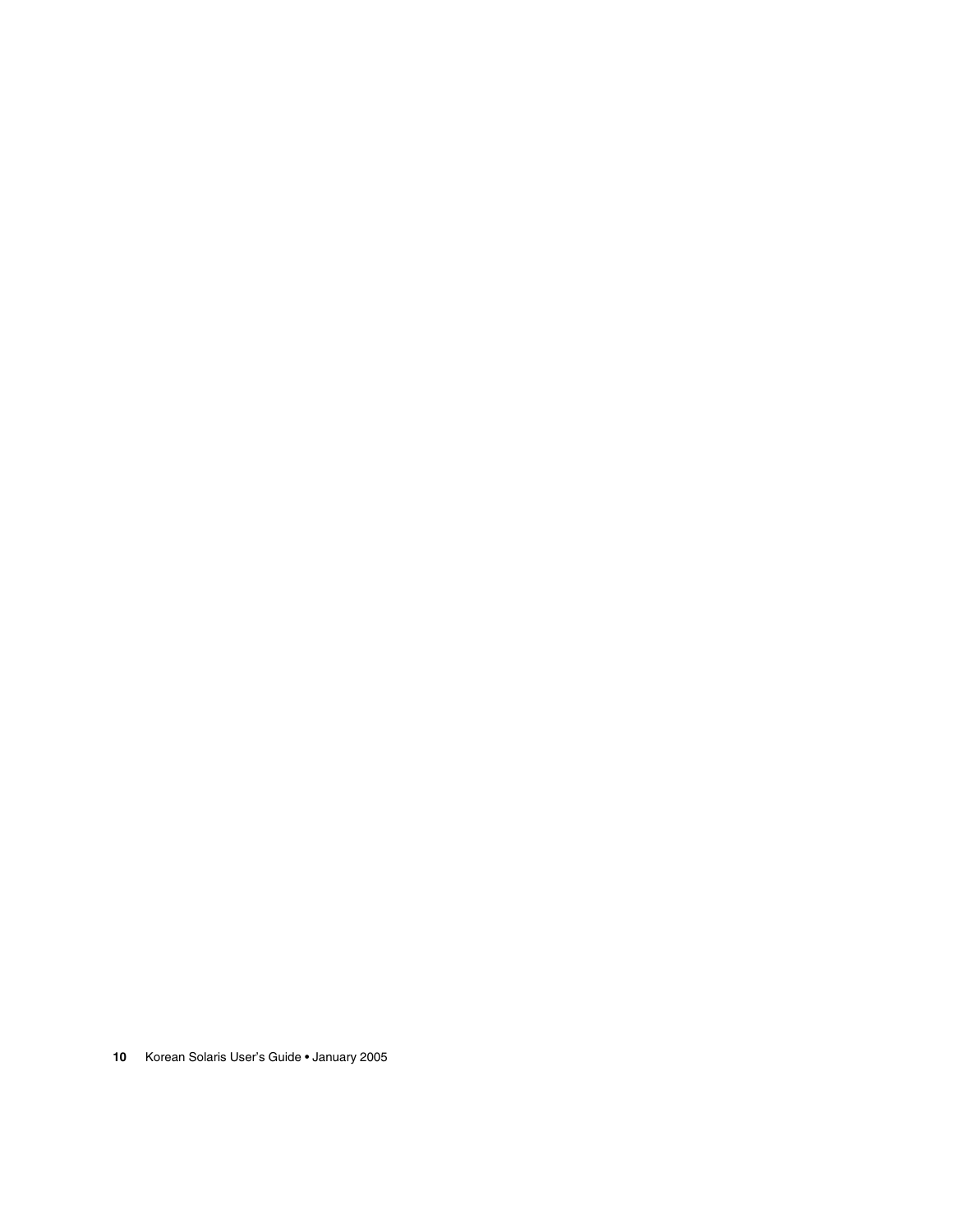## <span id="page-10-0"></span>Preface

*Korean Solaris User's Guide* provides information for users, system administrators, and developers on the Solaris™ Operating System (Solaris OS). The guide also describes Korean localized desktop tools and utilities available with the Korean Common Desktop Environment (CDE).

### About This Book

This guide offers information on using, customizing, and administering the Korean Solaris Operating System and CDE.

## How This Book Is Organized

Each chapter of this guide covers a different aspect of the Korean Solaris software.

Part I introduces the features of the Korean Solaris Operating System.

■ [Chapter 1](#page-16-0) describes the new features and the language support that are available in this release.

Part II includes end-user information.

- [Chapter 2](#page-24-0) discusses the design of the Korean Solaris software and provides information on the supported locales.
- [Chapter 3](#page-26-0) describes the features of the Korean Common Desktop Environment (CDE) for windowed applications.
- [Chapter 4](#page-30-0) describes the different Korean character input modes and provides procedures that you can use to enter and convert Korean characters.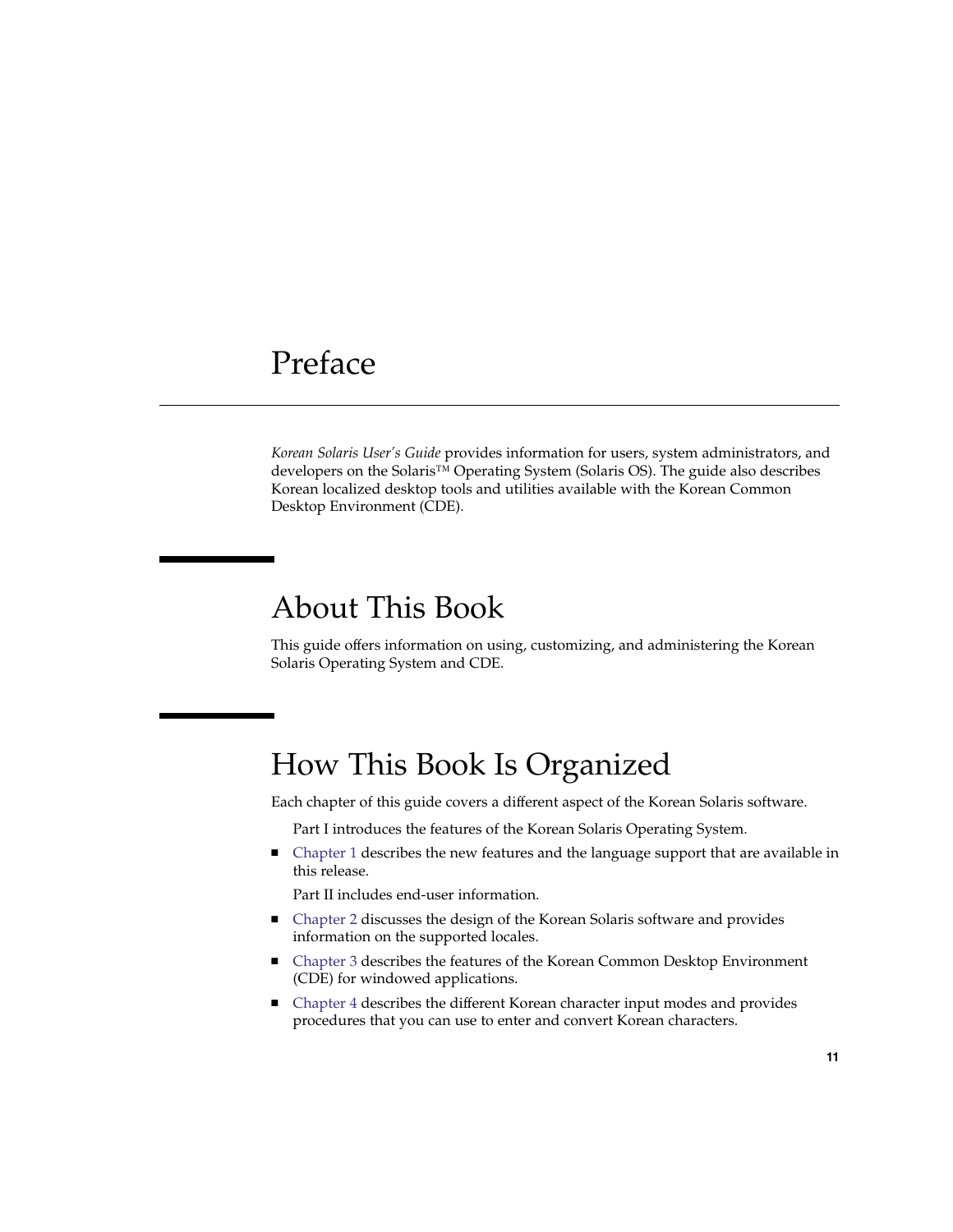- [Chapter 5](#page-62-0) describes the Hanja tool features and provides procedures that you can use to create and edit local Hangul-Hanja conversion dictionaries.
- [Chapter 6](#page-72-0) describes how to use the mailx, talk, xtobif, stdconvtool, and iconv utilities. The chapter also provides tables of code conversion modules.
- [Chapter 7](#page-78-0) describes line printer, PostScript™ printer, and laser printer support in this release.

Part III includes information for system administrators.

- [Chapter 8](#page-84-0) provides procedures on setting a default locale, adding a new locale, and changing font directories.
- [Chapter 9](#page-86-0) discusses input method server basics and application display.
- [Chapter 10](#page-90-0) provides information on PostScript, bitmap, and TrueType fonts.
- [Chapter 11](#page-98-0) discusses printing to line printers and to and PostScript printer.
- [Chapter 12](#page-102-0) provides information on TTY STREAMS, command, setup, and terminal support.
- [Appendix A](#page-116-0) discusses running compiled binary code of the SunOS™ 4.x, Solaris 1.x, and Asian OpenWindows 2.x applications recompilation.
- [Appendix B](#page-120-0) provides information on Korean keyboard mapping.
- [Glossary](#page-122-0) defines key words and phrases found in the Korean Solaris documentation.

### Related Books

The following books include further details on the topics covered in this guide.

- Solaris 10 Release Notes offers the most up-to-date information about the features offered in this release.
- Solaris 10 Installation Guide describes the process of installing the Solaris Operating System.
- *Solaris Common Desktop Environment: Advanced User's and System Administrator's Guide* provides information on CDE for users and system administrators.
- *International Language Environments Guide* describes the internationalization and the localization features that are available for application developers in this release.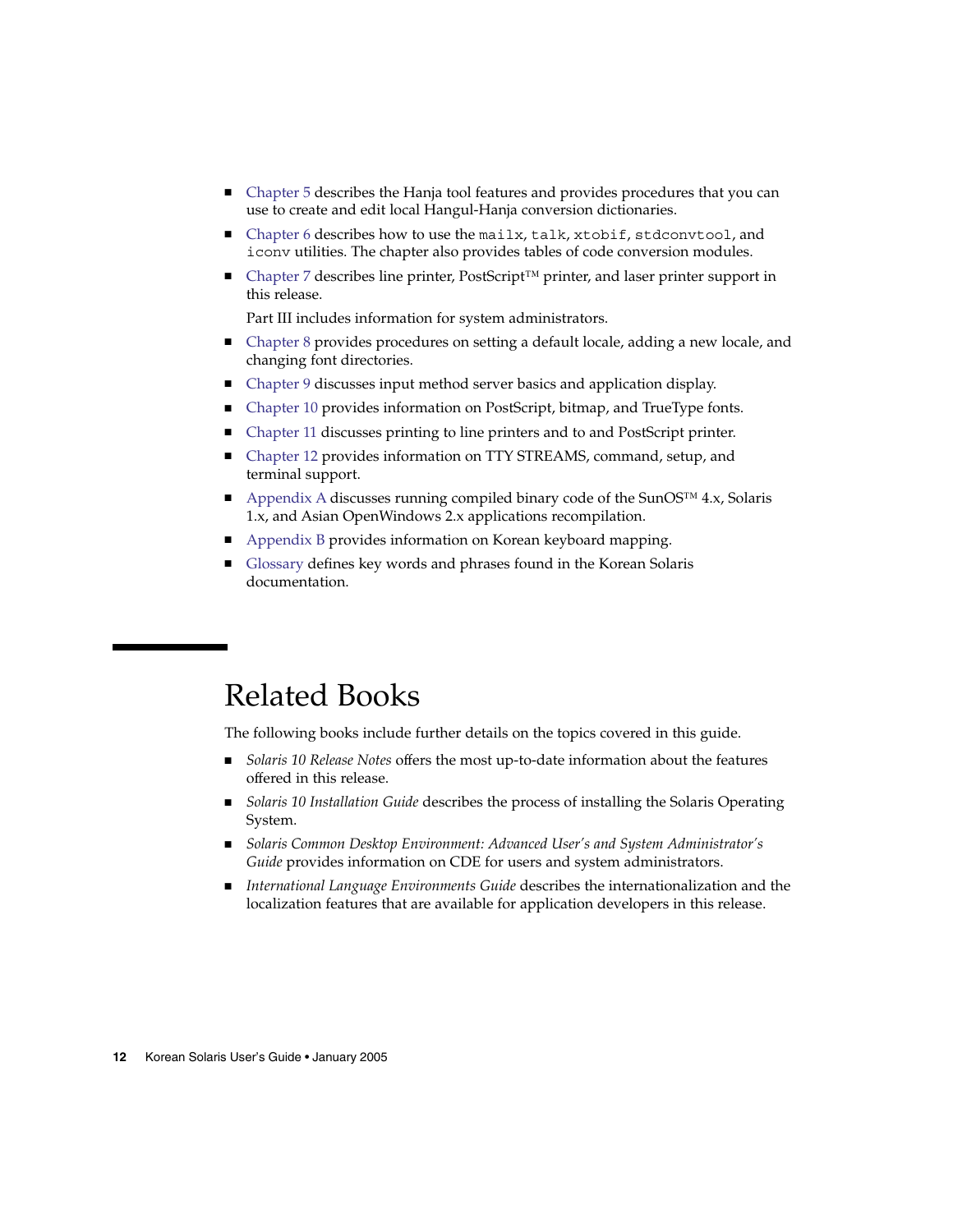# Accessing Sun Documentation Online

The docs.sun.com<sup>SM</sup> Web site enables you to access Sun technical documentation online. You can browse the archive or search for a specific book title or subject at <http://docs.sun.com>.

# Typographic Conventions

The following table describes the typographic changes used in this book.

| <b>TABLE P-1</b> Typographic Conventions |  |  |
|------------------------------------------|--|--|
|------------------------------------------|--|--|

| <b>Typeface or Symbol</b> | <b>Meaning</b>                                                 | <b>Example</b>                                |
|---------------------------|----------------------------------------------------------------|-----------------------------------------------|
| AaBbCc123                 | The names of commands, files, and                              | Edit your . login file.                       |
|                           | directories; on-screen computer output                         | Use $1s$ - a to list all files.               |
|                           |                                                                | machine name% you have<br>mail.               |
| AaBbCc123                 | What you type, contrasted with                                 | machine name% su                              |
|                           | on-screen computer output                                      | Password:                                     |
| AaBbCc123                 | Command-line placeholder: replace with<br>a real name or value | To delete a file, type <b>rm</b><br>filename. |
| AaBbCc123                 | Book titles, new words, or terms, or                           | Read Chapter 6 in User's Guide.               |
|                           | words to be emphasized.                                        | These are called <i>class</i> options.        |
|                           |                                                                | You must be <i>root</i> to do this.           |

# Shell Prompts in Command Examples

The following table shows the default system prompt and superuser prompt for the C shell, Bourne shell, and Korn shell.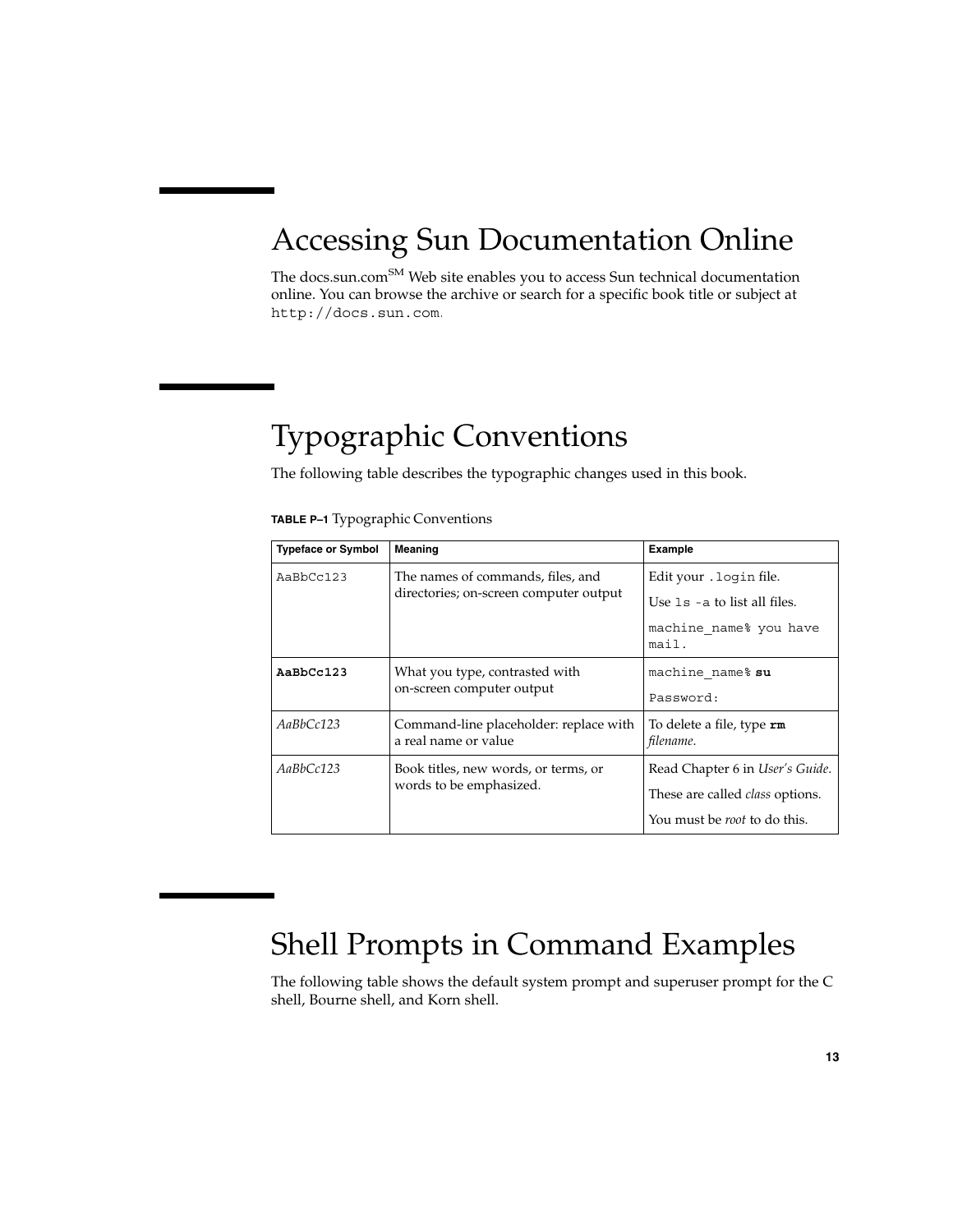#### **TABLE P–2** Shell Prompts

| <b>Shell</b>                                     | Prompt        |
|--------------------------------------------------|---------------|
| C shell prompt                                   | machine name% |
| C shell superuser prompt                         | machine name# |
| Bourne shell and Korn shell prompt               | Ş             |
| Bourne shell and Korn shell superuser prompt   # |               |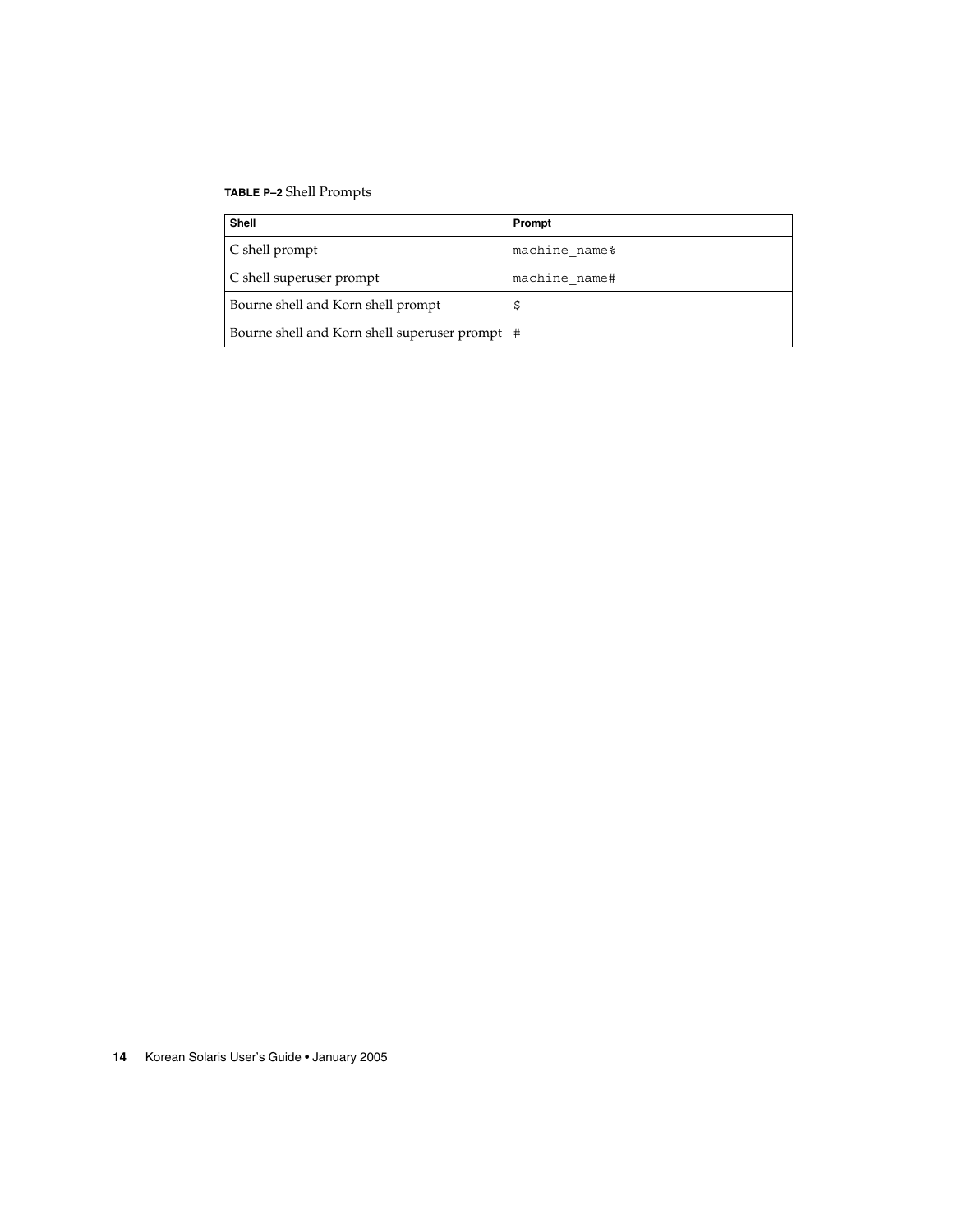<span id="page-14-0"></span>PART **I**

# Features Overview

This part introduces the features of the Korean Solaris Operating System (Solaris OS).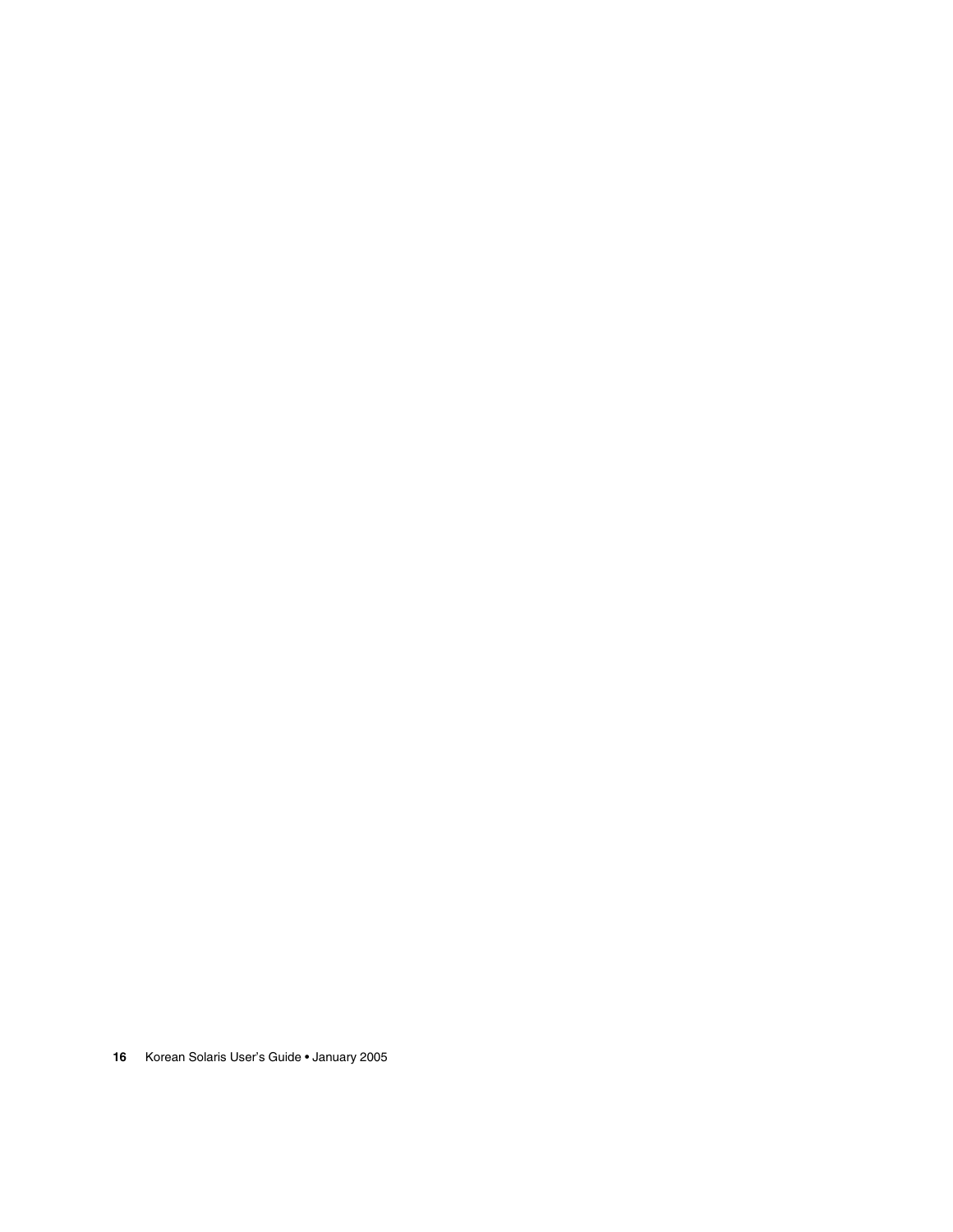### <span id="page-16-0"></span>CHAPTER **1**

## Overview of Features

The Korean Solaris Operating System is the internationalization and the Korean localization of the Solaris Operating System and the Common Desktop Environment (CDE) window system.

This chapter describes the new features and the language support that are available in the Korean Solaris Operating System.

### New Localized Features

- The Korean input methods, based on SunIM I/F (Sun Internet Intranet Input Method Interface), are available in the current Solaris release with new features and many enhancements.
	- Two new keyboard layouts are supported with the current Solaris Korean language engine.
		- 3 Beol Sik 390
		- 3 Beol Sik final
	- An auxiliary window is included that enables you to do the following tasks:
		- Adjust the behavior of input methods by changing the input method options.
		- Input characters from virtual keyboards.
		- Access all the symbols that are contained in a current character set with a single mouse click.
		- Use the online help menu to find answers to questions about the auxiliary window.
	- Support is available for the features that enables you to do the following tasks:
		- Enable or disable the option to automatically commit individual character.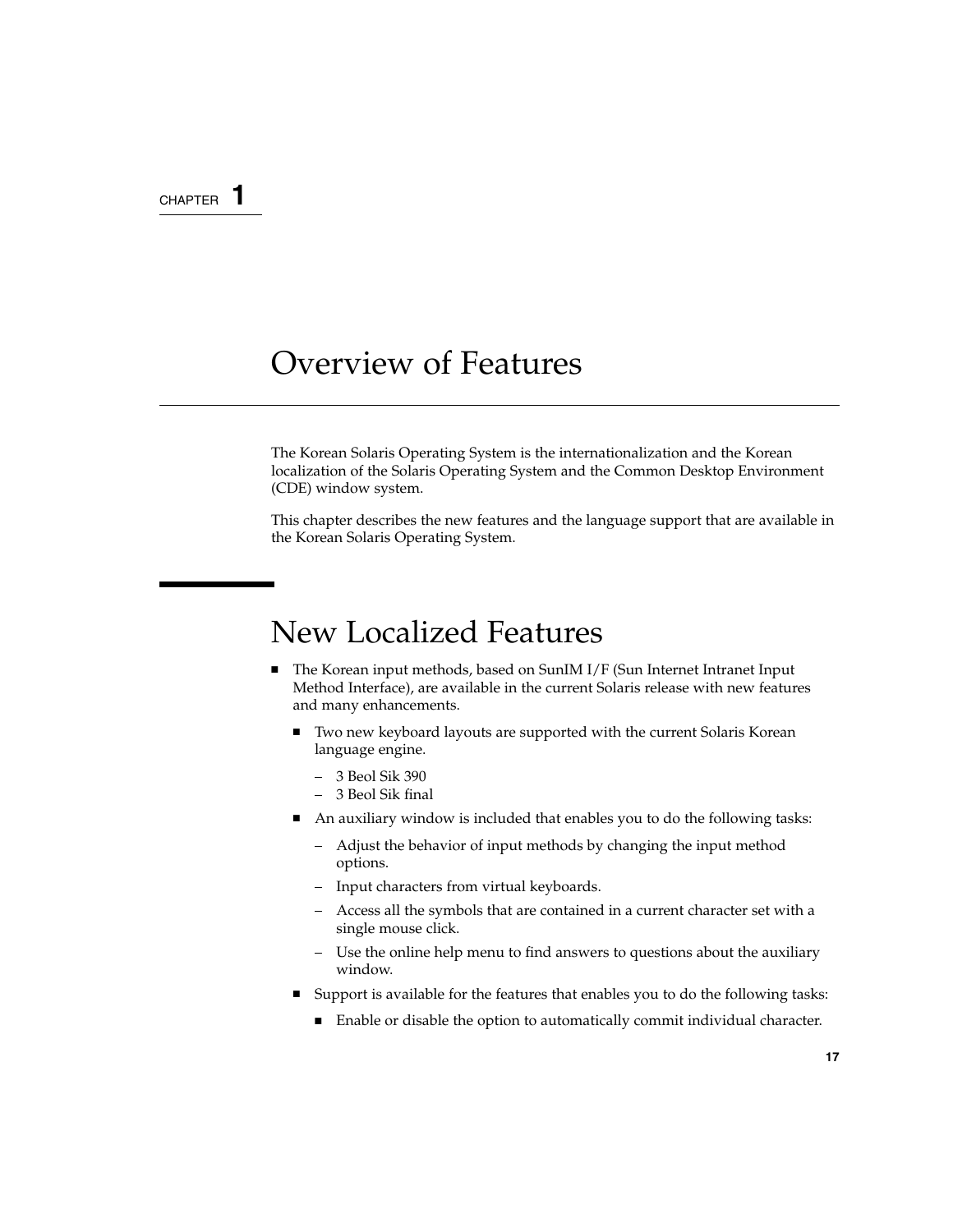- <span id="page-17-0"></span>■ Use different options to convert characters and words from Hangul to Hanja.
- Choose from several keyboard layouts including 2 Beol Sik, 3 Beol Sik 390, and 3 Beol Sik final.
- Switch between half-width and full-width modes.
- Unicode 3.2 support. The ko\_KR.UTF-8 (ko.UTF-8) locale has been updated to support the new 3.2 version of the Unicode Standard. The new version introduces an additional 1,016 new characters and contains various normative and informative changes.

Unicode 3.2 also defines the following UTF-8 byte sequences as invalid.

- 0xED as the first byte.
- $0xA0$  to  $0xBF$  as the second byte.

These sequences exclude the surrogate code points between U+D800 and U+DFFF. To comply with the new definition, all Korean UTF-8 iconv modules have been enhanced to detect the newly defined invalid UTF-8 byte sequences.

In the current Solaris release, the mp printing utility replaces the xetops and the xutops utilities.

**Note –** The xetops and xutops printing utilities are no longer supported in the Korean Solaris Operating System. The utilities were formerly used to convert Korean text files to PostScript. The conversion enabled the printing of Korean characters to PostScript printers with no resident Asian fonts. The xetops utility was used in the ko KR.EUC locale. The xutops utility was used in the ko\_KR.UTF-8 locale.

The mp printing utility was first released with the Solaris 9 Operating System.

# Language Support

The Solaris Operating System builds inherent internationalization features into every localized product. Localization facilities support the ANSI C recommendations for internationalization and localization that define the locale and related categories.

### Locale Attributes

A *locale* contains a language with culturally specific information and conventions for a particular global region. Each process in the Solaris Operating System has the following set of locale attributes: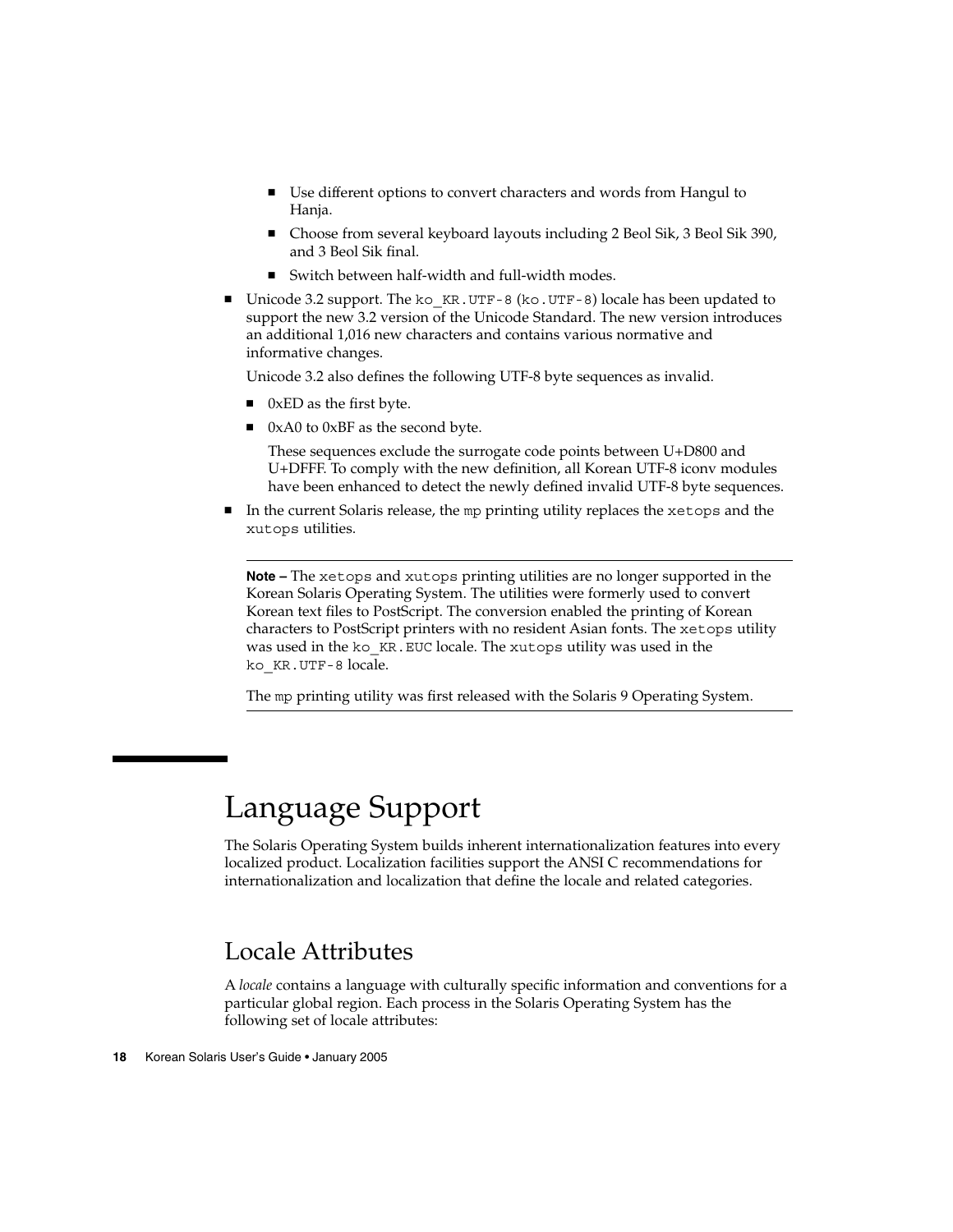■ Locale settings, which provide the locale and setlocale commands you use to list and set attributes before you start a process from the command line.

For example, the Korean locales and the English/ASCII locale both have a category that defines the display of time and date according to the cultural format, as well as the actual Korean or English/ASCII characters for time and date.

- Code sets, which support coding conventions for the KS X 1001 and KS X 1005-1 character sets. These code sets enable you to input, display, and print Korean text in file names, system messages, and terminal (TTY), email, and data file content.
- htt input method server, which handles Korean input for the Korean Solaris Operating System. The htt server receives your keyboard input and converts it to Korean characters that are used in Korean Solaris applications.

### Korean Locales

In December 1995, the Korean government announced a standard Korean code set, KS X 1005–1, which is based on ISO 10646-1/Unicode 2.0.

The ISO-10646 character set uses two universal character sets:

- UCS-2. Universal Character Set (two-byte form)
- UCS-4. Universal Character Set (four-byte form)

The ISO-10646 character set cannot be used directly on IBM PC-based operating systems. For example, the kernel and many other modules of the Korean Solaris Operating System interpret certain byte values as control instructions, such as a null character (0x00) in any string. The ISO-10646 character set can be encoded with any bit combinations in the first or subsequent bytes. The ISO-10646 characters cannot be freely transmitted through the Solaris system with these limitations.

In order to establish a migration path, the ISO-10646 character set defines the UCS Transformation Format (UTF), which encodes the ISO-10646 characters without using C0 controls (0x00..0x1F), C1 controls (0x80..0x9F), space (0x20), and DEL (0x7F).

The ko\_KR.UTF-8 locale supports KS X 1005–1, the Korean standard code set. The locale supports the characters of the previous KS X 1005 code set, all of the 11,172 Korean characters, and the extended ASCII code set. Until the Universal UTF/UCS becomes available, the ko\_KR.UTF-8 locale supports ISO-10646 code subset that is related to the Korean characters and fonts . The ISO-10646 standard covers all characters in the world. With the input methods and fonts provided in this release, you can enter, display, and print characters of any language.

In the ko–KR. EUC locale, the EUC scheme is used to encode KS  $X$  1001. The ko KR.UTF-8 locale supports the KS X 1005–1/Unicode 3.2 code set, which is a superset of KS X 1001. These two locales look the same to the end user, but the internal character encoding is different.

The Korean Solaris Operating System provides simultaneous support for the locales in the following table. The locales look the same to the end user, but the internal character encoding is different.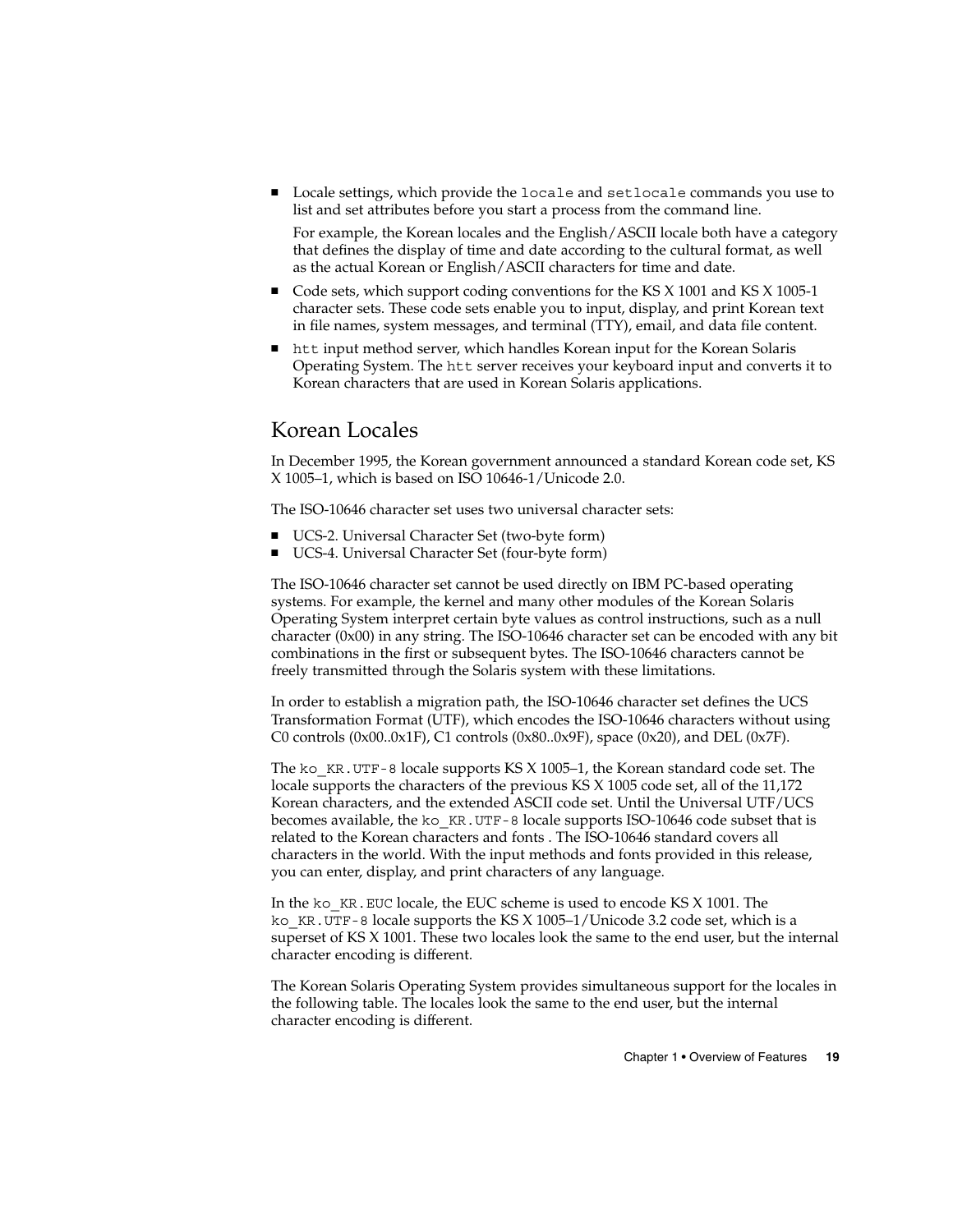<span id="page-19-0"></span>**TABLE 1–1** Korean Locales

| Locale                 | <b>Description</b>         |
|------------------------|----------------------------|
| ko KR.EUC (ko)         | Korean EUC (KS X)          |
| ko KR.UTF-8 (ko.UTF-8) | Korean UTF-8 (Unicode 3.2) |

### Korean Code sets

The following table lists the supported code sets for each Korean locale.

| <b>TABLE 1–2</b> Korean Code sets |  |  |  |
|-----------------------------------|--|--|--|
|-----------------------------------|--|--|--|

| Locale                 | code set                |
|------------------------|-------------------------|
| ko KR.EUC (ko)         | KS X 1001               |
| ko KR.UTF-8 (ko.UTF-8) | KS X 1005-1/Unicode 3.2 |

### Korean Input Methods and Fonts

The Korean Solaris Operating System provides input methods and fonts for all characters covered the ISO-10646 standard. These methods and fonts enable you to enter, display, and print any character in any language.

The following features are supported by the Korean input methods that are available for the ko\_KR.EUC (ko) and the ko\_KR.UTF-8 (ko.UTF-8) locales:

- Hangul 2 Beol Sik keyboard support
- Hangul 3 Beol Sik 390 keyboard support
- Hangul 3 Beol Sik final keyboard support
- Hangul-Hanja conversion
- Special character input
- Character input using hexadecimal code

For a complete list of scalable and bitmap fonts supported for the ko\_KR.EUC (ko) and the ko\_KR.UTF-8 (ko.UTF-8) locales, see [Chapter 10.](#page-90-0)

**Note –** You can use Hangul or standard Sun keyboards to enter Korean text.

### Locale Categories

In the Korean Solaris Operating System, you can use the following general and specific categories as defined by ANSI C for the Korean and English locales: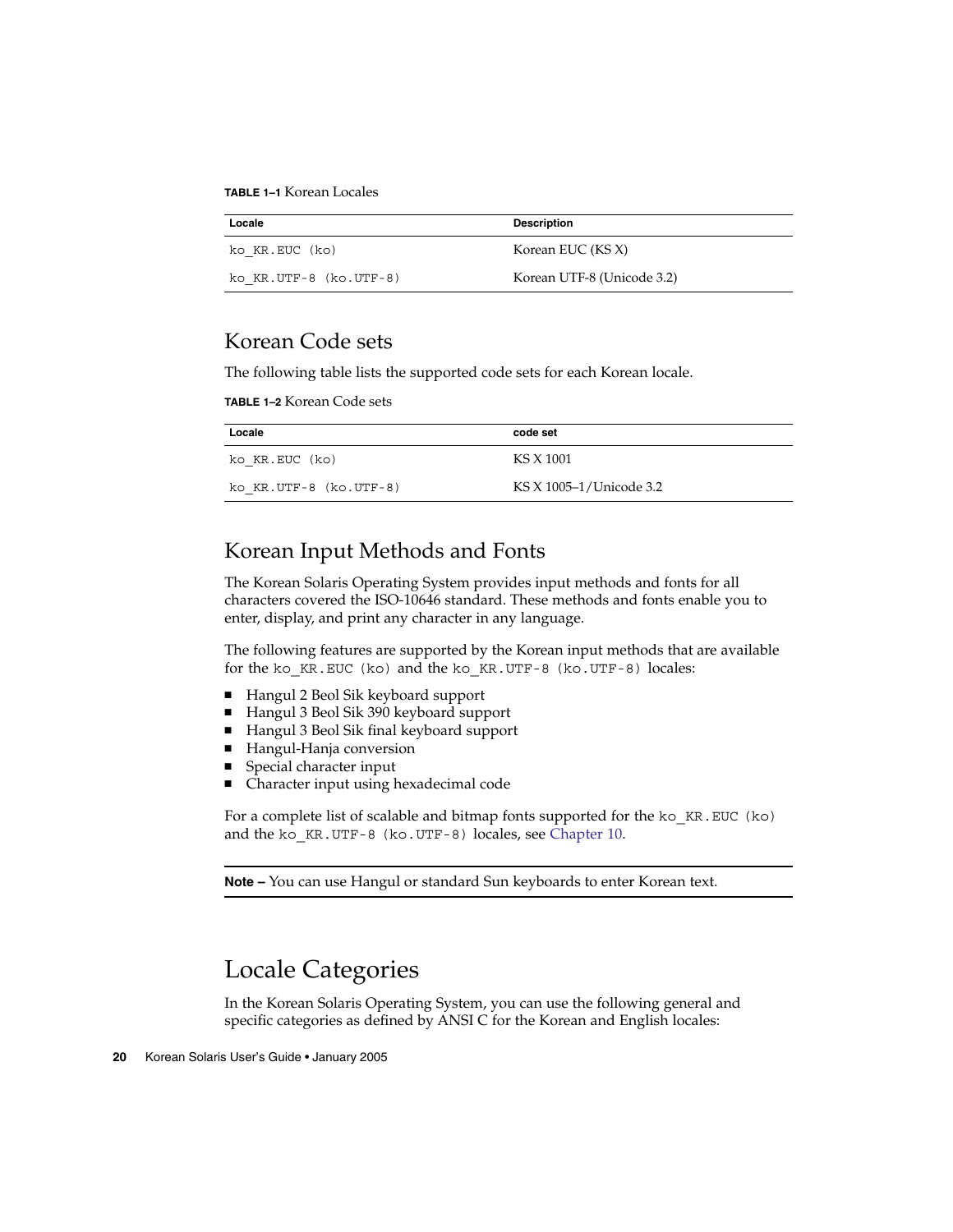- <span id="page-20-0"></span>■ General LC\_ALL setting that invokes all of the categories for locale-related aspects of the environment.
- Specific settings for particular aspects of the environment, which include:
	- LC CTYPE
	- LC\_TIME
	- LC\_NUMERIC
	- LC\_MONETARY
	- LC\_COLLATE
	- LC\_MESSAGES

For example, the Korean and the English/ASCII locales have the LC\_TIME category that defines the display of the time and date according to the cultural format, as well as the actual Korean or English/ASCII characters used in the display.

### Locale Modifier

Aspects of a locale-sensitive operation can be modified by using a locale modifier. The output of the locale command is:

```
system % locale
LANG=ko_KR.EUC
LC_CTYPE="ko_KR.EUC"
LC_NUMERIC="ko_KR.EUC"
LC_TIME="ko_KR.EUC"
LC_COLLATE="ko_KR.EUC"
LC_MONETARY="ko_KR.EUC"
LC_MESSAGES="ko_KR.EUC"
LC_ALL=ko_KR.EUC
```

```
system % cat data_file
```


If you sort the data file, the sort result is:

```
system % sort data_file
```
Chapter 1 • Overview of Features **21**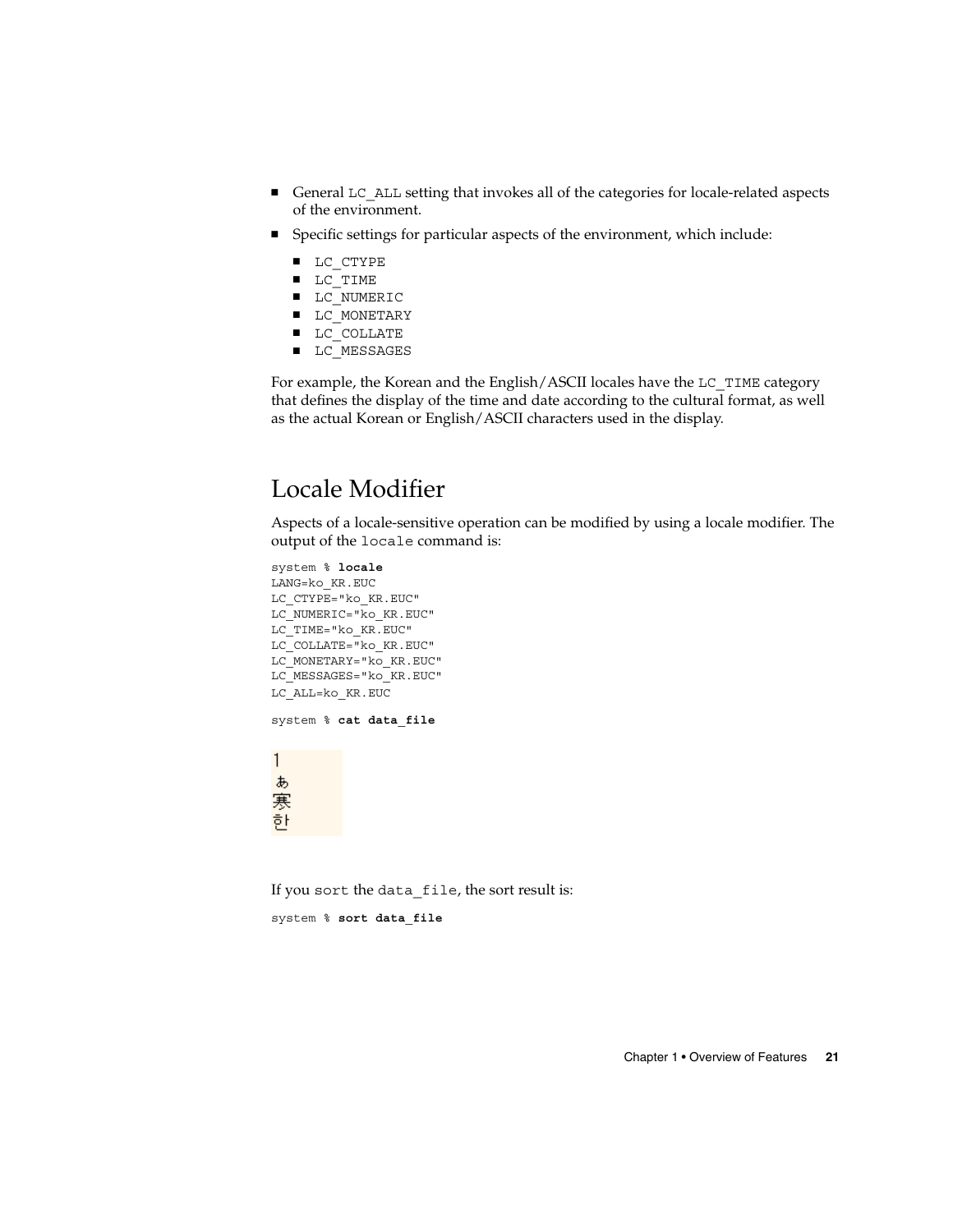$\mathbf{1}$ ぁ 한寒

In this case, the text is sorted on the code point value of each character defined in the current locale, ko (ko\_KR.EUC). This might not be the desired result.

The Solaris operating environment provides a locale modifier. You can modify the behavior of sort by changing the current locale from ko to ko\_KR.EUC@dict as shown:

system % **env LANG=ko\_KR.EUC@dict sort data\_file**

1 <mark>한</mark>寒  $\frac{1}{2}$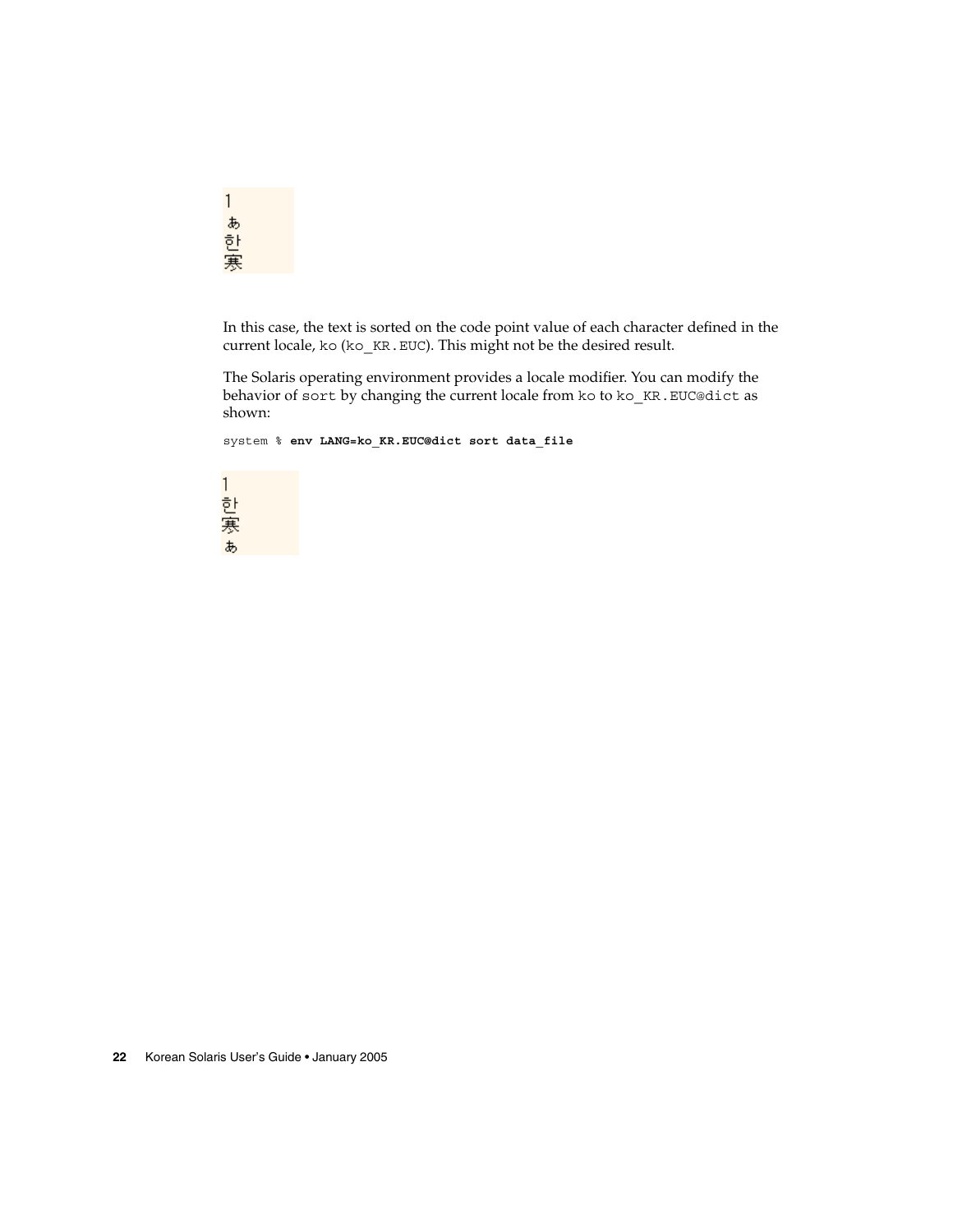<span id="page-22-0"></span>PART **II**

# End-User Information

This part includes end-user information.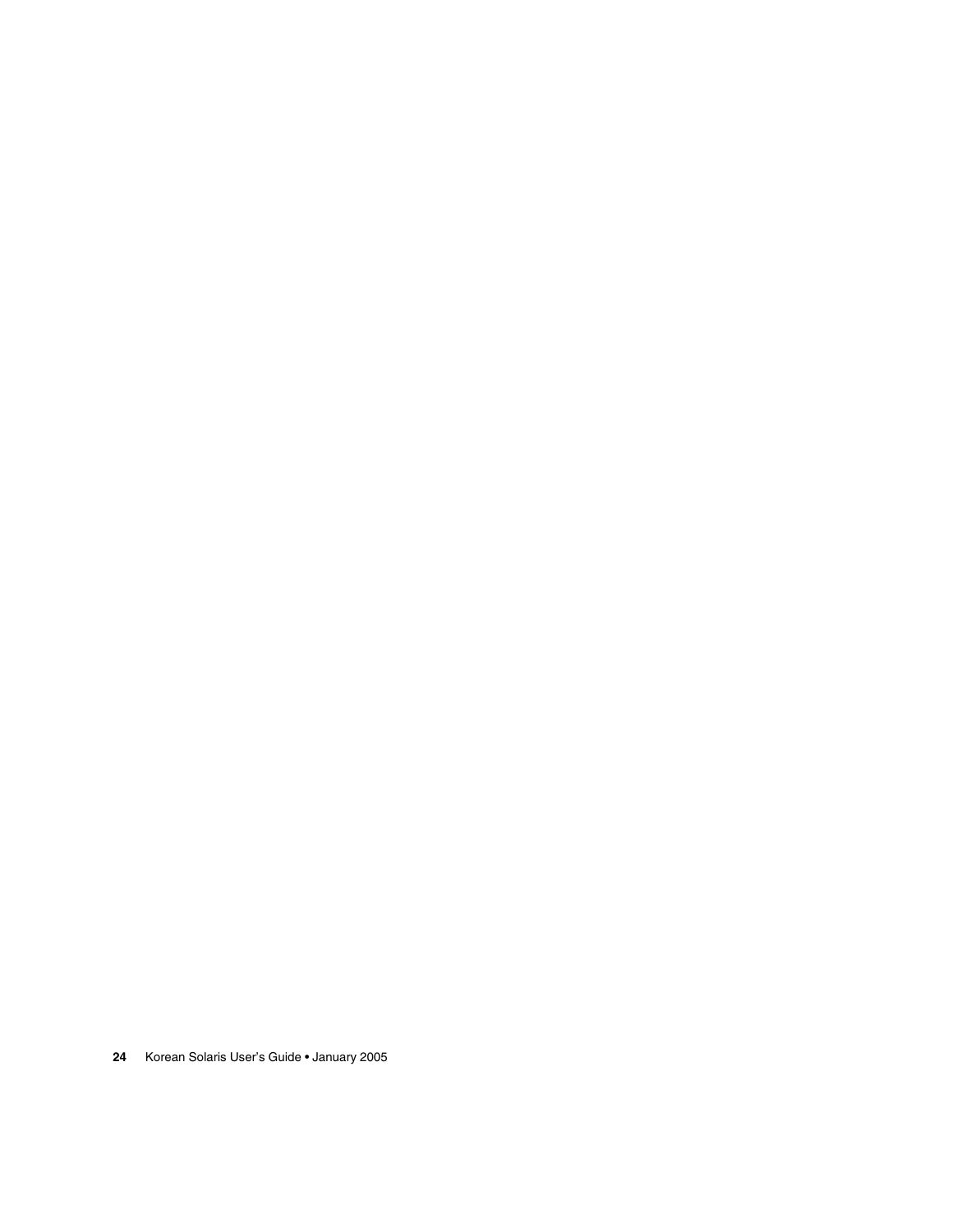### <span id="page-24-0"></span>CHAPTER **2**

# Introduction to the Korean Solaris Software

This chapter describes the design of the Korean Solaris software. The chapter also provides information about the locales supported in the Korean Solaris environment. The chapter discusses the following topics:

- *"*Design of the Korean Solaris Software" on page 25
- "Korean Locales" on page 25
- ["How to Set the Locale at Login"](#page-25-0) on page 26

## Design of the Korean Solaris Software

The Korean localization of the internationalized release of CDE provides two work environments: a user environment and a development environment. Each environment is localized to handle the linguistic and cultural conventions that are unique to the Korean language.

- The user environment has desktop tools and a window manager (dtwm) that are customized to communicate in the language of a particular locale.
- The development environment provides internationalized versions of Xlib and Motif that programmers use to develop localized applications. For further information, see the *International Language Environments Guide*.

## Korean Locales

You can set any of the following locales when you login to your Korean desktop:

■ C – ASCII English environment.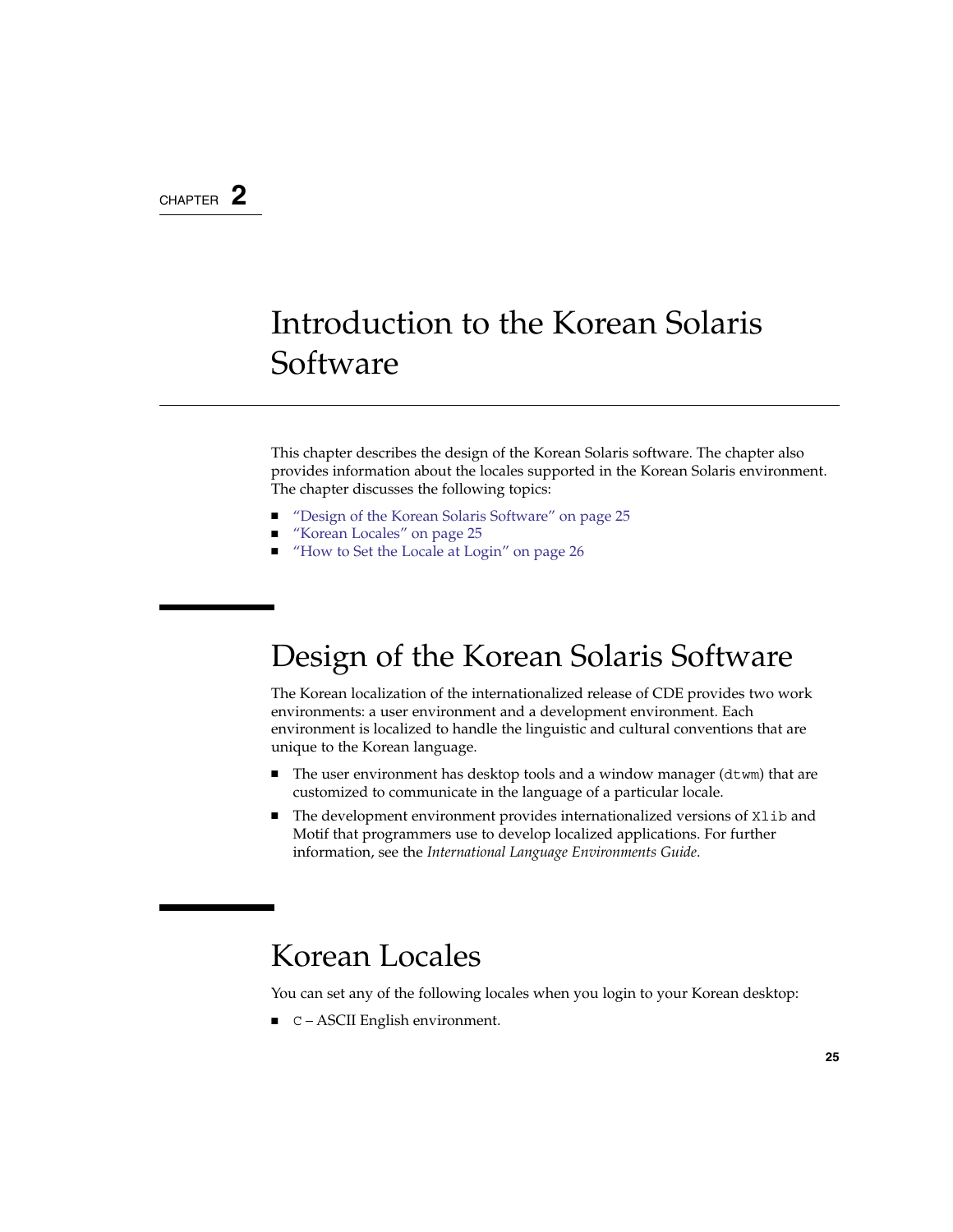- <span id="page-25-0"></span>■ ko – Korean extended UNIX code (EUC). This locale supports the KS C 5601-1992 standard.
- ko. UTF-8 Korean Universal Multiple Octet Coded Character Set (UCS) Transmission Format. This locale supports the Unicode 3.2 standard.
- ko\_KR.EUC Symbolic link to the ko locale.
- ko\_KR.UTF-8 Symbolic link to the ko.UTF-8 locale.

### ▼ How to Set the Locale at Login

You can set your default locale or change it using the following procedure.

**1. Choose Language from the Options menu on the login screen.**

|                 | 환영합니다! 호스트: ssg021                    |                                                                                                                          |                             |
|-----------------|---------------------------------------|--------------------------------------------------------------------------------------------------------------------------|-----------------------------|
| 시용자 이동물 입필하십시오: |                                       |                                                                                                                          | microsystems                |
| 처음부터 다시<br>하인   | 島姓<br>MМ                              | 学品型<br>----------------- BOSIN                                                                                           | SOLARIS 9                   |
|                 | 재선<br>興召 루그의<br>명령오 도그인<br>뽀그인 화면 재설정 | kg ------------------ BI-2 (B.C)<br>kg.UTF-8 ---------- 한국(Unicode)<br># ka_KR.EMC -------- 한국<br>kg_MR_UTF-8 ------- 한국 | - 한국어(ELC)<br>- 한국어(Unicode |

**2. Select the desired locale for your CDE session.**

Your choices are the C, ko, ko. UTF-8, ko\_KR.UTF-8, and the ko\_KR.EUC locales.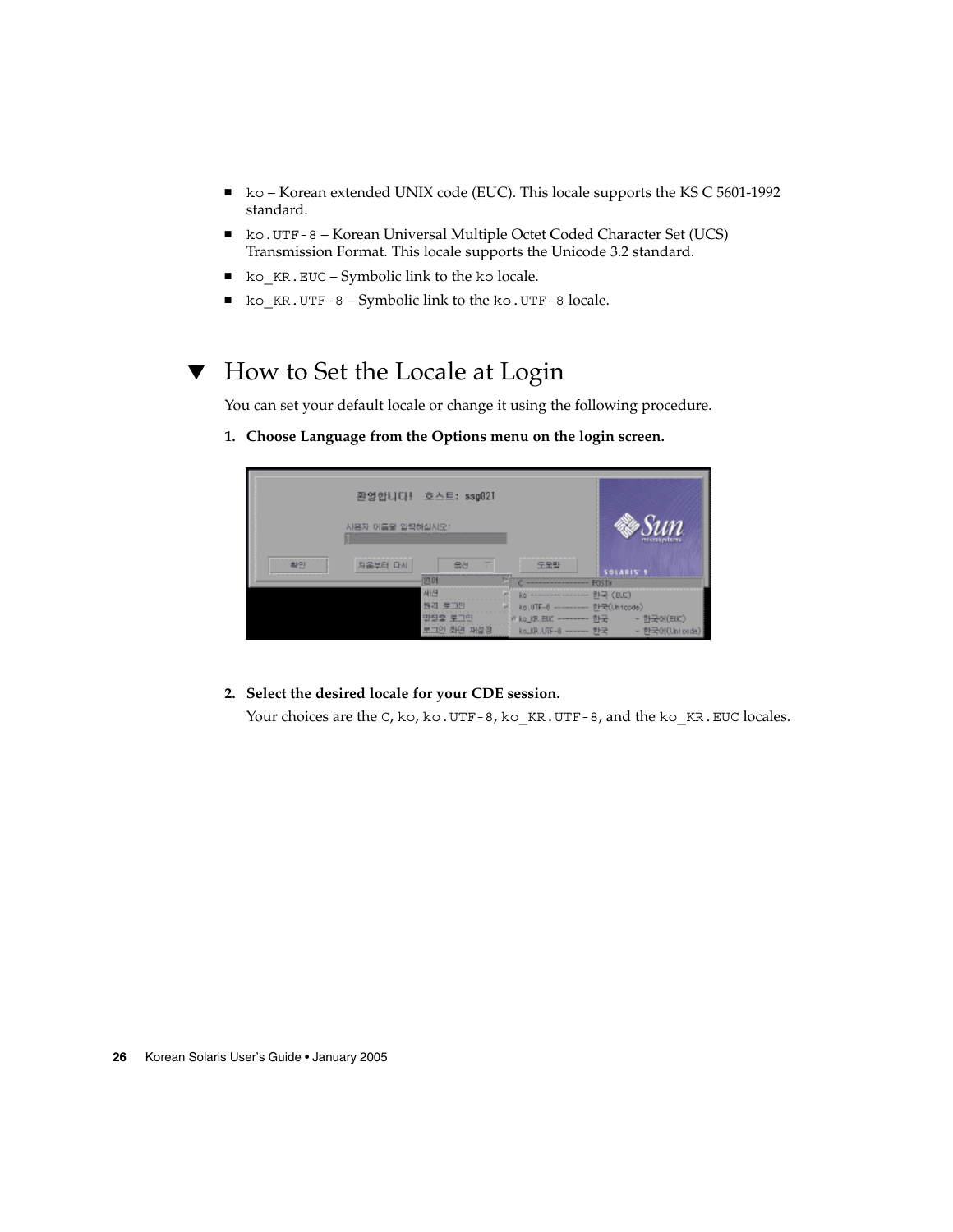<span id="page-26-0"></span>CHAPTER **3**

# CDE

The following sections provide information on the Korean localization of the Korean Common Desktop Environment (CDE) for windowed applications.

- "Korean Graphical User Interface" on page 27
- *["Localized CDE Desktop"](#page-27-0)* on page 28

## Korean Graphical User Interface

The Korean CDE Motif graphical user interface is similar in layout and design to the U.S. release of CDE. Korean CDE supports multibyte characters and Korean messages with Motif objects. Differences in character width and proportional spacing cause minor differences in the exact layout of some Motif objects.

All application windows that can take Korean input include a *status area* associated with their input window to show the current conversion mode. With an input conversion mode on, as Korean is being typed its entry point becomes a highlighted (reverse video) *preedit area* until the input is converted to Korean or special characters and committed. Some input modes also provide conversion choices among several Korean characters on menus.

### Korean Input/Output

To accommodate the diversity of Korean, the Solaris software provides several different input methods for entering Korean characters. With these methods you can enter ASCII/English characters and Korean Hangul/Hanja characters using an ASCII keyboard or a Korean keyboard.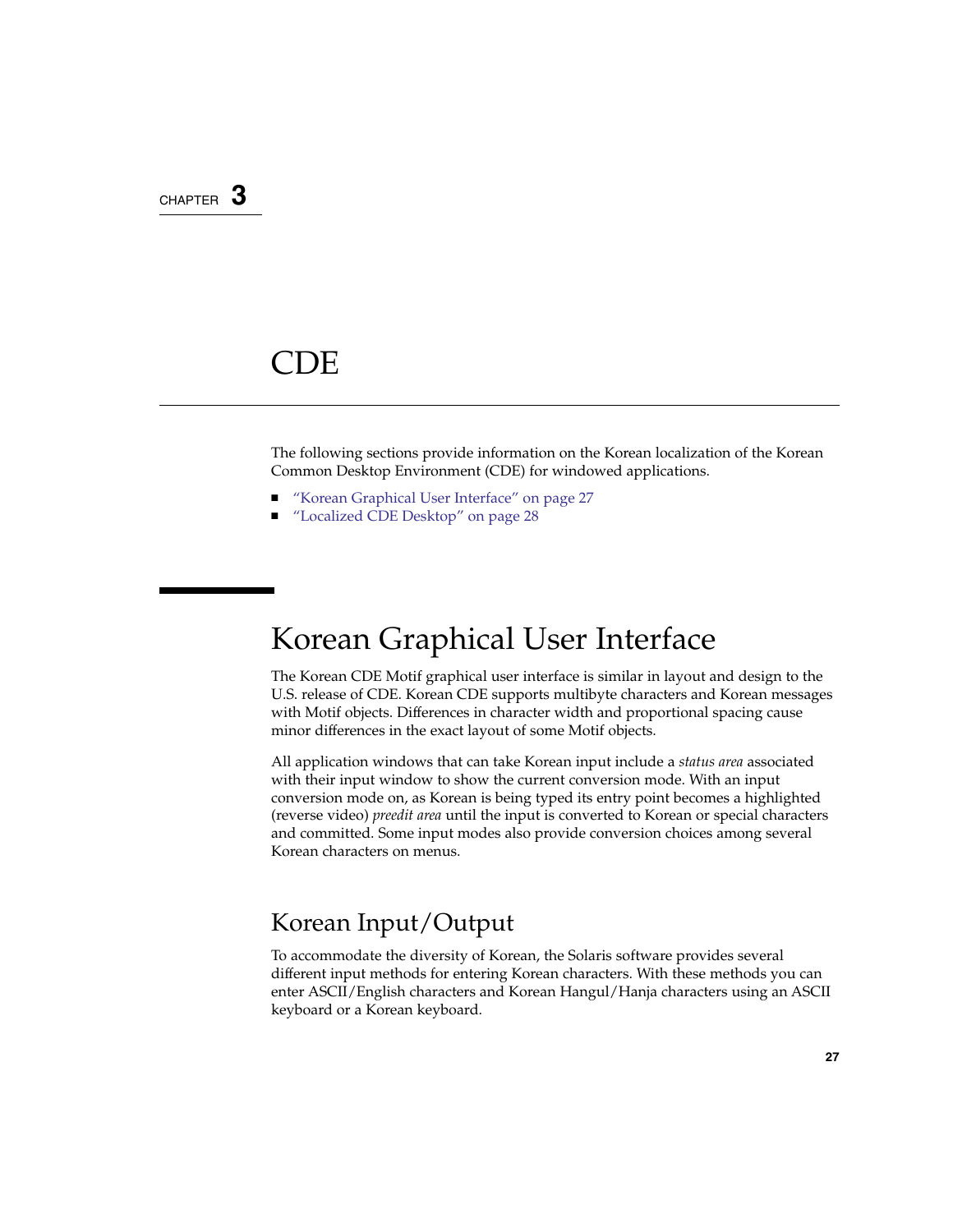<span id="page-27-0"></span>Your Korean input is stored temporarily as an intermediate representation. The Korean language engine then transforms the representation into the displayed character string.

## Localized CDE Desktop

The following desktop tools are available in this release. All of the tools can handle Korean input and output.

- Address Manager Carries out remote operations and finds information about the systems and users on your network. This application can speed up such tasks as sending email, logging in remotely, and setting appointments on someone else's calendar.
- Application Manager Manages the tools and other software applications available on your system.
- Audio Tool Records, plays, and saves audio files in AU, AIFF, and WAV format.
- Calculator Mimics the function of a hand-held calculator.
- Calendar Manager Manages appointments and To Do lists. You can use this application to set and distribute appointment reminders.
- Clock Displays the current time in analog or digital format. You can control the display of local time with this application.
- Console Starts a dtterm terminal emulator as your workspace console window.
- File Manager Displays the files and folders on your system. You can move, copy, open, and delete files and folders with this application. You can also use the application to view the contents of your floppy diskettes and CD-ROM discs.
- Find Files Enables you to search your system for files or folders that match specific search criteria. Your criteria might include, for example, the name, location, or the size of a file or folder you want to find.
- Front Panel Contains controls for access to applications and utilities on the system. The Front Panel is a centrally-located window that occupies all workspaces.
- Help Displays searchable help information for CDE.
- Icon Editor Enables you to create new icons or modify existing icons.
- Image Viewer Enables you to view, print, and save the contents of file types such as GIF, TIFF, JPEG, and PostScript. You can use the Snapshot function of this application to capture a picture of a window or another part of your screen. The picture is saved as a raster file in bitmap format.
- Mailer Handles the distribution and receipt of your electronic mail messages.
- Performance Meter Monitors various aspects of system performance.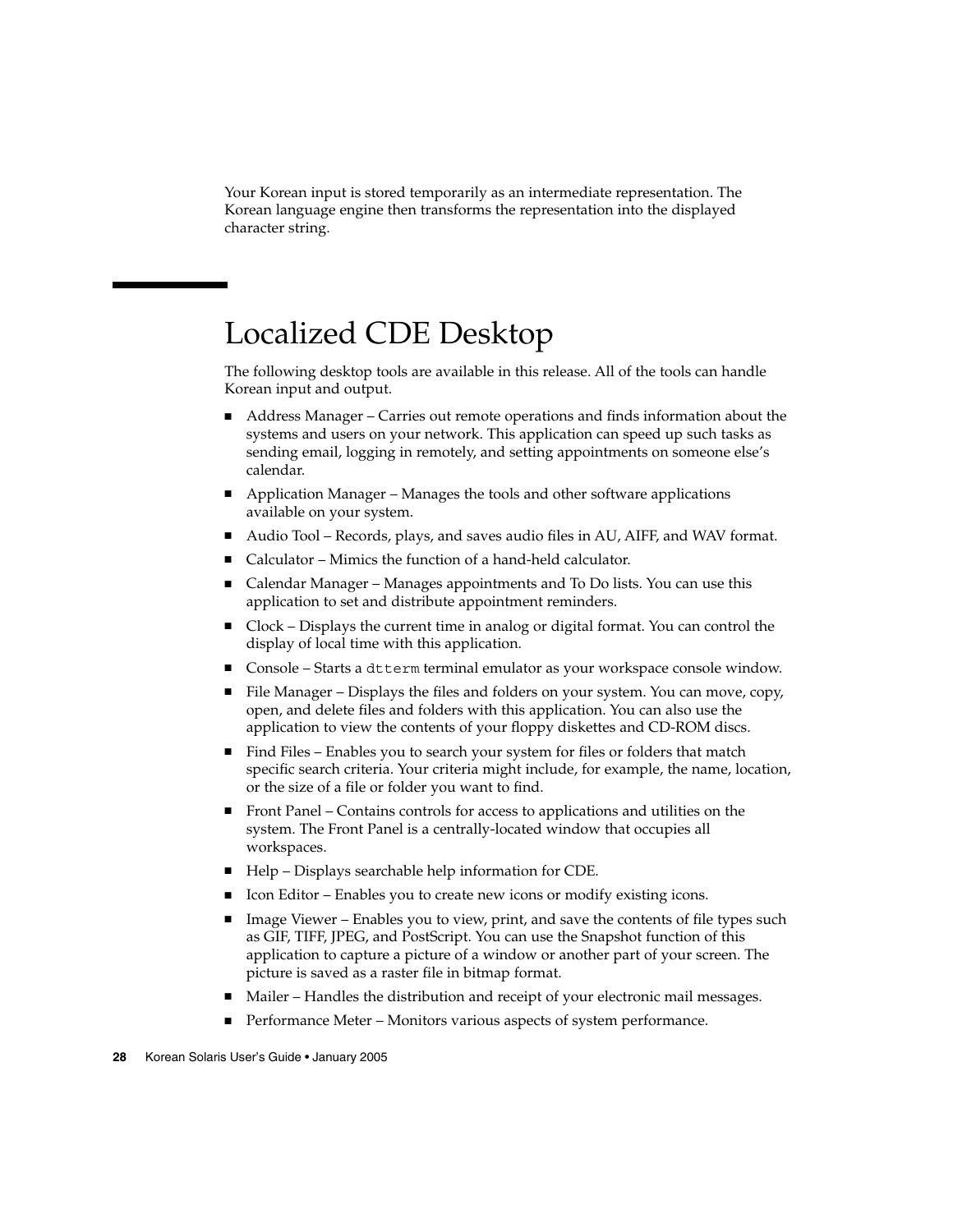- Print Manager Enables you to submit, view, and cancel print jobs. This application is the graphical front-end to the print command. It supports drag-and-drop file transfer operations.
- Process Manager Displays the processes that are currently running on your workstation. This information enables you to perform actions on the active processes.
- Style Manager Enables you to customize some of the visual elements and system device behaviors of your workspace environment, such as colors and fonts, keyboard, mouse, window, and session start-up behaviors.
- **■** Terminal Acts as an ASCII character terminal that you can use to enter  $UNIX^{\circledcirc}$ commands at a system shell prompt.
- Text Editor Enables you to create and edit text files. This application is used in CDE tools such as the Mailer composition window.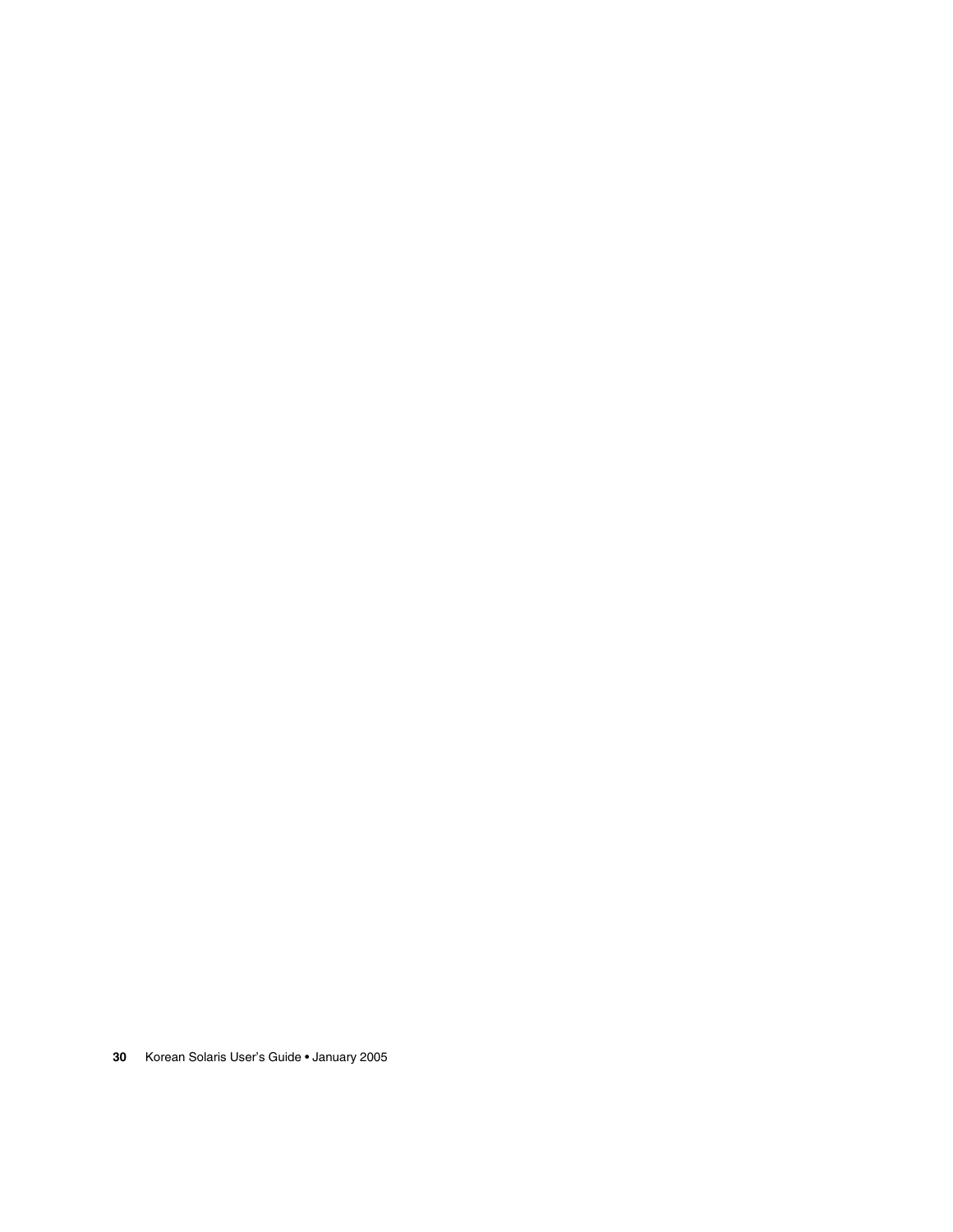### <span id="page-30-0"></span>CHAPTER **4**

## Entering Korean Text

This chapter provides procedures and other information that you can use to enter Korean text.

This chapter includes the following sections:

- ["Supported Character Sets"](#page-31-0) on page 32
- ["Input Window Areas"](#page-32-0) on page 33
- ["Basic Functions for Korean Input"](#page-33-0) on page 34
- ["Switching Keyboard Layouts"](#page-39-0) on page 40
- ["Using Hangul/Hanja Conversion to Enter Hanja"](#page-40-0) on page 41
- ["Entering Special Symbol Characters"](#page-46-0) on page 47
- ["Entering Hangul Characters Using Hex Input Mode"](#page-50-0) on page 51
- ["Switching Between the Half\\_Width and the Full\\_Width Character Modes"](#page-54-0) [on page 55](#page-54-0)
- ["Auxiliary Windows for the Korean Input Method"](#page-55-0) on page 56

# Character Input Overview

This chapter describes the Korean Solaris input modes that you can use to enter the following kinds of characters.

- ASCII/English
- Hangul
- Hanja
- Special symbols

You can type all of these characters in the input areas of the following application windows:

- In terminal emulation (TTY) windows, such as Terminal windows
- In text entry areas, such as those found in the Text Editor and Mailer applications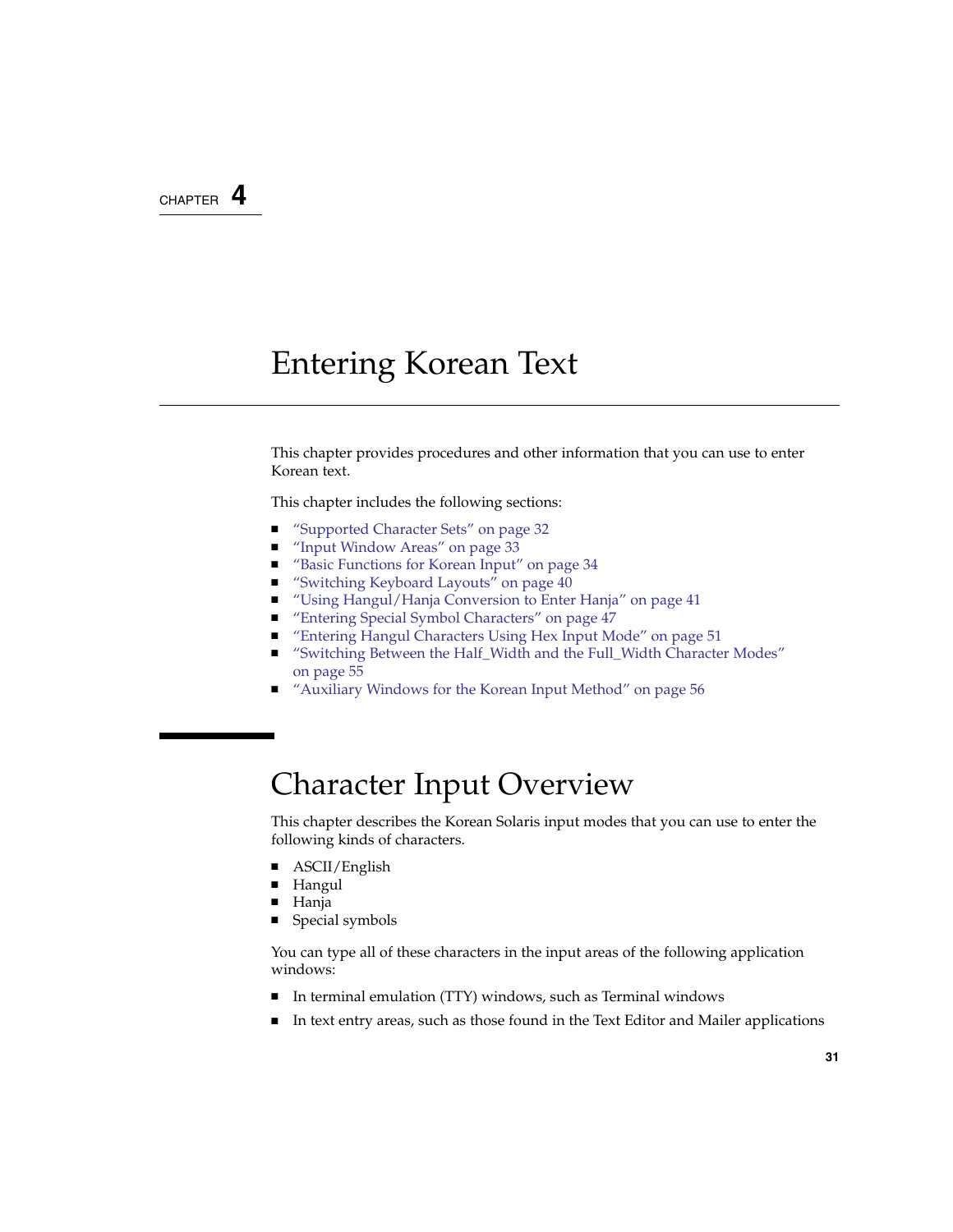- <span id="page-31-0"></span>■ In dialog boxes, such as the new folder name box in the File Manager application
- In other special use subwindows, such as pop-ups

# Supported Character Sets

The locale that you choose determines the characters that are available for input. If you select the ko\_KR.EUC locale, for example, you can enter the characters in the KS X 1001 code set. In the ko\_KR.UTF-8 locale, you can input all of the 11,172 Korean characters that are composed according to the Johap principle. The following descriptions summarize the encoding standards that define the characters for the ko\_KR.EUC locale and for the ko\_KR.UTF–8 locale.

| <b>TABLE 4–1</b> Character Code Standards |  |
|-------------------------------------------|--|
|-------------------------------------------|--|

| ko KR.EUC (ko) locale         |                                                                                                                                                                                                                                                                                                                                      |
|-------------------------------|--------------------------------------------------------------------------------------------------------------------------------------------------------------------------------------------------------------------------------------------------------------------------------------------------------------------------------------|
| Wansung code                  | This two-byte code is specified in Korean Industry Standard<br>KS X 1001, known as KS C 5601-1987, for Hangul, Hanja, and<br>other characters. In the Korean Solaris software, the KS X<br>1001 characters are in the EUC code set.                                                                                                  |
| ko KR.UTF-8 (ko.UTF-8) locale |                                                                                                                                                                                                                                                                                                                                      |
| Johap or Packed code          | This two-byte code consists of a leading bit followed by three<br>5-bit fields. The three fields each contain the codes or a<br>leading consonant that is followed by a vowel and a final<br>consonant, if there is one, for a Hangul character. This<br>two-byte code is specified in Korean Industry Standard KS C<br>5601-1992-3. |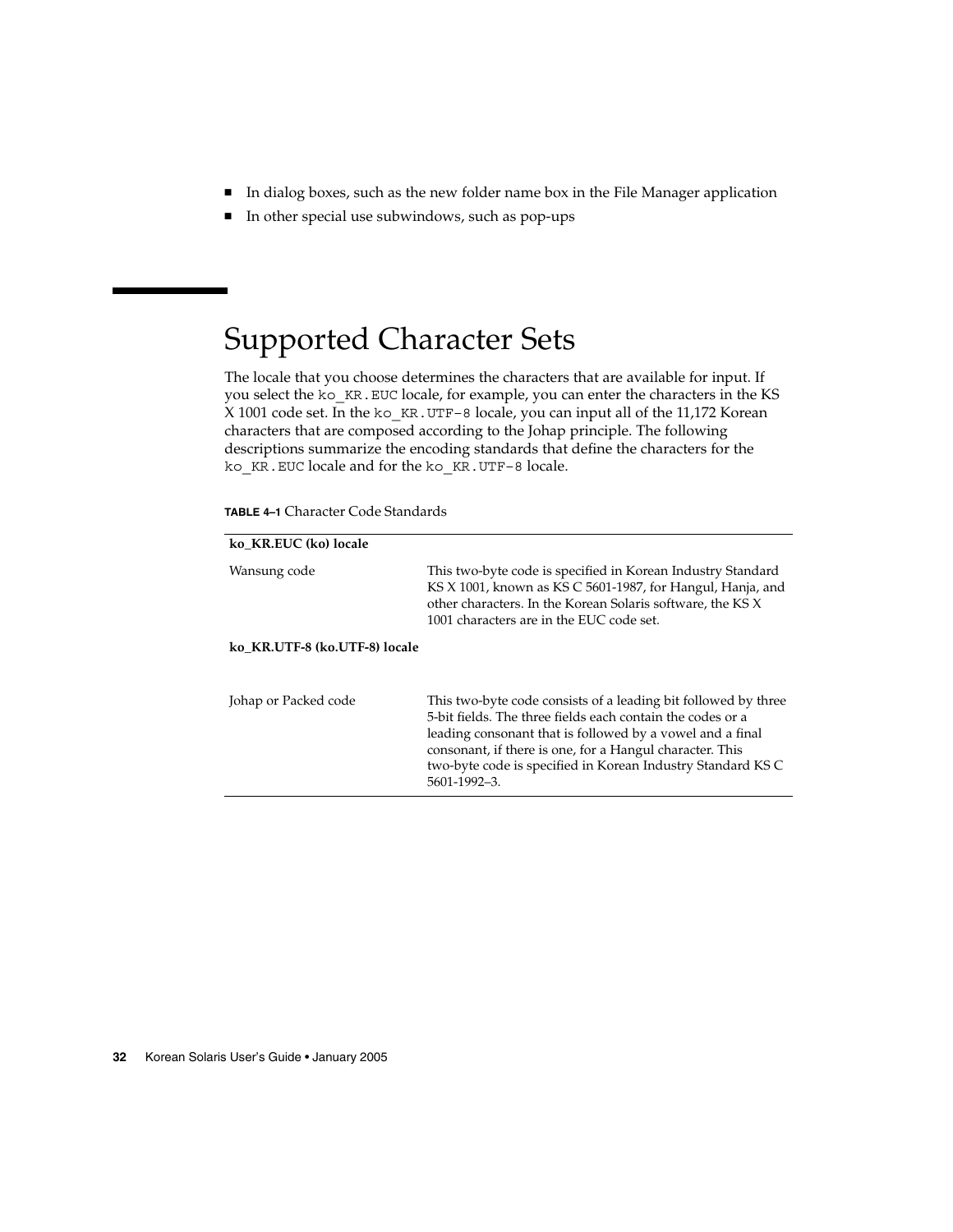<span id="page-32-0"></span>

| <b>TABLE 4-1 Character Code Standards</b> | (Continued)                                                                                                                                                                                                                                                                                                                                                                                                                                                                                                                                                                                                                                                                                                                                                                                                                                                                                                                                                                                                                                                                                                                  |
|-------------------------------------------|------------------------------------------------------------------------------------------------------------------------------------------------------------------------------------------------------------------------------------------------------------------------------------------------------------------------------------------------------------------------------------------------------------------------------------------------------------------------------------------------------------------------------------------------------------------------------------------------------------------------------------------------------------------------------------------------------------------------------------------------------------------------------------------------------------------------------------------------------------------------------------------------------------------------------------------------------------------------------------------------------------------------------------------------------------------------------------------------------------------------------|
| ko.UTF-8                                  | Korean Universal Multiple Octet Coded Character Set (UCS)<br>Transmission Format. ko. UTF-8 supports all the characters<br>of KS C 5601 and the 11,172 characters from Johap, as well as<br>all Korean-related Unicode 3.2 characters and fonts.<br>ko.UTF-8 supports the following subset of Unicode:<br>Basic Latin and Latin-i (190 characters) – Row 00 of BMP<br>(Basic Multilingual Plane)<br>Symbolic characters - Row 20 to Row 27, and Row 32 of<br>BMP including box (line) drawing characters that are<br>defined in KS C 5601<br>Numerals that are defined in KS C 5601 (20 characters) –<br>. .<br>Row 21 and Row FF of BMP<br>Roman, Greek, Japanese, and Cyrillic alphabet characters<br>$\blacksquare$<br>that are defined in KS $C$ 5601 (362 characters) – Row 02,<br>Row 04, Row 30 and Row FF of BMP<br>Jamo (Hangul alphabet) characters (94 characters) – Row<br>31 of BMP<br>Pre-composed Hangul syllables (11,172 characters) –<br>п<br>From Row AC to Row D7 of BMP<br>Hanja characters defined in KS C 5601 (4,888 characters) -<br>п<br>From Row 4E to Row 9F and from Row F9 to Row FA of<br>BMP |
|                                           |                                                                                                                                                                                                                                                                                                                                                                                                                                                                                                                                                                                                                                                                                                                                                                                                                                                                                                                                                                                                                                                                                                                              |

## Input Window Areas

In the Korean Operating System, application subwindows contain two areas that are used to enter Korean characters. A lookup choice window and an auxiliary window are also available in Korean input mode.

■ **Preedit area** – The text entry area that holds your character formations before you *commit* them.

**Note –** When you commit characters, the characters are put in the text block that is assembled for the application.

- **Status area** The area at the lower left of the application subwindow that displays the current conversion mode and the active keyboard. Later sections in this chapter discuss keyboard switching and using the available conversion modes.
- **Lookup choice window** A popup window that displays Hanja or special character lookup choices which are available for the conversion of characters or radicals in the preedit area.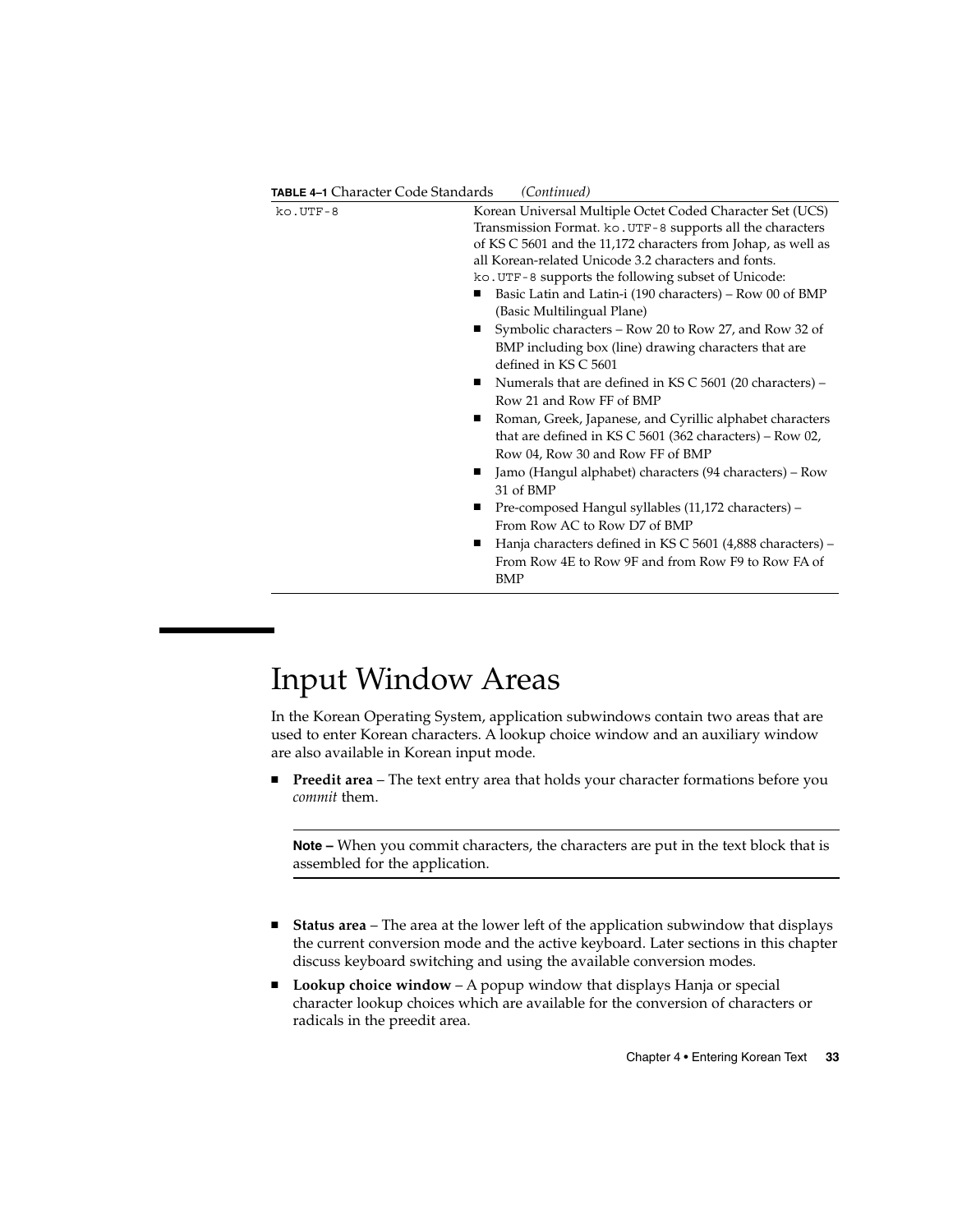- <span id="page-33-0"></span>■ **Auxiliary window** – This window contains a *palette* of icons that you can click to make the following choices:
	- Select your input mode
	- Toggle between the full\_width and the half\_width character modes
	- Convert Hangul characters in the preedit area to Hanja
	- Select your virtual keyboard

## Basic Functions for Korean Input

This section describes the process you use to enter, edit, and commit Hangul characters. The section also provides information on switching keyboard layout.

### Starting to Input Hangul

ASCII/English is the initial default input mode. When the status area at the lower left corner of the application subwindow shows the input mode as ASCII/English, whatever you type from the keyboard will appears as ASCII text.

The status region in the lower left corner shows ASCII/English input mode.



### How to Switch to the Hangul Input Mode

● **To enter Korean characters, type Control-spacebar to turn on Hangul input conversion. Alternatively, if you have a Hangul keyboard, you can press the Hangul/English key to turn on Hangul input conversion.**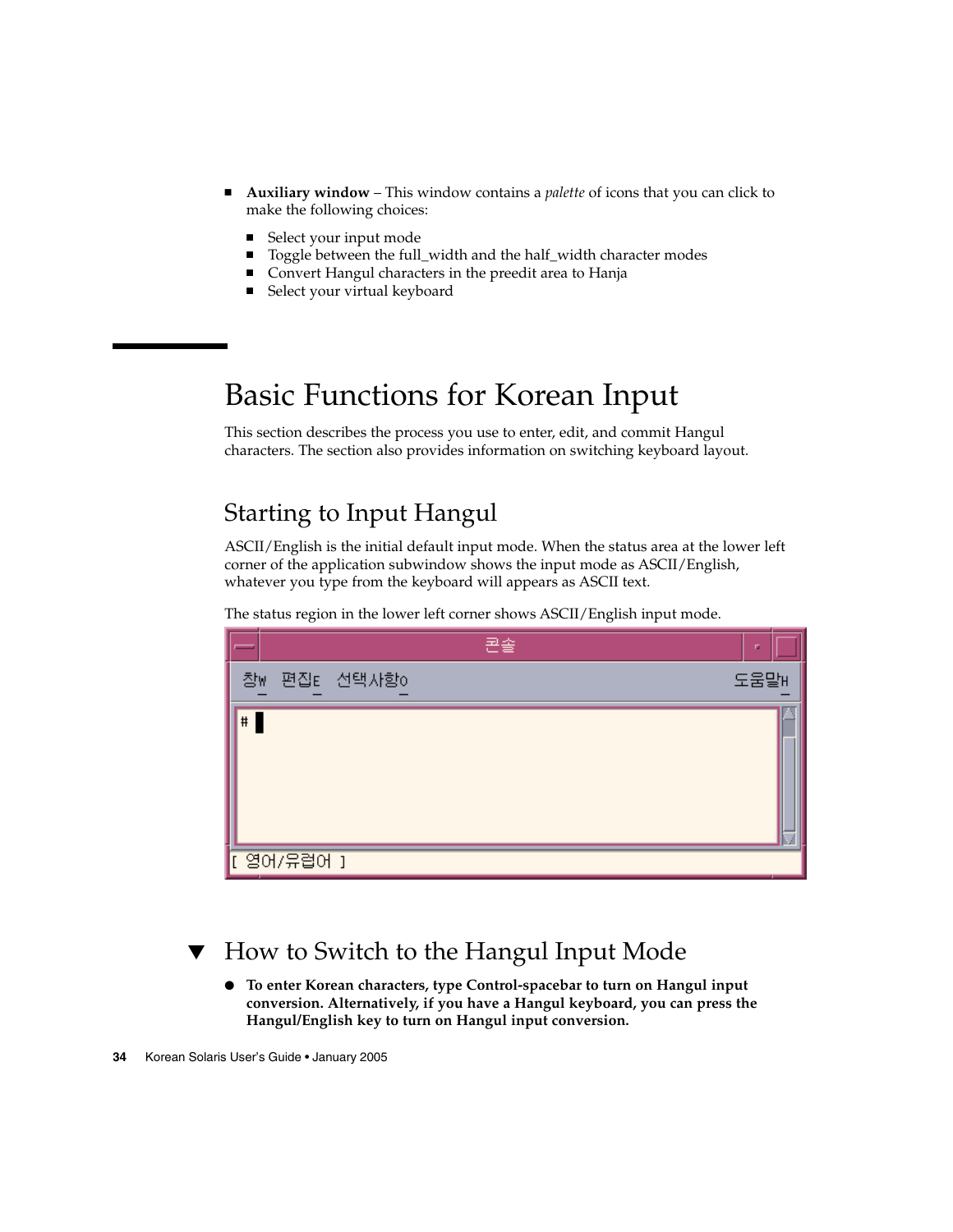<span id="page-34-0"></span>The status region shows Hangul as the conversion mode. The area also shows the active keyboard layout.

|            |              |           | 콘솔 |  | P.  |  |
|------------|--------------|-----------|----|--|-----|--|
| 창w         |              | 편집E 선택사항O |    |  | 도움말 |  |
| $\sqrt{ }$ |              |           |    |  |     |  |
|            | ┃ 한글 - 2벌식 ] |           |    |  |     |  |

**Note –** You can also use Contol-spacebar or the Hangul/English key to toggle off Hangul input conversion.

When Hangul input conversion is on, an auxiliary window appears with a palette of icons that you can use to make mode and keyboard selections.



### ▼ How to Enter Hangul Characters

- **1. Type Control-spacebar press the Hangul/English key on a Hangul keyboard to turn on Hangul input conversion.**
- **2. Type the appropriate sequence of keystrokes to compose Hangul characters in the preedit area.**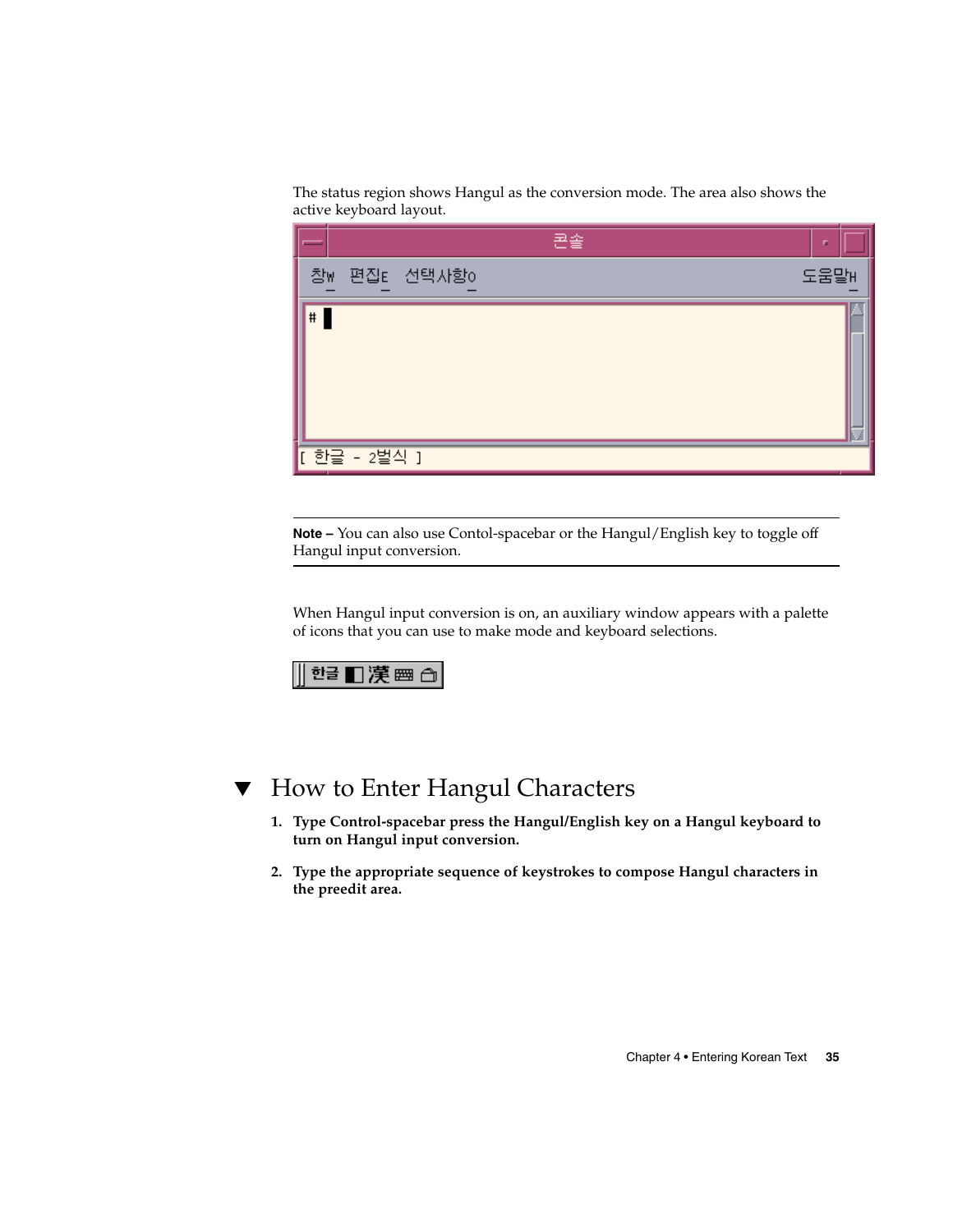<span id="page-35-0"></span>

### ▼ How to Backspace and Delete Korean Characters

The Backspace and Delete keys remove the last character (JaMo) of the current syllable. The following procedure demonstrates how to delete characters of a syllable with the Backspace key.

**1. Notice that the text you are composing appears highlighted in the preedit area.**



**2. To remove the last character of the last syllable, press the Backspace key once.** Notice that the last character of the syllable changes.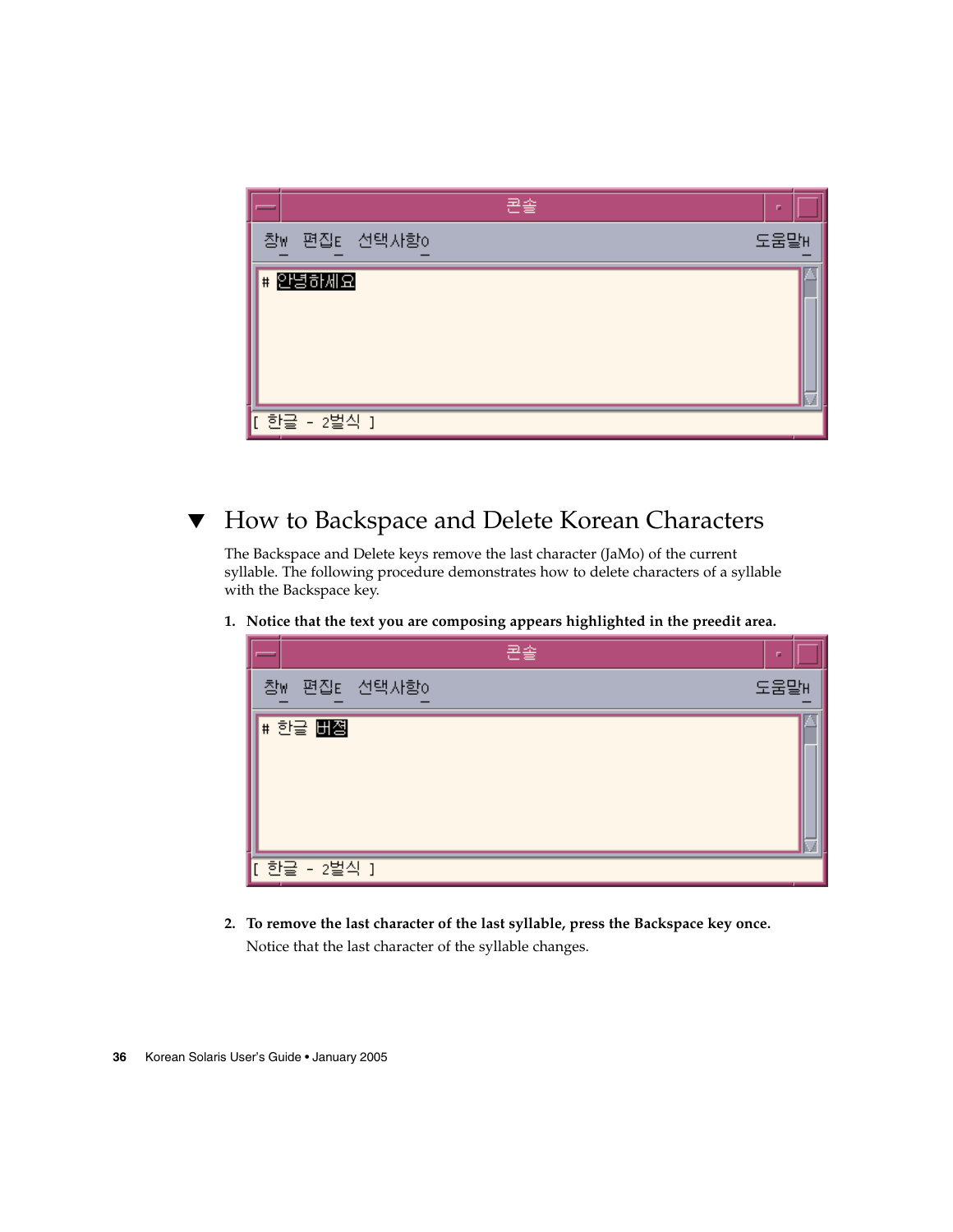| $\overline{\phantom{0}}$ | 콘솔                   | п   |
|--------------------------|----------------------|-----|
| 창w                       | 편집E 선택사항O            | 도움말 |
|                          | <mark>⋕ 한글 베져</mark> |     |
|                          | [ 한글 - 2벌식 ]         |     |

**3. Press the Backspace key a second time.**

The last character changes again.

| 콘솔<br>$\overline{\phantom{0}}$ | D.  |
|--------------------------------|-----|
| 창W<br>-편집E 선택사항o               | 비물로 |
| <mark>⋕ 한글 베치</mark>           |     |
| [ 한글 - 2벌식 ]                   |     |

**4. Press the Backspace key a third time.**

Notice that only the first character of the syllable remains.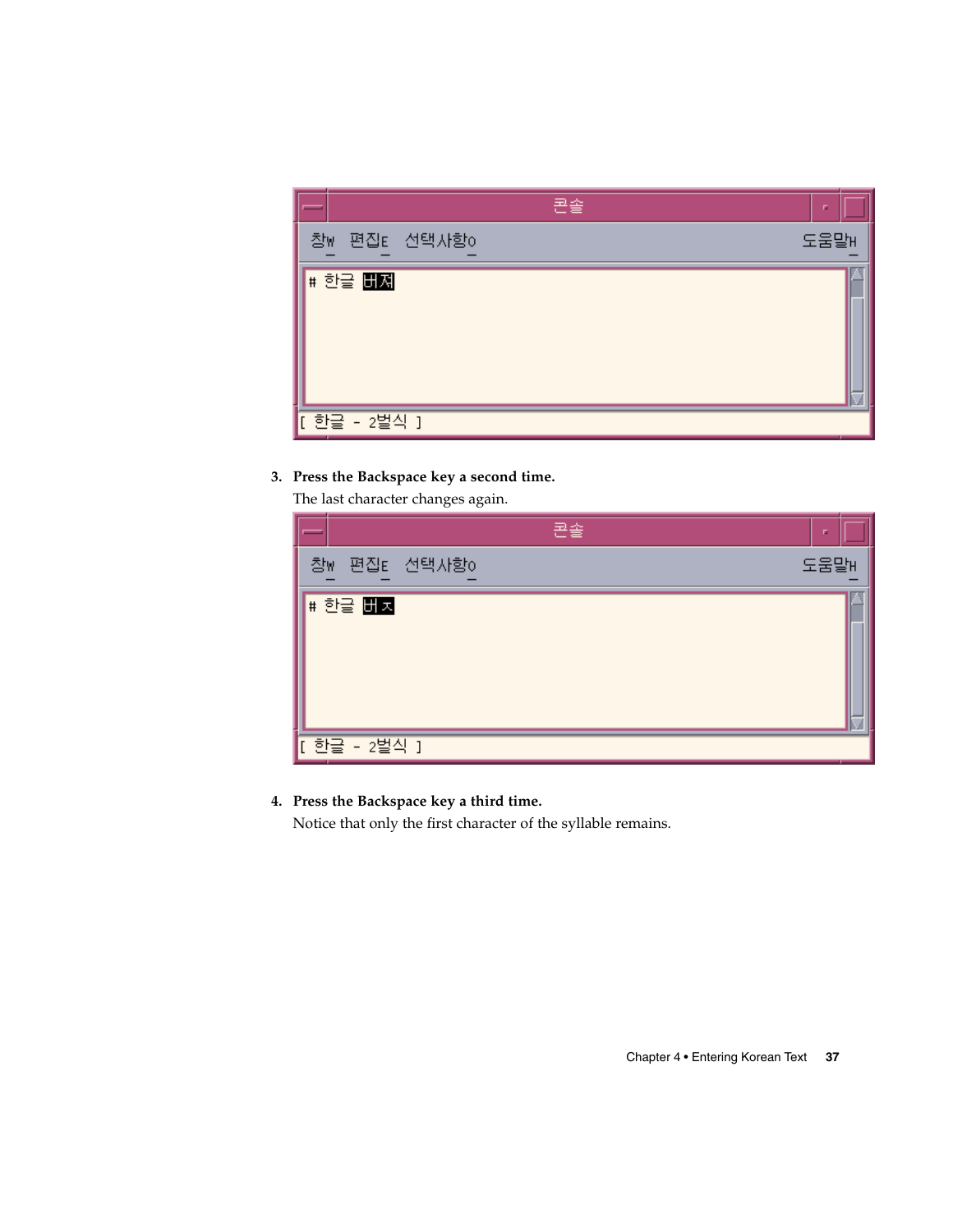| 콘솔                 | п   |
|--------------------|-----|
| 창w<br>편집E<br>선택사항o | 도움말 |
| ▌ 한글 圓             |     |
| [ 한글 – 2벌식 ]       |     |

#### **5. Press the Backspace key twice more.**

You have now removed each character in the syllable.

| 콘솔              | P.  |
|-----------------|-----|
| 편집E 선택사항O<br>창W | 도움말 |
| ▌ 한글            | œ   |
| [ 한글 - 2벌식 ]    |     |



### ▼ How to Commit Hangul Input

The following figure shows five Hangul syllables that have not been *committed*. Until the syllables are added to a text block that is being assembled for the application, the syllables are not considered to be committed.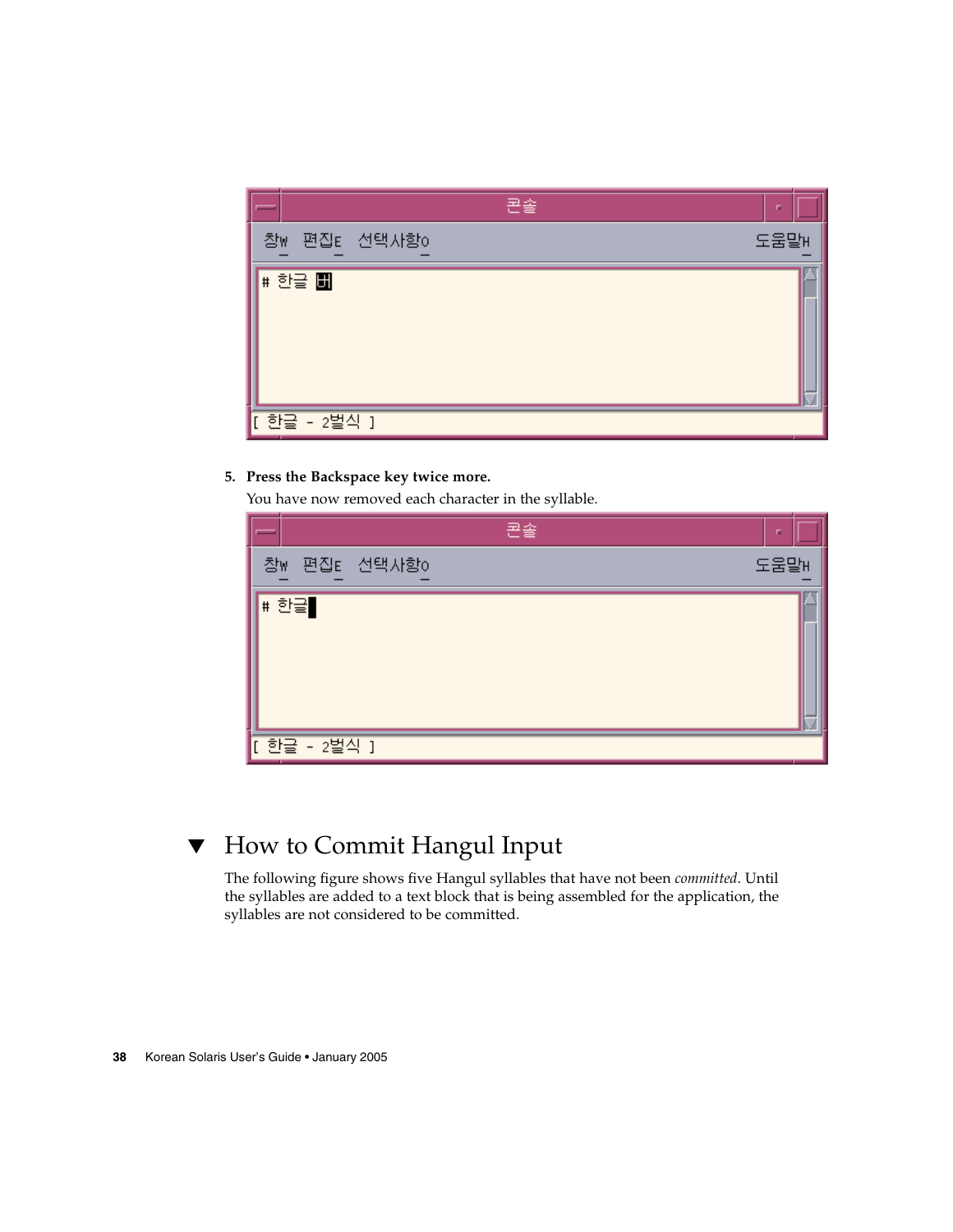| $\overline{\phantom{a}}$ | 콘솔 | P.  |
|--------------------------|----|-----|
| 편집E 선택사항O<br>창변          |    | 비울로 |
| ▌ 안녕하세요▌                 |    |     |
| [ 한글 - 2벌식 ]             |    |     |

#### ● **Press Control-K to commit the syllables.**

Control-K is treated as a nonprinting character that is not committed with the Hangul syllables in the input string.

A character such as a space, a number, a punctuation mark, or another printable character can be committed to appear with Hangul syllables.

| 콘솔                      | p.  |
|-------------------------|-----|
| 편집E 선택사항O<br>창w         | 비물로 |
| ▌ <mark>⋕ 안녕하세요?</mark> |     |
| [[ 한글 - 2벌식 ]           |     |

#### ▼ How to Return to the ASCII/English Input Mode

● **When you finish using the Hangul input mode, press Control-spacebar to return to the ASCII/English input mode.**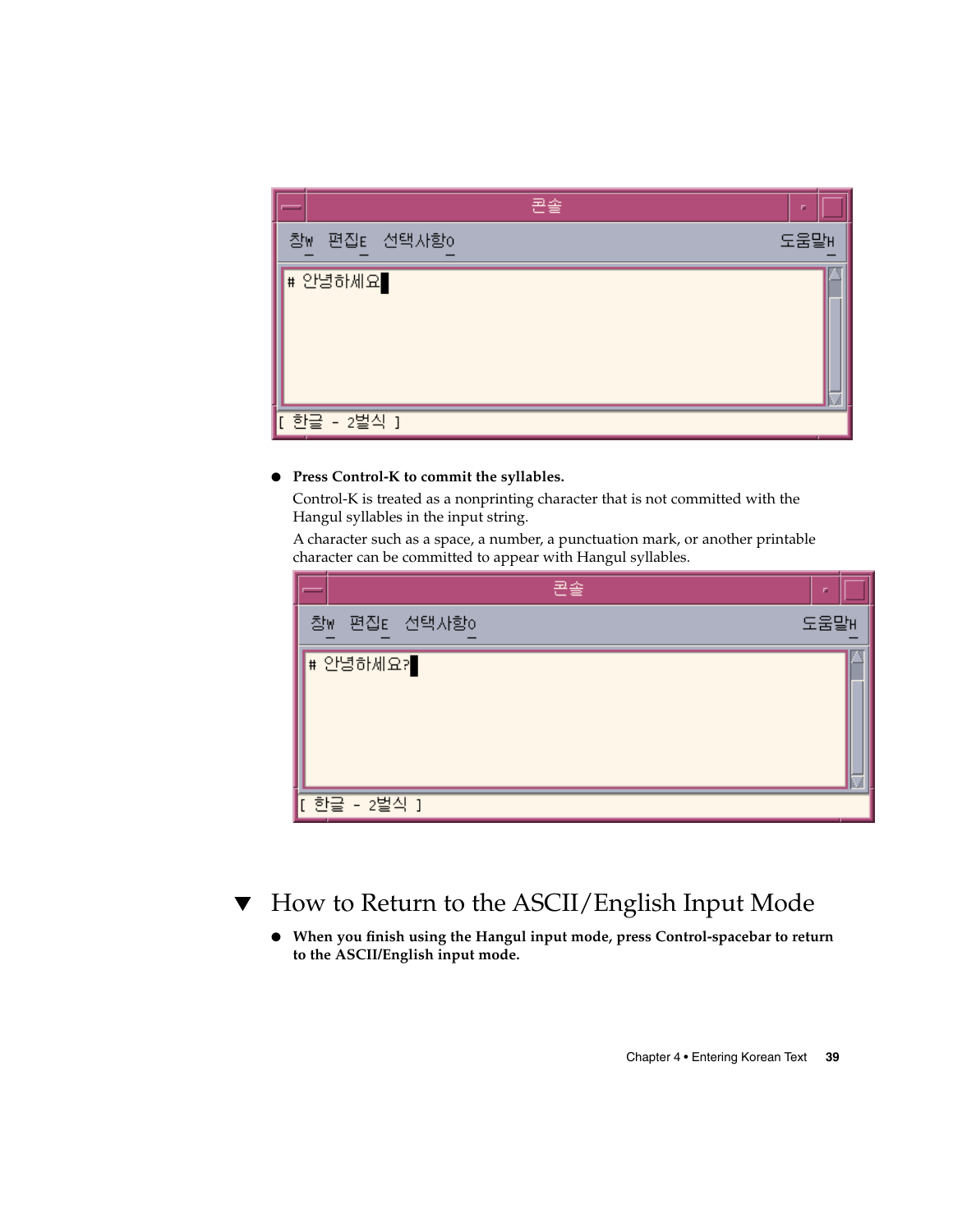# Switching Keyboard Layouts

You can switch to one of the three most commonly used keyboard layouts, each of which is supported for use on your Korean desktop:

- 2 Beol Sik
- 3 Beol Sik 390
- 3 Beol Sik final

#### ▼ How to Switch Keyboard Layouts

#### ● **Press Shift-F2 to switch from one keyboard layout to another.**

The following figures show three application subwindows. In each subwindow, the status area indicates that one of the three supported keyboard layouts is active.

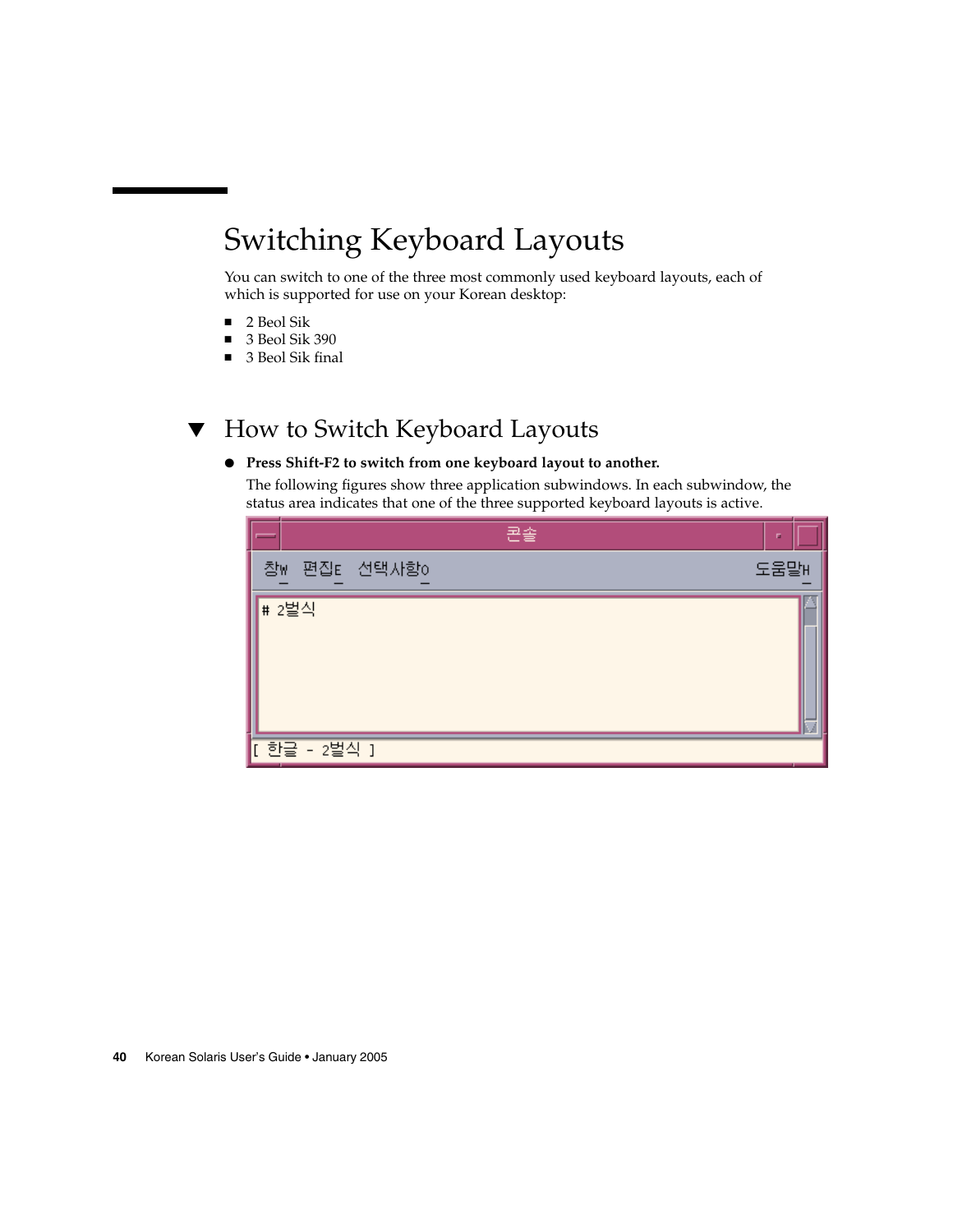<span id="page-40-0"></span>

| $\equiv$ | 콘솔               | P.  |
|----------|------------------|-----|
| 창w       | 편집E 선택사항O        | 도움말 |
|          | # 3벌식 390        |     |
|          | [ 한글 - 3벌식 390 ] |     |



# Using Hangul/Hanja Conversion to Enter Hanja

You can enter Hanja by converting Hangul input to Hanja character by character or word by word. You convert the Hangul characters to Hanja in the preedit area in one of two ways.

- Select the Hanja for your pronunciation from the candidates that appear in a lookup choice window.
- Select the Hanja for your pronunciation from the candidates that you cycle through in the preedit area.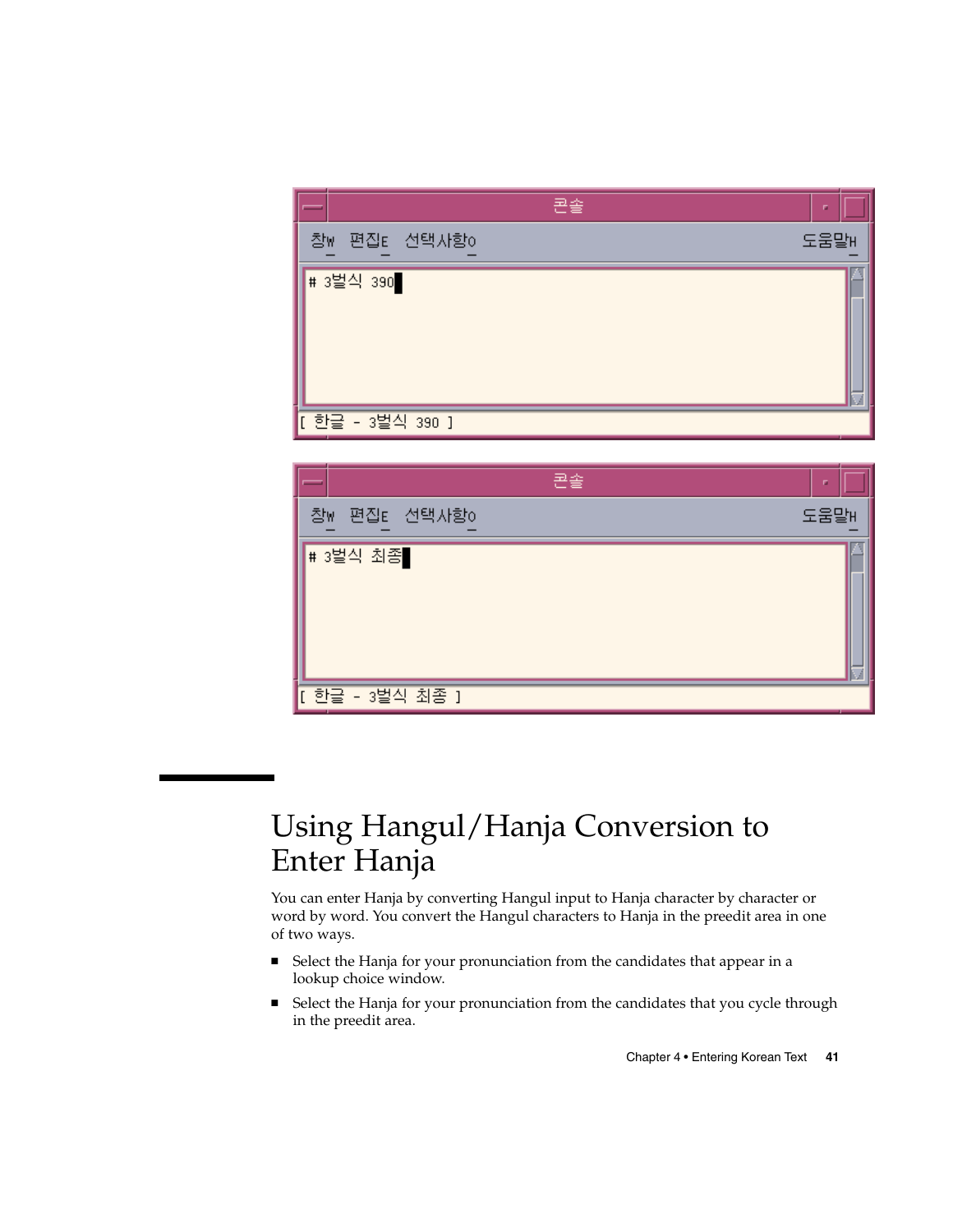The procedures in this section explain how to convert Hangul to Hanja character by character. You can use the same methods to convert Hangul to Hanja word by word.

#### ▼ How to Use the Hanja Lookup Mode

- **1. Press Control-spacebar to turn on Hangul input conversion.**
- **2. Type the appropriate sequence of keystrokes to compose a Hangul character in the preedit area for your Hanja pronunciation.**

|           | 콘솔           | п    |  |
|-----------|--------------|------|--|
| 창w        | 선택사항o<br>편집E | 도움말비 |  |
| <b>19</b> |              |      |  |
|           | 한글 - 2벌식 ]   |      |  |

**3. Type Control-W to display the lookup window.**

**Note –** If the Hanja candidate is the only one in the dictionary, Control-W could automatically commit the candidate depending on option set in the Input Method Options Auxiliary window. For information on the Options Auxiliary window, see ["Input Method Options"](#page-56-0) on page 57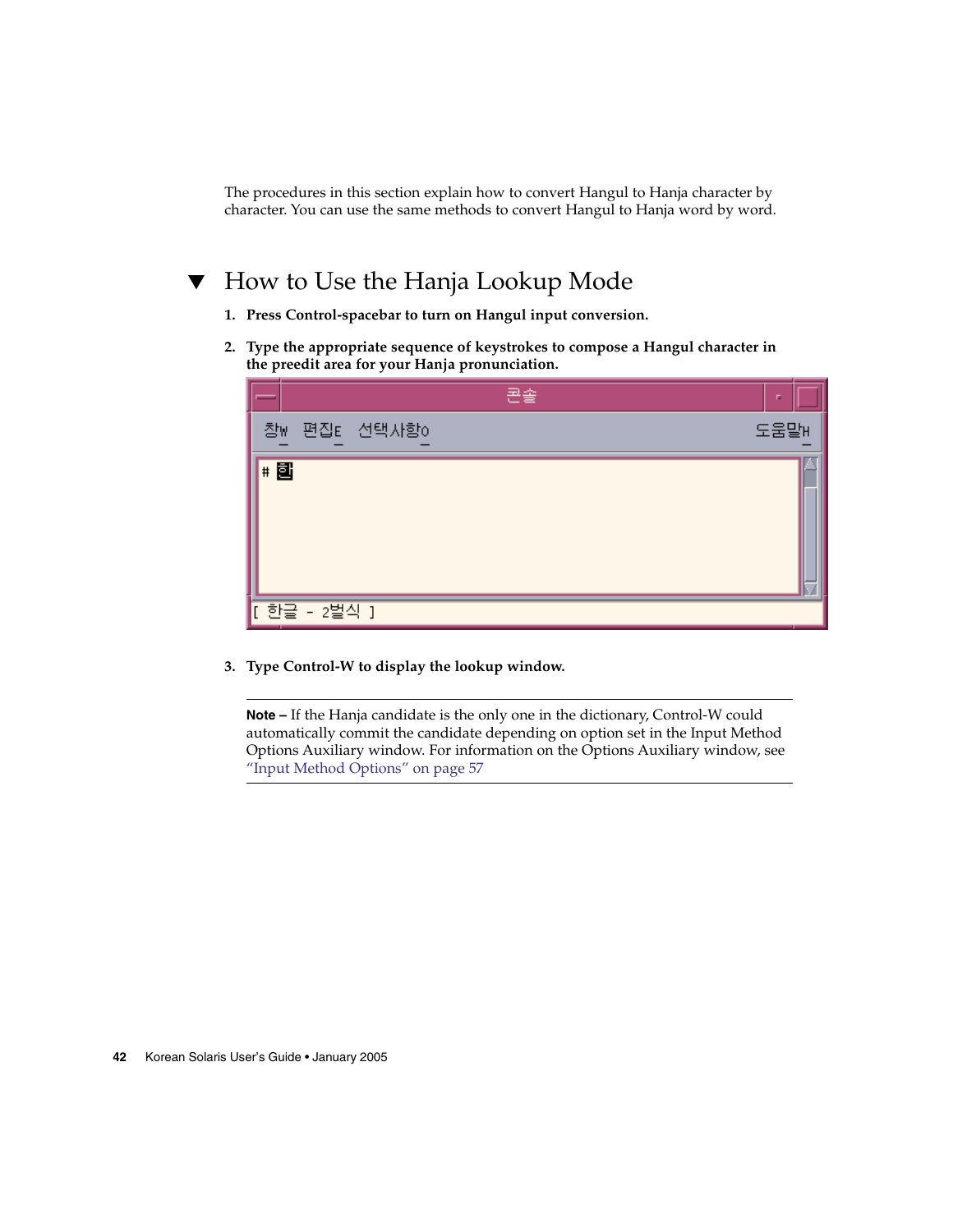

**4. Press the following keys to navigate page by page through the lookup choices that are available for the Hanja pronunciation you enter.**

| <b>Keys</b> | Operation     |
|-------------|---------------|
| Control-N   | Next Page     |
| Page Up     | Next Page     |
| Control-P   | Previous Page |
| Page Down   | Previous Page |

**TABLE 4–2** Lookup Choice Navigation Keys

**5. When you find a page with the character you want, click the character or press the Enter key to select it. To move from one character to another on the same page, press the Spacebar.**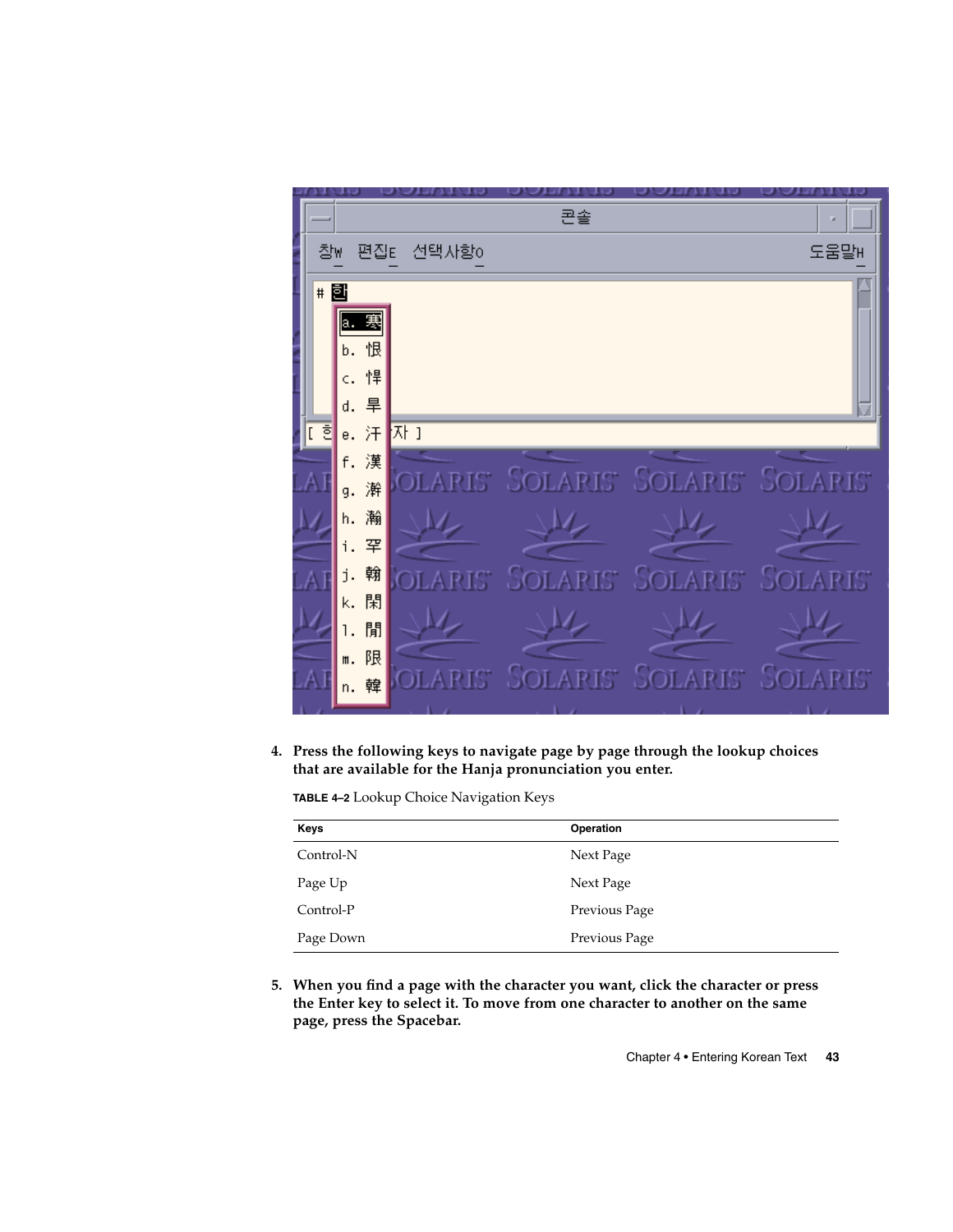**6. You change the format of a committed string using the keys in the following table.**

**TABLE 4–3** Formatting Keys for Committed Strings

| Keys      | <b>Committed Format</b>                                   |
|-----------|-----------------------------------------------------------|
| Control-O | Hanja characters                                          |
| Control-E | Hangul characters (converted Hanja<br>characters)         |
| Control-R | Hanja characters (converted Hangul<br>characters)         |
| Control-W | Format set in the Input Method Option<br>Auxiliary window |

#### ▼ How to Convert Hanja to Hangul in Character Step Mode

- **1. Press Control-spacebar to turn on Hangul input conversion.**
- **2. Type the appropriate sequence of keystrokes to compose a Hangul character in the preedit area for your Hanja pronunciation.**

The status area indicates that you are in Hanja conversion mode.



#### **3. Press Control-N to convert the Hangul to Hanja.**

You can press Control-N again to see another Hanja choice if one exists. Once you cycle through the available choices, the original Hanja reappears. Control-P converts the Hanja to a previous choice.

**<sup>44</sup>** Korean Solaris User's Guide • January 2005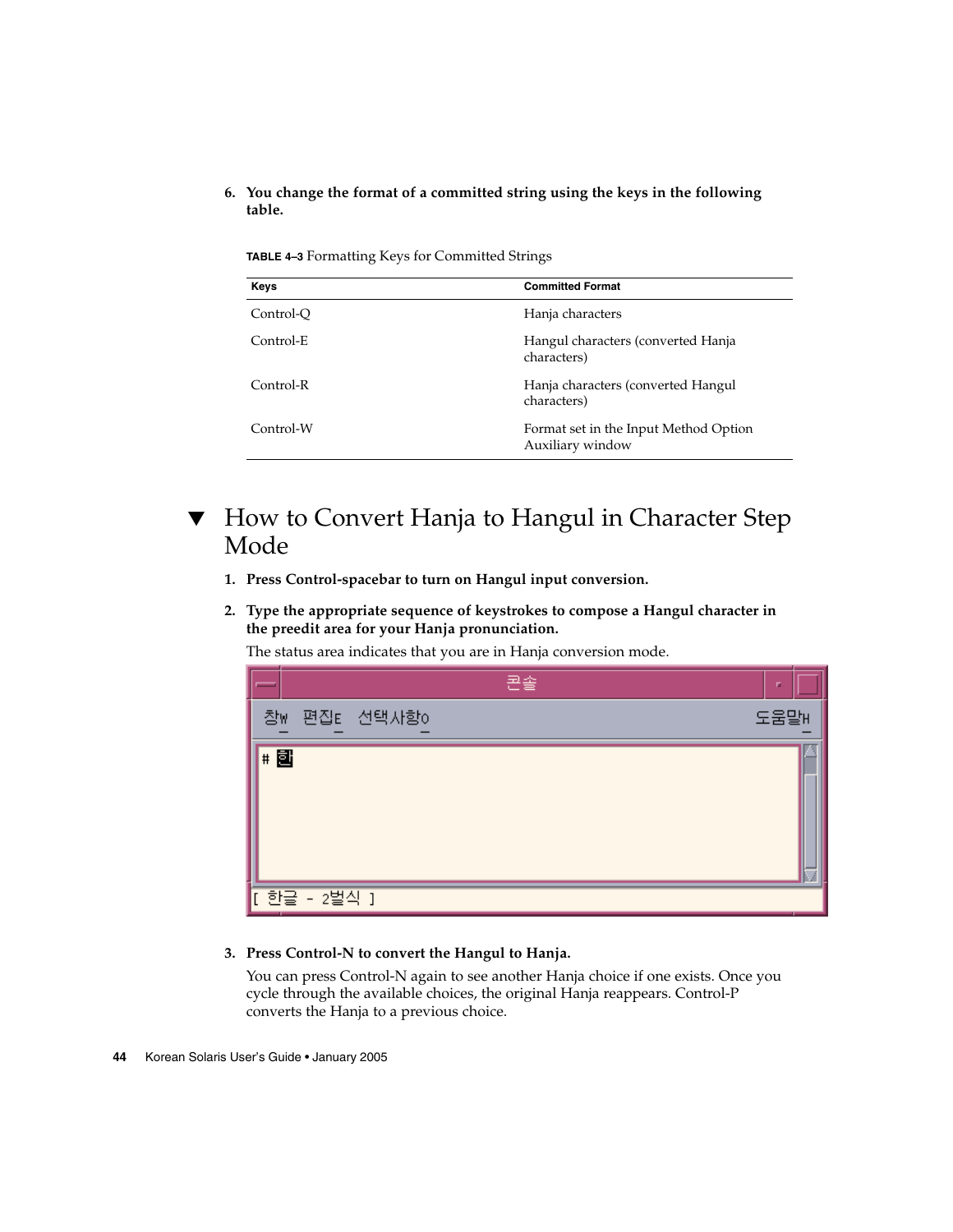| 콘솔<br>$\equiv$    | P.   |
|-------------------|------|
| 창w<br>편집E 선택사항O   | 보물말비 |
| # 裹               |      |
| [ 한글 - 한자 ]<br>-- |      |

**4. Press Control-K or any other nonprinting character except Control-N or Control-P to commit the highlighted Hanja. The preedit area next to the committed Hanja is then open for new Hangul input.**

| _           | 콘솔        | P.  |
|-------------|-----------|-----|
| 창w          | 편집E 선택사항O | 도움말 |
| # 寒         |           |     |
| [ 한글 - 한자 ] |           |     |

You can type a space, a number or another printable character to commit the nonprinting character along with the Hanja. When the highlighted Hanja and the printable character are committed, the preedit area next to the character is open for new Hangul input.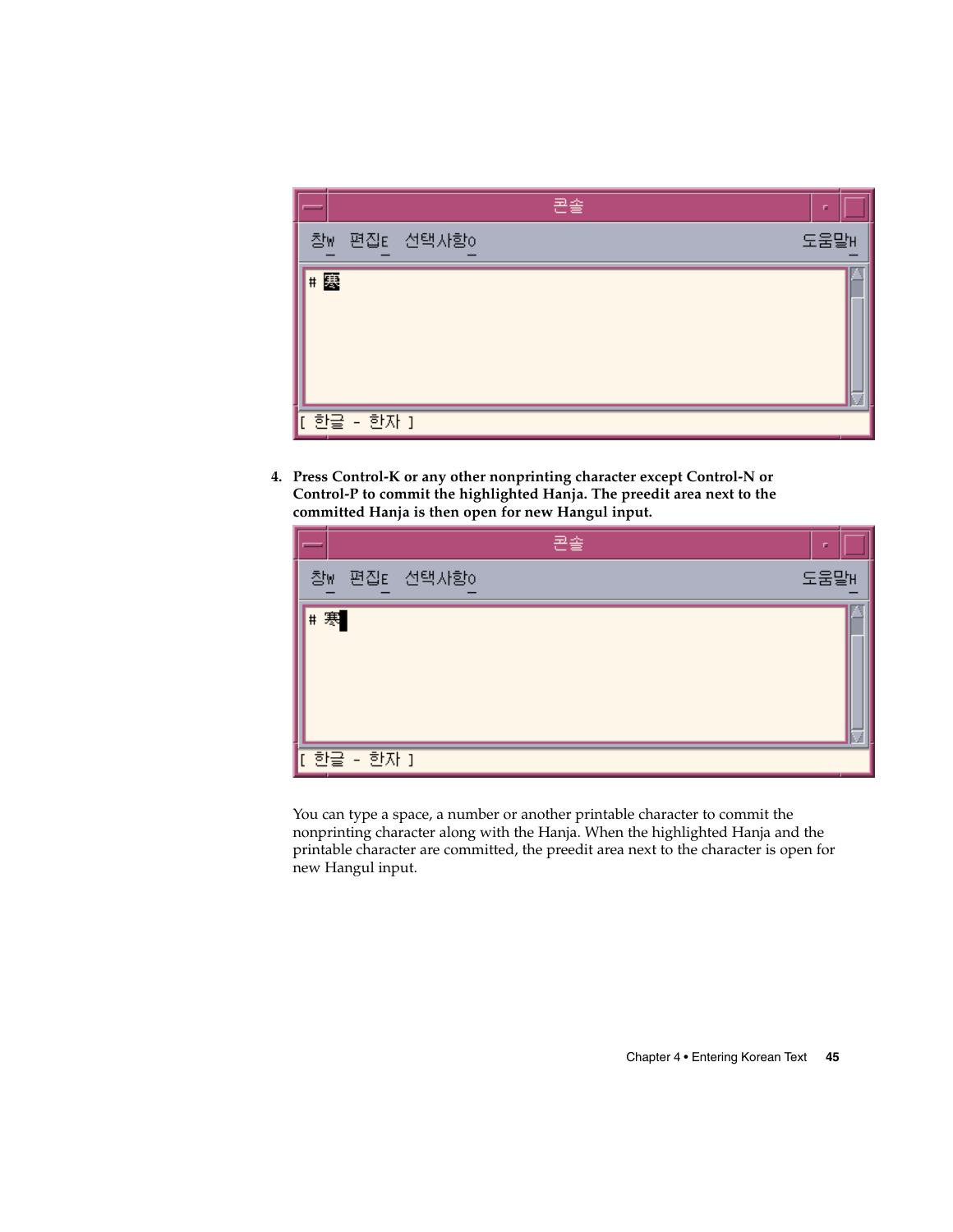#### ▼ How to Convert Hanja to Hangul Using Word Conversion Modes

You can convert Hangul to Hanja, word-by-word, in a similar manner converting Hangul to the character by character as described in the previous section. The steps that you use for word by word conversion are the same as those for character conversion, with one exception. You turn on Hangul input conversion after you enter a Hangul word in the preedit area.

- **1. Type the appropriate sequence of keystrokes to compose a Hangul character in the preedit area for your Hanja pronunciation.**
- **2. Press Control-spacebar to turn on Hangul input conversion.**
- **3. Press Control-N to use step mode or Control-W to use the lookup mode to see the available Hanja choices.**

The choices consist of Hanja words as well as Hanja characters for the last syllable of a Hangul word.

The following figure shows the Hanja word choices that are available for the Hangul word in the preedit area.



**4. Press Control-K or any other nonprinting character except Control-N or Control-P to commit the highlighted Hanja. The preedit area next to the committed Hanja is then open for new Hangul input.**

You can type a space, a number, or another printable character to commit the character along with the Hanja. When the highlighted Hanja and the printable character are committed, the preedit area next to the character is open for new Hangul input.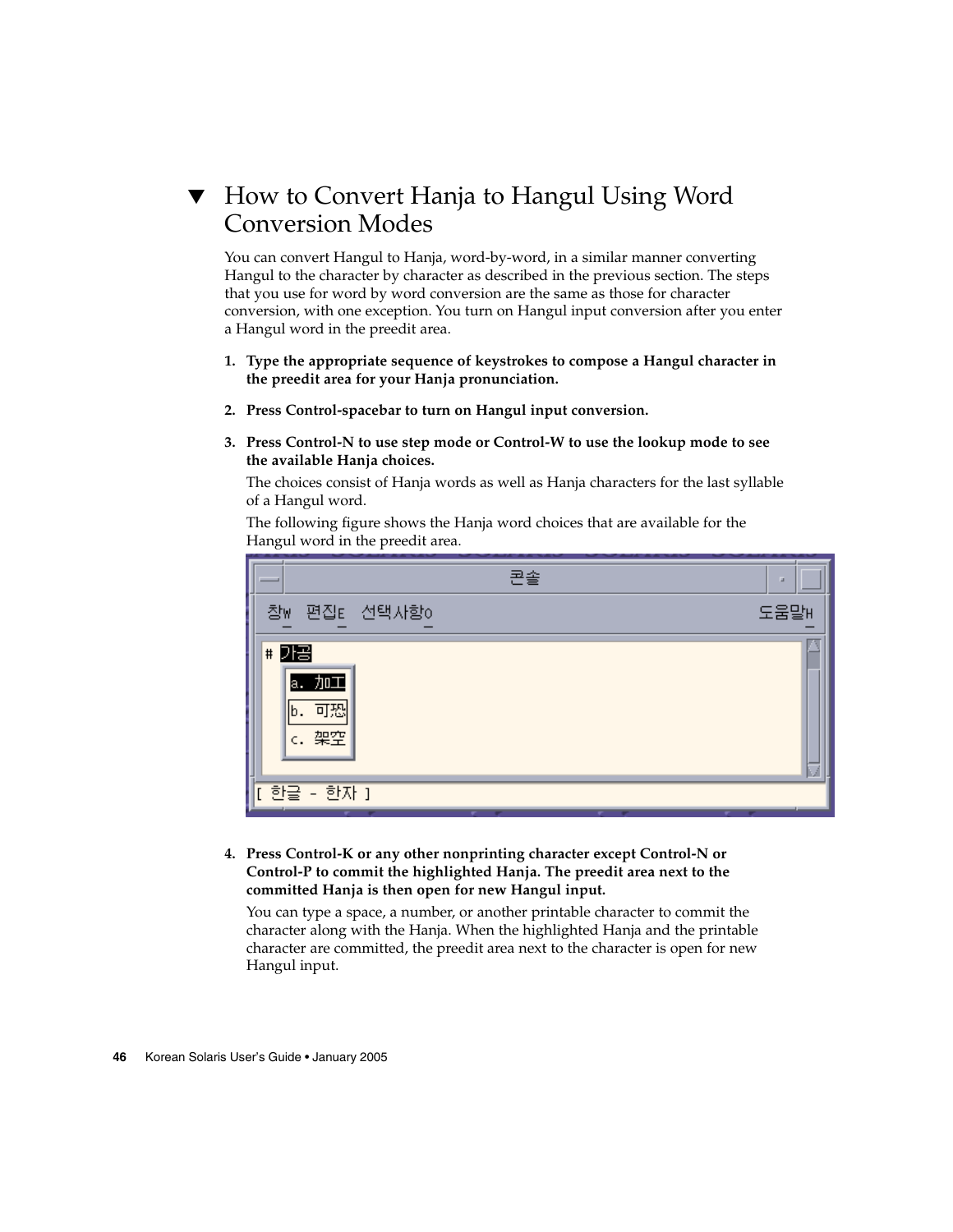# Entering Special Symbol Characters

In the symbol input mode, you can enter non-Hangul/Hanja characters that you cannot type directly on the keyboard . Once you enter symbol input mode, the process you use to page through lookup choices and to make selections is the same as the one you use in Hanja lookup mode.

- Press Control-N or Control-P to move forward or backward through lookup choice pages.
- Type the letter of the choice to commit the symbol and to return to the Hangul input mode.
- Press Control-A at any point to abort the symbol lookup without making a selection, and to return to the Hangul input mode.

#### ▼ How to Enter Special Symbol Characters

- **1. Press Control-spacebar to turn on Hangul input conversion.**
- **2. Press Control-J to turn on symbol input mode.**

The input method server displays a page of category choices and the status area indicates that you are in symbol input mode.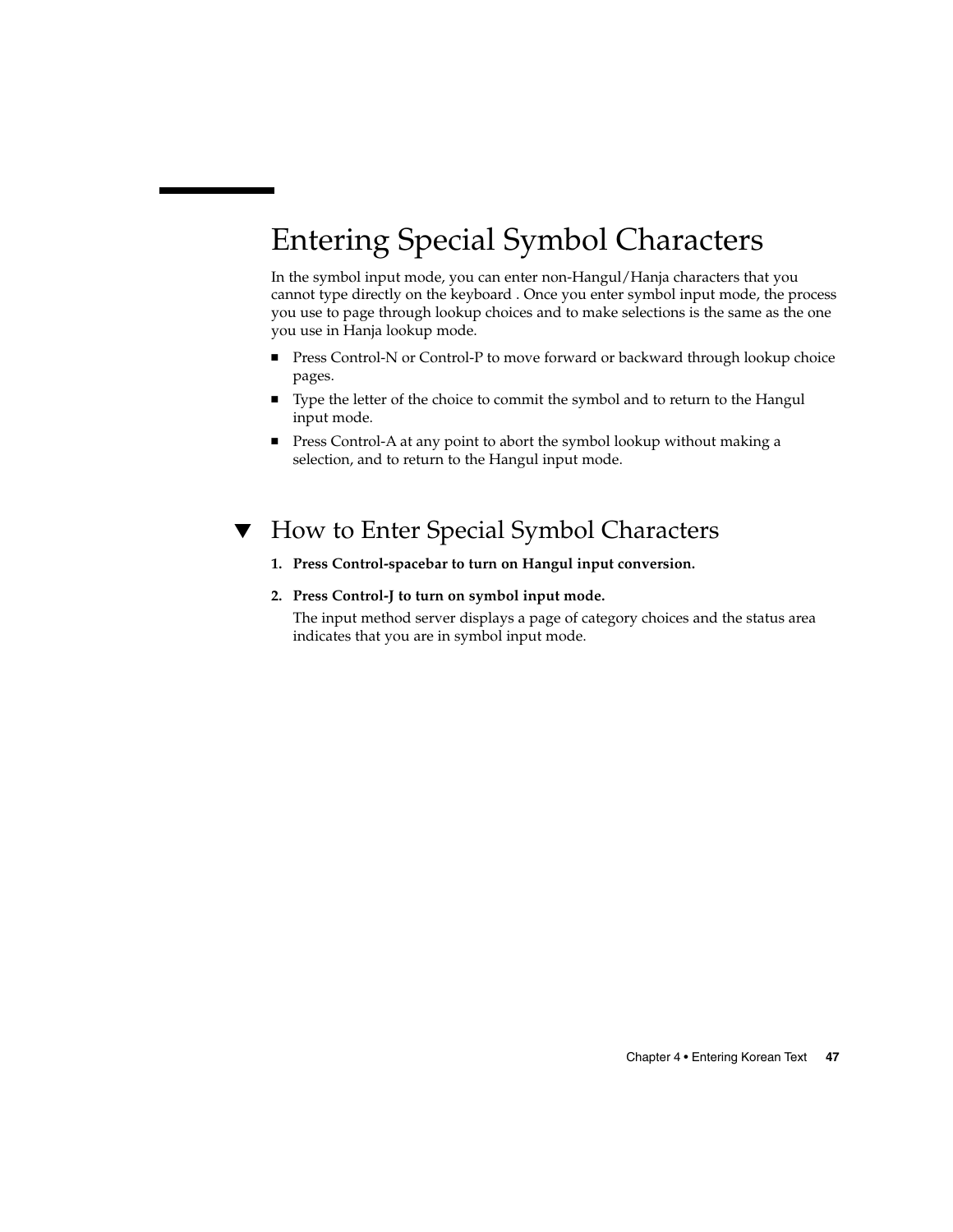

**3. Type the letter of a category for the page of choices you want to display.** Category a is selected in the following figure. You can also scroll down the list of choices with the spacebar and press Enter to make a selection.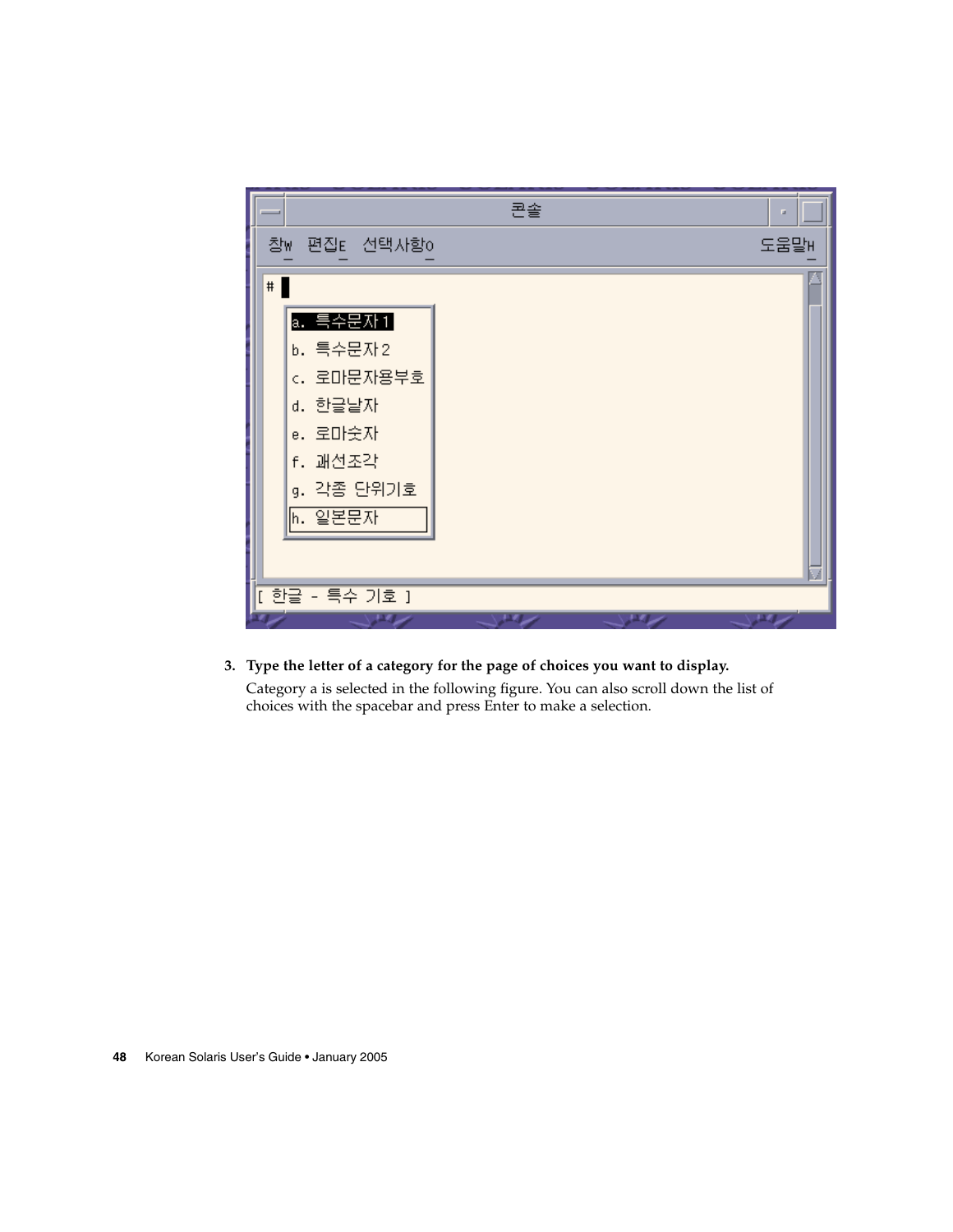

**4. Press Control-N six times in category you selected in previous step to see the following page.**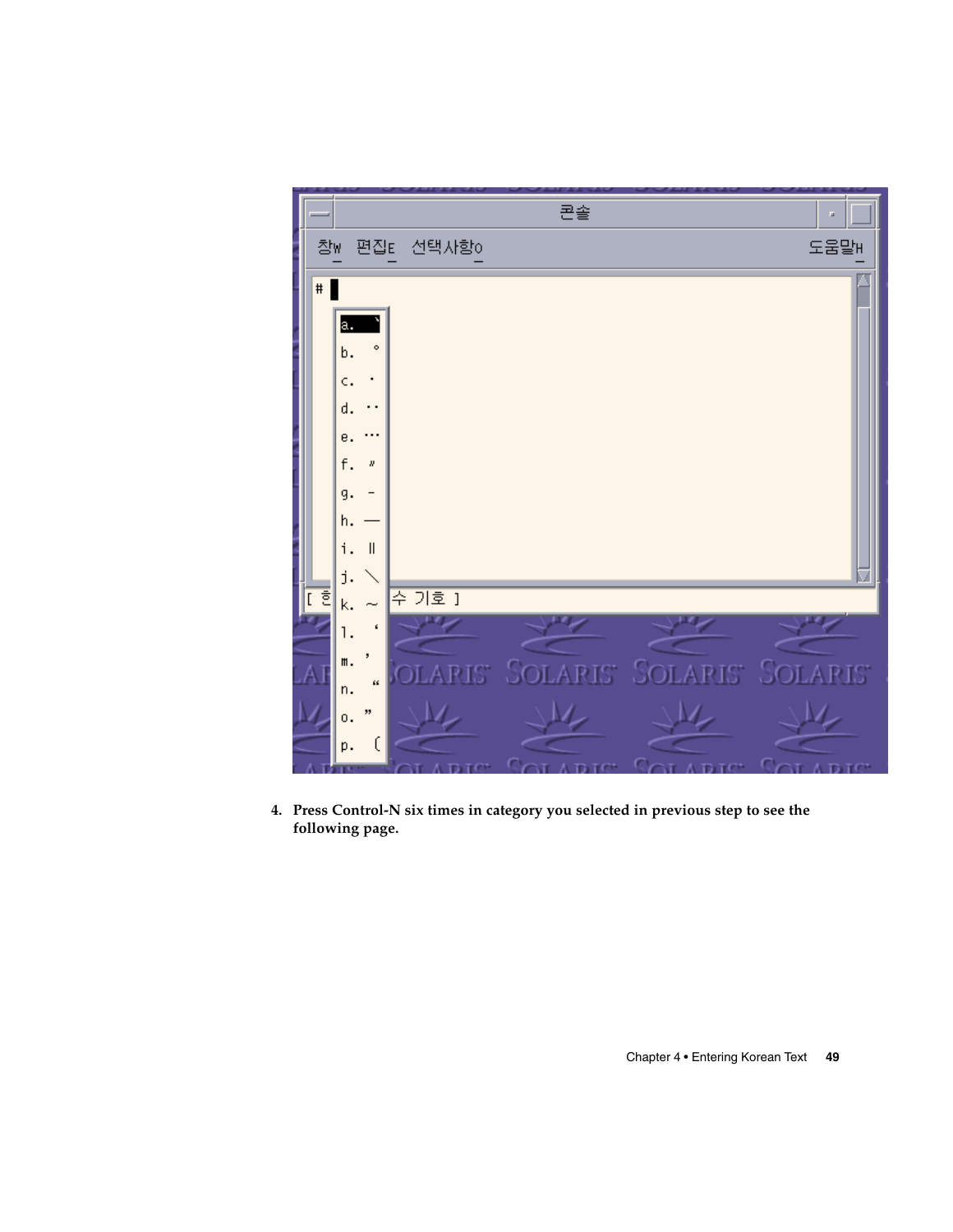

**5. Type the letter k to commit the corresponding character of the page displayed in the previous step.**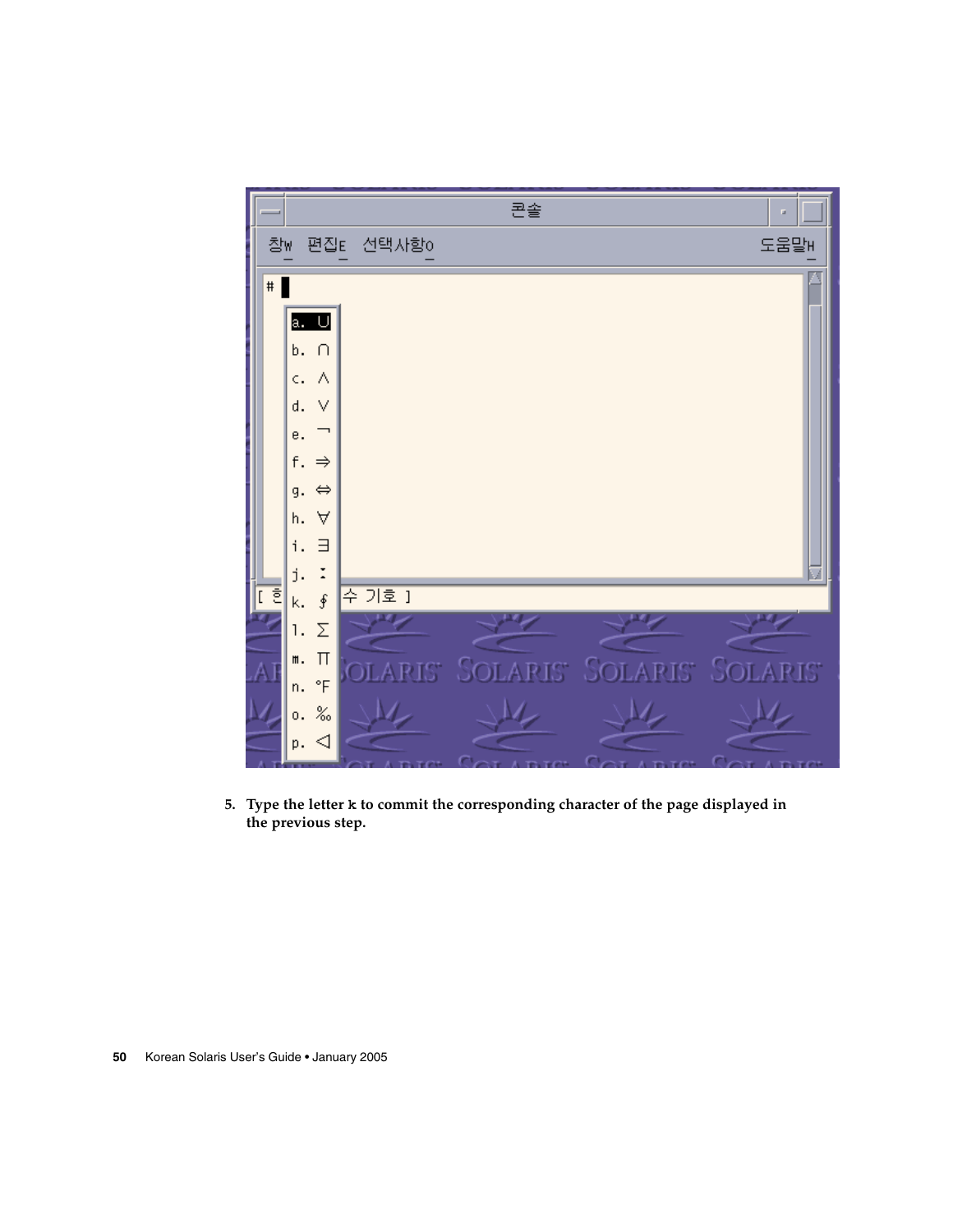

# Entering Hangul Characters Using Hex Input Mode

You can enter any character defined in a character set supported for a locale by typing the encoding value of the character.

- In the ko\_KR. EUC locale, you can use the KS X 1001 encoding values to enter the characters that are defined in the character set.
- In the ko\_KR.UTF-8 locale, you can use the encoding values that are defined in the following character sets to input the characters of each set.
	- KS X 1001, known as KS C 5601-1987
	- UTF-8 encoded values from Unicode 3.2

The following table shows you the key sequences you can use to select character sets in each locale.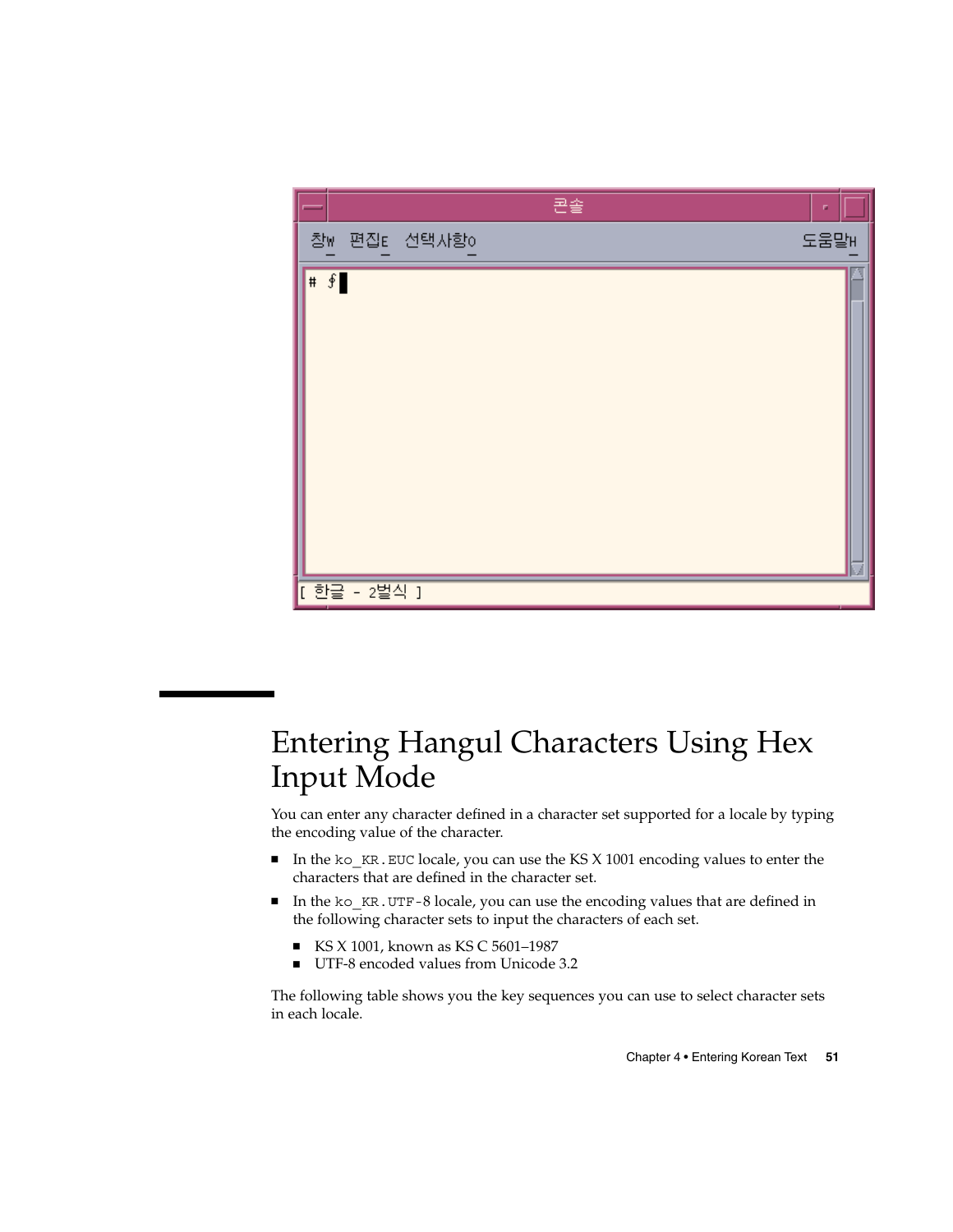| <b>Current Locale</b> | <b>Key Sequence</b> | <b>Character Set</b> |
|-----------------------|---------------------|----------------------|
| ko KR.EUC             | $Control-X$         | KS X 1001            |
| ko KR.UTF-8           | $Control-X$         | KS X 1001            |
| ko KR.UTF-8           | $Control-Shift-X$   | UTF-8                |

## ▼ How to Use the Hex Input Mode

- **1. Press Control-spacebar to turn on Hangul input conversion.**
- **2. Press Control-X to turn on hex mode in the ko\_KR.EUC locale or the ko\_KR.UTF-8 locale.**

Alternatively, you can select the hex input mode from the palette auxiliary window.

| Hex (KS X 1001) |  |
|-----------------|--|
| $Hex(UTF-8)$    |  |
| 특수 기호           |  |
| 한자변환            |  |
| 한글■漢■උ          |  |

The status area indicates that you are in hex input mode and that you can use KS X encoding values to input Hangul characters.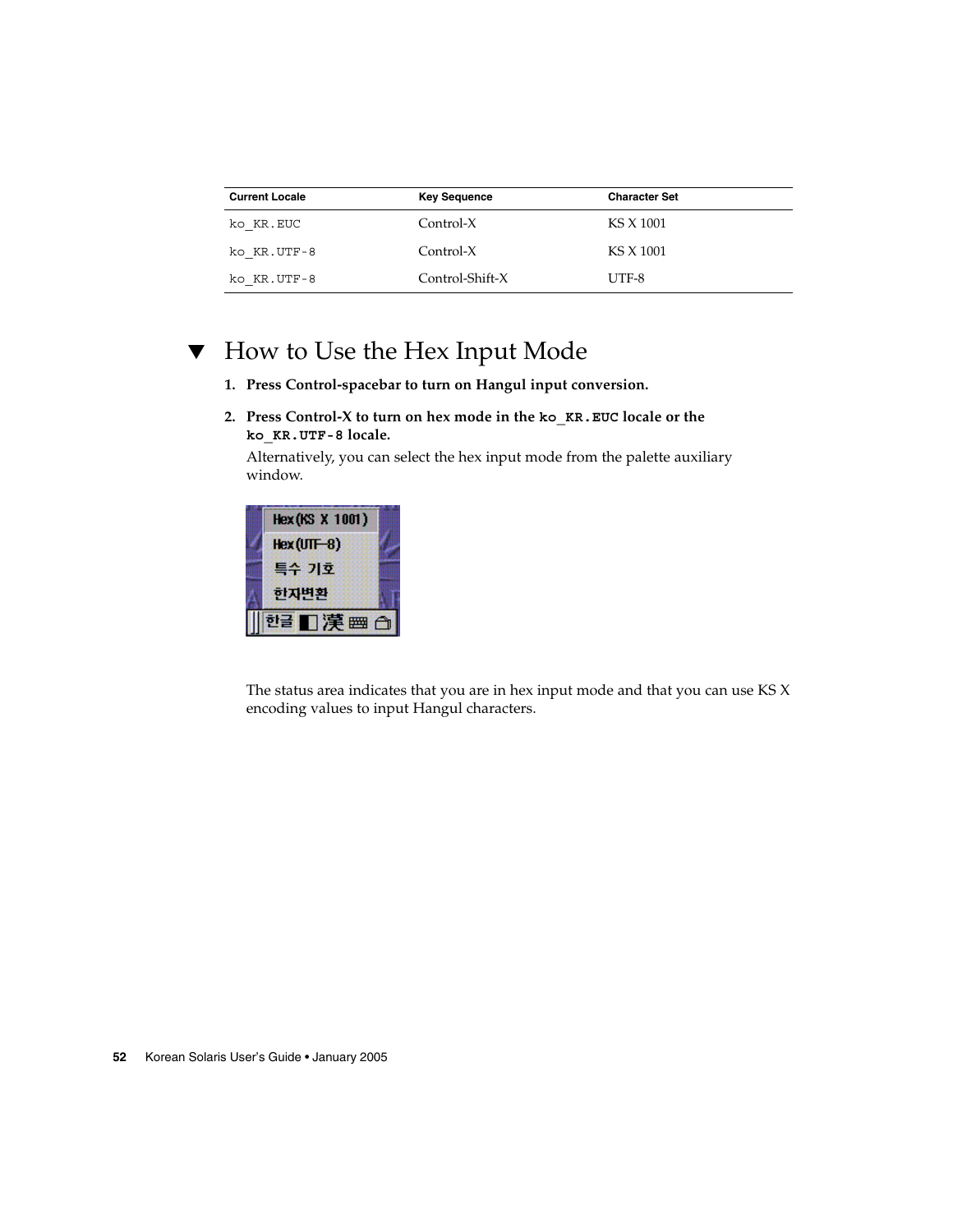

The palette window changes to indicate that you are in hex mode.

| ∭Hex(KS X 1001) ■漢  ■ 合 |  |
|-------------------------|--|
|-------------------------|--|

The only keys that are available in hex mode are the letters a through f, the numbers 0 through 9, and the Delete key. You can also use Control-X to exit hex mode.

**Note –** The Control-X option appears in this procedure to access the KS X 1001 character set for example purposes. You can press Control-Shift-X to enter a hex code from the UTF-8 character set.

**3. Type the first three keys of the hex code for the character. For example, you could type a2d in the preedit area as shown in the following figure.**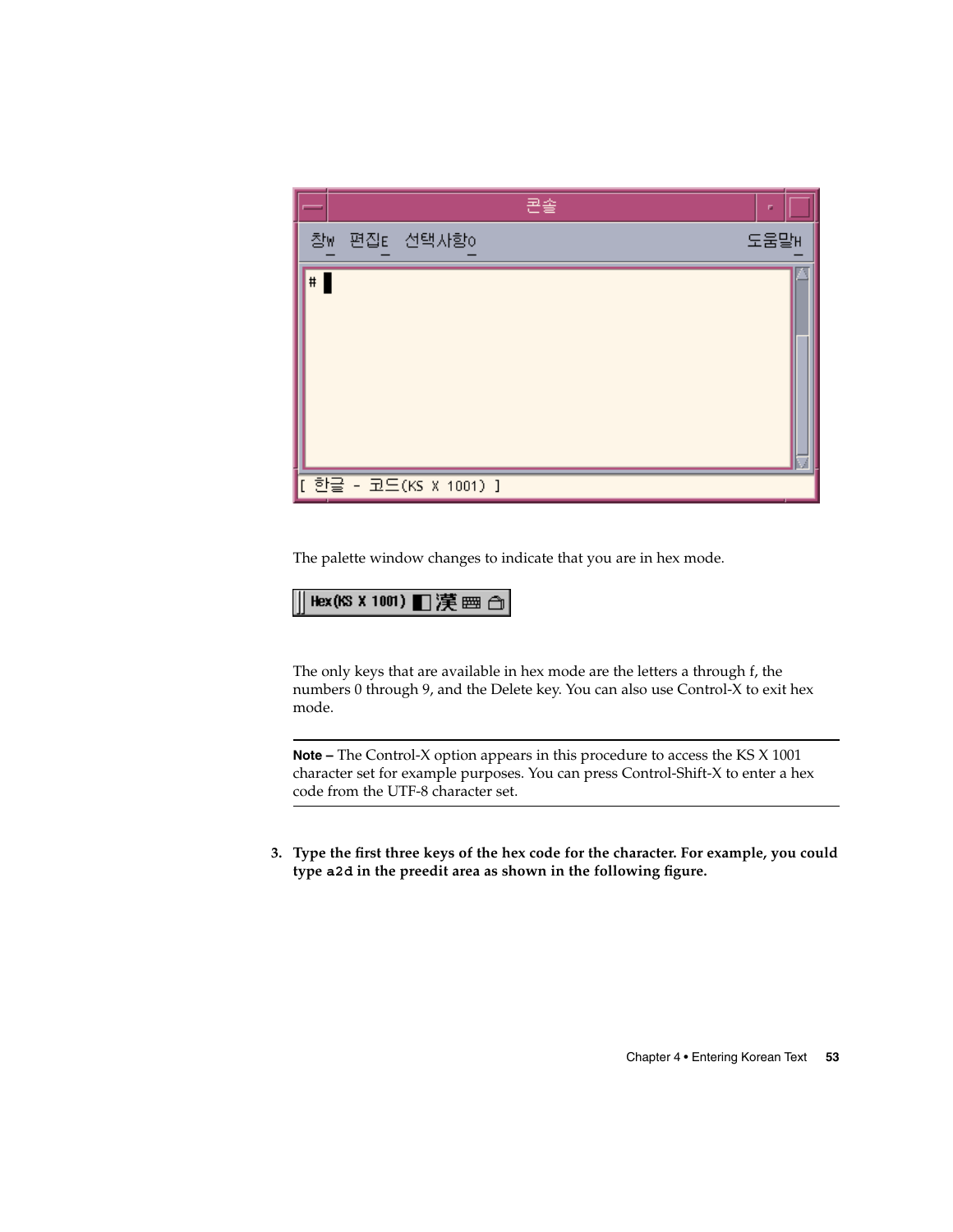

**4. Type the last key of the hex code to display and to automatically commit the character. For example, if you type d in the preedit area, the glyph for two notes of music appears.**



**5. Press Control-X to turn off hex mode.**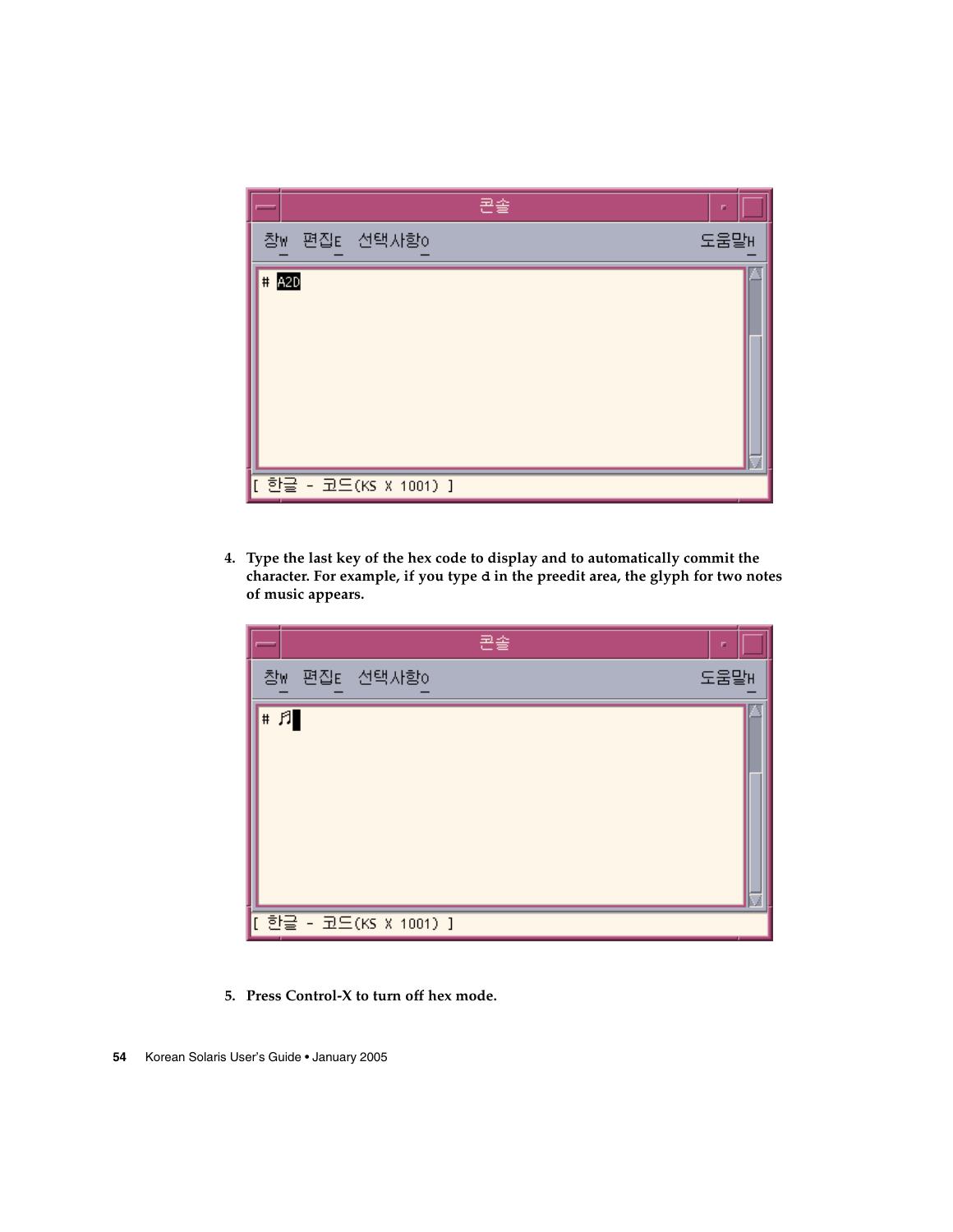## Switching Between the Half\_Width and the Full\_Width Character Modes

You can toggle between full\_width and half\_width character modes in the Korean Solaris environment. In full\_width mode, the full\_width character of the input key is committed in the application subwindow. In half\_width mode, the half\_width character is committed.

#### ▼ How to Switch Between Half\_Width and Full\_Width Character Modes

● **In Korean input mode, you can press Shift-spacebar to switch between the half\_width and the full\_width character modes.**



For example, if you press the a key in full\_width mode, the full\_width form of the a character is committed.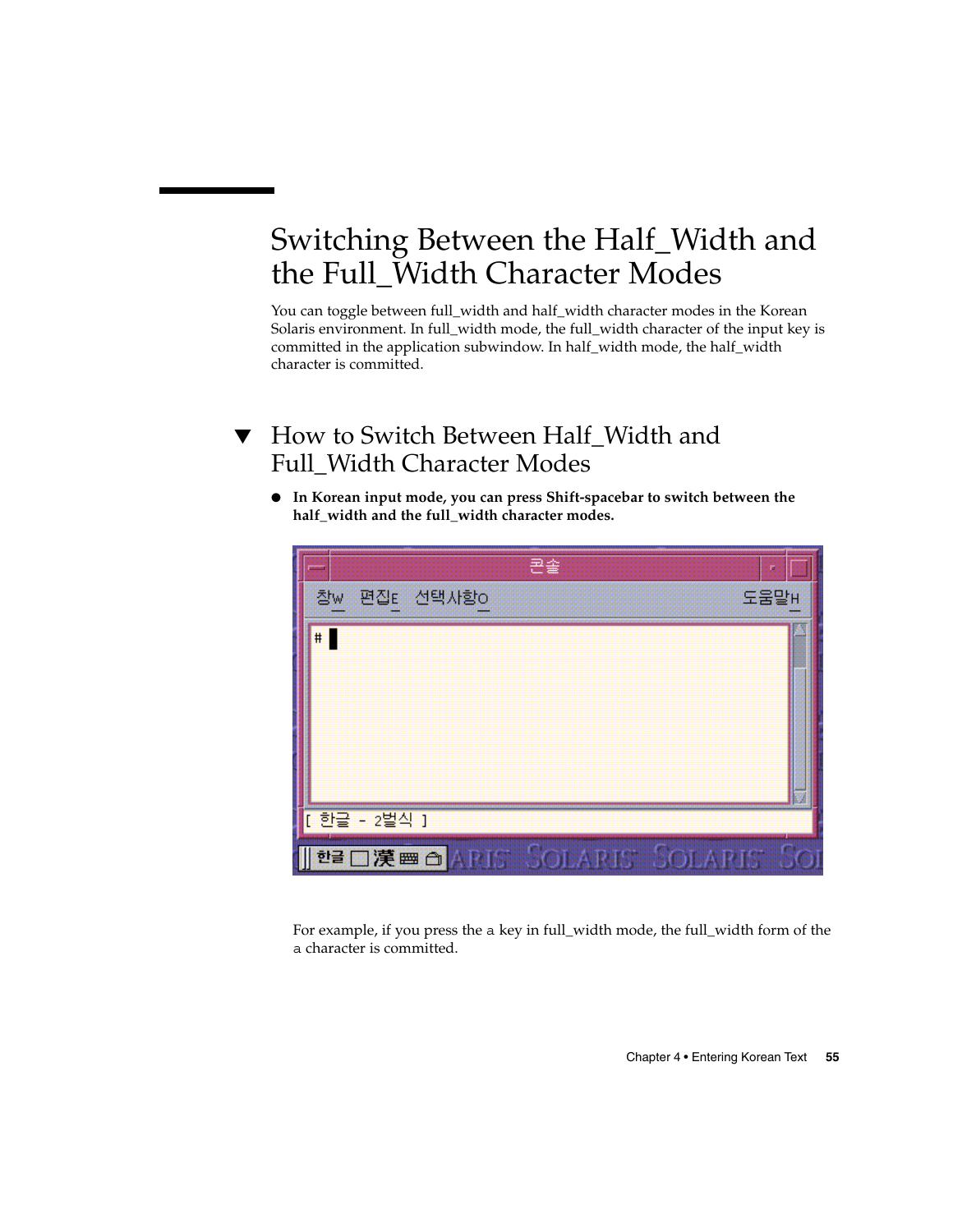

## Auxiliary Windows for the Korean Input Method

This section describes the four auxiliary windows available for the Korean input method.

## Palette Auxiliary Window

The following buttons are available on the Palette Auxiliary window:

- Grabber You click the left mouse button to move the palette from the grabber bar on the left.
- Input mode selector Click this button to display a submenu with the following input mode options.
	- Normal Hangul input mode
	- Hex input mode (in KS X 1001)
	- Symbol input mode (in UTF-8)
	- Symbol input mode
- Half\_width/Full\_width mode selector. Click this button to toggle between the half\_width and the full\_width input modes.

**56** Korean Solaris User's Guide • January 2005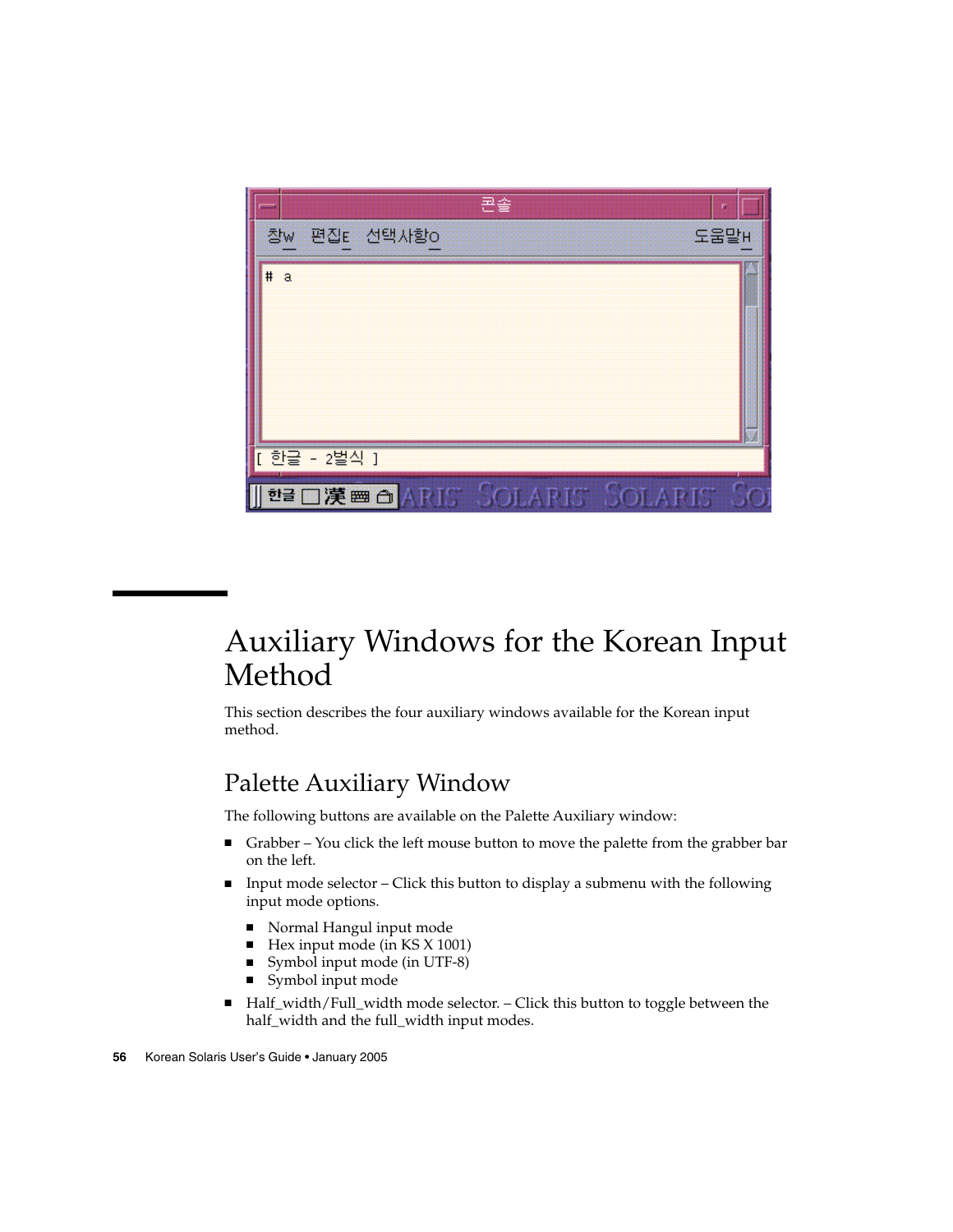- <span id="page-56-0"></span>■ Hangul to Hanja convertor – Click this button convert the Hangul characters in the preedit area to Hanja.
- Virtual Keyboard launcher Click this button to show the virtual keyboard window.
- Utilities Click this button to activate the Input Method Options Auxiliary window.

#### Input Method Options

Use the Options Auxiliary window to save your preference settings and to make the preferences available by default. To launch this window, click the Utilities button on the Palette Auxiliary window and select the Input Method Property Configuration menu.

|       | Ⅱ 속성 설정    |
|-------|------------|
|       | 코드 포인트 테이블 |
| 한글口漢圖 |            |

The Options Auxiliary window appears.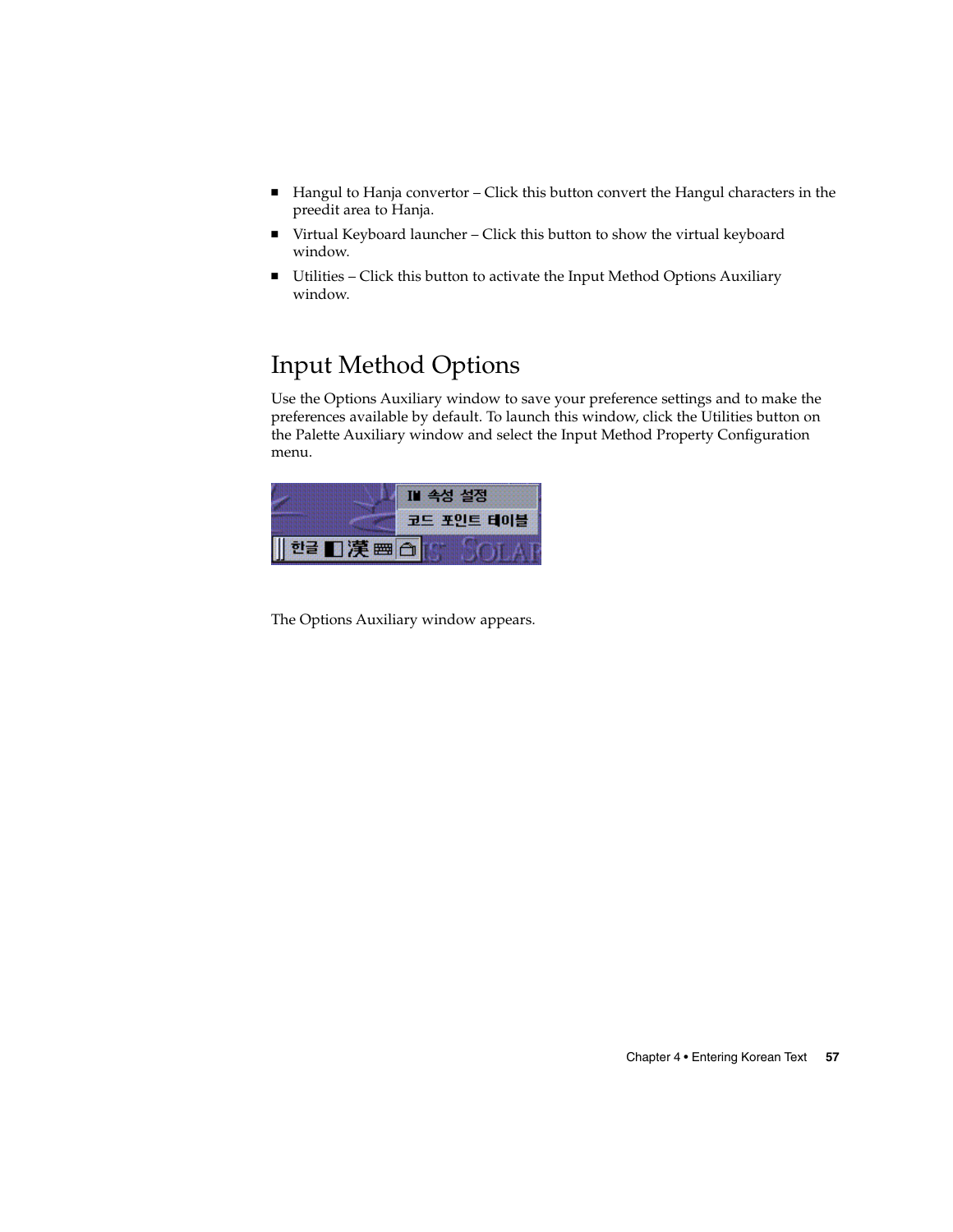| 입력가 설정<br>F)          |
|-----------------------|
| ·자판 배열                |
| (■ 2 벌식               |
| ◯ ) 3 벌식 390          |
| ○) 3 벌식 최종            |
| ·한글->한자 변환 형식         |
| ● 漢字                  |
| □ )한글(漢字)             |
| ◯ 漢字(한글)              |
| □ 글자 단위 자동 커밋         |
| 단일 후보시 자동 한글->한자 커밋   |
| 확인<br>적용<br>재설정<br>취소 |

You can specify the following options the Options Auxiliary window:

- Default Keyboard Layout
	- 2 Beol Sik
	- 3 Beol Sik 390
	- 3 Beol Sik final
- Default Hangul to Hanja conversion format
	- Hangul to Hanja
	- Hanja to Hangul (Hanja)
	- Hanja to Hangul (Hangul)
- Automatic commit on a character basis

The option enables you to commit a character in the preedit buffer as soon as you completely enter the character.

■ Automatic commit on a single-candidate conversion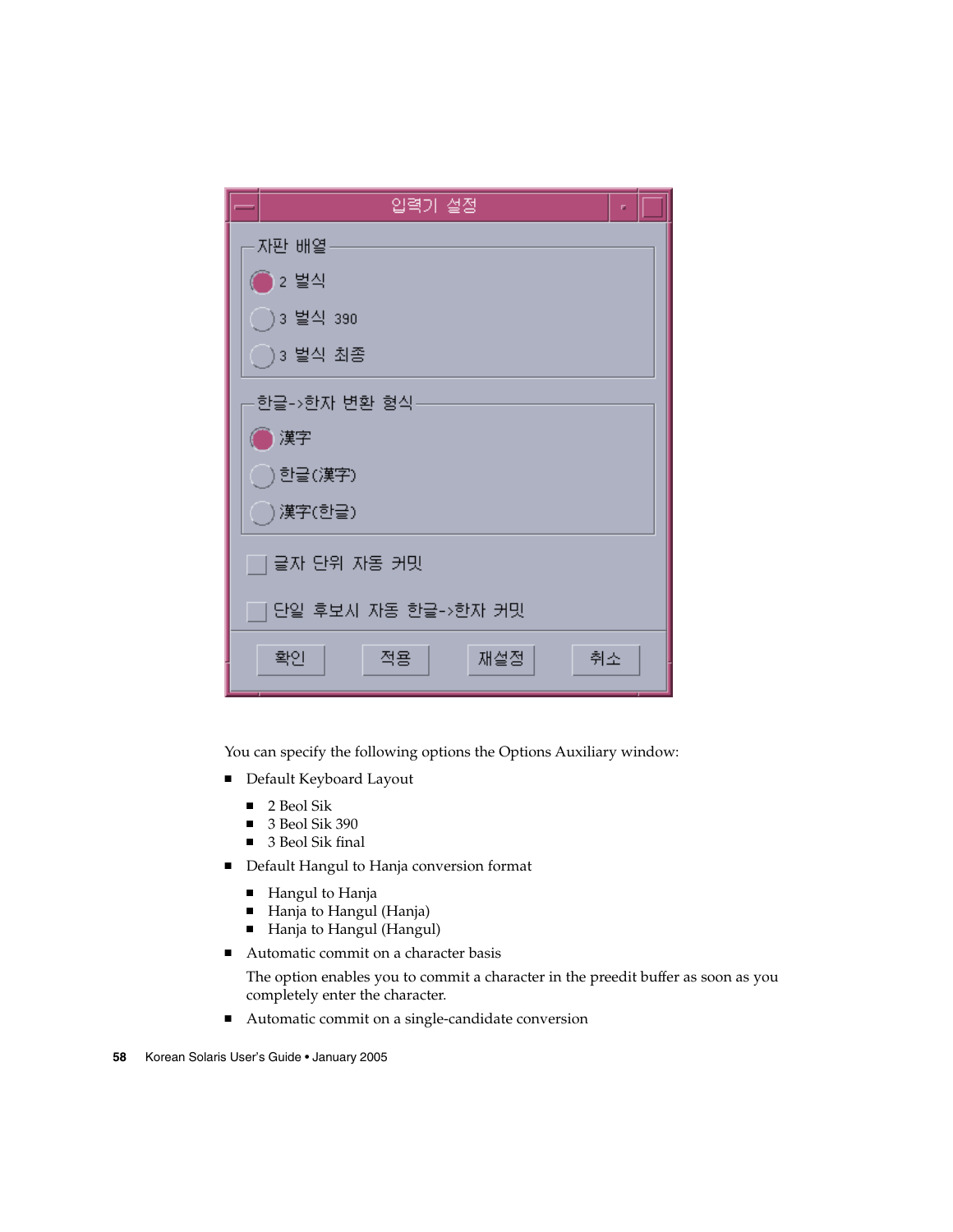This option enables you to automatically commit Hanja when only a single candidate is available for the characters you want to convert.

## Virtual Keyboard Auxiliary Window

To launch this window, click the Virtual Keyboard launcher in the Palette Auxiliary window. The auxiliary window appears for one of the following three virtual keyboards that you have selected as your default.

■ 2 Beol Sik

| z.<br>a<br>Ħ<br>×<br>н<br>л<br><b>Section</b><br>400<br>IZ<br>2<br>13<br>8<br>5<br>6<br>9<br>0<br>ц |
|-----------------------------------------------------------------------------------------------------|
| ₹<br>Ъ<br>Ħ<br>EI<br>E.<br>m<br>m<br>双<br>т<br>м<br><b>STEP</b><br>Tab<br>IJ<br>H<br>н<br>×<br>ш    |
| ×<br>÷<br>H<br>н<br>۰<br>귿<br>п<br>四<br><b>Enter</b><br>Caps<br>ā<br>п<br>2<br>о                    |
| 2<br>大<br>s.<br>π<br>E<br>×<br>÷<br>Æ<br>Shift<br>π                                                 |
| <b>Esc</b><br>Ctr1<br><b>Alt</b>                                                                    |

■ 3 Beol Sik 390

| Ħ<br>e e<br>e<br>т<br>л<br>a<br>z<br><b>SPAP</b><br>ă<br>e.<br>۳<br>LЖ.<br>gл                      | $\leftarrow$ |
|----------------------------------------------------------------------------------------------------|--------------|
| п<br>ы<br>91<br>81<br>н<br>н<br>p<br>×<br>Ξ<br>罒<br>五<br>Tab<br>H<br>Ā<br>麻<br>o<br>Ξ<br>199       | U            |
| m<br>ш<br>6<br>œ<br>51<br>4<br>7<br>내<br>m<br>画<br>ET<br>٠<br>Caps<br>IЮ<br>×<br>۰<br>$\circ$<br>Е | Enter        |
| з<br>D<br>21<br>0<br>U<br>え<br>ᇑ<br>41<br>æ<br>ш<br>Shift<br>÷<br>о                                |              |
| ctr <sub>1</sub><br>Alt                                                                            | <b>Esc</b>   |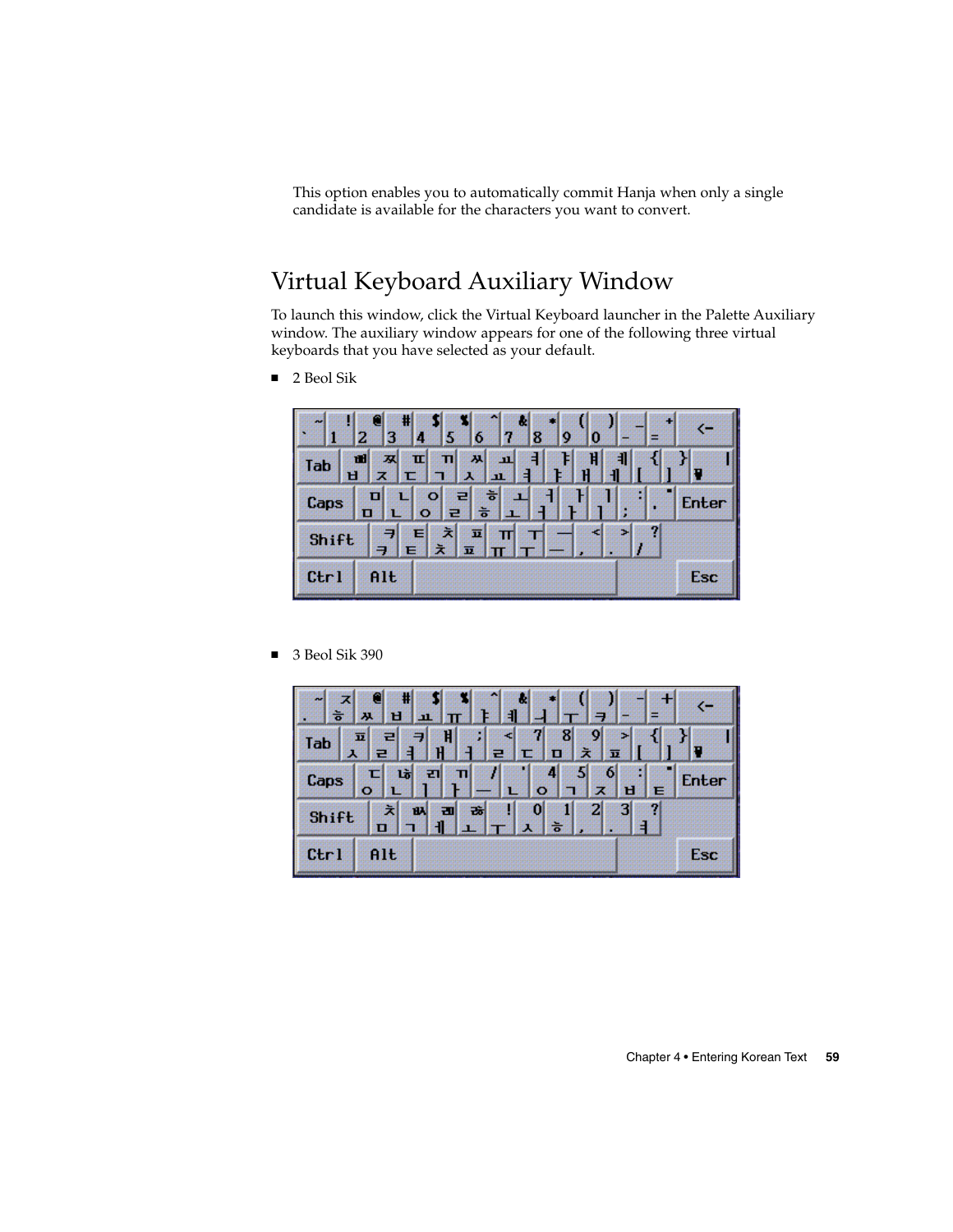■ 3 Beol Sik Final

| ×<br>굴<br>m<br>$\overline{\mathbf{x}}$<br>三<br>m<br>ㅎ<br>н<br>ж<br>911 | æ<br>œ<br>ь          |
|------------------------------------------------------------------------|----------------------|
| 과<br>亖<br>17<br>π<br>Tab<br>н<br>P.                                    | 9<br>я<br>匤<br>c     |
| 내<br>ш<br><b>TE</b><br>Ð<br>Caps<br>۰                                  | щ<br>Enter<br>胆<br>疆 |
| 大<br>ш<br>e<br>Shift<br>О                                              | в                    |
| Ctr1<br>AIt                                                            | <b>Esc</b>           |

## Lookup Table Auxiliary Window

To launch this window, click the Utilities button in the Palette Auxiliary window and select the Code Point Table menu.

|        | 속성 설정           |  |
|--------|-----------------|--|
|        | 덴트 터이블<br>「無邪に」 |  |
| 한글█之漢翻 |                 |  |

The Lookup Table Auxiliary Window appears.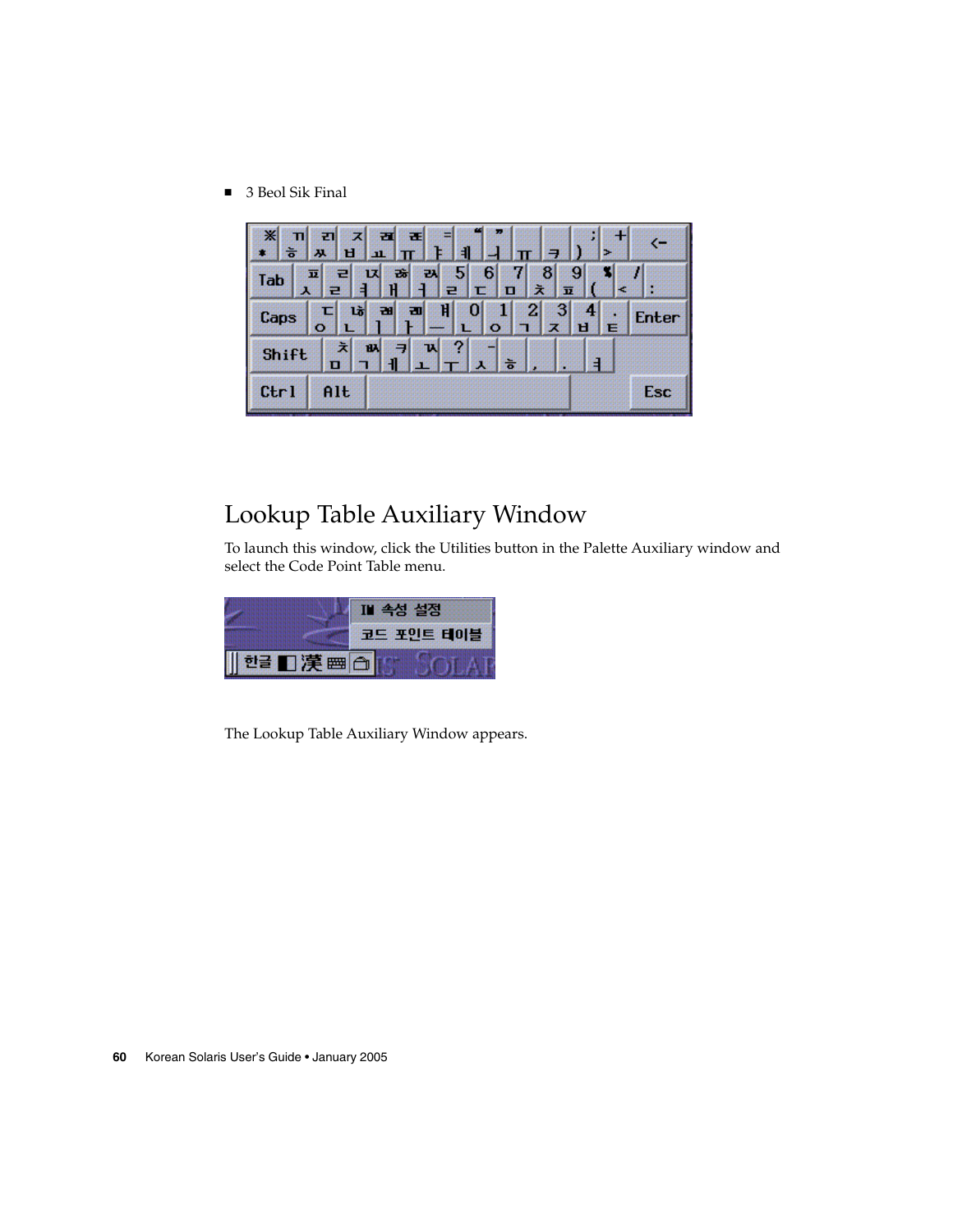

To input any character of a table, double click the character or select the character and press the Insert button on the right side of the window.

#### Input Method Help

To launch this window, click the Utilities button in the Palette Auxiliary window and select the Input Method Help item. Information on the Korean input methods will appear in your web browser.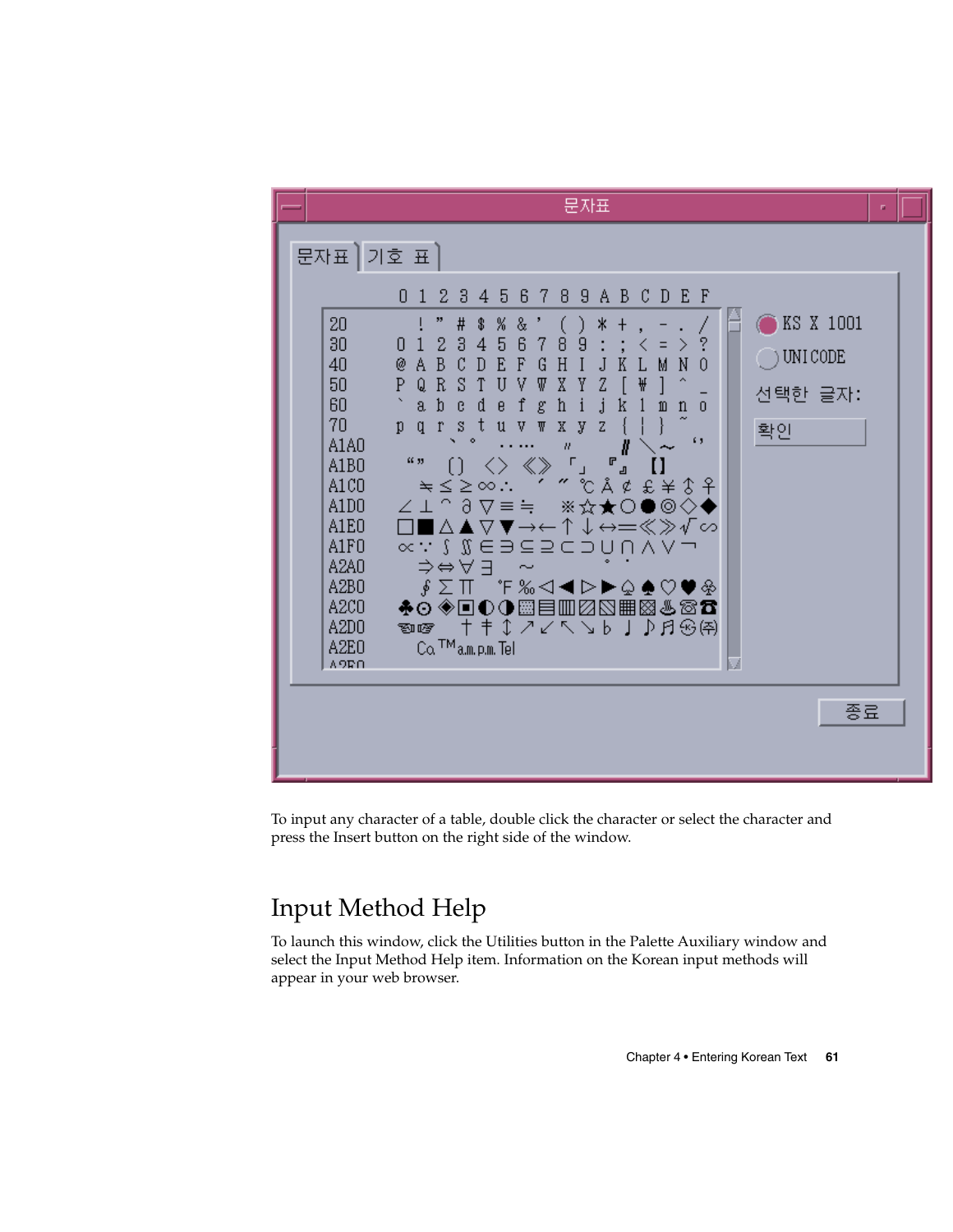Korean Solaris User's Guide • January 2005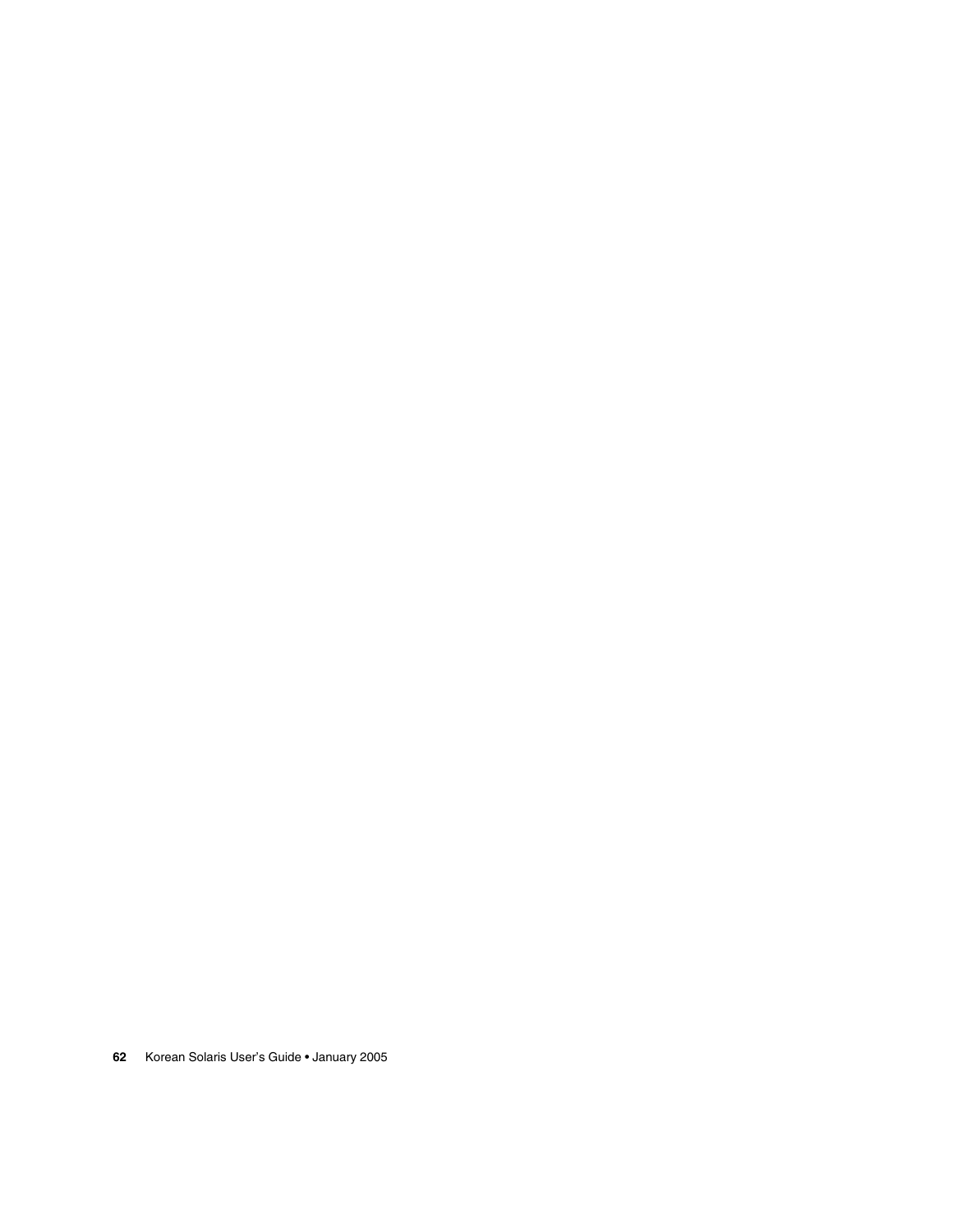#### CHAPTER **5**

## Hanja Tool

The following sections describe the features of the Hanja tool and provide procedures that you can use to create and edit local Hangul-Hanja conversion dictionaries.

- "Hanja Tool Features" on page 63
- *"*Using Hanja Tool" on page 64

## Hanja Tool Features

The Hanja Tool enables you to add or delete entries in a local Hangul–Hanja dictionary. This capability controls the available Hanja choices in the Hangul–Hanja conversion mode.

**Note –** The system-wide Hangul–Hanja dictionary is read-only and cannot be edited.

The Hanja Tool is a viewer for the Hangul–Hanja dictionary, Because the dictionary file is in binary format, you would be unable to view it without the Hanja Tool.

Hanja Tool allows you to add an user-based Hangul–Hanja entry. The Hanja Tool adds the user-based Hangul–Hanja entry as an extension to the read-only, system-wide Hangul–Hanja dictionary, /usr/lib/im/locale/ko\_KR/common/data/syshjd. Each user's entry for Hangul–Hanja conversion works seamlessly together with the system-wide Hangul–Hanja entry.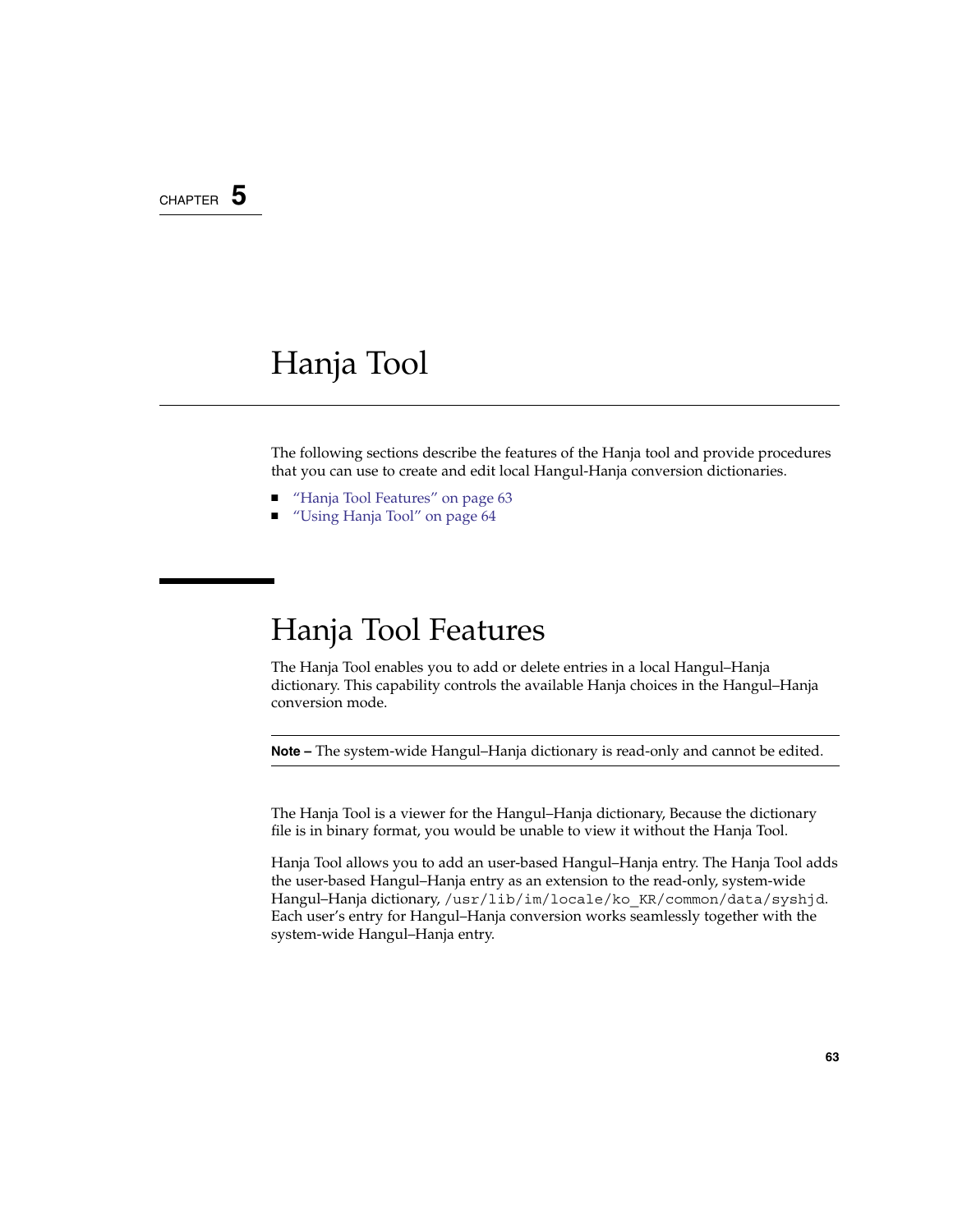## <span id="page-63-0"></span>Using Hanja Tool

The Hanja Tool initially appears in ASCII input mode, as shown in the status area of the figure. Before you can type Korean characters in the Hanja Tool fields, you must type Control-Space to turn on the Hangul input mode.

The Hanja Tool input fields, scrolling list areas, and buttons are labelled and used as described in the following.

- Hangul In this field you type the Hangul associated with certain Hanja characters in the Hangul–Hanja dictionaries.
- System Dictionary This scrolling-list area displays the system-wide Hangul–Hanja dictionary entries. When you click the Find button, this area displays the System Dictionary's Hanja entries associated with the Hangul characters committed in the Hangul field. You can scroll through the available Hanja choices for the Hangul characters or you can scroll through the entire System Dictionary.
- User Dictionary This scrolling-list area displays the Hanja entries defined by a user. When you click the Find button, this area displays the user-defined Hanja entries associated with the Hangul in the Hangul field. You can scroll through the available Hanja choices for the Hangul characters.
- Find Click this button to search the Hangul–Hanja dictionary for Hanja associated with the Hangul entry committed in the Hangul field.
- Add Click this button bring up the Add/Modify dialog box. You can use this box to add a Hangul-Hanja conversion to the User Dictionary.
- Modify Click this button to modify a Hangul-Hanja conversion in the User Dictionary. The Add/Modify dialog box appears only when the Hanja you select is from the User Dictionary. Otherwise, a system message is displayed.
- Delete Click this button to delete the selected Hanja from the User Dictionary. A delete confirmation dialog box is displayed before the Hanja is deleted.
- Quit Click this button to quit the Hanja Tool.
- How to Launch the Hanja Tool
	- **Enter the following command to launch the Hanja Tool.**

system% **sdthanja**

This command displays a Hanja Tool window, such as the following.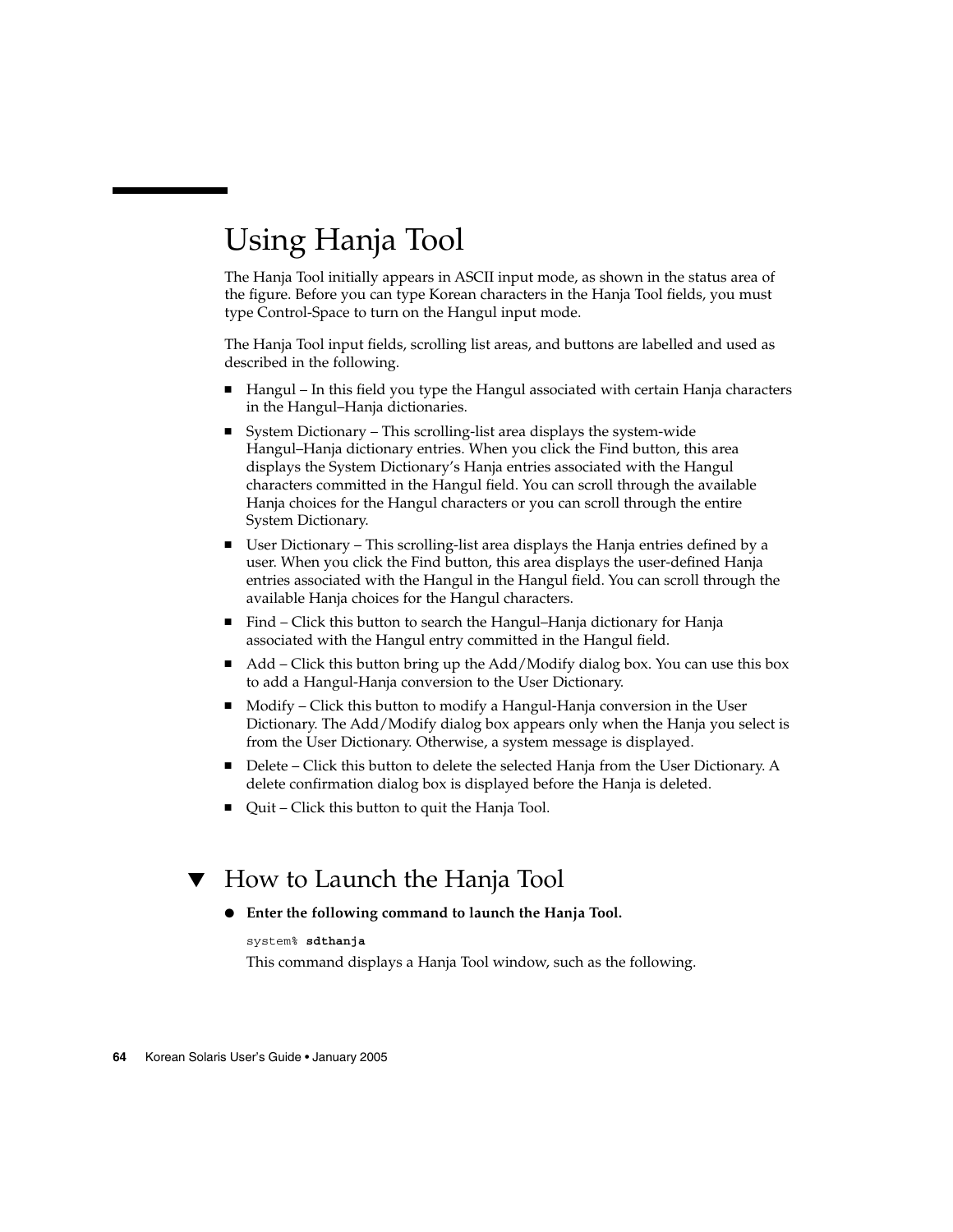

## ▼ How to Find the Hanja for a Hangul word

Use the following procedure to find the Hanja associated with a Hangul word in the system and user parts of the Hangul-Hanja dictionary.

- **1. Use the Launch the Hanja Tool.**
- **2. Type the Hangul word in the Hangul field.** The entry appears highlighted in the preedit area as you type
- **3. Type Control-K to commit the entry.**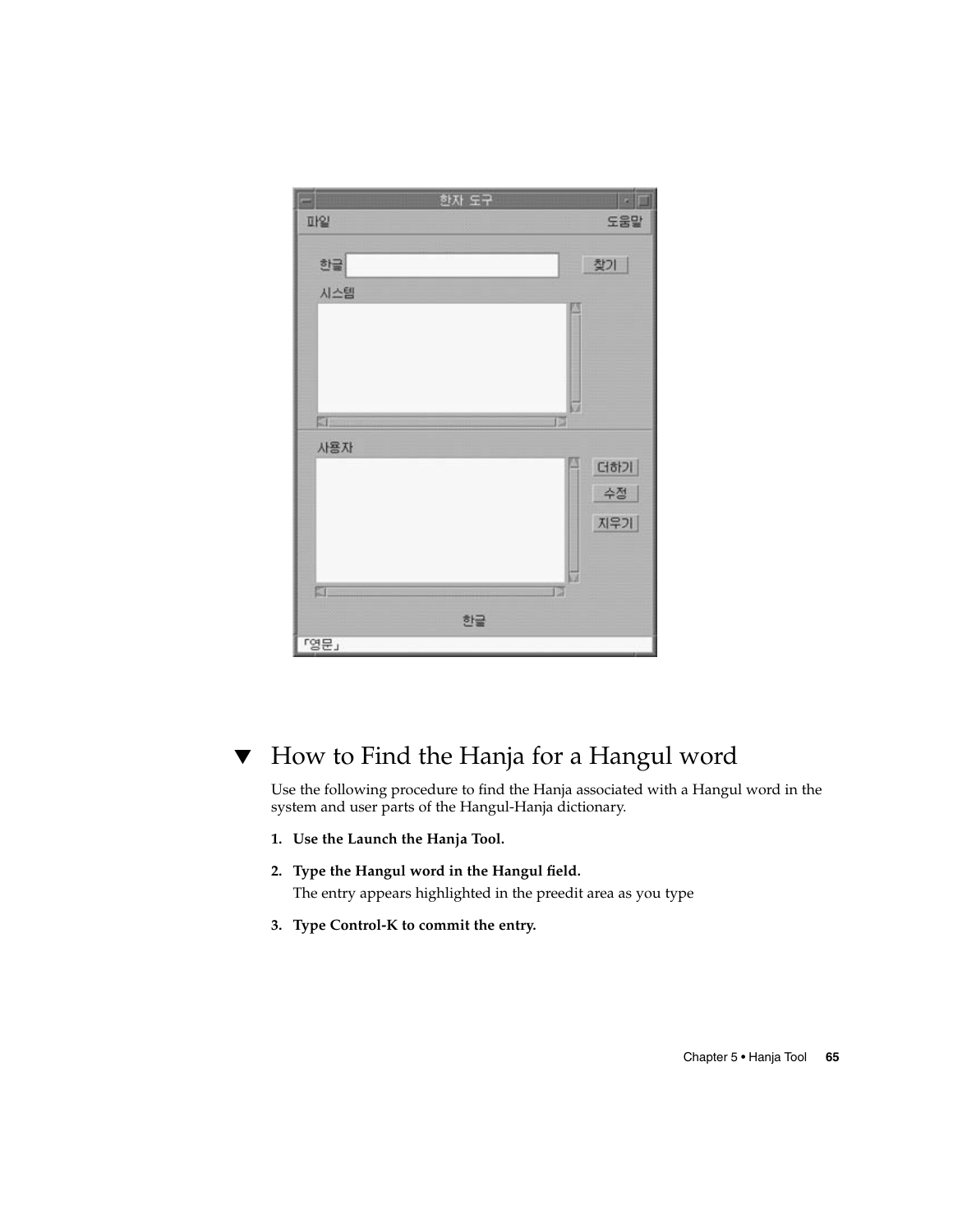

**4. Click the Find button to search for the Hanja to associate with the committed Hangul.**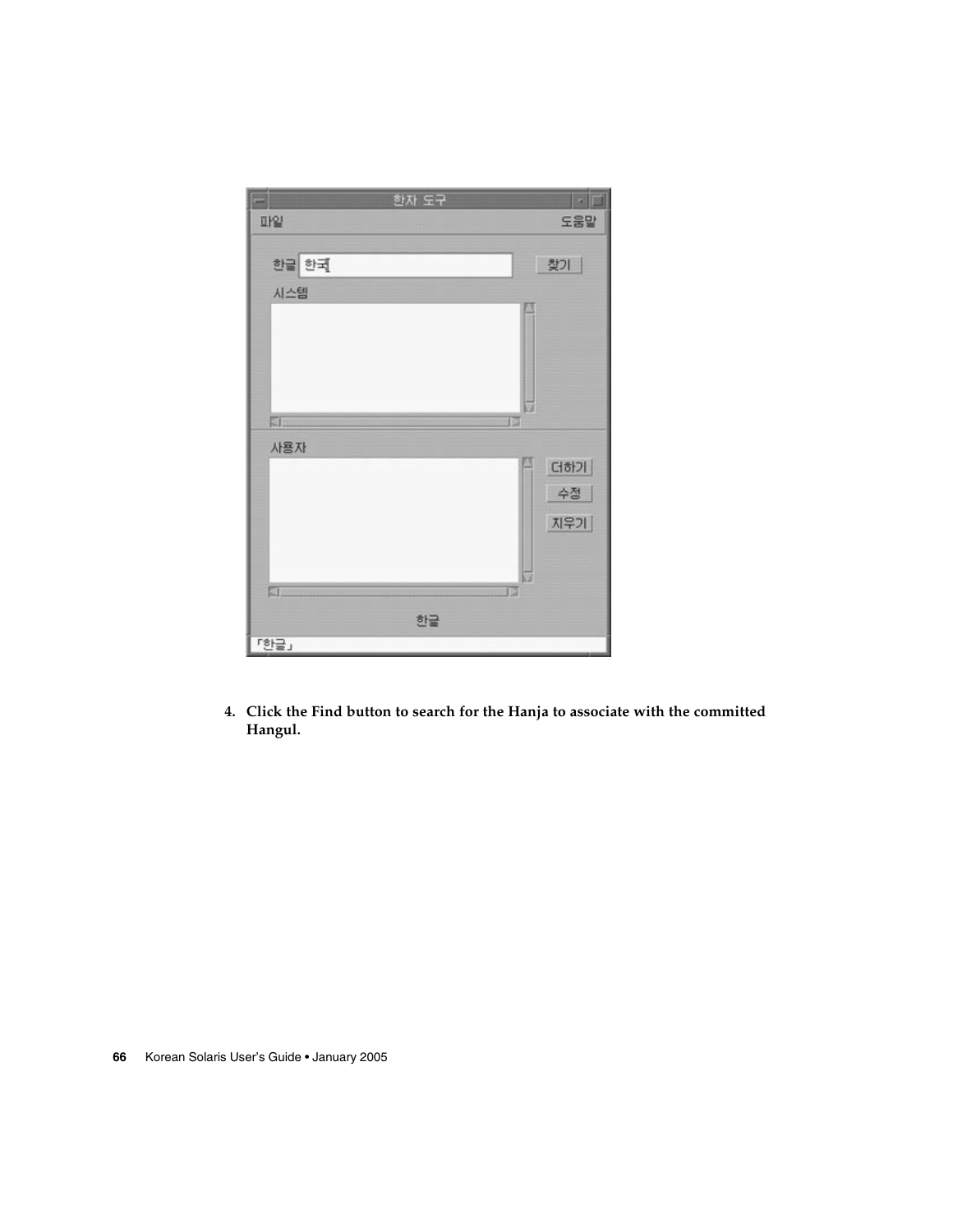

The line beneath the status area shows the number of the word in the User and System dictionaries.

▼ How to Add Hanja to the Hangul-Hanja Dictionary

Use the following procedure to add a Hanja word to the Hangul–Hanja dictionary.

**1. Click the Add button of the main screen to bring up the Add/Modify dialog box.**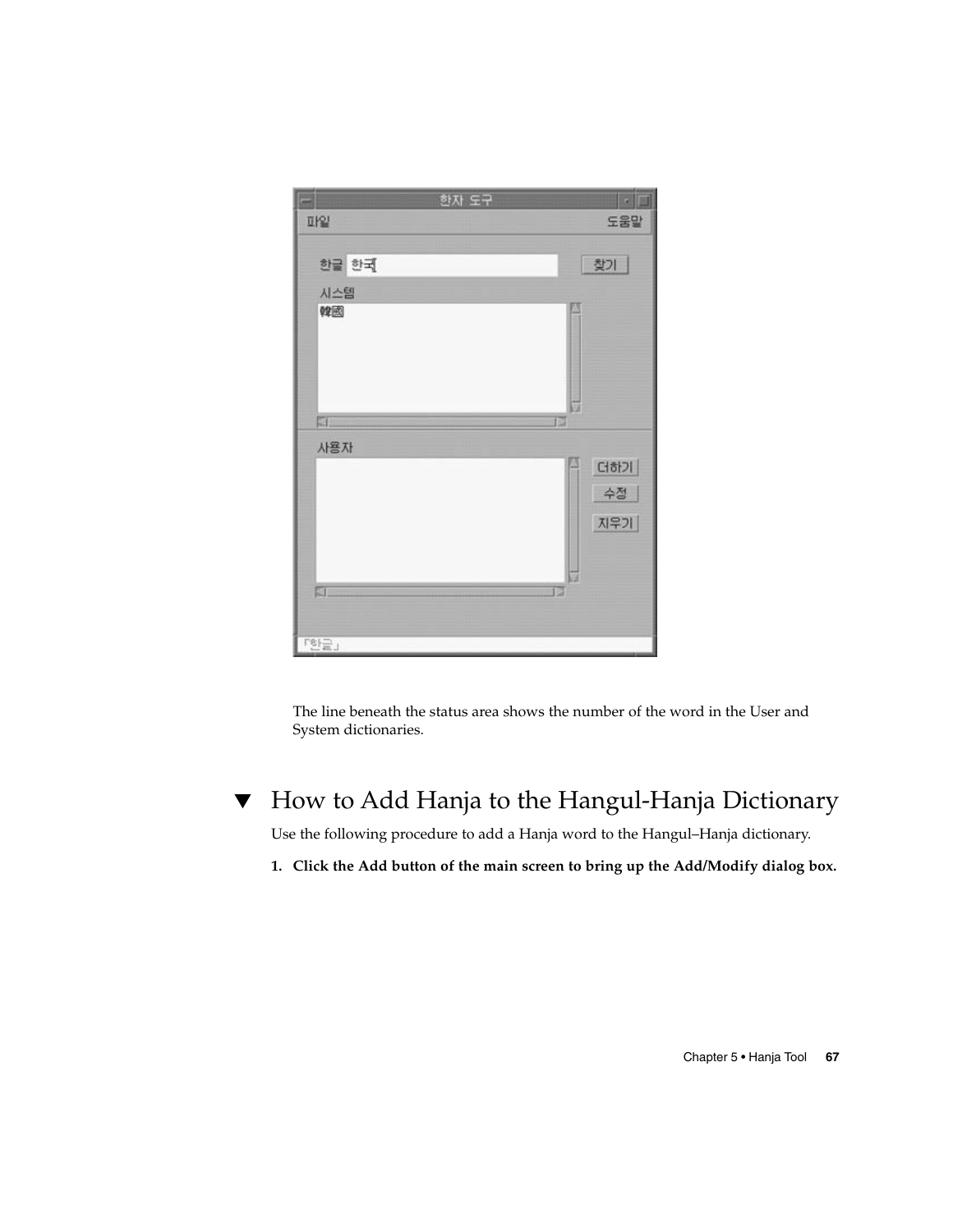|      | 추가/수정    |  |
|------|----------|--|
|      |          |  |
|      | 한글 I     |  |
|      |          |  |
|      | 한자 ]     |  |
|      | 확인<br>취소 |  |
|      | 한글       |  |
| 「영문」 |          |  |

**2. Type a new word or change the existing word in the Add/Modify dialog box. Then use Control-K to commit the Hangul characters you want to associate with the Hanja in your dictionary.**

| <b>COLOR</b> | 추가/수정    |  |
|--------------|----------|--|
|              |          |  |
|              | 한글 한국    |  |
|              | 한자 ]     |  |
|              | 확인<br>취소 |  |
|              | 한글       |  |
| 「한글」         |          |  |

**3. In the Hanja field, type the Hanja associated with the Hangul that you want to add to your dictionary.**

Use the character-by-character methods described in ["Using Hangul/Hanja](#page-40-0) [Conversion to Enter Hanja"](#page-40-0) on page 41.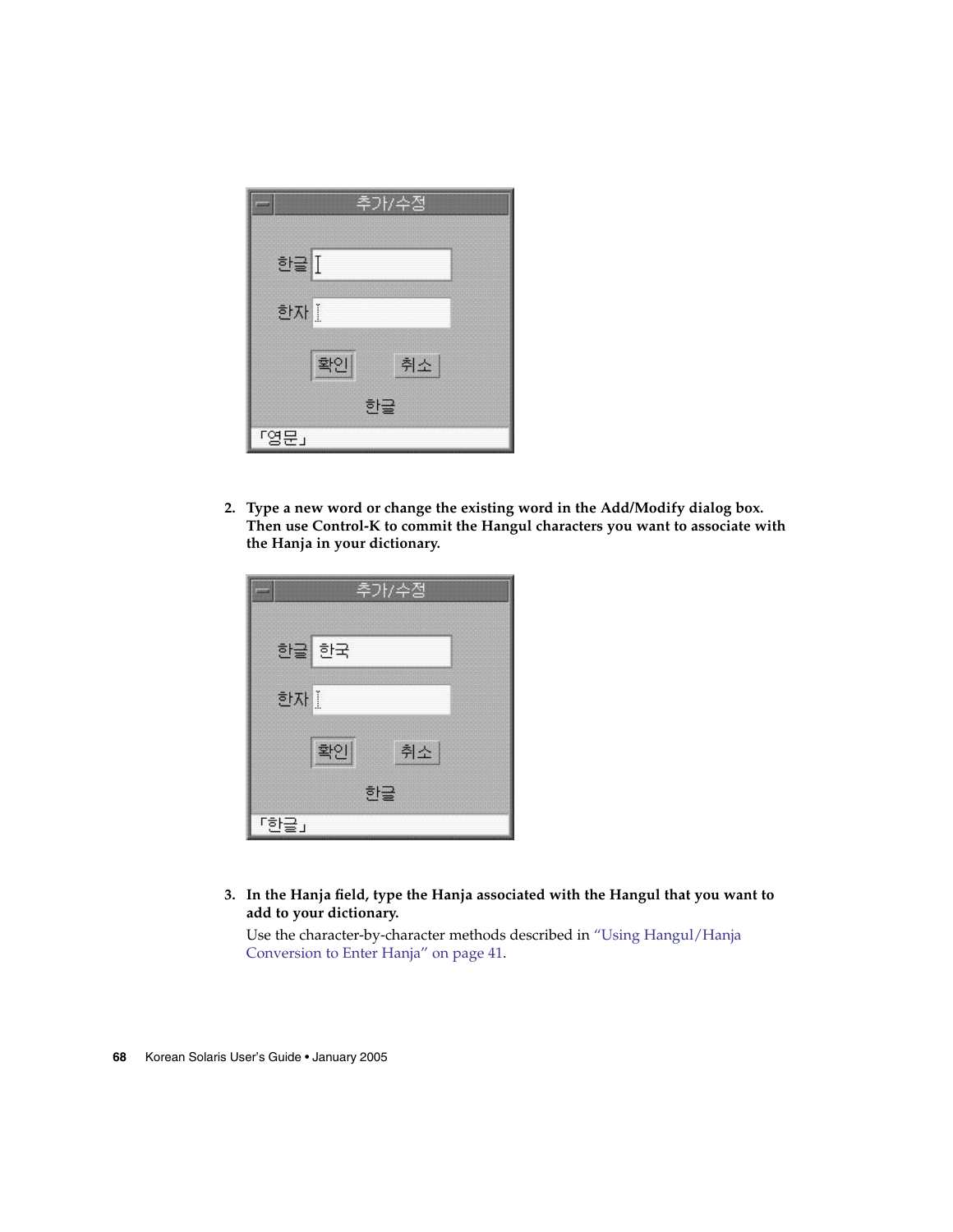

#### **4. Click the Add button.**

A display such as the following appears.

|      | 추가/수정    |
|------|----------|
|      | 한글 한국    |
| 한자   | 韓局       |
|      | 확인<br>취소 |
|      | 한자       |
| 「한글」 |          |

The line beneath the status area tells you the word was added to the User Dictionary. The User Dictionary is changed. The read-only System Dictionary cannot be changed.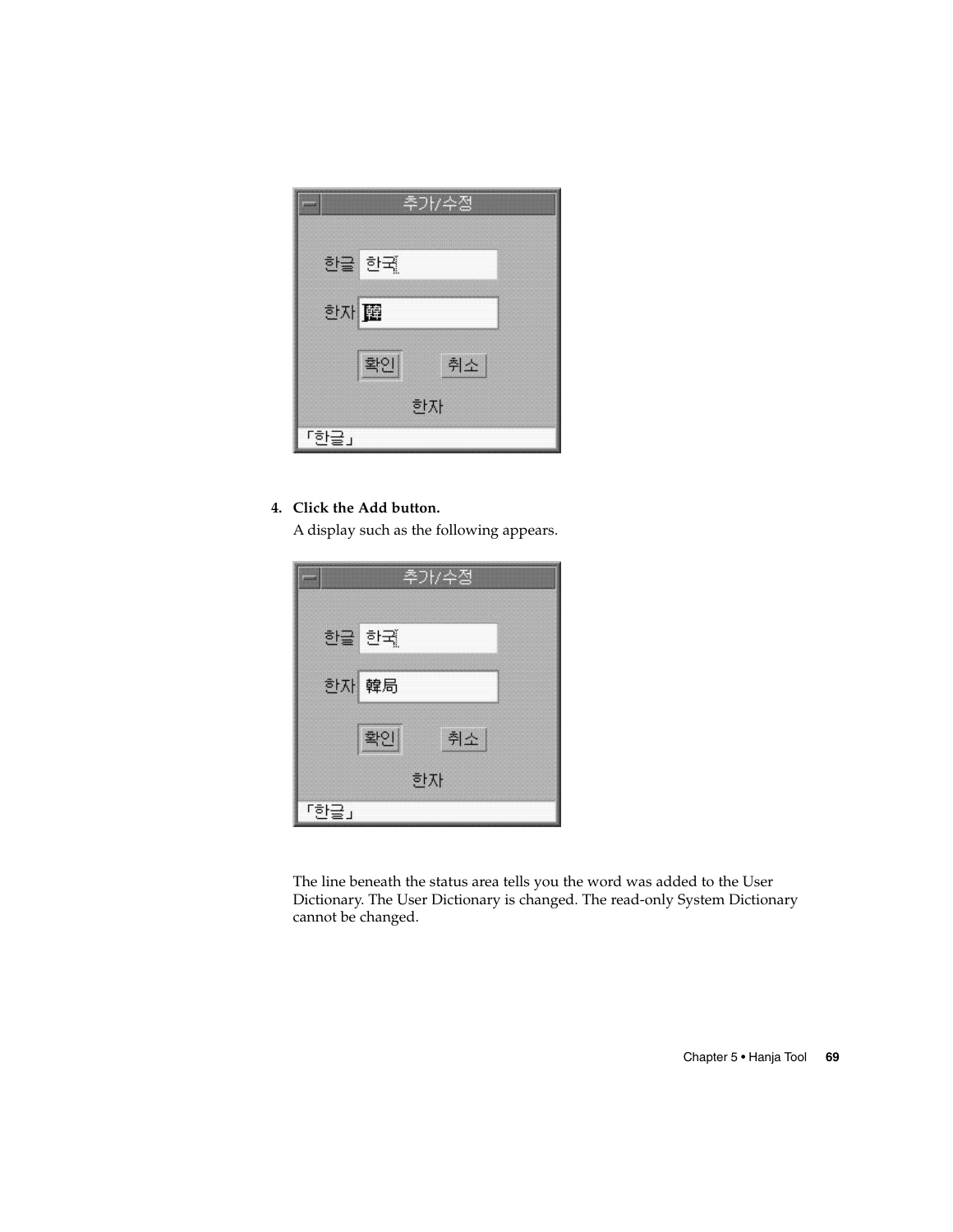

#### ▼ How to Modify Hanja in the Hangul-Hanja Dictionary

Modifying a Hanja word is similar to the process for adding a Hanja word.

- **1. Select a Hanja word from the User Dictionary and click the Modify button.**
- **2. Edit the Hangul associated with the Hanja in the Add/Modify dialog box. Then use Control-K to commit the Hangul characters you want to associate with the Hanja.**
- **3. In the Hanja field, type the Hanja associated with the modified Hangul.** Use the character-by-character methods described in ["Using Hangul/Hanja](#page-40-0) [Conversion to Enter Hanja"](#page-40-0) on page 41.
- **4. Click the Modify button.**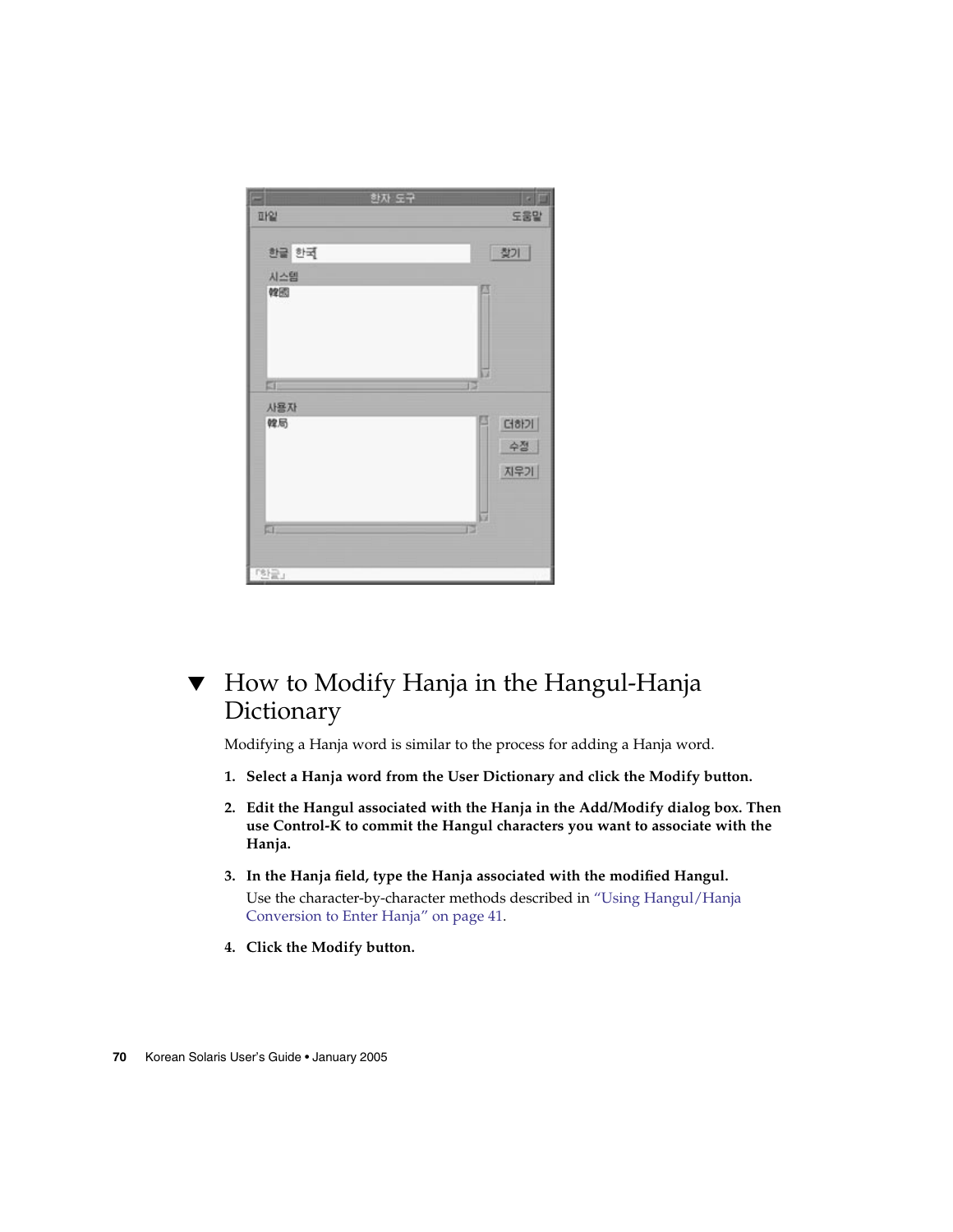#### ▼ How to Delete Hanja from the Hangul-Hanja Dictionary

To delete Hanja from the User Dictionary, use the following procedure.

- **1. In the Hangul field type the Hangul word associated with the Hanja in your User Dictionary.**
- **2. Type Control-K to commit the Hangul input.**
- **3. Click the Find button.**

This displays the Hanja in the User Dictionary list area. Scroll through the list area to find the Hanja you want to delete.

**4. Click the Hanja you want to delete.**



**5. Click the Delete button to delete the Hanja from the User Dictionary.** A delete confirmation dialog box appears.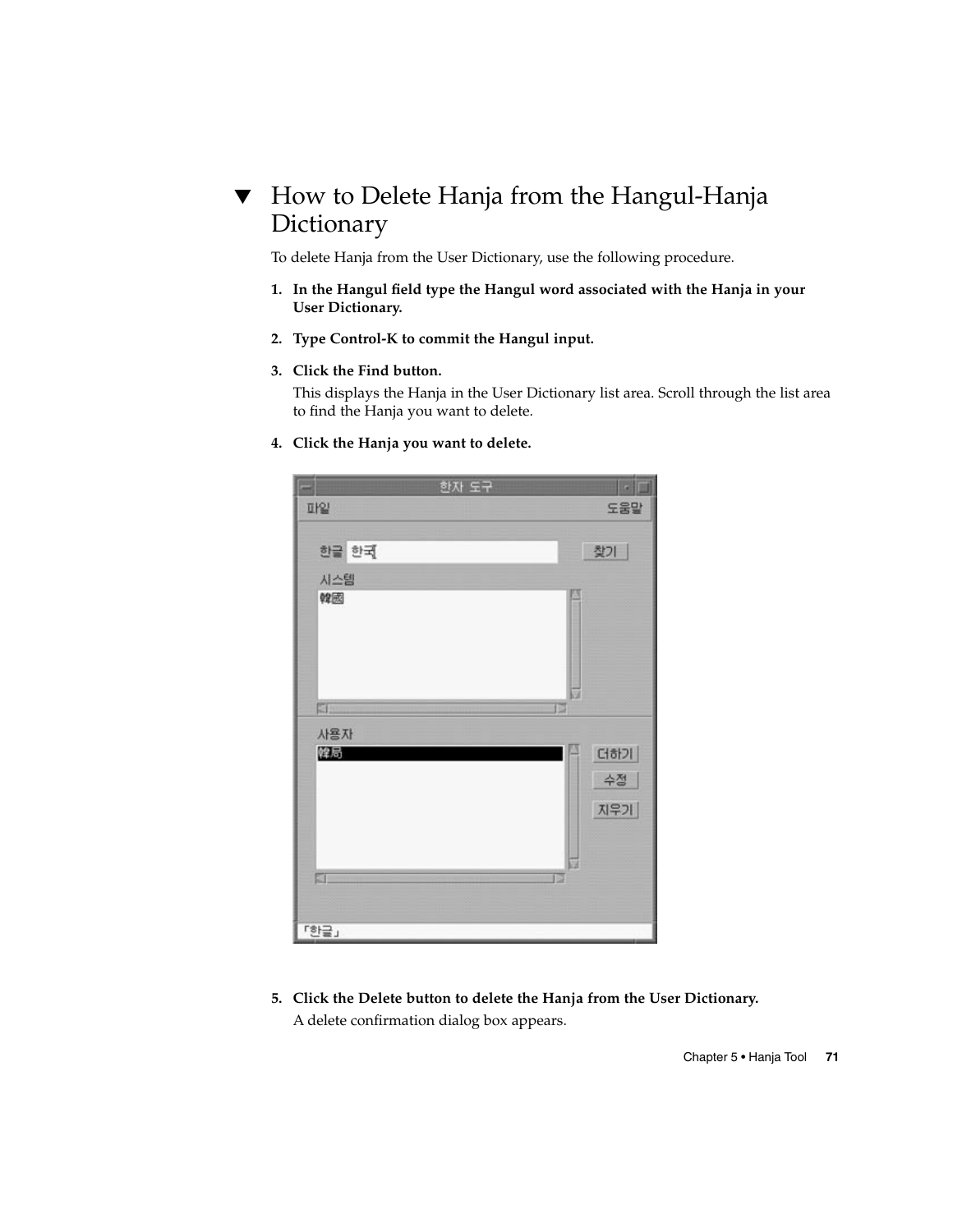

**6. Click OK if you are sure you want to delete the Hanja. Otherwise, click Cancel.** The line beneath the status area tells you that the word was deleted from the User Dictionary. The User Dictionary is changed. The System Dictionary is read-only and cannot be changed.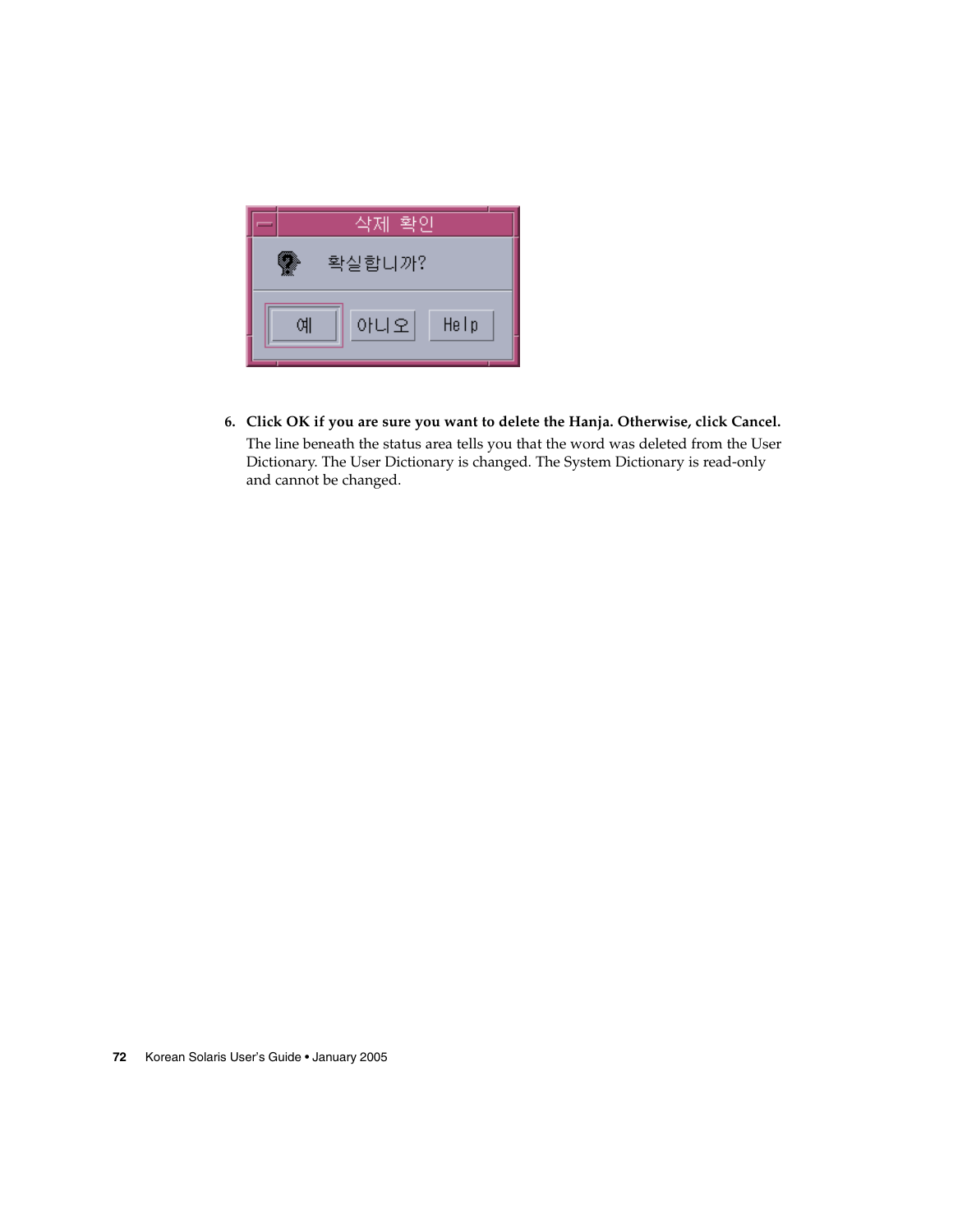### CHAPTER **6**

# Localized Applications

The following sections in this chapter describe the utilities and applications that you use in the Korean Solaris Operating System.

- "Using the mailx Utility with Korean Characters" on page 73
- "Using talk [with Korean Characters"](#page-73-0) on page 74
- "The xtobdf Utility" [on page 74](#page-73-0)
- "The [Sdtconvtool](#page-73-0) Utility" on page 74
- "The iconv Utility" [on page 75](#page-74-0)

# Using the mailx Utility with Korean **Characters**

The *encoding* variable in mailrc does not affect Mailer behavior, but it does set mailx function. To send email in formats other than 7-bit ASCII, such as to send (8-bit) Korean characters you must use /usr/SUNWale/bin/mailx. The *encoding* variable in .mailrc sets encoding formats for mailx.

International transmission conventions require that header information use only ASCII characters. Korean characters should not be used in the header (including the Subject line) with Mailer or with mailx.

**Note –** The /bin/mailx application has not been localized and cannot send or receive Korean characters.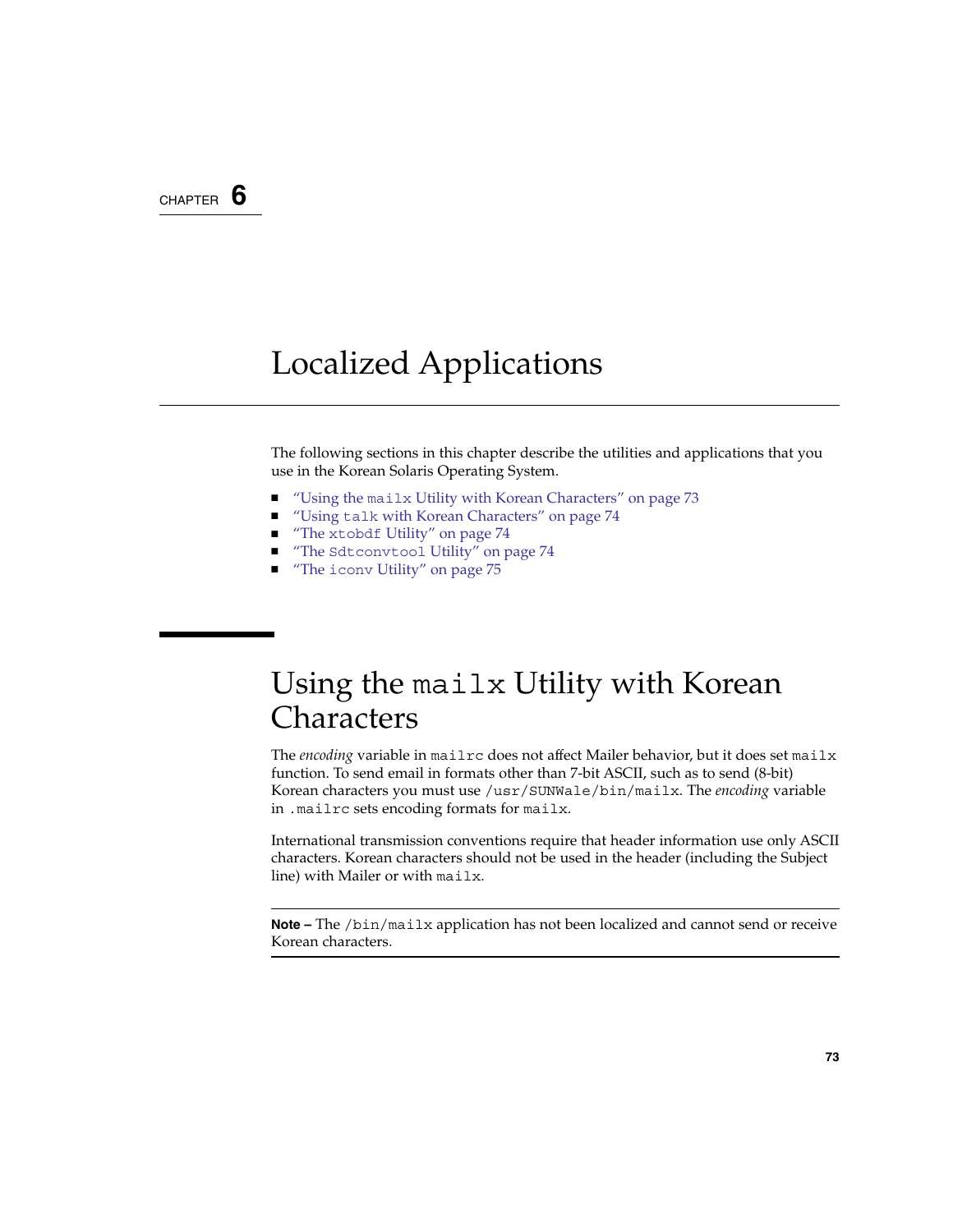# <span id="page-73-0"></span>Using talk with Korean Characters

To use Korean characters with talk, the /usr/SUNWale/bin/talk application is required because /bin/talk is not localized.

# The xtobdf Utility

Korean Solaris software provides the following BDF font generator:

■ xtobdf — Converts from an X server font to a BDF font

## The Sdtconvtool Utility

Sdtconvtool is a graphic user interface utility that enables file conversion between various code sets. Its functionality is similar to iconv.

### ▼ How to Use the Sdtconvtool Utility

The following procedure shows how to convert a file encoded in UTF-8 to ko\_KR.EUC encoding.

#### **1. Select the code set of the file to be converted.**

Scroll through the pull-down list and select the code set of the file to be converted. In this case, select UTF-8.

#### **2. Enter the path of the file to be converted.**

You can enter the path manually in the source file path area, or you can use the browse button to find and select the file. In this case. For example, you could enter or select / tmp/ko KR.UTF-8.

#### **3. Select the code set to for the converted file.**

Select the target code set. For example, you could select ko\_KR-euc.

#### **4. Enter the path for the target file.**

You can enter the path manually in the target file path area, or you can use the browse button to find and select the file. For example, you could enter or select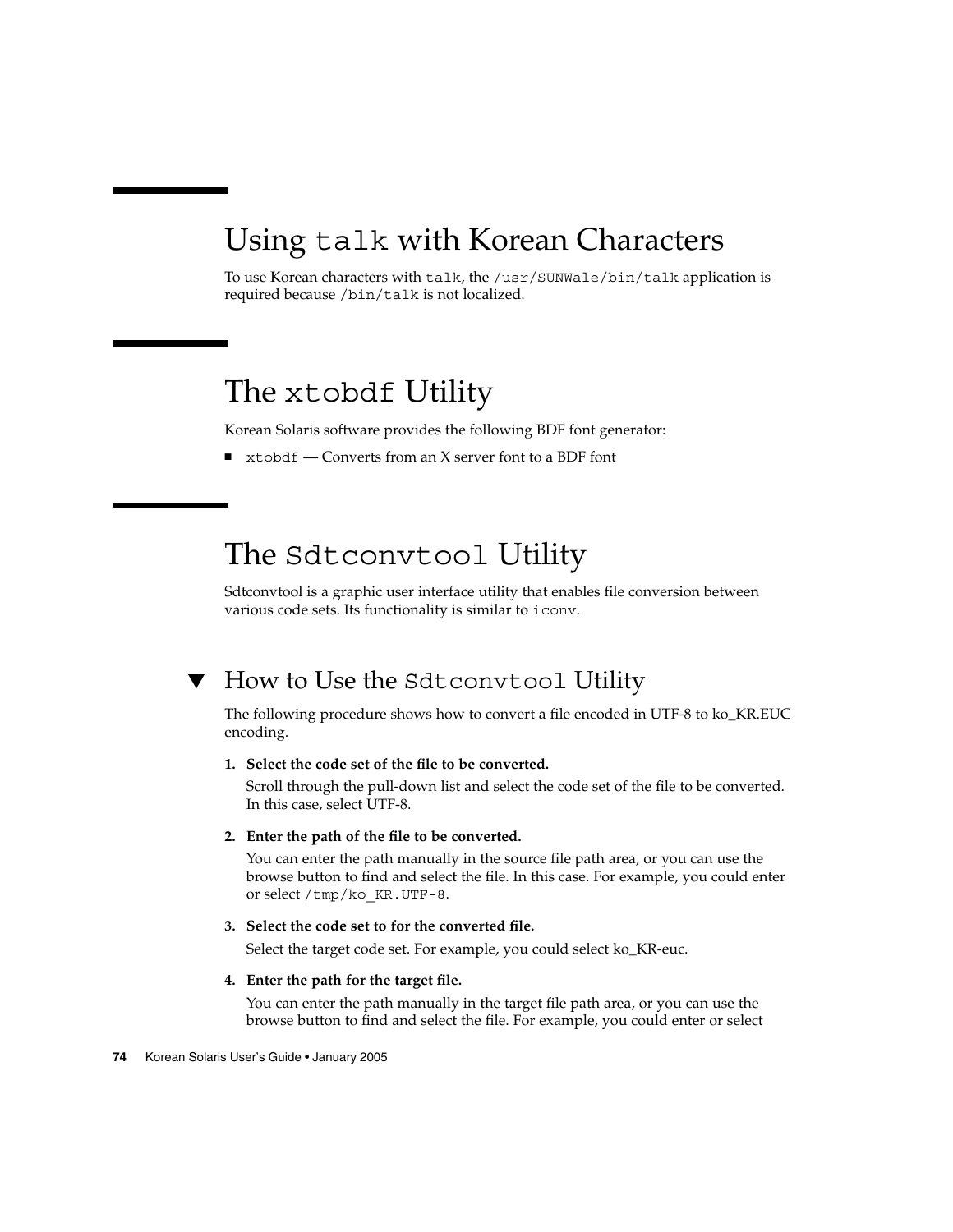/tmp/ko-euc.txt.

<span id="page-74-0"></span>**5. Click the start conversion button.**

# The iconv Utility

The iconv command converts the characters or sequences of characters in a file from one code set to another and writes the results to standard output. Korean Solaris software includes special filters for the iconv command.

If no conversion exists for a particular character, it is converted to the underscore \_ in the target code set. The following options are supported:

- -f *from-code* Symbol of the input code set
- -t *to-code* Symbol of the output code set

The following code set conversion modules are supported in Korean Solaris software. For more information, see iconv(1).

| Easy Name from-code | <b>Actual Name</b> from-code | Easy Name to-code   | <b>Actual Name to-code</b> |
|---------------------|------------------------------|---------------------|----------------------------|
| IBM CP933           | ko_KR.cp933                  | UTF-8 (Unicode 3.2) | ko_KR-UTF-8                |
| IBM CP933           | ko_KR.cp933                  | UTF-8               | UTF-8                      |
| ISO646              | 646                          | <b>KS X 1001</b>    | 5601                       |
| <b>ISO2022-KR</b>   | ko_KR.iso2022-7              | <b>KS X 1001</b>    | ko KR-euc                  |
| <b>ISO2022-KR</b>   | ko KR.iso2022-7              | UTF-8 (Unicode 3.2) | ko KR-UTF-8                |
| <b>ISO2022-KR</b>   | ko_KR.iso2022-7              | UTF-8               | UTF-8                      |
| <b>KS X 1001</b>    | 5601                         | UTF-8               | UTF-8                      |
| <b>KS X 1001</b>    | EUC-KR                       | UTF-8               | UTF-8                      |
| <b>KS X 1001</b>    | <b>KSC5601</b>               | UTF-8               | UTF-8                      |
| <b>KS X 1001</b>    | ko KR-euc                    | UTF-8 (Unicode 3.2) | ko KR-UTF-8                |
| <b>KS X 1001</b>    | ko_KR-euc                    | UTF-8 (Unicode 3.2) | ko_KR-UTF-8                |
| KS X 1001           | ko_KR.EUC                    | UTF-8               | UTF-8                      |
| <b>KS X 1001</b>    | ko KR-euc                    | <b>KS X 1001</b>    | ko_KR-johap                |
| <b>KS X 1001</b>    | ko KR-euc                    | KS X 1001           | ko_KR-johap92              |

**TABLE 6–1** Korean iconv Code Conversion Modules (ko locale)

Chapter 6 • Localized Applications **75**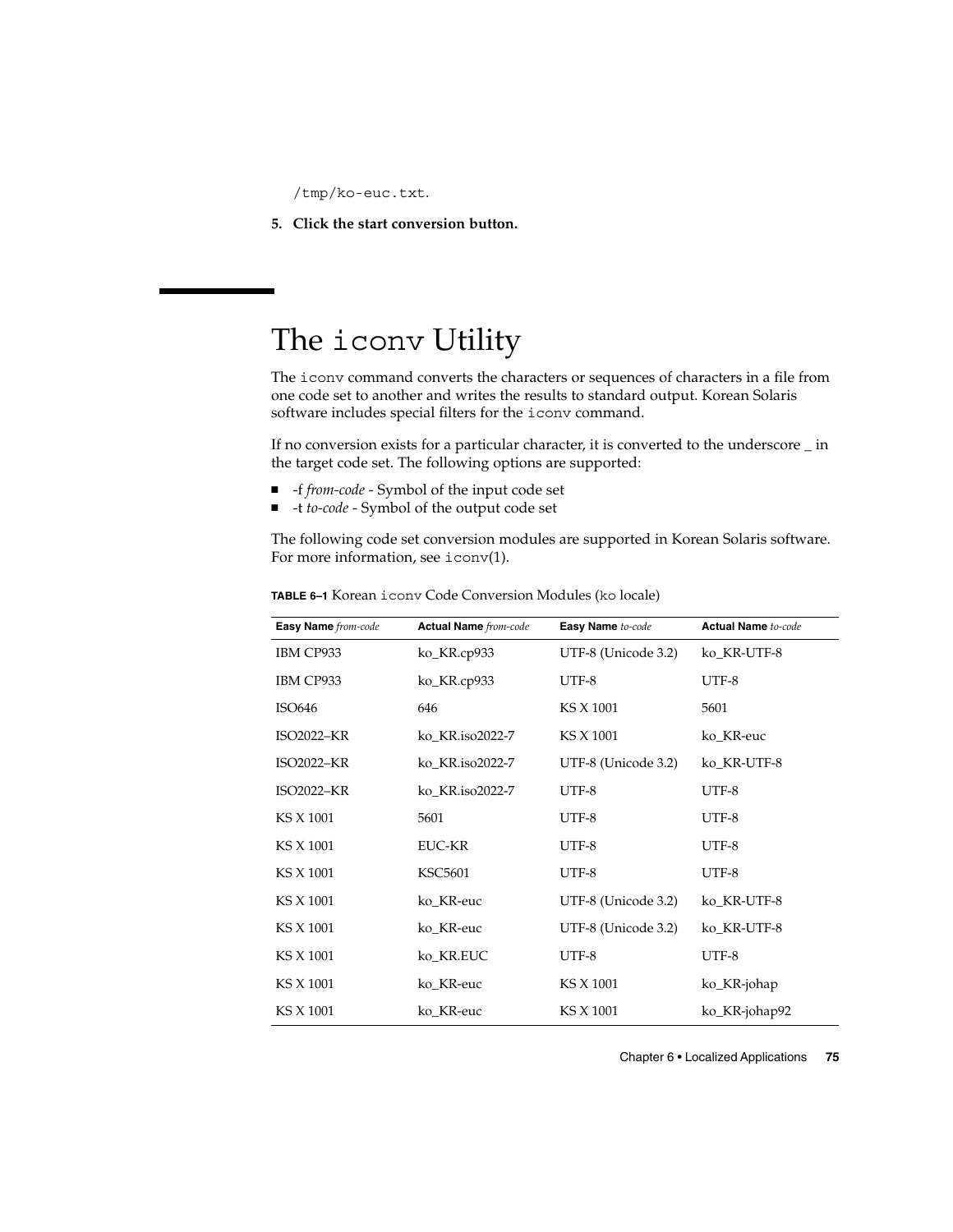| <b>TABLE 6–1</b> Korean i conv Code Conversion Modules (ko locale)<br>(Continued)<br>Easy Name from-code<br><b>Actual Name</b> from-code<br>Easy Name to-code |                 | <b>Actual Name to-code</b> |                   |
|---------------------------------------------------------------------------------------------------------------------------------------------------------------|-----------------|----------------------------|-------------------|
| KS X 1001                                                                                                                                                     | ko_KR-euc       | KS X 1001                  | ko_KR-nbyte       |
| <b>KS X 1001</b>                                                                                                                                              | ko_KR-nbyte     | KS X 1001                  | ko_KR-euc         |
| <b>KS X 1001</b>                                                                                                                                              | ko_KR-johap92   | UTF-8 (Unicode 3.2)        | ko_KR-UTF-8       |
| KS X 1001                                                                                                                                                     | ko_KR-johap92   | KS X 1001                  | ko_KR-euc         |
| UTF-8                                                                                                                                                         | UTF-8           | KS X 1001                  | 5601              |
| UTF-8                                                                                                                                                         | UTF-8           | <b>KS X 1001</b>           | <b>KS X 1001</b>  |
| UTF-8                                                                                                                                                         | UTF-8           | KS X 1001                  | EUC-KR            |
| UTF-8                                                                                                                                                         | UTF-8           | KS X 1001                  | <b>KSC5601</b>    |
| UTF-8                                                                                                                                                         | ko-KR-UTF-8     | IBM CP933                  | ko_KR.cp933       |
| UTF-8                                                                                                                                                         | UTF-8           | IBM CP933                  | ko_KR.cp933       |
| UTF-8                                                                                                                                                         | ko-KR-UTF-8     | <b>ISO2022-KR</b>          | ko_KR-iso2022-7   |
| UTF-8                                                                                                                                                         | UTF-8           | <b>ISO2022-KR</b>          | ko_KR-iso2022-7   |
| UTF-8                                                                                                                                                         | UTF-8           | <b>ISO2022-KR</b>          | <b>ISO2022-KR</b> |
| UTF-8                                                                                                                                                         | ko-KR-UTF-8     | KS X 1001                  | ko_KR-johap       |
| UTF-8                                                                                                                                                         | UTF-8           | KS X 1001                  | ko_KR-johap       |
| UTF-8                                                                                                                                                         | ko-KR-UTF-8     | KS X 1001                  | ko_KR-johap92     |
| UTF-8                                                                                                                                                         | UTF-8           | <b>KS X 1001</b>           | ko_KR-johap92     |
| Wansung                                                                                                                                                       | ko_KR-euc       | Johap                      | ko_KR-johap92     |
| Wansung                                                                                                                                                       | ko_KR-euc       | Packed                     | ko_KR-johap       |
| Wansung                                                                                                                                                       | ko_KR-euc       | N-Byte                     | ko_KR-nbyte       |
| ILEG=KS X 1001                                                                                                                                                | ko_KR-euc       | ISO-2022-KR                | ko_KR-iso2022-7   |
| Johap                                                                                                                                                         | ko_KR-johap92   | Wansung                    | ko_KR-euc         |
| Packed                                                                                                                                                        | ko_KR-johap     | Wansung                    | ko_KR-euc         |
| N-Byte                                                                                                                                                        | ko_KR-nbyte     | Wansung                    | ko_KR-euc         |
| ISO-2022-KR                                                                                                                                                   | ko_KR-iso2022-7 | Wansung                    | ko_KR-euc         |

**TABLE 6–1** Korean iconv Code Conversion Modules (ko locale) *(Continued)*

The following modules perform character-based code conversion on the KS C 5700 character set. They convert KSC 5700 characters between Korean UTF-8, completion code (Wansung), and combination code (Johap).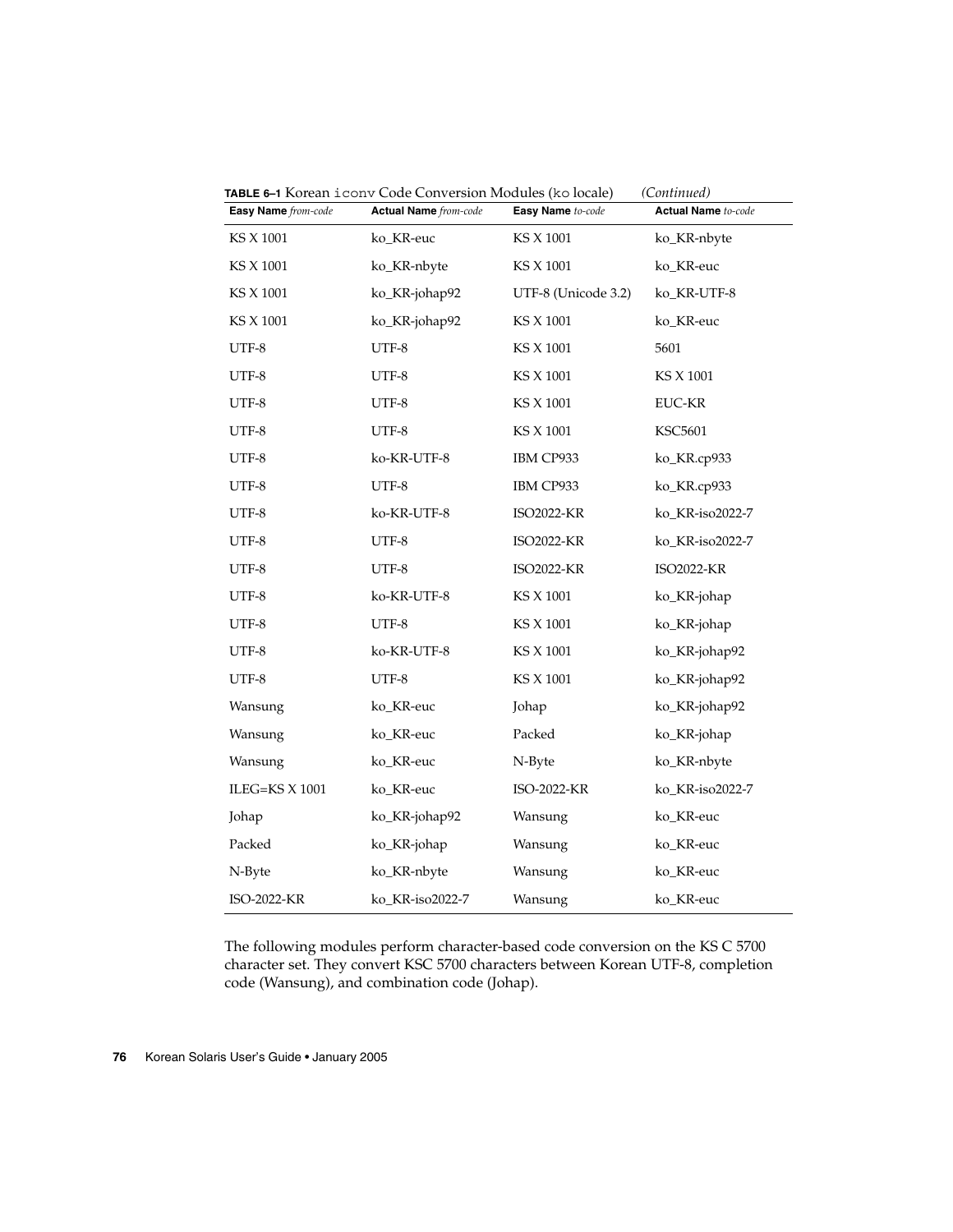| Easy Name from-code | <b>Actual Name</b> from-code | Easy Name to-code  | <b>Actual Name to-code</b> |
|---------------------|------------------------------|--------------------|----------------------------|
| UTF-8               | ko KR-UTF-8                  | <b>KS X 1001</b>   | ko KR-euc                  |
| UTF-8               | ko_KR-UTF-8                  | <b>KS X 1001</b>   | ko_KR-euc                  |
| UTF-8               | UTF-8                        | KS X 1001          | ko KR-euc                  |
| UTF-8               | UTF-8                        | <b>KS X 1001</b>   | ko KR.EUC                  |
| UTF-8               | ko KR-UTF-8                  | Johap              | ko_KR-johap92              |
| UTF-8               | ko_KR-UTF-8                  | Packed             | ko_KR-johap                |
| UTF-8               | ko_KR-UTF-8                  | <b>ISO-2022-KR</b> | ko_KR-iso2022-7            |
| Wansung             | ko_KR-euc                    | UTF-8              | ko KR-UTF-8                |
| Wansung             | ko_KR-euc                    | UTF-8              | UTF-8                      |
| Johap               | ko_KR-johap92                | UTF-8              | ko KR-UTF-8                |
| Johap               | ko_KR-johap92                | UTF-8              | UTF-8                      |
| Packed              | ko_KR-johap                  | UTF-8              | ko_KR-UTF-8                |
| Packed              | ko_KR-johap                  | UTF-8              | UTF-8                      |
| ISO-2022-KR         | ko KR-iso2022-7              | UTF-8              | ko KR-UTF-8                |
| ISO-2022-KR         | ko_KR-iso2022-7              | UTF-8              | UTF-8                      |
| UTF-8               | ko_KR.UTF-8                  | Unified Hangul     | ko_KR-cp949                |
| UTF-8               | UTF-8                        | Unified Hangul     | ko_KR-cp949                |
| Unified Hangul      | ko_KR-cp949                  | UTF-8              | ko_KR-UTF-8                |
| Unified Hangul      | ko_KR-cp949                  | UTF-8              | UTF-8                      |

**TABLE 6–2** Common Korean iconv Code Conversion Modules (ko and ko.UTF-8 locales)

In the following example, a KS C 5601 file (Korean EUC) is converted to KS C 5700 (ko.UTF-8).

system% **iconv -f ko\_KR-euc -t ko\_KR-UTF-8***ko\_euc\_file* **>** *ko\_UTF-8\_file*

For further information, see the iconv(3C), iconv\_ko.UTF-8(5), and iconv\_utf(5) man pages. You can use these utilities to convert files for printing.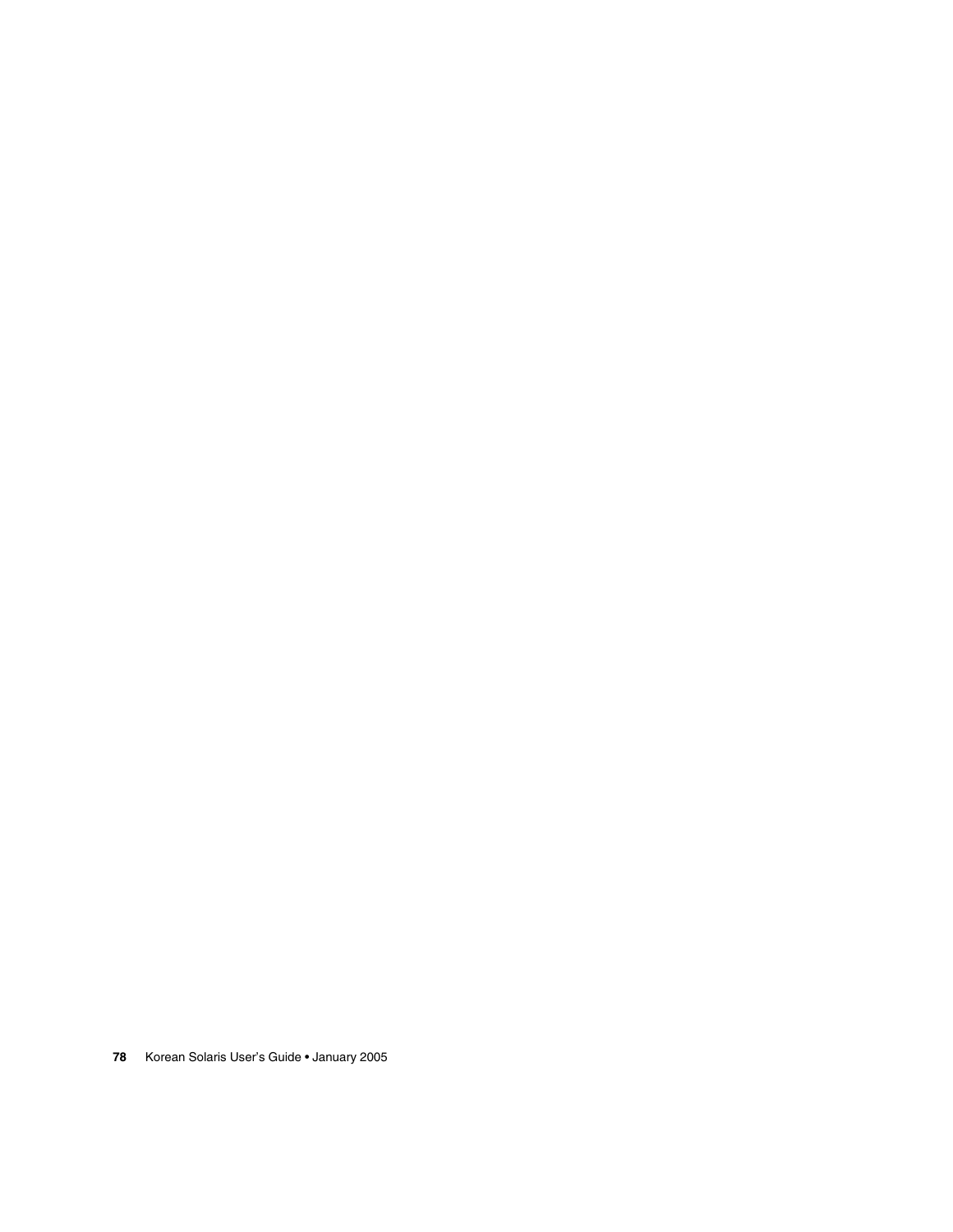### CHAPTER **7**

# Korean Solaris Printing

The Korean Solaris Operating System supports the printing of Korean output to the following types of printers.

- Line printer with built-in Korean fonts
- PostScript-based printer with built-in scalable fonts
- Any PostScript-based printer for bitmap printing

**Note –** Review the manufacturer's documentation on installing the printer before you complete the procedures in this chapter.

# Line Printer Support

For the Korean Solaris Operating System to run a line printer, the printer must recognize at least one of the supported code sets.

- Completion code, also called Wansung (Korean EUC, based on KS C 5601)
- Combination code, also called Johap (either KS C 5601-1987-3 or KS C 5601-1992-3)
- N-byte code

### Printing an EUC (Wansung) File to a Printer that Does Not Support EUC

A printer that does not support EUC requires filters to convert the EUC files before your can print them. Use the commands in this section to print EUC files to a non-EUC printers.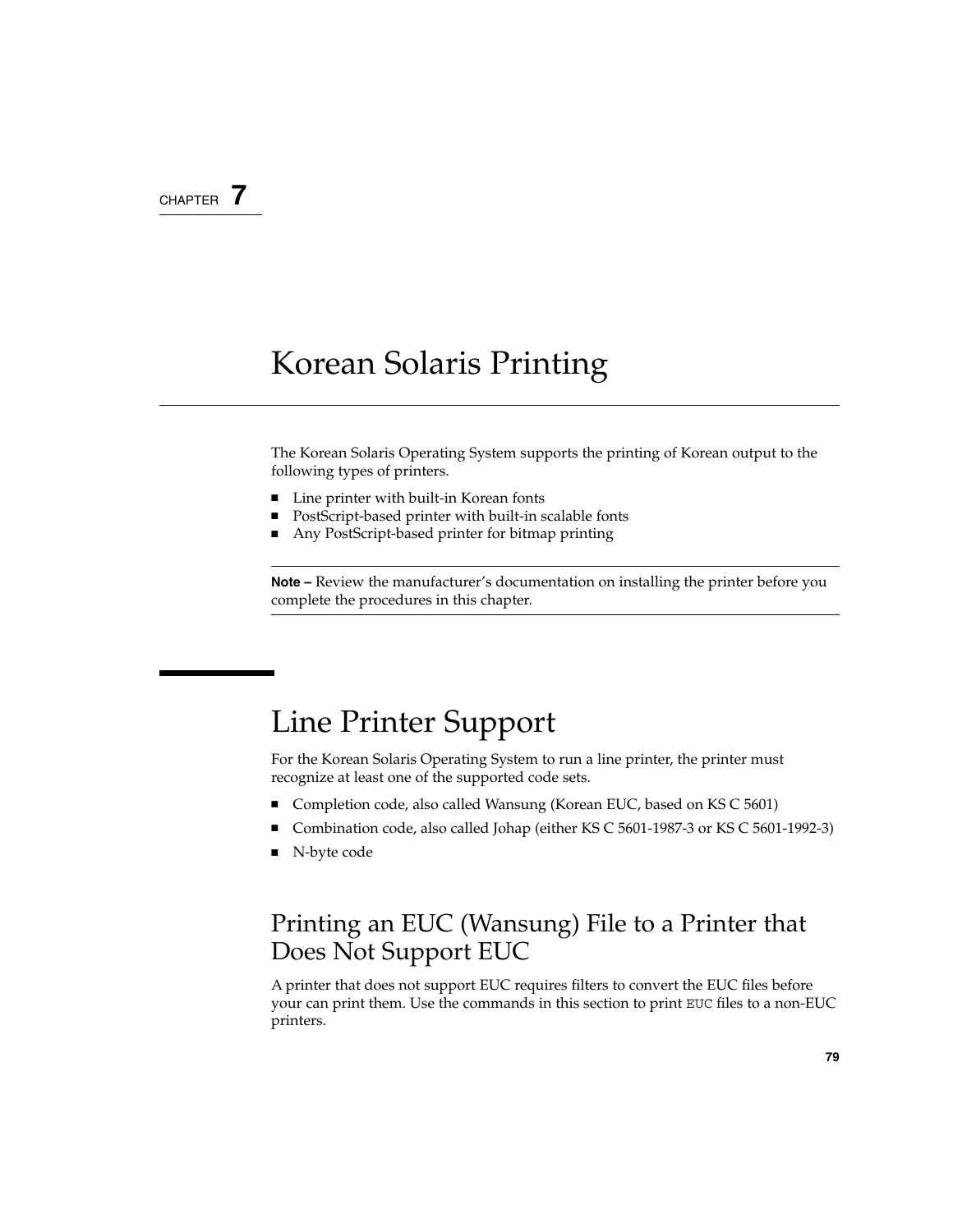The following command lines install the printer lp1 on port ttya and signal the print service that the lp1 accepts only Packed format files. Packed is the KS C 5601-1987 combination code.

```
# lpadmin -p lp1 -v /dev/ttya -I PACK
# accept lp1
# enable lp1
```
The following command lines install the printer lp1 on port ttya and signal the print service that lp1 accepts only Johap format files. Johap is the KS C 5601-1992 combination code.

```
# lpadmin -p lp1 -v /dev/ttya -I JOHAP
# accept lp1
# enable lp1
```
See the lpadmin(1M) man page for more information.

You can use an lpfilter command line such as the following to print files with formats that are not supported by the printer. The command line signals the print service that a converter called *filter-name* is available through the filter description file named *pathname*.

```
# lpfilter -f filter-name -F pathname
See the lpfilter(1M) for more information.
```
The following example shows the output of pathname for a converter called comptopack.

```
Input types: simple
Output types: PACK
Command: comptopack
```
The pathname filter converts the default input type to Packed format with the comptopack converter.

Input types: simple Output types: JOHAP Command: wansungtojohap

To print an EUC file, use a command line such as the following.

system% **lp** euc-filename

To print a Packed format file, use a command line such as the following.

system% **lp -T PACK** *PACK-filename*

To print a Johap format file, use a command line such as the following.

system% **lp -T JOHAP** *JOHAP-filename*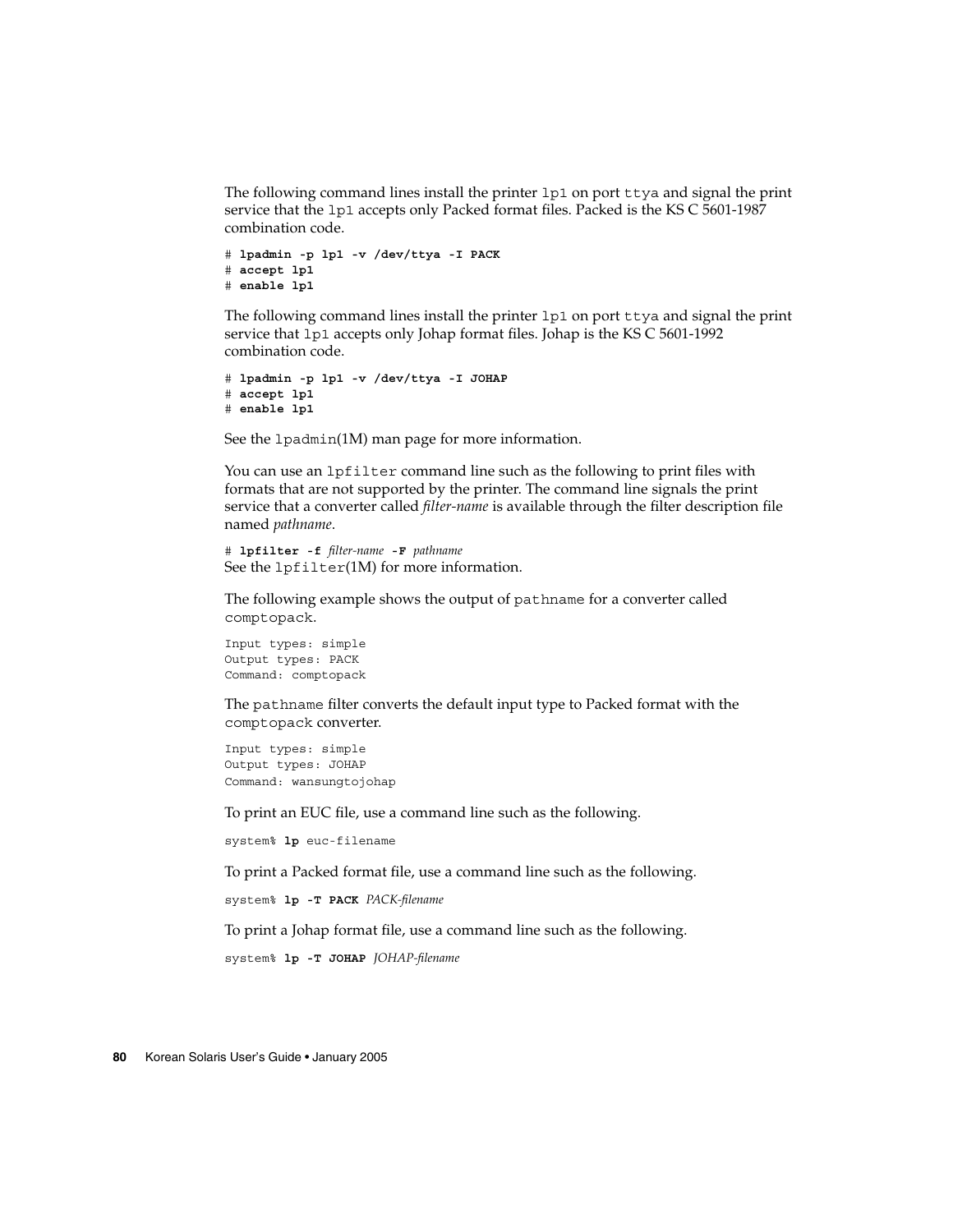### Printing a ko\_KR.UTF-8 File to Printers that Do Not Support UTF-8

Use the commands in this section to convert ko\_KR.UTF-8 files to EUC and Johap files.

You can use command lines such as the following to convert a ko\_KR.UTF-8 file and to print the converted file to an EUC printer.

system% **iconv -f ko\_KR-UTF-8 -t ko\_KR-euc** *ko\_KR.UTF-8\_filename* **>***euc-filename* system% **lp** euc-filename

**Note –** The output will include only the characters that are defined in the EUC code set.

You can use command lines such as the following to convert an ko\_KR.UTF-8 file and to print the converted file to a Johap printer.

```
system% iconv -f ko_KR-UTF-8 -t ko_KR-johap92
ko_KR.UTF-8_filename >
johap92-filename
system% lp johap92-filename
```
**Note –** The output will include only the characters that are defined in the Johap code set.

# Laser Printer Support

To print Korean characters to a PostScript-based printer, a Korean Solaris application recognize the mp utility.

### Using the mp Utility

The mp utility supports all Asian locales. As a print filter, mp generates a properly formatted version of content in PostScript format. The Postscript output contains scalable or bitmap fonts, depending on the system font configuration formp in the current locale. The mp filter can print a ko file in ko locale or a UTF-8 file in the ko  $KR. UTF-8$  locale. For more information, see the mp(1) man page.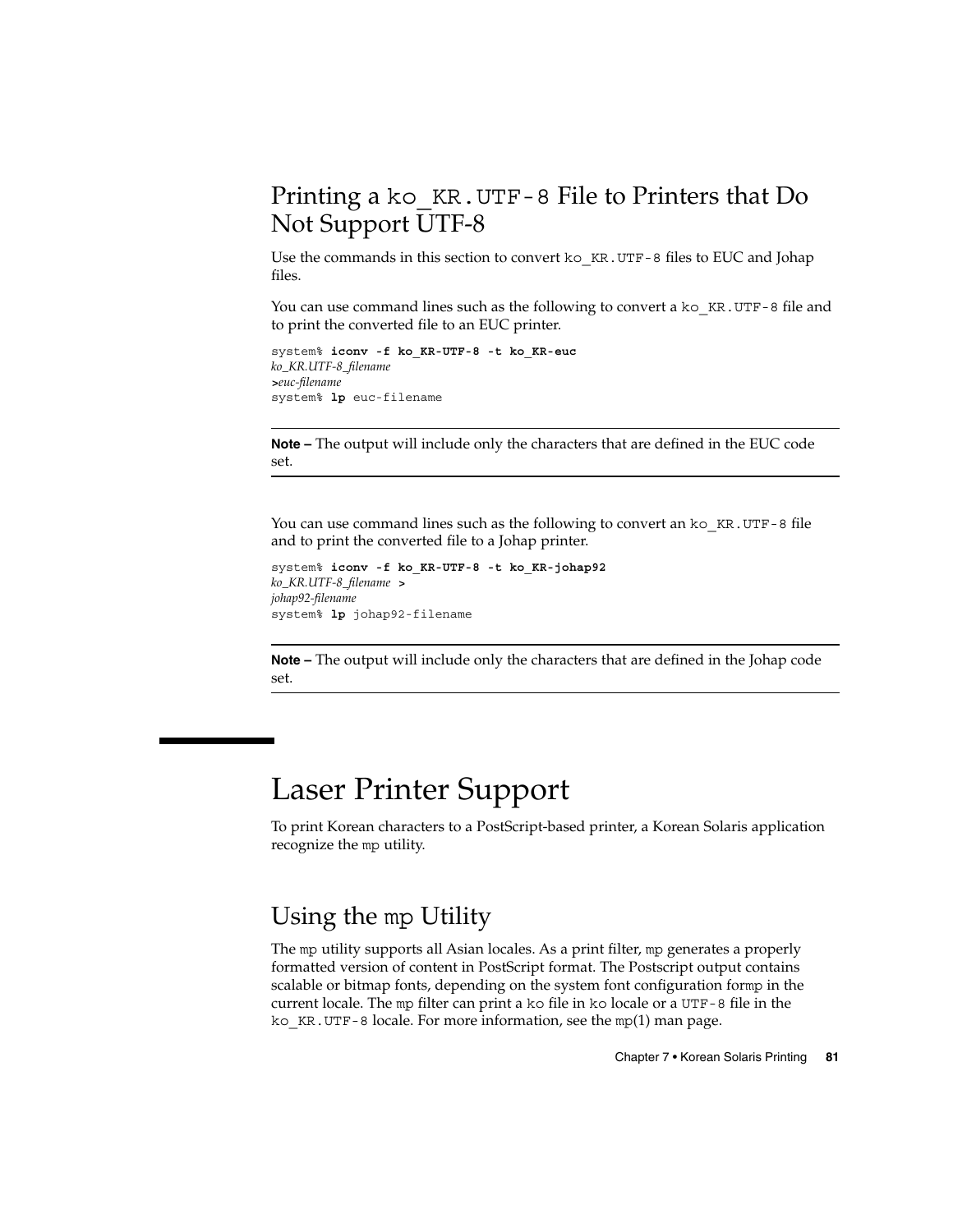The following example shows a typical command line that you could use to print a file named *filename* that contains Korean characters, with or without ASCII/English characters.

system% **mp** *filename* **| lp -d printer**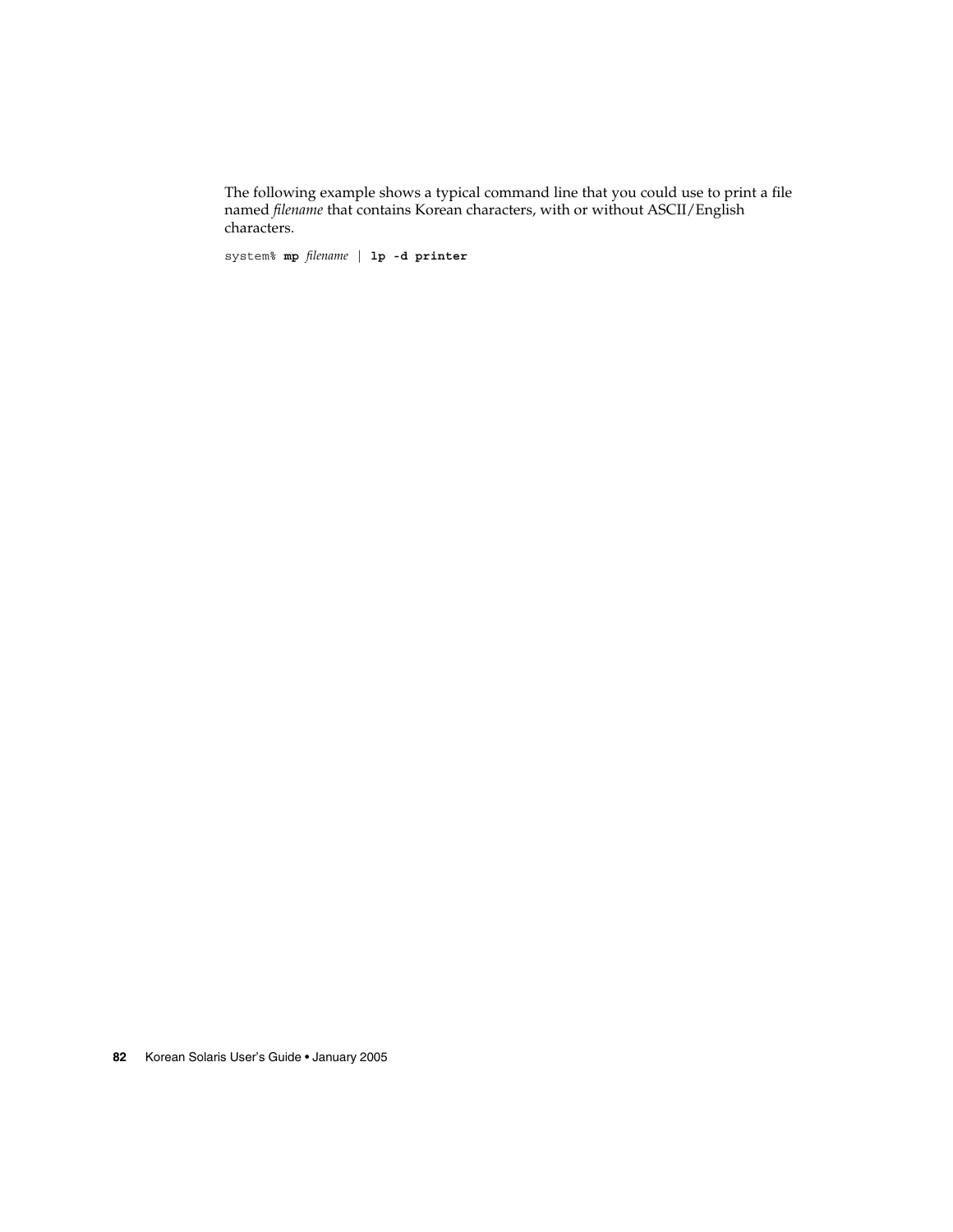PART **III**

# System Administrator Information

This part includes system administration information.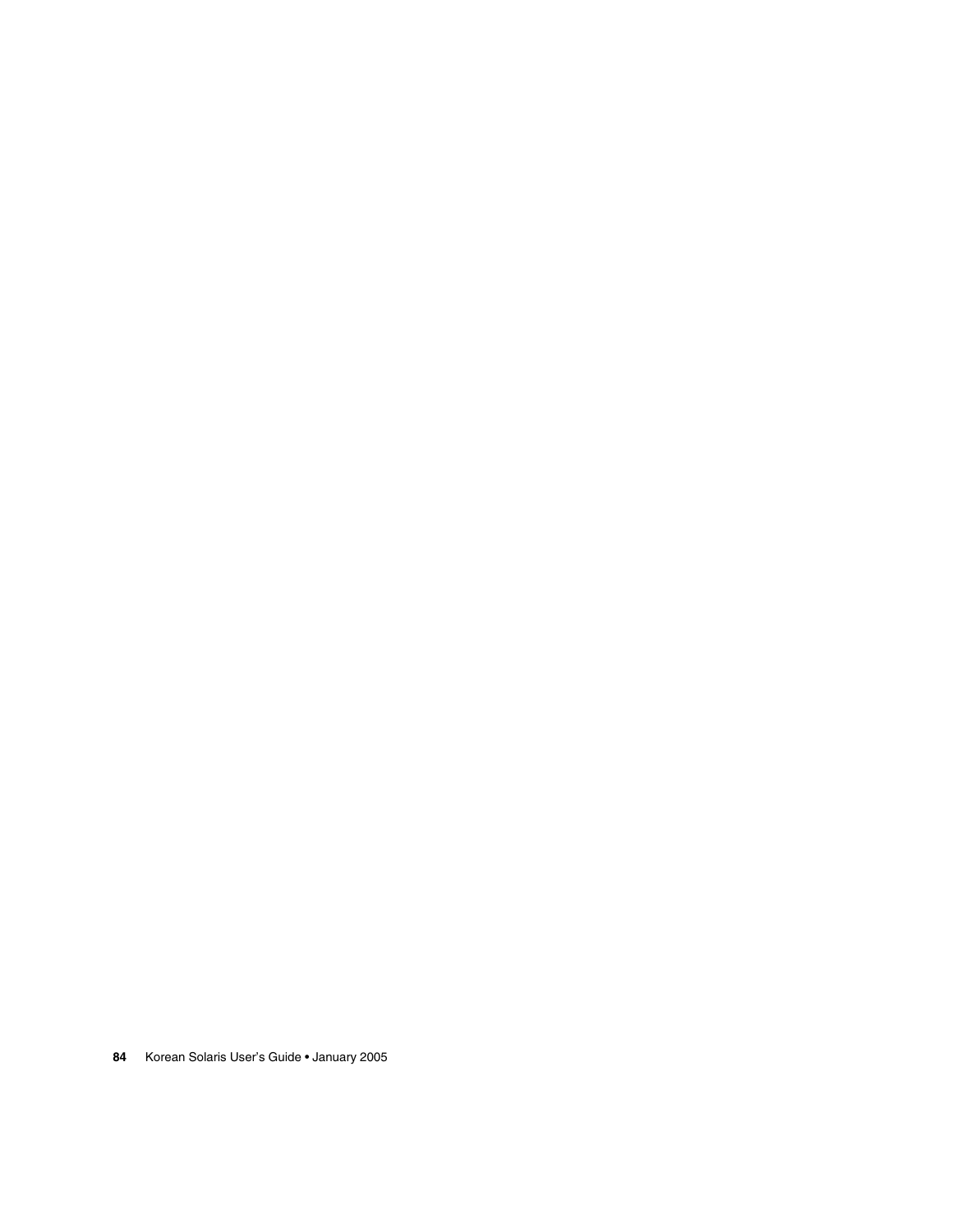### CHAPTER **8**

# Configuring a Korean Solaris System

You can use the procedures this chapter to set a system-wide default locale or to add a new locale from the Solaris DVD and CD media. You also change the font path set by the Xsession script included in the Korean Solaris Operating System. The following sections are included in this chapter.

- "Setting the Default Locale" on page 85
- ["Using Aliases to Set the Locale"](#page-85-0) on page 86

## Setting the Default Locale

You can use the procedure in this section to make a system-wide change to the default locale.

### ▼ How to Set the Default Locale

- **1. Become superuser.**
- **2. Edit the /etc/default/init file.**
- **3. Add or update the LANG variable with the appropriate locale.**

LANG=*locale*

*locale* C, ko, or the ko.UTF-8

- **4. Instruct all users to exit CDE.**
- **5. Kill the dtconfig process.**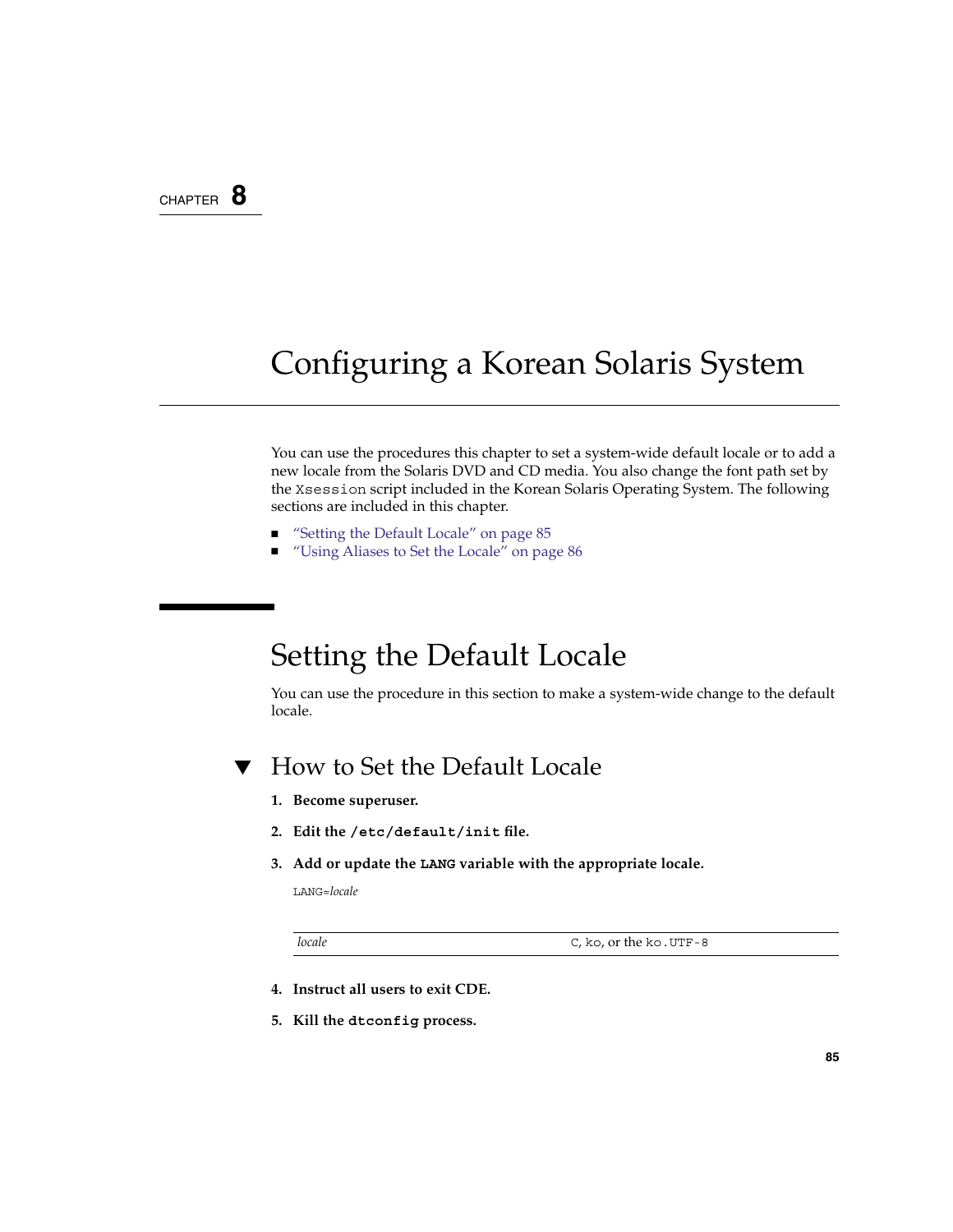- <span id="page-85-0"></span># **/usr/dt/bin/dtconfig -kill**
- **6. Reboot the system.**
	- # **reboot**

# Using Aliases to Set the Locale

You can use aliases to change a terminal-emulation window between the Korean locales and ASCII/English locale without typing long command lines or editing your .dtlogin file and running source every time.

### ▼ How to Set Locale Aliases for the Korn Shell

#### ● **Put aliases such as the following in your .profile file.**

alias kor\_EUC "export LANG=ko; /bin/stty cs8 -istrip defeucw" alias kor\_UTF "export LANG=ko.UTF-8; /bin/stty cs8 -istrip \defeucw" alias asc "export LANG=C; /bin/stty cs7 istrip defeucw"

### How to Set Locale Aliases for the C Shell

#### ● **Put aliases such as the following in your .cshrc file.**

alias kor EUC "setenv LANG ko; /bin/stty cs8 -istrip defeucw" alias kor\_UTF "setenv LANG ko.UTF-8; /bin/stty cs8 -istrip \defeucw" alias asc "setenv LANG C; /bin/stty cs7 istrip defeucw"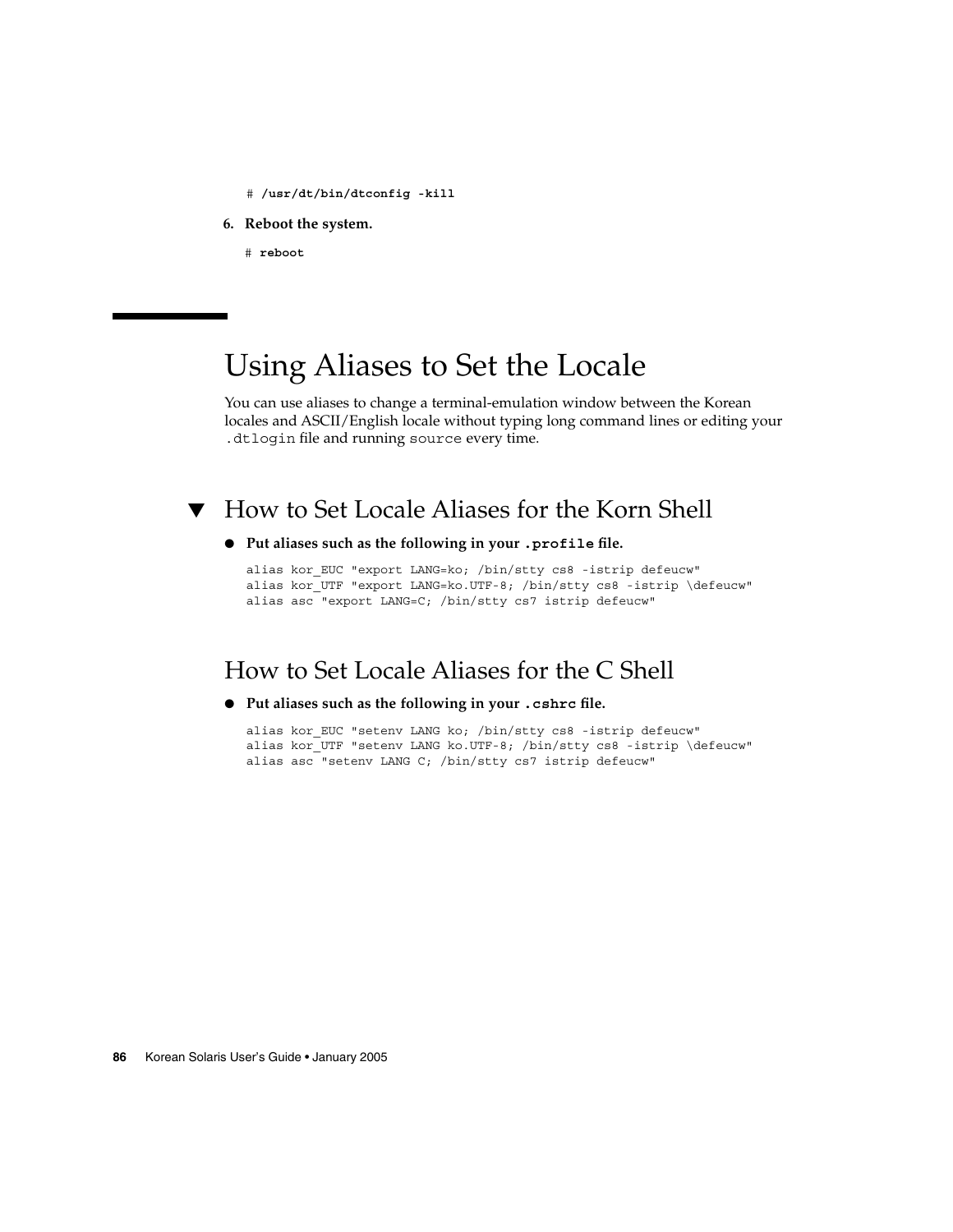### CHAPTER **9**

# Managing the htt Input Method Server

The input method server (IM Server) handles Korean input for Korean Solaris software. The IM Server receives keyboard input and makes the input available as Korean characters to Korean Solaris system applications. The IM Server can serve any internationalized X Window application that uses the X Windows Input Method (XIM) application program interfaces (API) to receive language input.

This following sections in this chapter explain the basic display features of the IM Server.

- "Input Method Server Basic Properties" on page 87
- "htt [Application Display"](#page-87-0) on page 88
- ["How and When](#page-88-0) htt is Started" on page 89
- "Using the iiim Server in the ko KR.UTF-8 Locales" on page 89

# Input Method Server Basic Properties

The Korean Solaris Operating System starts the IM Server automatically when you log in to a locale that requires an input method.

The Korean Solaris applications that use the IM Server for Korean character input typically find the IM Server running when the applications starts. To connect to the IM Server for language input, the IM Server should be running before the application starts. If the IM Server is not running before the application starts, the application might not be able to connect to the input service. Even if the IM Server starts later, the application might not be able to connect to the input service.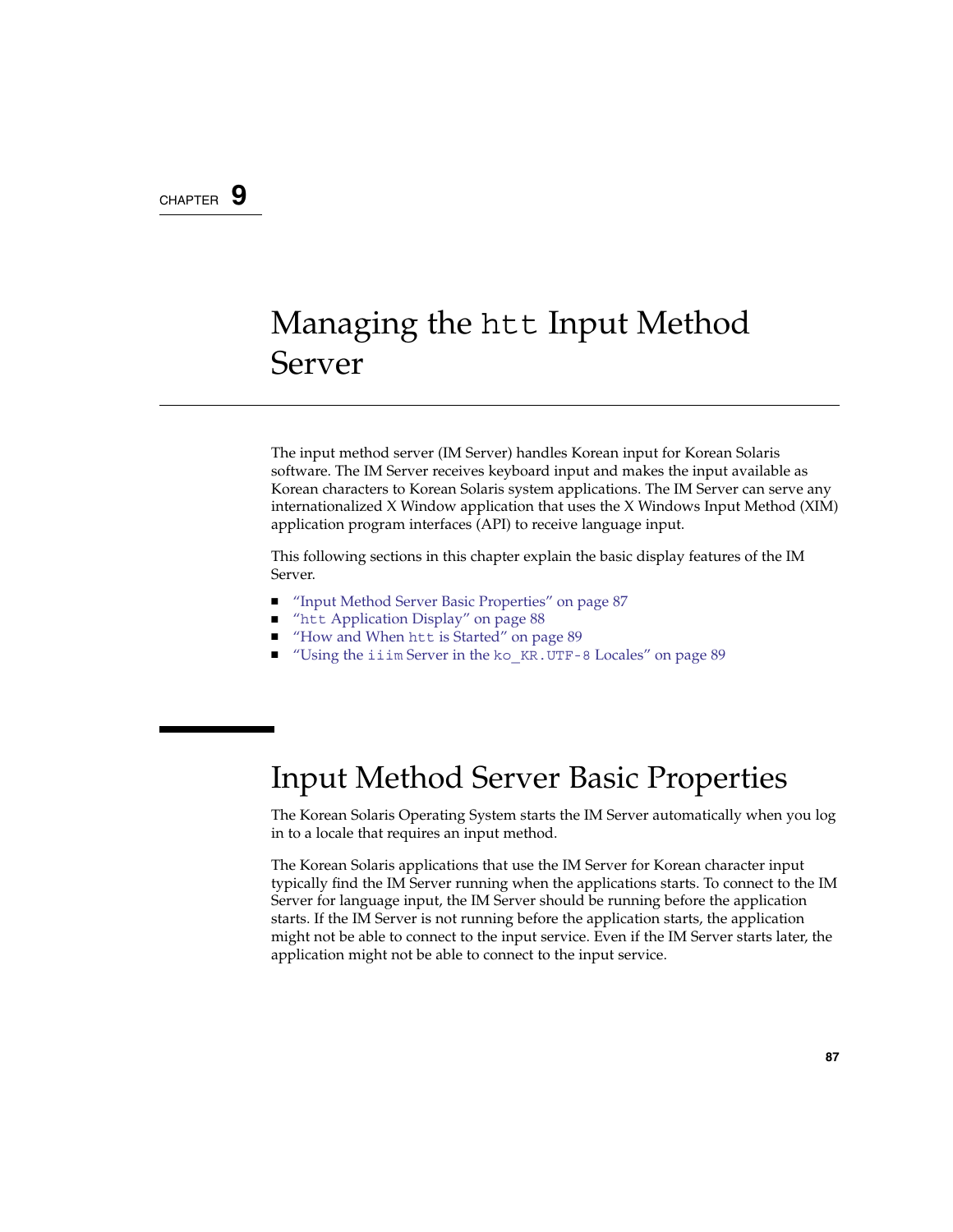### <span id="page-87-0"></span>Three htt Processes

The input method server comprises three related programs. The htt, htt\_server, and htt\_xbe, processes are run together. One process controls the properties of the input method server. A watch dog process controls the population of the input method server and a third process handles the input methods of clients.

Usually, you don't need to know the details of these three processes. When htt starts, the htt\_props and htt\_server start also.

# htt Application Display

The following figure shows a typical application display when the htt input method is in use.

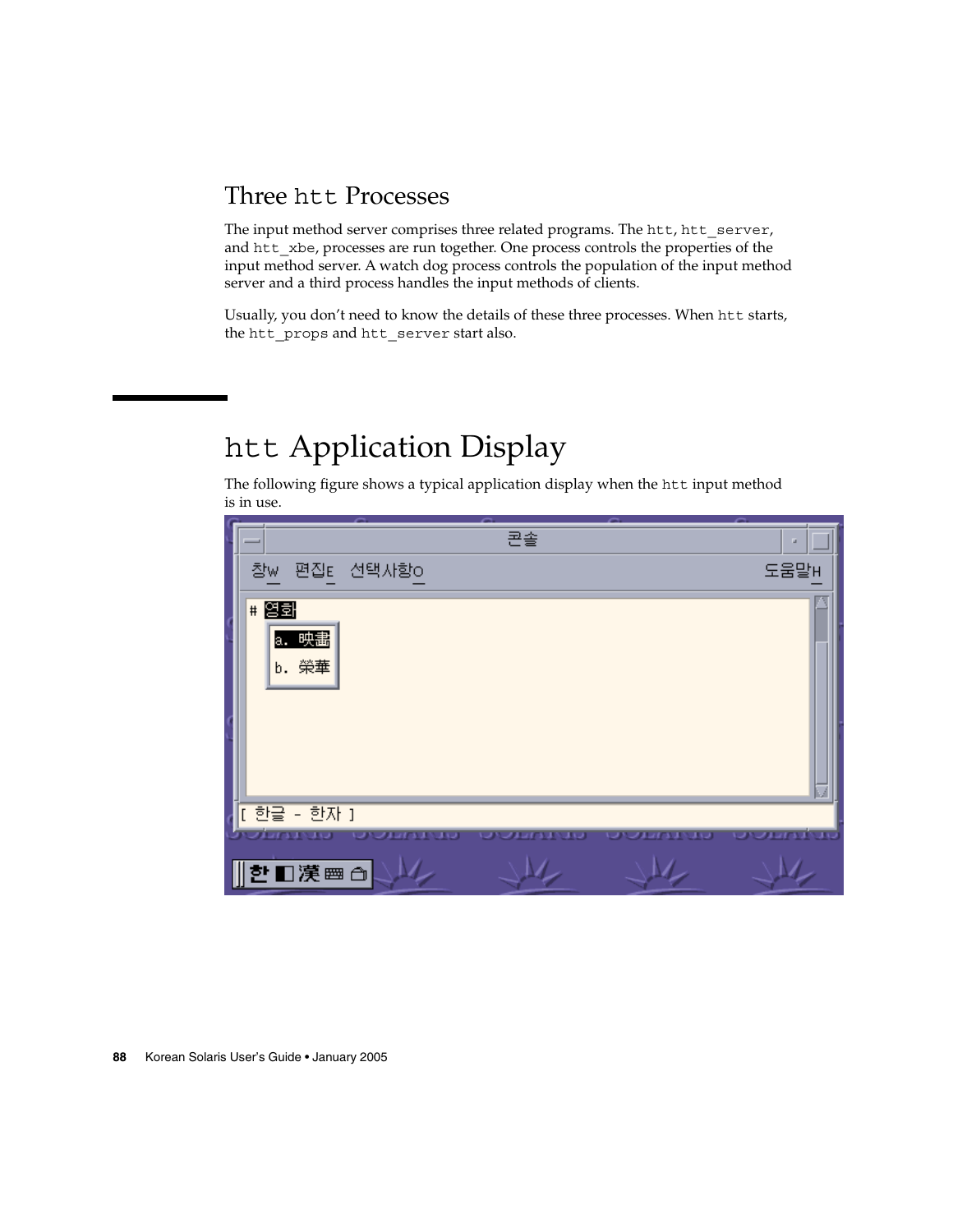# <span id="page-88-0"></span>How and When htt is Started

Any application that uses the IM server to receive Korean characters must find htt running before the server can receive Korean character input. If the default locale is C, which does not require htt, and you change from C to another locale in a single Terminal, for example, you must start htt with a command line like the following:

system% **/user/openwin/bin/htt -if kole -xim htt\_xbe &**

With the locale set to ko\_KR.EUC, htt starts automatically when the Korean windowing environment is started. In CDE, htt is started from a script, /usr/dt/config/Xsession.d/0020.dtims. The script is executed by Xsession, which runs at every initialization stage when you log in from dtlogin. The script ensures that htt is started before other applications in CDE.

# Using the iiim Server in the ko\_KR.UTF-8 Locales

The Internet Intranet Input Method Server (iiim) supports the European Local Input Methods that use the Compose key. The iiim server also supports the Asian Remote Input Methods that use IIIM Protocol. The default Language Engine is English/European which supports ASCII and some European Languages such as German and French.

To switch to Korean Input Methods, press Control-spacebar.

To switch to other language engines, click the left mouse button in the Status Area.

The following language engine list appears.

- Cyrillic
- Greek
- Thai
- Arabic
- Hebrew
- Hindi
- Unicode Hex
- Unicode Octal
- Lookup
- Korean

The following language engines appear if the corresponding locales are installed:

Chapter 9 • Managing the htt Input Method Server **89**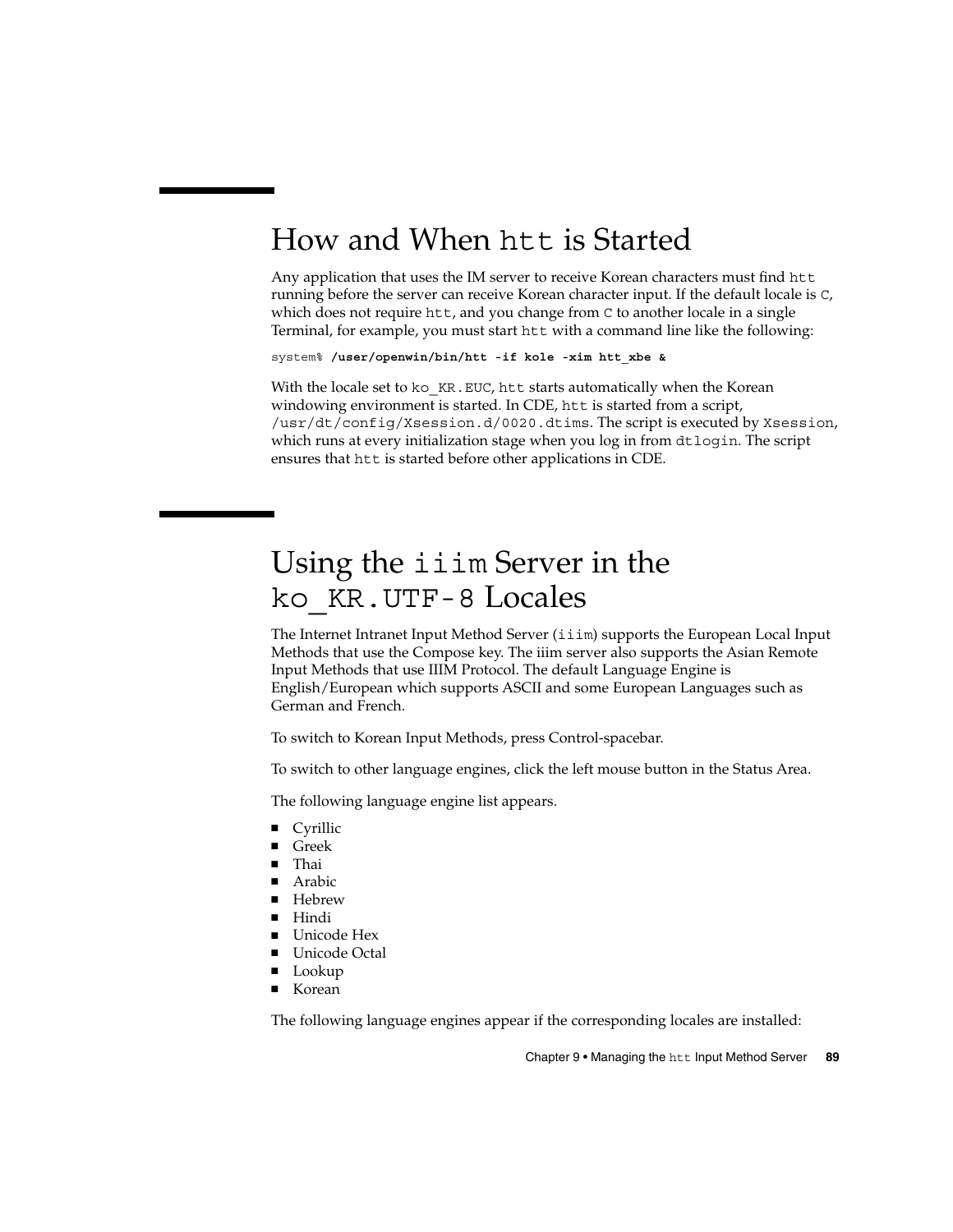- Japanese if the ja locale is installed
- Simplified Chinese if the zh locale is installed
- Traditional Chinese if the zh\_TW locale is installed
- Traditional Chinese (Hong Kong) if the zh\_HK locale is installed

For more information about how to use Korean input methods, see [Chapter 4.](#page-30-0)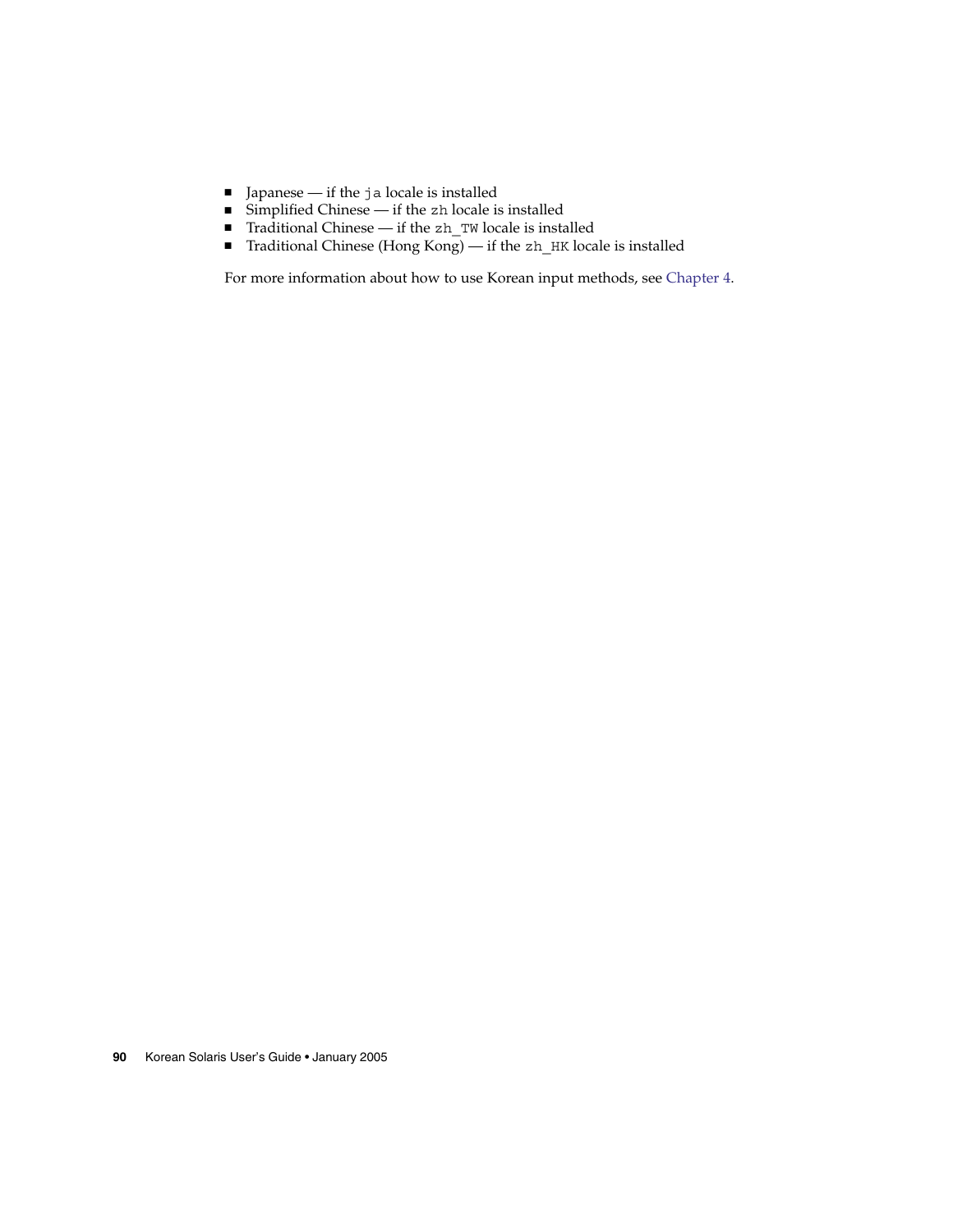### CHAPTER **10**

# Fonts

The following sections in this chapter describe how to use and edit the Korean Solaris fonts.

- "Display PostScript System (DPS)" on page 91
- ["BDF and PCF Formats"](#page-94-0) on page 95
- ["Changing Font Directories"](#page-95-0) on page 96
- ["Bitmap and TrueType Fonts"](#page-95-0) on page 96

This chapter also describes how to convert BDF font files to Portable Compiled Format (PCF) format and how to make the fonts usable on your system.

# Display PostScript System (DPS)

The Korean Solaris Operating System provides PostScript fonts in the Display PostScript System (DPS). This section describes what you need to use DPS in Korean Solaris software. For further details, see *Programming the Display PostScript System with X*, published by Adobe Systems.

### Using Korean PostScript Fonts and DPS Facilities

The Korean Solaris Operating System DPS provides the fonts listed in the following table.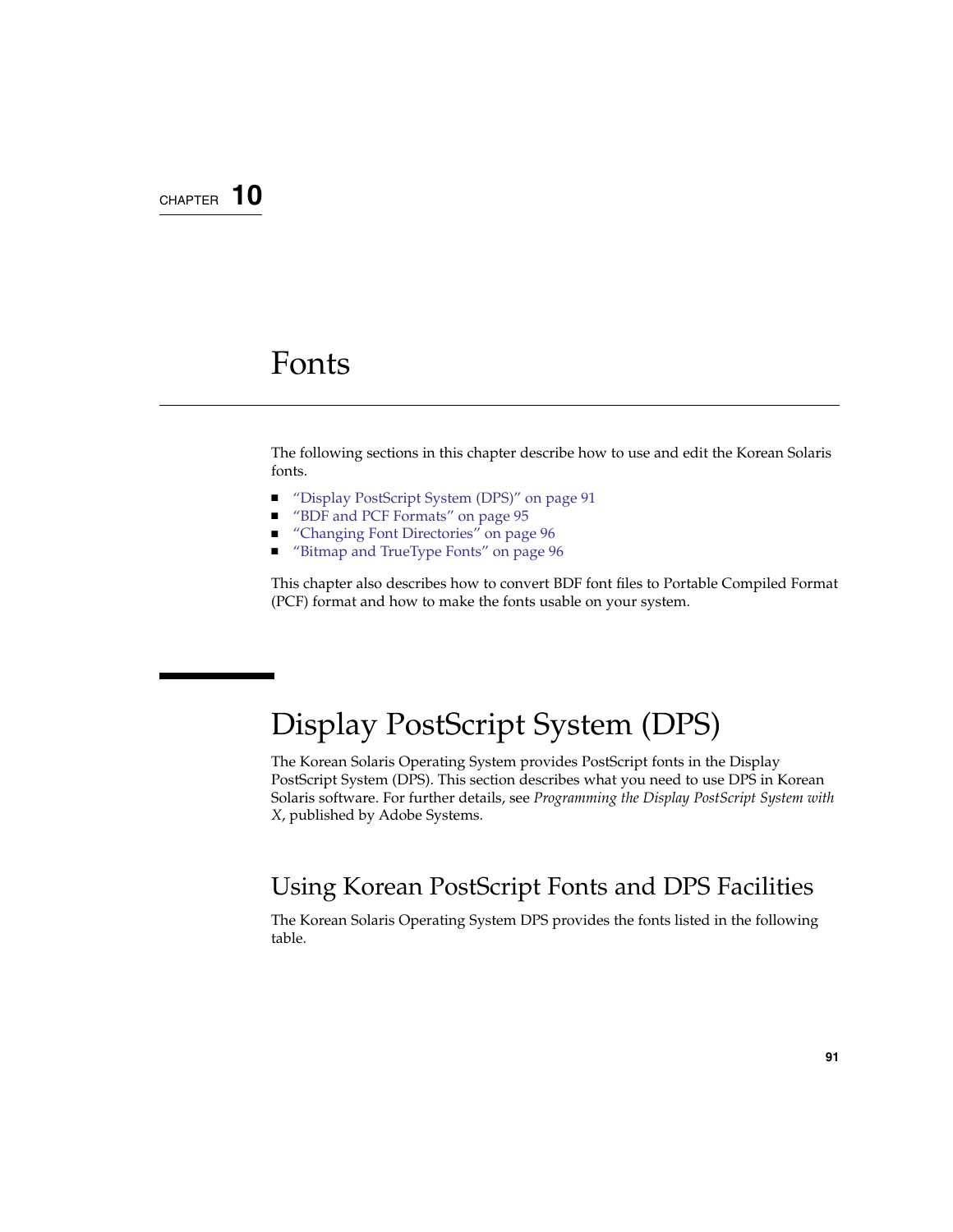| TABLE 10-1 Korean Solaris Operating System DPS Fonts |  |  |
|------------------------------------------------------|--|--|
|                                                      |  |  |

| <b>Font Name</b>       | <b>Description</b>                                                                                                      |
|------------------------|-------------------------------------------------------------------------------------------------------------------------|
| Kodig-Medium-COMB-H    | Kodig-Medium font, 9/7 composite font encoding for<br>horizontal display of Johap encoded Hangul and Roman text.        |
| Kodig-Medium-COMB-V    | Kodig-Medium font, 9/7 composite font encoding for vertical<br>display of Johap encoded Hangul and Roman text.          |
| Kodig-Medium           | Kodig-Medium font, an alias of Kodig-Medium-EUC-H font;<br>can be used like a Roman font.                               |
| Kodig-Medium-EUC-H     | Kodig-Medium font, 9/7 composite font encoding for<br>horizontal display of EUC text, can be used like a Roman font.    |
| Kodig-Medium-EUC-V     | Kodig-Medium font, 9/7 composite font encoding for vertical<br>display of EUC text; can be used like a Roman font.      |
| Kodig-Medium-H         | Kodig-Medium font, 8/8 composite font encoding for<br>horizontal display of shifted out ISO2022 text.                   |
| Kodig-Medium-V         | Kodig-Medium font, 8/8 composite font encoding for vertical<br>display of shifted out ISO2022 text.                     |
| Myeongjo-Medium-COMB-H | Myeongjo-Medium font, 9/7 composite font encoding for<br>horizontal display of Johap encoded Hangul and Roman text.     |
| Myeongjo-Medium-COMB-V | Myeongjo-Medium font, 9/7 composite font encoding for<br>vertical display of Johap encoded Hangul and Roman text.       |
| Myeongjo-Medium        | Myeongjo-Medium font, an alias of<br>Myeongjo-Medium-EUC-H font; can be used like a Roman<br>font.                      |
| Myeongjo-Medium-EUC-H  | Myeongjo-Medium font, 9/7 composite font encoding for<br>horizontal display of EUC text; can be used like a Roman font. |
| Myeongjo-Medium-EUC-V  | Myeongjo-Medium font, 9/7 composite font encoding for<br>vertical display of EUC text; can be used like a Roman font.   |
| Myeongjo-Medium-H      | Myeongjo-Medium font, 8/8 composite font encoding for<br>horizontal display of shifted out ISO2022 text.                |
| Myeongjo-Medium-V      | Myeongjo-Medium font, 8/8 composite font encoding for<br>vertical display of shifted out ISO2022 text.                  |

You can use the following Korean fonts just as you would use Roman fonts.

- Kodig-Medium-EUC-H
- Kodig-Medium-EUC-V
- Kodig-Medium
- Myeongjo-Medium-EUC-H
- Myeongjo-Medium-EUC-V
- Myeongjo-Medium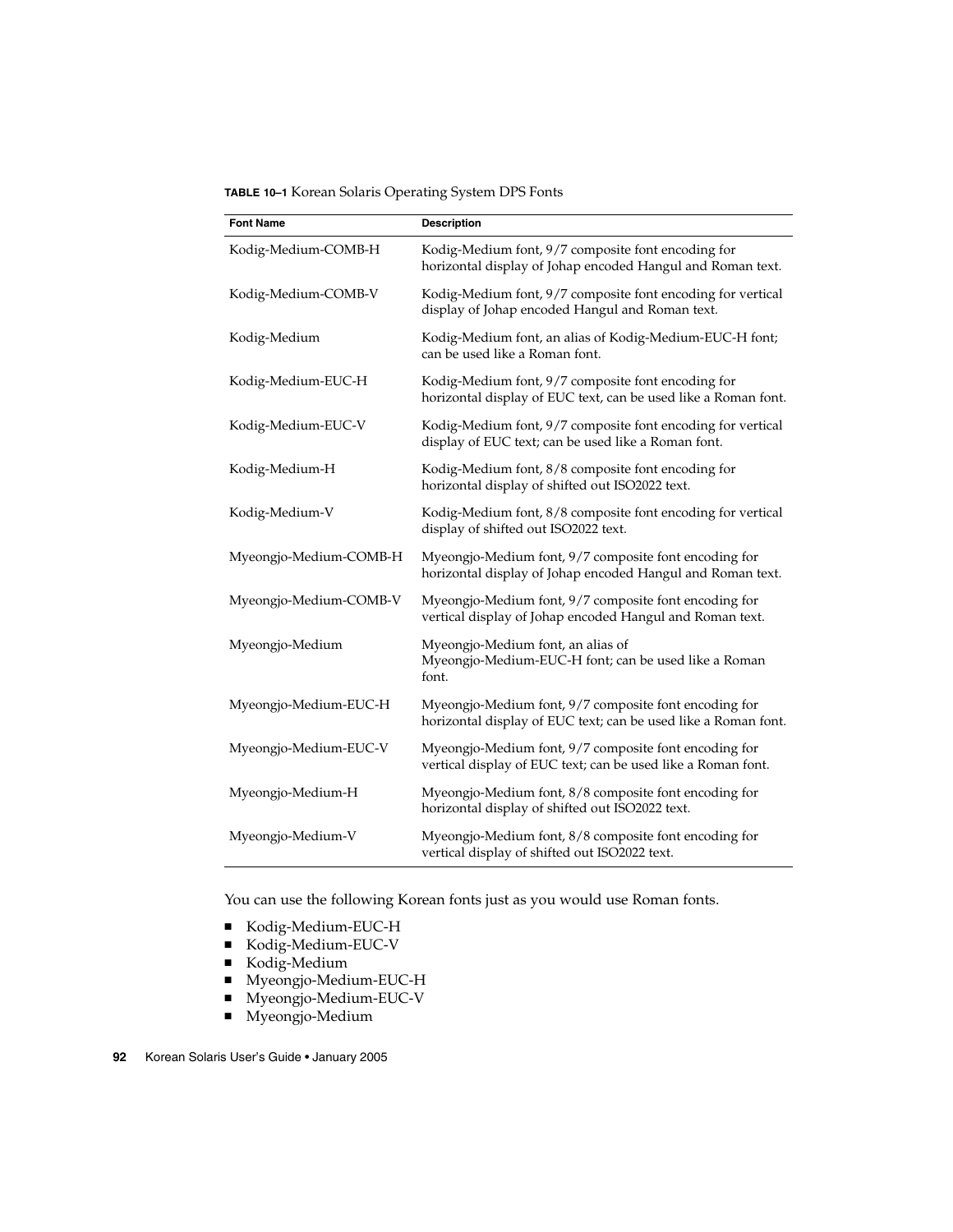The following figure shows a sample of Kodig-Medium and Myeongjo-Medium text.

| 편집E 선택사항O                                                                                                                                                                                                                                                                                                           | 도움말 |
|---------------------------------------------------------------------------------------------------------------------------------------------------------------------------------------------------------------------------------------------------------------------------------------------------------------------|-----|
| # /usr/openwin/demo/dpsexec<br>PostScript(r) Version 2015.108<br>(c) Copyright 1984-1996 Adobe Systems Incorporated.<br>Typefaces (c) Copyright 1981 Linotype-Hell AG and/or its subsidiaries.<br>All Rights Reserved.<br>PS>/Myeongjo-Medium-EUC-H findfont 48 scalefont setfont<br>PS>90 100 moveto (안녕하세요♬) show |     |
| 영문.                                                                                                                                                                                                                                                                                                                 |     |

| Display PostScript Executive |  |
|------------------------------|--|
| 안녕하세요 <b>♬</b>               |  |

You can also use the following Korean fonts for pure Hangul between the SO and SI characters with no intermediate ASCII (0x20) characters.

- Kodig-Medium-H
- Kodig-Medium-V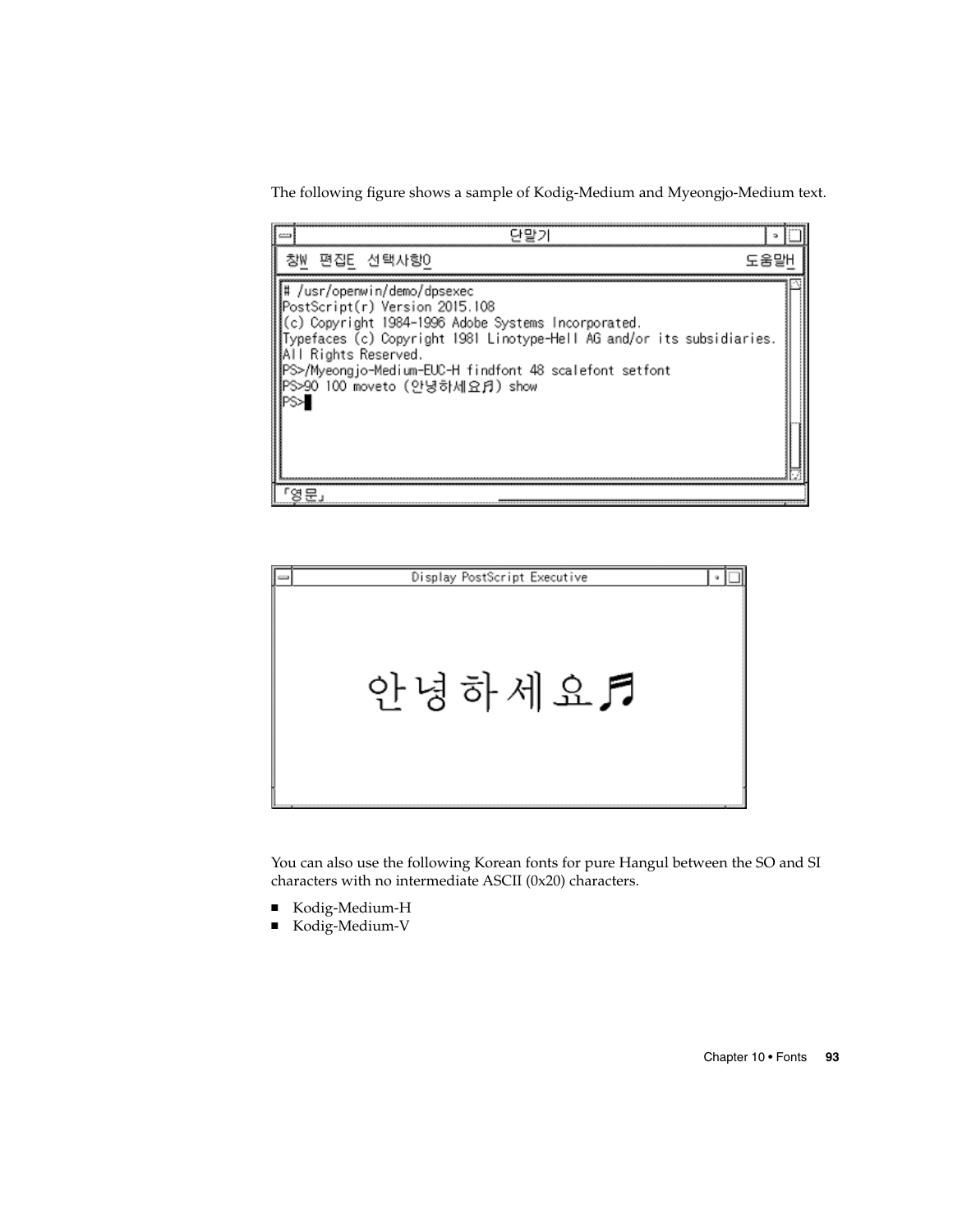### Creating Composite Korean Fonts

You can create composite fonts using one Roman font and one of the following Korean fonts.

- Kodig-Medium-COMB-H
- Kodig-Medium-COMB-V
- Myeongjo-Medium-COMB-H
- Myeongjo-Medium-COMB-V

For example, the following PostScript code defines a sample composite font. The ASCII characters of the Times-Italic+Kodig-Medium font are combined with the Korean characters of the Kodig-Medium horizontal font.

```
/Times-Italic+Kodig-Medium
13 dict begin
                /FontName 1 index def
                /FMapType 4 def
                /Encoding [ 0 1 ] def
                /WMode 0 def
                /FontType 0 def
                /FontMatrix [1.0 0.0 0.0 1.0 0.0 0.0] def
                /FDepVector [
                                /Times-Italic findfont
                                /Kodig-Medium-COMB-H findfont
                ] def
currentdict
end
definefont pop
```
### Using Korean Fonts in DPS Programming

You can use Korean fonts just as you use Roman fonts in DPS wrap definitions. This sample code creates the display which follows.

```
defineps PSWDisplayText(char *text)
            /pointSize 50 def
            /Helvetica pointSize selectfont
            (Hello World) stringwidth pop 2 div neg 0 moveto
            (Hello World) show
            /cpSize 40 def
            /Kodig-Medium-KO cpSize selectfont
            (text) stringwidth pop 2 div neg pointSize neg moveto
            (text) show
endps
```
You can set PSWDisplayText in a C program to display the designated Korean text.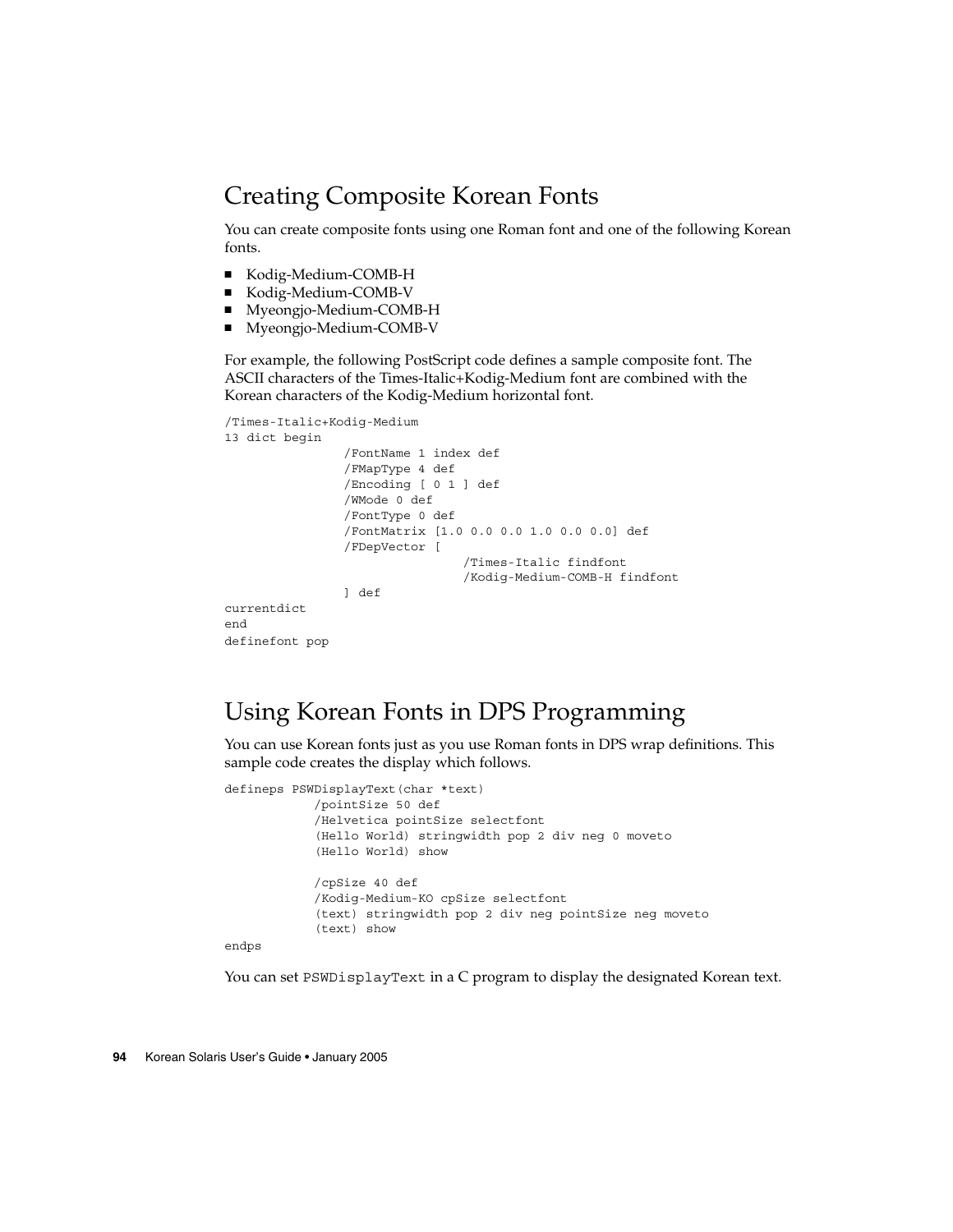<span id="page-94-0"></span>

# BDF and PCF Formats

You must convert BDF fonts to PCF format to make the fonts usable in Korean Solaris applications.

### How to Convert BDF Fonts to PCF Format

● **Use the bdftopcf command to convert a BDF font to PCF format.**

system% **bdftopcf -o myfont14.pcf myfont14.bdf** The -o option enables the matrix encoding used for Asian PCF font files.

### ▼ How to Install and Check an Edited Font

**1. Compress the .pcf font file and move it to your font directory.**

system% **compress myfont14.pcf**

**2. Run the following commands in your font directory.**

The .bdf file should not be in the font directory.

```
system% cat >> fonts.alias
-new-myfont-medium-r-normal--16-140-75-75-c-140-ksc5601.1987-0
Myfont-Medium14
```
Chapter 10 • Fonts **95**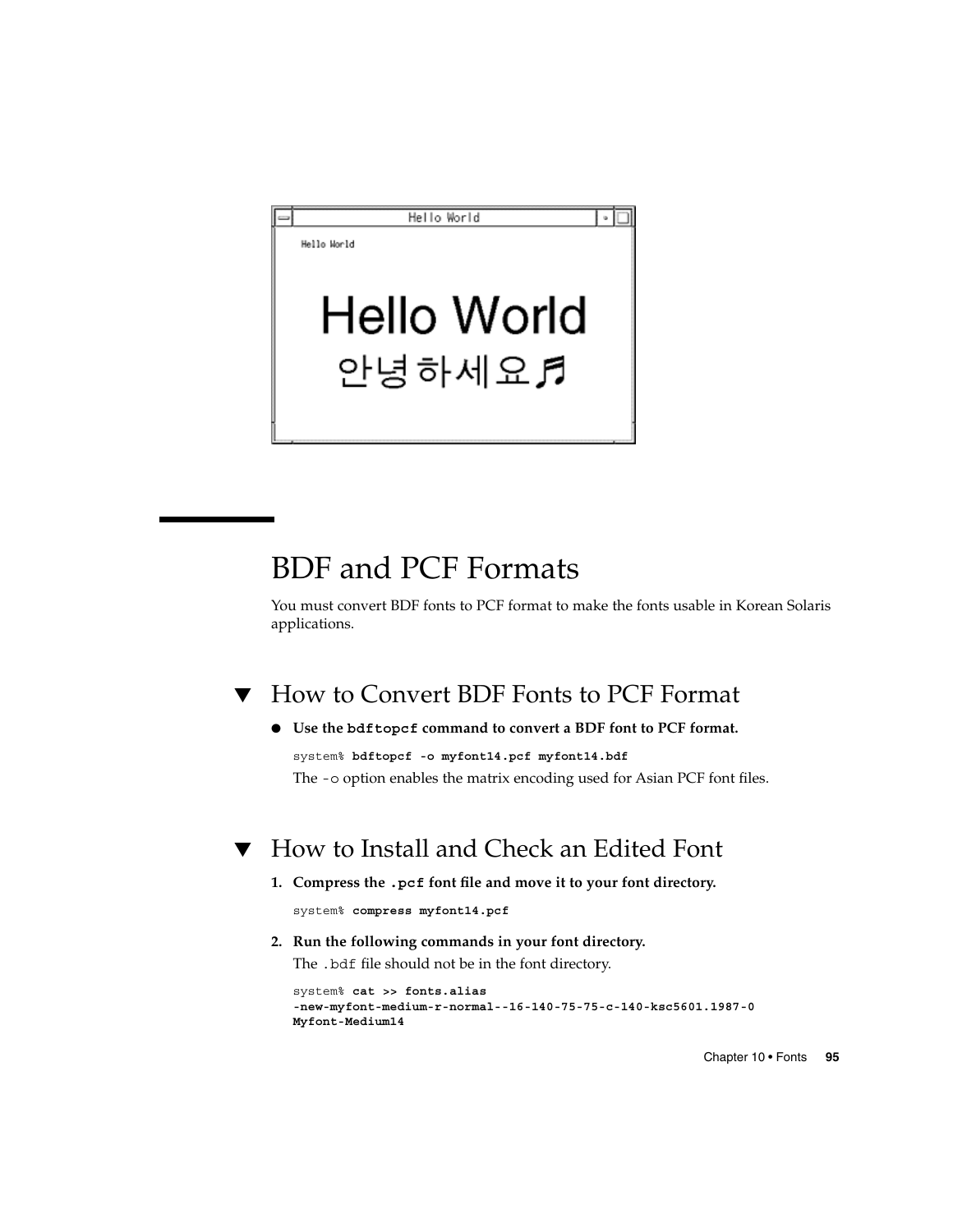```
^D
system% mkfontdir
system% xset +fp 'pwd'
```
**3. Use a command line such as the following to view your font.**

```
system% xfd -fn Myfont-Medium14
```
# Changing Font Directories

The Xsession script in /usr/dt/bin directory of the Korean Solaris Operating System includes the following font path:

/usr/openwin/lib/locale/*locale*/X11/fonts, where *locale* is either ko or ko.UTF-8. To dynamically add a different font directory path, type the following commands:

system% **xset +fp** *font\_directory-path* system% **xset fp rehash**

# Bitmap and TrueType Fonts

The tables in this section list the bitmap and TrueType fonts that are supported for the ko, the ko.UTF-8, and the ko/ko.UTF-8 locales.

The following table shows the Korean bitmap fonts for the ko locale.

| <b>TABLE 10–2</b> Korean Bitmap Fonts for the ko Locale |  |
|---------------------------------------------------------|--|
|---------------------------------------------------------|--|

| <b>Full Family Name</b> | Subfamily | Format                  | Encoding         |
|-------------------------|-----------|-------------------------|------------------|
| Gothic                  | R/B       | PCF (12,14,16,18,20,24) | KS X 1001        |
| Graphic                 | R/B       | PCF (12,14,16,18,20,24) | KS X 1001        |
| Haeso                   | R/B       | PCF (12,14,16,18,20,24) | KS X 1001        |
| Kodig                   | R/B       | PCF (12,14,16,18,20,24) | KS X 1001        |
| Myeongijo               | R/B       | PCF (12,14,16,18,20,24) | KS X 1001        |
| Pilki                   | R/B       | PCF (12,14,16,18,20,24) | <b>KS X 1001</b> |
| Round gothic            | R/B       | PCF (12,14,16,18,20,24) | KS X 1001        |

The following table shows the Korean bitmap fonts for the ko. UTF-8 locale.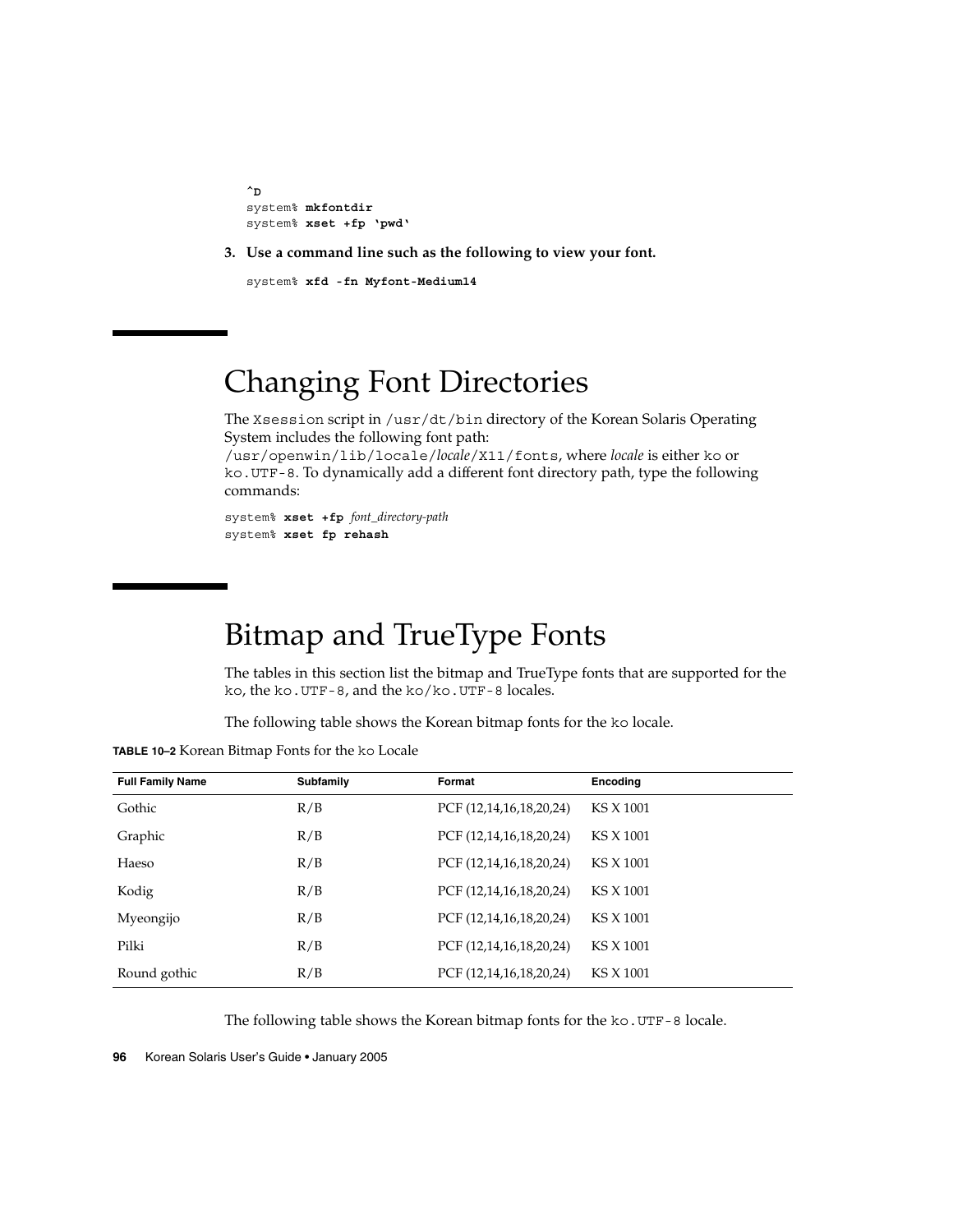| TABLE 10-3 Korean Bitmap Fonts for the ko. UTF-8 Locale |  |
|---------------------------------------------------------|--|
|                                                         |  |

| <b>Full Family Name</b> | Subfamily | Format                  | <b>Encoding</b>      |
|-------------------------|-----------|-------------------------|----------------------|
| Gothic                  | R/B       | PCF (12,14,16,18,20,24) | KS X 1001<br>(Johap) |
| Graphic                 | R/B       | PCF (12,14,16,18,20,24) | (Johap)<br>KS X 1001 |
| Haeso                   | R/B       | PCF (12,14,16,18,20,24) | KS X 1001<br>(Johap) |
| Kodig                   | R/B       | PCF (12,14,16,18,20,24) | (Johap)<br>KS X 1001 |
| Myeongijo               | R/B       | PCF (12,14,16,18,20,24) | KS X 1001<br>(Johap) |
| Pilki                   | R/B       | PCF (12,14,16,18,20,24) | KS X 1001<br>(Johap) |

The following table shows the Korean TrueType Fonts for the ko/ko.UTF-8 locales.

**TABLE 10–4** Korean TrueType Fonts for the ko/ko.UTF-8 Locales

| <b>Full Family Name</b> | Subfamily | Format   | Vendor  | <b>Encoding</b> |
|-------------------------|-----------|----------|---------|-----------------|
| Kodig/Gothic            | R         | TrueType | Hanyang | Unicode         |
| Myeongijo               | R         | TrueType | Hanyang | Unicode         |
| Haeso                   | R         | TrueType | Hanyang | Unicode         |
| Round gothic            | R         | TrueType | Hanyang | Unicode         |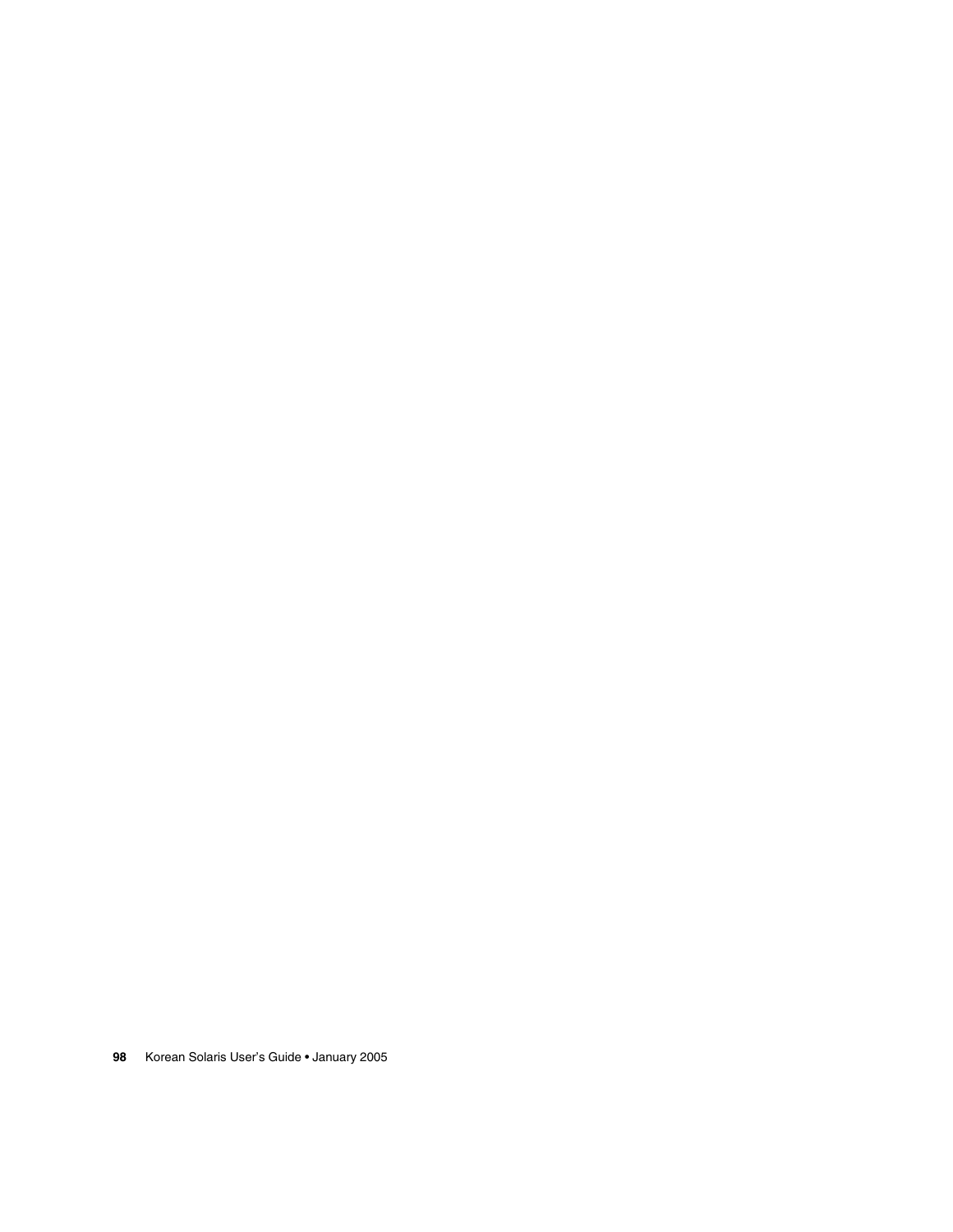### CHAPTER **11**

# Korean Printing Facilities

This chapter includes the following sections:

- "Printing Korean Output to a Line Printer" on page 99
- *"*Using the mp Utility" [on page 100](#page-99-0)

# Printing Korean Output to a Line Printer

You can use the commands in this section to print files of different formats to a line printer.

● **Use this command to print an EUC file.**

system% **lp** *euc-filename*

● **Use this command to print a Packed format file to a printer that supports Packed format.**

system% **lp -T PACK** *PACK-filename*

● **Use this command to print a Johap format file to a printer that supports Johap format.**

system% **lp -T JOHAP** *JOHAP-filename*

● **Use commands such as the following to print a ko.UTF-8 file to an EUC printer.** The first command line converts the file to an EUC format. The second line prints the file.

```
system% iconv -f ko_KR-UTF-8 -t ko_KR-euc
ko.UTF-8_filename
> euc-filename
system% lp euc-filename
```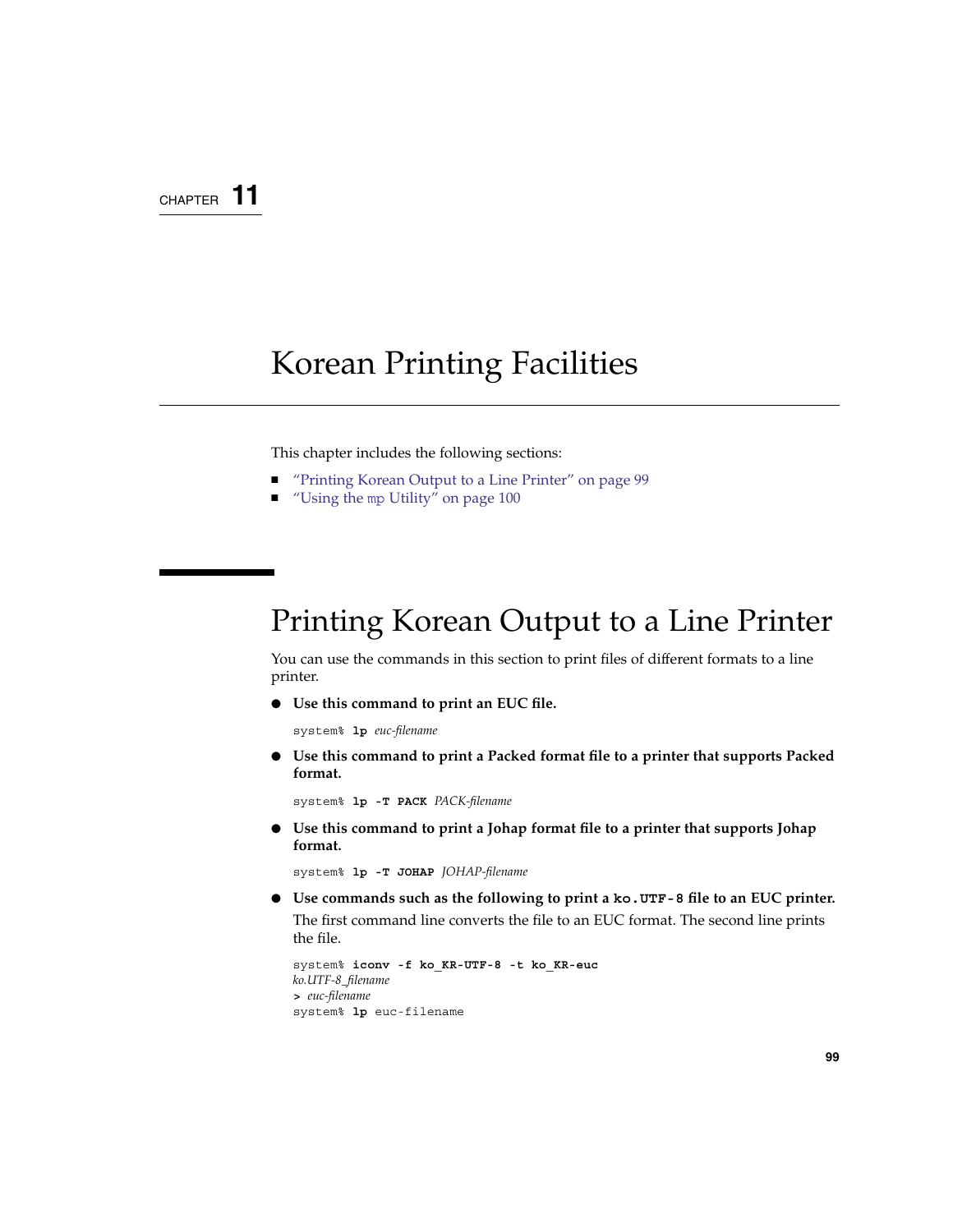<span id="page-99-0"></span>**Note –** The printed output includes only the characters that are defined in the EUC code set.

● **Use commands such as the following to print a ko.UTF-8 file to a Johap (KS C 5601-1992) printer.**

The first command line converts the file to a Johap format. The second line prints the file.

```
system% iconv -f ko_KR-UTF-8 -t ko_KR-johap92ko.UTF-8_filename >\
johap92-filename
system% lp johap92-filename
```
**Note –** The printed output includes only the characters that are defined in the Johap code set.

# Using the mp Utility

The enhanced mp print utility is available in the current Korean Solaris release. You can use mp to print ko files in ko locale or UTF-8 files in ko.UTF-8 locales.

The output from the utility is standard PostScript that you can send to any PostScript printer.

Use the following command to print a file with the mp utility.

```
system% mp filename | lp
```
You can also use the utility as a filter because mp accepts stdin stream.

```
system% cat filename | mp | lp
```
You can set the utility as a print filter for a line printer. For example, the following command sequence signals the print service that the printer lp1 accepts only mp format files. The command also installs the printer lp1 on port /dev/ttya. See the lpadmin(1M) man page for more details.

```
system% lpadmin -p lp1 -v /dev/ttya -I MP
system% accept lp1
system% enable lp1
```
You can use the following command to add a filter for an LP print service.

system% **lpfilter -f** *filtername* **-F** *pathname*

The filter converts the default input type to PostScript output with the /usr/bin/mp command.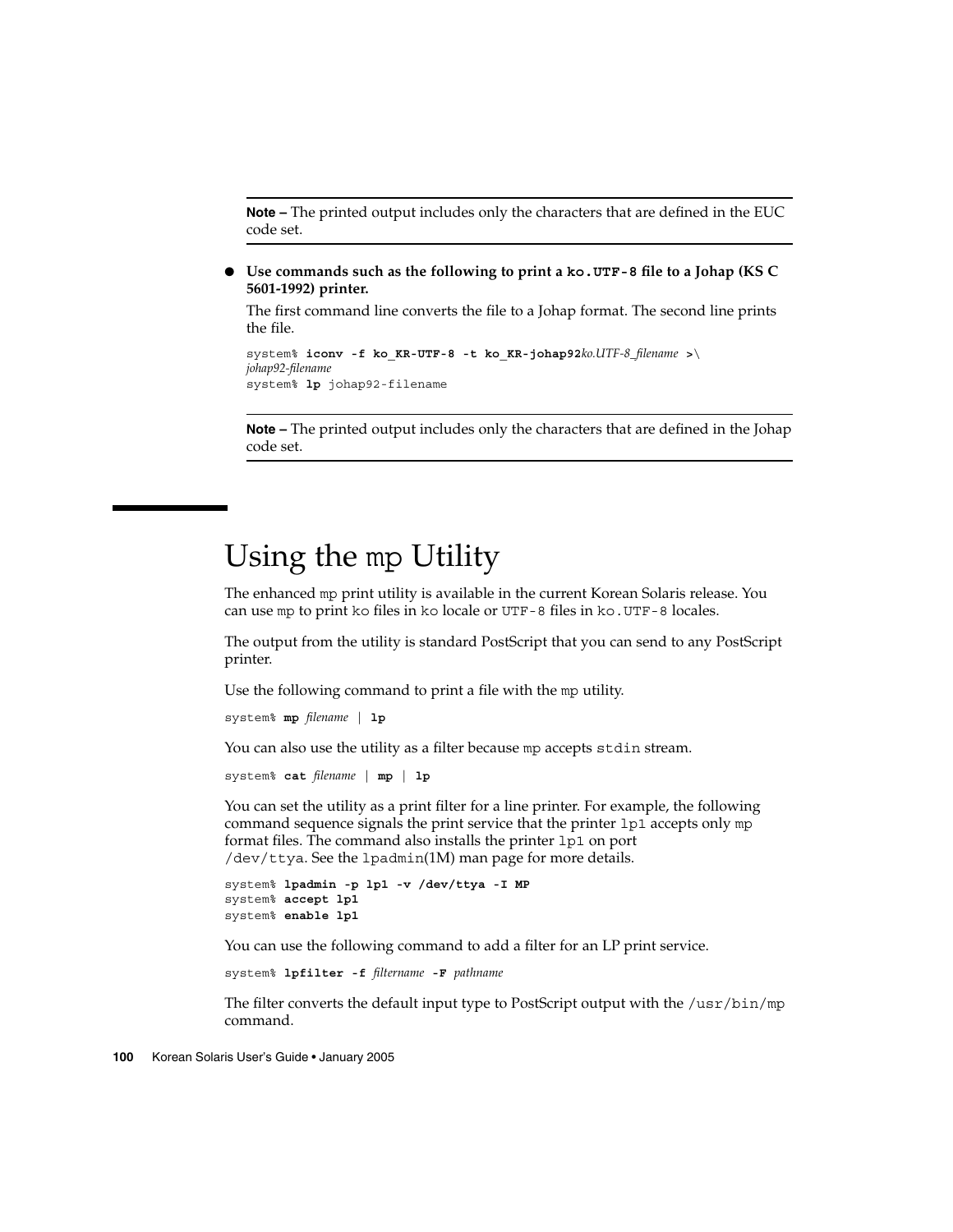To print a UTF-8 text file, use a command line such as the following.

system% **lp -T MP** *UTF-8-file*

For more details on the  $mp(1)$ , see the man page.

### Using mp as an Xprt (X Print Server) Client

Using mp as an Xprt client enables mp to print the output of any printer connected to a network supported by an Xprt print service. As an Xprt client, mp supports PostScript and many versions of PCL.

The Xprt client attempts a connection to an Xprt server based on the following rules:

■ When the -D *printer\_name@machine[:dispNum]* or -P *printer\_name@machine[:dispNum]* options are used with the mp command, mp attempts to connect to an Xprt print service on *machine[:dispNum]* with *printer\_name*.

If the above attempted connection to *machine[:dispNum]* fails or if the argument given to -D or -P is just *printer\_name*, then the mp command checks the XPSERVERLIST for Xprt servers that support the *printer\_name* argument. For example:

system% **setenv XPSERVERLIST "***machine1[:dispNum1] machine2[:dispNum2] machine3[:dispNum3]***"**

■ If no server is found using above rules, mp checks for an XPDISPLAY environment variable set to *machine[:dispNum]*. For example:

system% **setenv XPDISPLAY "***machine[:dispNum]***"**

■ If the XPDISPLAY variable is not set or if the variable is invalid, mp tries to connect to the default display :2100. If the default display value is also invalid, mp exits with an error message.

The  $\langle \text{usr}/\text{lib}/\text{lp}/\text{local}e/\text{C}/\text{mp}$  directory contains . xpr print page sample layout files for Xprt client. The sample files are for 300 dpi printers. If the target printer has a different dpi value, the dpi value of the sample files is automatically converted to the resolution of the target printer.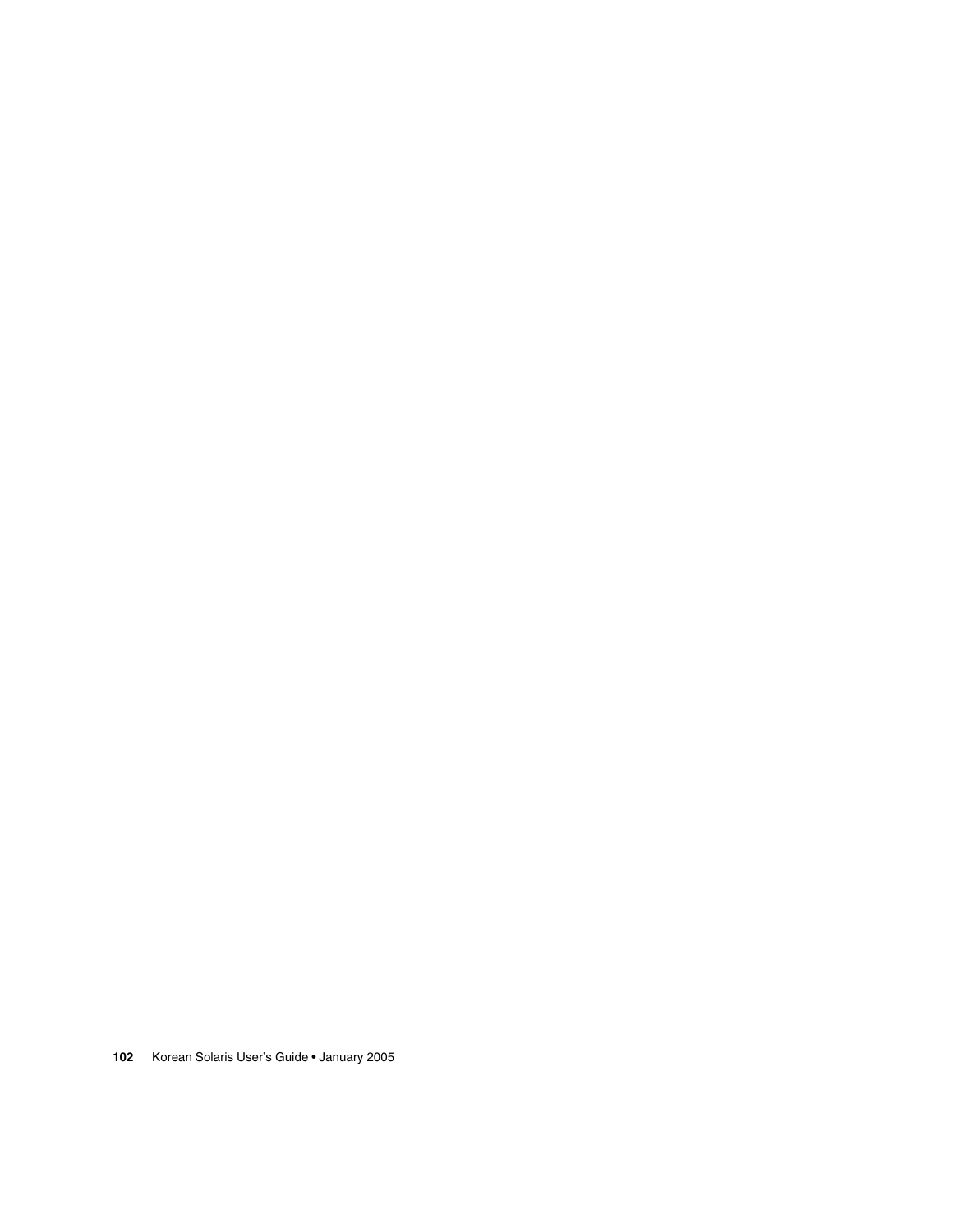### CHAPTER **12**

# TTY Environment and Support

This chapter assumes that you are familiar with the following information.

- The Solaris Operating System communicates with external devices using STREAMS and ioctl.
- Different terminal types are supported by termcap and terminfo.

This chapter includes the following sections:

- "TTY STREAMS" on page 103
- ["TTY Utilities"](#page-104-0) on page 105
- ["TTY Commands"](#page-105-0) on page 106
- ["TTY Setup Examples"](#page-106-0) on page 107
- ["Terminal Support"](#page-109-0) on page 110
- *["Installing a Terminal"](#page-109-0)* on page 110

Refer to the termio(7I) man page for background information on STREAMS and TTY drivers.

### TTY STREAMS

The data path between a user's shell and the terminal is called a *stream*. The data on a stream contain characters and control information that affect data handling, such as the control sequences that precede a change in code set or communication protocols. Data that enters the stream from the terminal is raw or unprocessed. Data is sequentially processed by STREAMS modules for appropriate use by the shell or an application.

STREAMS provides a way to modularize the processing on a line, allowing processing instructions to be grouped in functional modules. These modules can be added or removed from the line so that different environments can be provided to a terminal according to the user's needs.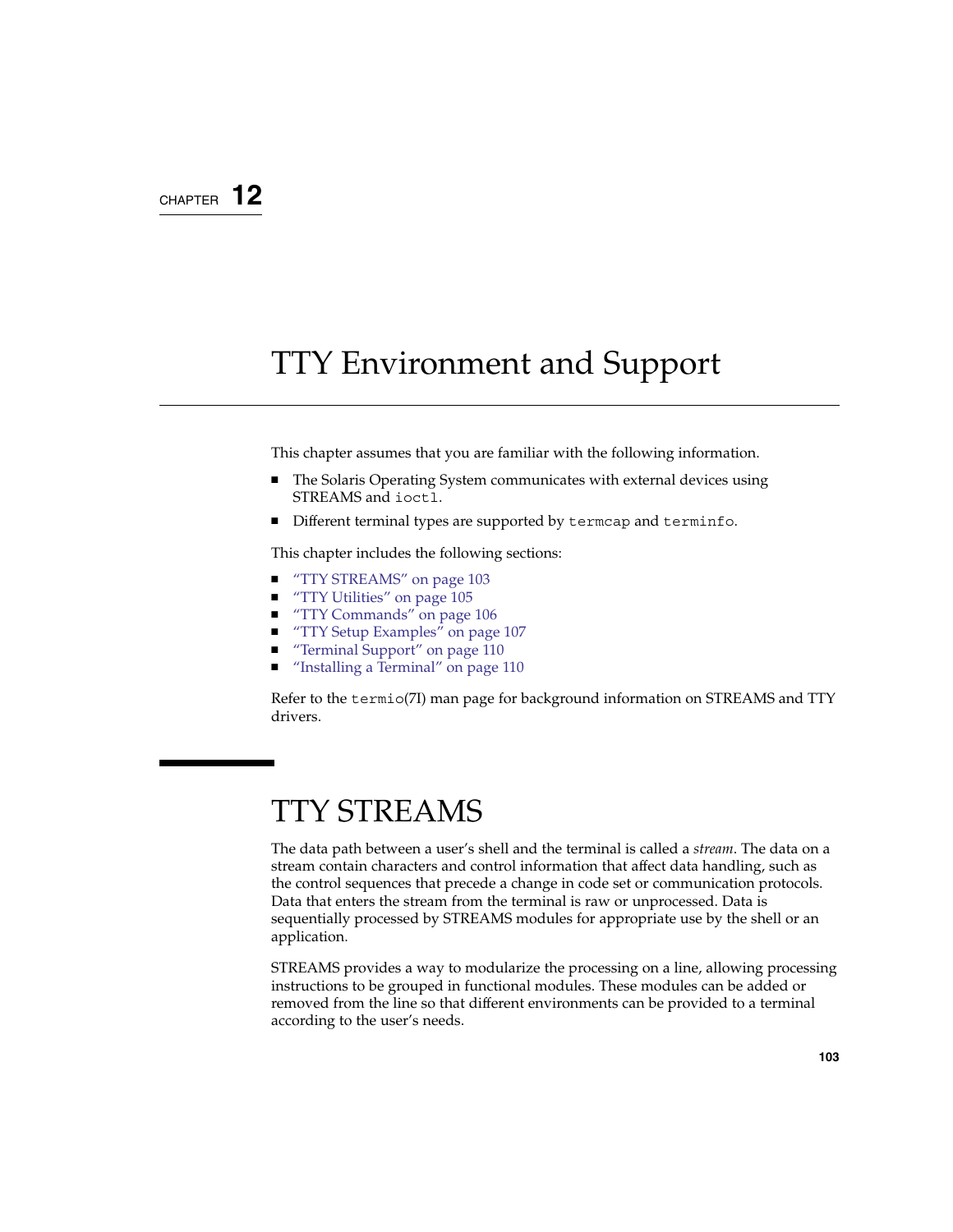### Traditional STREAMS

The traditional STREAMS TTY environment contains a raw device driver, a line discipline module, and a stream head. The raw device driver provides an I/O interface between the kernel and the hardware. Because it is closest to the physical hardware, it provides basic communication protocols, baud rate switching, and other low level services. The line discipline module is a set of instructions or disciplines that transforms the raw data to processed data. This includes handling the delete character, line kill character, and others. The stream head provides an interface between the user's process and the stream.

### Korean Solaris STREAMS

The Korean Solaris Operating System uses the modular nature of STREAMS to support Korean. In addition to the traditional TTY modules, this product implements code conversion in STREAMS. Hangul-Hanja conversion is typically supplied by many existing Korean TTYs and is not available in the Korean Solaris TTY environment.

The Korean Solaris Operating System enhances the traditional modules. The line discipline of the operating system handles proper cursor movement for wide characters as well as normal protocols. The Korean Solaris code conversion modules convert between two different character code formats. For example, Packed format, combination code of KS C 5601-1987, can be converted to EUC format, completion code.

Code conversion depends on the appropriate flags or parameters being set. For example, if a Packed code terminal is being used, the input from the terminal is converted to EUC and the output to the terminal is converted to Packed code.

The major modules that can be pushed onto the stream are ldterm, kpack and kjohap.

- ldterm is a generic EUC line discipline module. It processes all normal line discipline functions and also handles proper cursor movement and backspacing for wide characters (EUC). See ldterm(7M) for more information.
- kpack controls code conversion between Combination code of KS C 5601-1987 and EUC.
- kjohap controls code conversion between Combination code of KS C 5601-1992 code and EUC.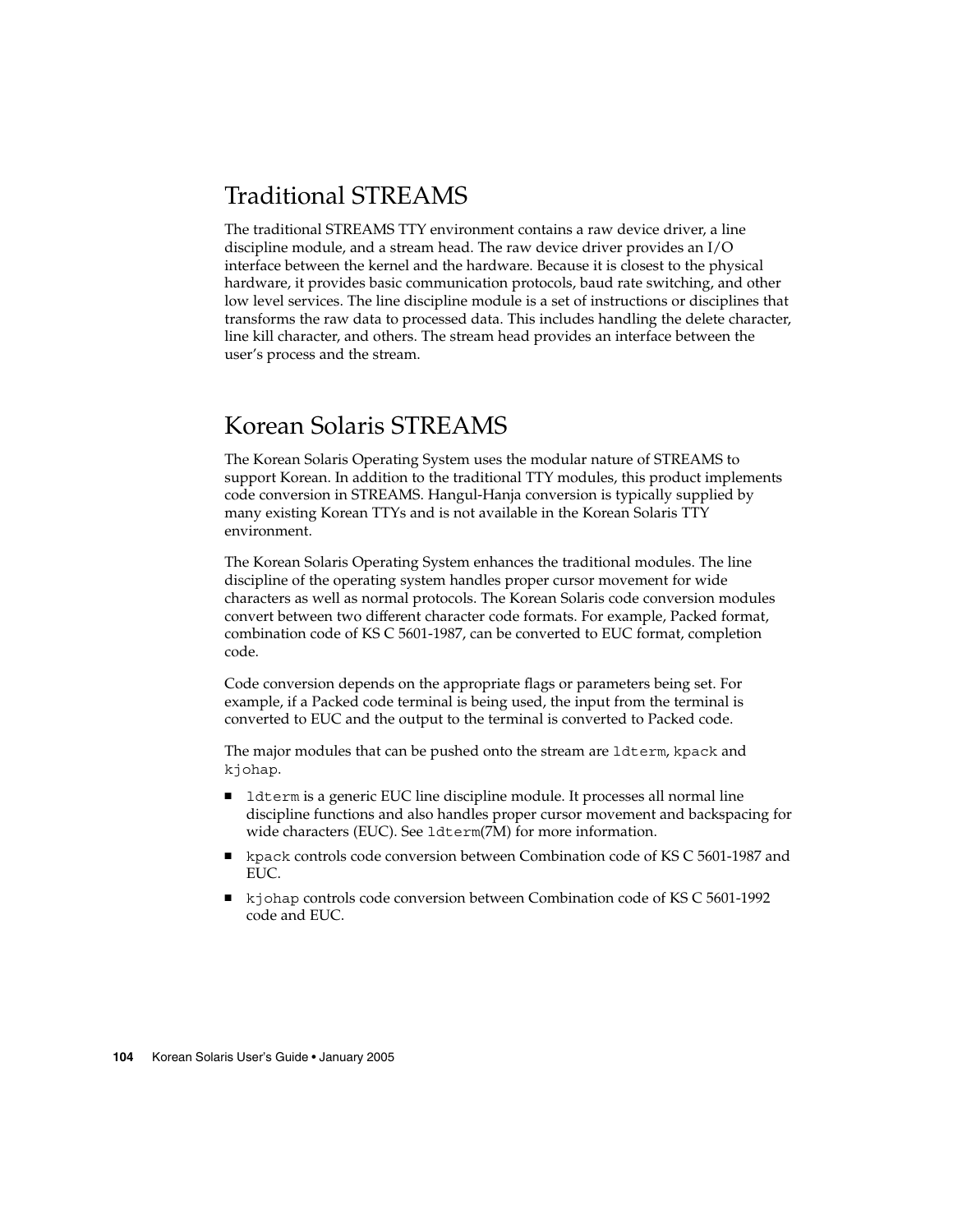# <span id="page-104-0"></span>TTY Utilities

ioctl (input/output control) calls are low-level routines for handling device input and output.

The termcap and terminfo databases are used by applications to configure their terminal display appropriately.

### EUC ioctl Features

The Korean Solaris Operating System uses ioctl STREAMS commands for general EUC handling. The table describes the ioctl requests.

**TABLE 12–1** ioctl Requests and Descriptions

| ioct1 Request | <b>Description</b>                 |  |
|---------------|------------------------------------|--|
| EUC WGET      | Get cswidth values from TTY stream |  |
| EUC WSET      | Set cswidth values for TTY stream  |  |
| EUC OXLOFF    | Set code conversion to OFF         |  |
| EUC OXLON     | Set code conversion to ON          |  |

Character code conversion to and from the terminal is controlled by EUC\_OXLON and EUC\_OXLOFF.

### The termcap database

The termcap and terminfo databases used to tailor the terminal characteristics for an application. The following table describes the variables of the termcap database.

**TABLE 12–2** termcap Variables and Descriptions

| Variable       | <b>Description</b>                   |
|----------------|--------------------------------------|
| dv             | Device type: language and code set   |
| сi             | Init sequence for multiple code sets |
| $\mathrm{s}$ 0 | Shift into code set 0                |
| s1             | Shift into code set 1                |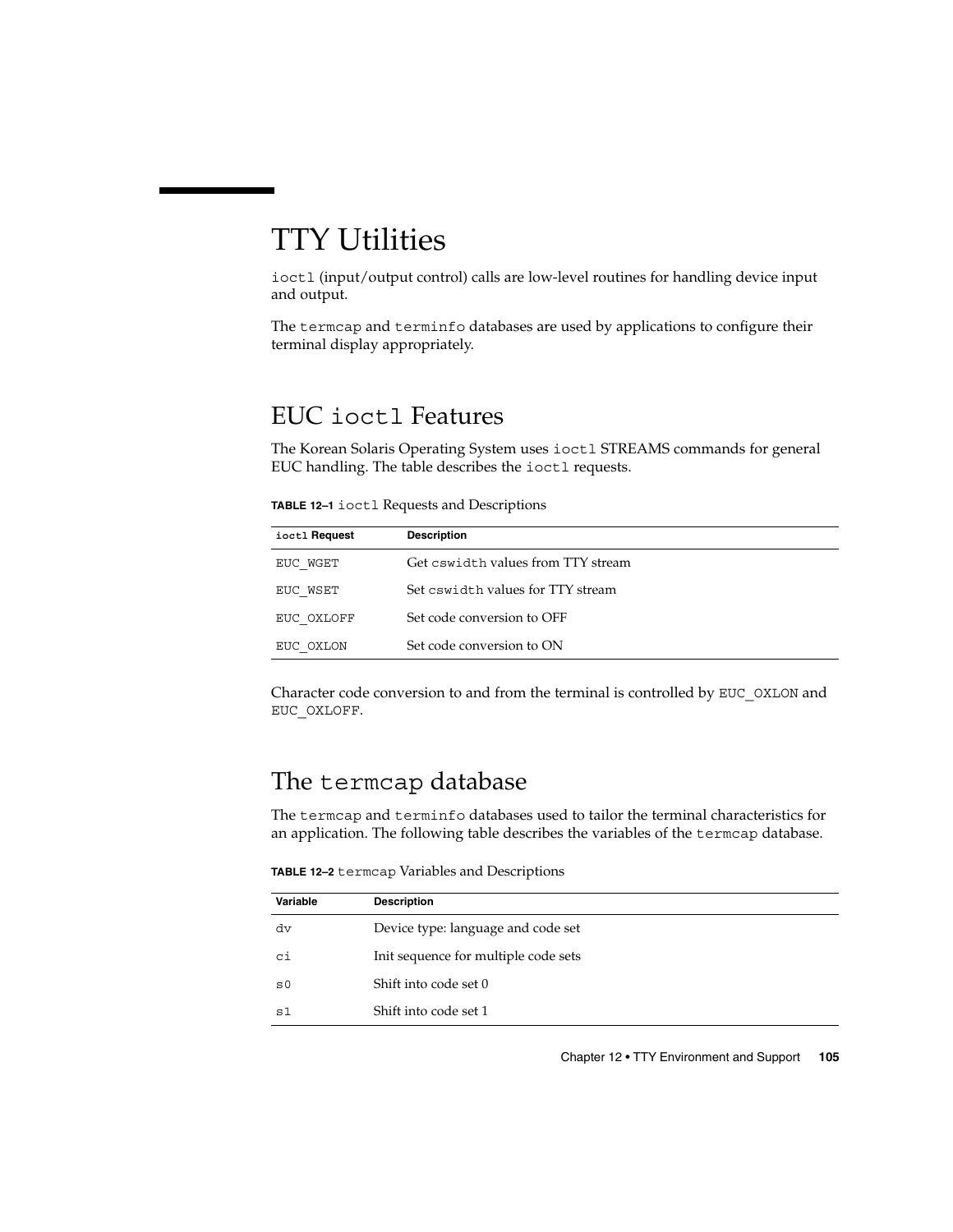<span id="page-105-0"></span>

| <b>TABLE 12-2</b> termcap Variables and Descriptions |                       | (Continued) |
|------------------------------------------------------|-----------------------|-------------|
| Variable                                             | <b>Description</b>    |             |
| s2                                                   | Shift into code set 2 |             |
| $\mathbf{s}3$                                        | Shift into code set 3 |             |

### The terminfo database

The following are extensions to terminfo. The s0-s3 string values are used as data announcement mechanisms for the respective code sets during terminal I/O.

| Variable      | Capname | Тc            | <b>Definition</b>                    |
|---------------|---------|---------------|--------------------------------------|
| device type   | devt    | dv            | Device type: language and code set   |
| code set init | csin    | сi            | Init sequence for multiple code sets |
| set0 des set  | s0ds    | $\sin \theta$ | Shift into code set 0                |
| set1 des set  | s1ds    | s1            | Shift into code set 1                |
| set2 des set  | s2ds    | s2            | Shift into code set 2                |
| set3 des set  | s3ds    | s3            | Shift into code set 3                |

**TABLE 12–3** terminfo Variables and Definitions

# TTY Commands

The two commands for configuring and using the TTY environment are setterm and /bin/stty. setterm is used primarily to build the TTY stream for a particular terminal type, pushing the necessary modules onto the stream. stty changes the behavior of the modules in the stream.

### setterm Command

setterm is used to configure the TTY STREAMS environment. It can inquire about and manipulate STREAMS modules for a particular TTY port. setterm allows users to tailor their TTY STREAMS environment using system-provided or user-provided STREAMS modules.

setterm uses a terminal device name that reflects the devt (device type) field in the terminfo database for configuring STREAMS modules for a TTY port. This device name is matched with an entry of the same name in the setterm configuration file,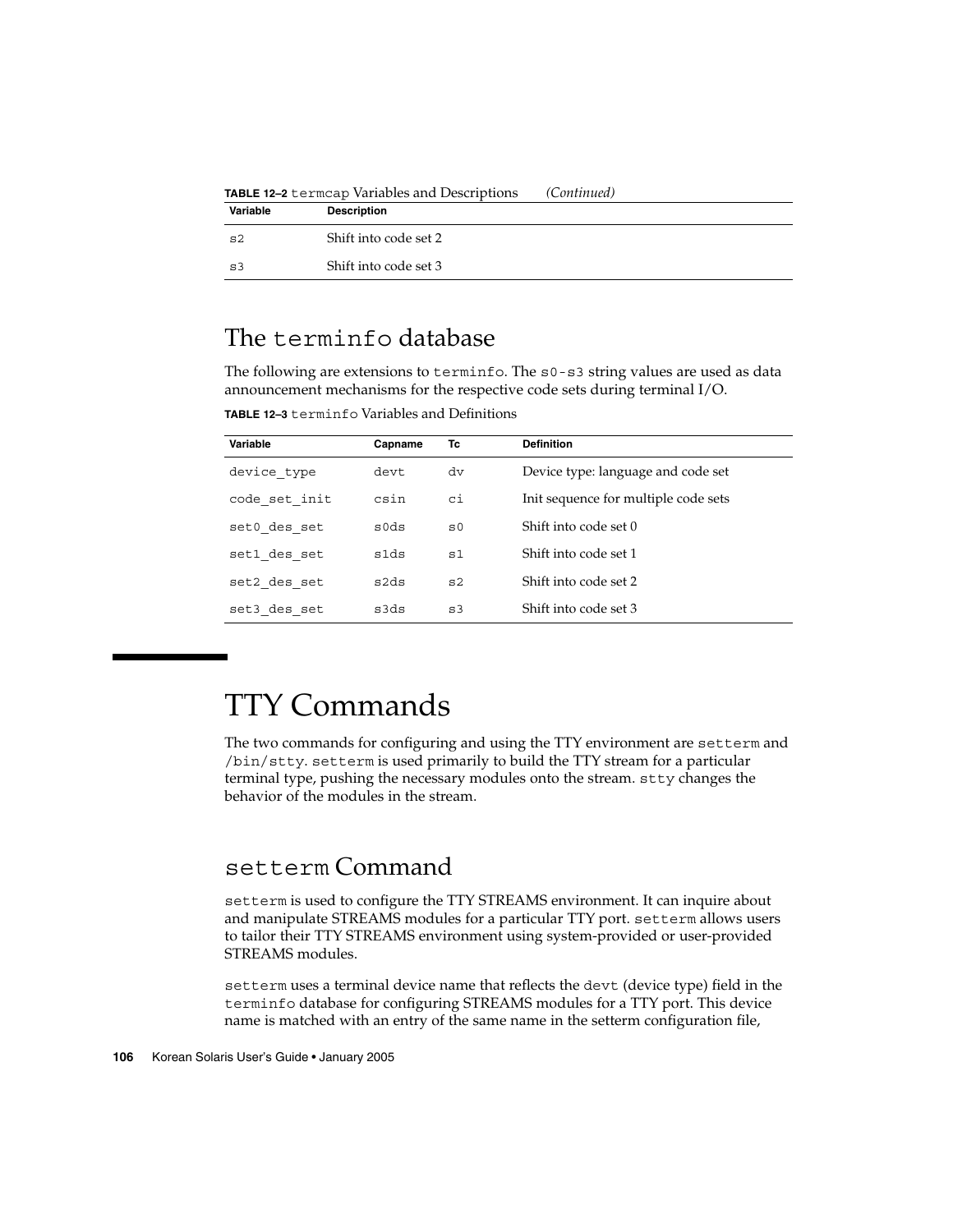<span id="page-106-0"></span>/usr/share/lib/setterm/ko/conf.file or /usr/share/lib/setterm/ko.UTF-8/conf.file. This entry contains detailed instructions on which modules to pop and push in order to properly configure the STREAMS environment.

setterm can also take the device type as a direct argument. This device type is similarly matched with an entry in /usr/share/lib/setterm/ko/conf.file or /usr/share/lib/setterm/ko.UTF-8/conf.file.

The setterm configuration file uses a special language for instructions on what actions to take. This language allows users to determine the names of modules on the STREAMS stack, to push or pop modules on the stack, and to do other operations. setterm manipulates the STREAMS stack by making ioctl calls.

### /bin/stty Command

The defeucw option to the /bin/stty command is for modifying STREAMS modules to reflect changes in the user's environment. It does not work with the /usr/ucb version of stty, which has not been internationalized.

The following command queries the user's environment for information on EUC code set width and sets.

system% **/bin/stty defeucw**

For example, if the user has the environment variable LC\_CTYPE set to *locale*, this option gets information on the number of bytes per character and the screen width per character for the code sets in the ko and ko. UTF-8 environments and then sends this information to relevant modules in the stream.

# TTY Setup Examples

The system administrator can add setterm in the startup script in /etc/rc*n*.d directory (where *n* is the run level), to run at the system boot time. Also, users can run the setterm command at login to configure the stream for their terminal, including the appropriate modules for Korean input code conversion. The following examples using setterm work as commands typed at a system prompt or included in system files such as .cshrc, .login, and the startup script. Such commands can either explicitly set the device type or use the terminfo database.

### Configuring STREAMS for Korean Solaris Software

You can use the commands in this section to configure STREAMS modules.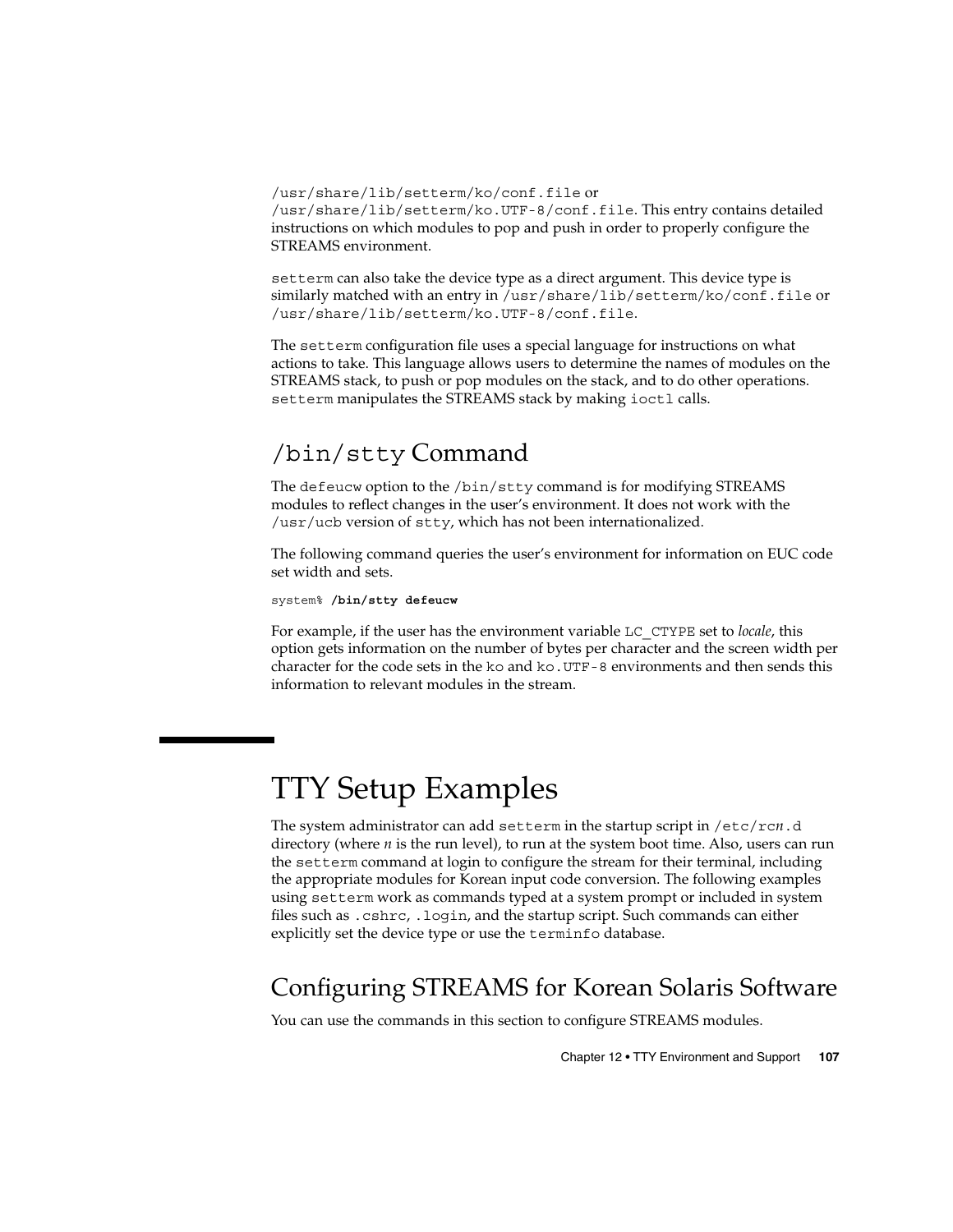● **Use the following command to explicitly configure the STREAMS module for the EUC, completion code, terminal type.**

system% **setterm -x EUC**

● **Use the following command to explicitly initialize the Packed STREAMS module that supports the combination code of KS C 5601-1987.**

system% **setterm -x PACK**

● **Use the following command to explicitly initialize the Johap STREAMS module that supports a combination code of KS C 5601-1992.**

system% **setterm -x JOHAP**

Use this procedure to run a configuration command that references an entry in the terminfo database.

**1. Add the following entry for a FAST-15 Packed code terminal to the terminfo database.**

```
fast-15 | fast-pack | korean terminal packed mode,
devt = PACK.
use=vt100-w,
```
**2. Use the following configuration command to reference the entry for the FAST-15 Packed code terminal.**

system% **setterm -t fast-15**

For setterm to work properly, the /usr/share/lib/setterm/ko/conf.file must contain an entry that corresponds to the device type. This entry gives setterm instructions for placing the appropriate conversion modules in the TTY stream.

● **Add the following entry that corresponds to the device type to the /usr/share/lib/setterm/ko/conf.file.**

```
#
KoreanPACK|PACKthrow \
                            popto zs|mcp|mti|ptem \
                            push kpack \
                            push ldterm \
                            push ttcompat \
                            run {stty defeucw} \
                            catch
#
KoreanJOHAP JOHAP throw \
                            popto zs|mcp|mti|ptem \
                            push kjohap \
                            push ldterm \
                            push ttcompat \
                            run {stty defeucw} \
                            catch
#
GenericEUC|EUCthrow \
                            popto zs|mcp|mti|ptem \
```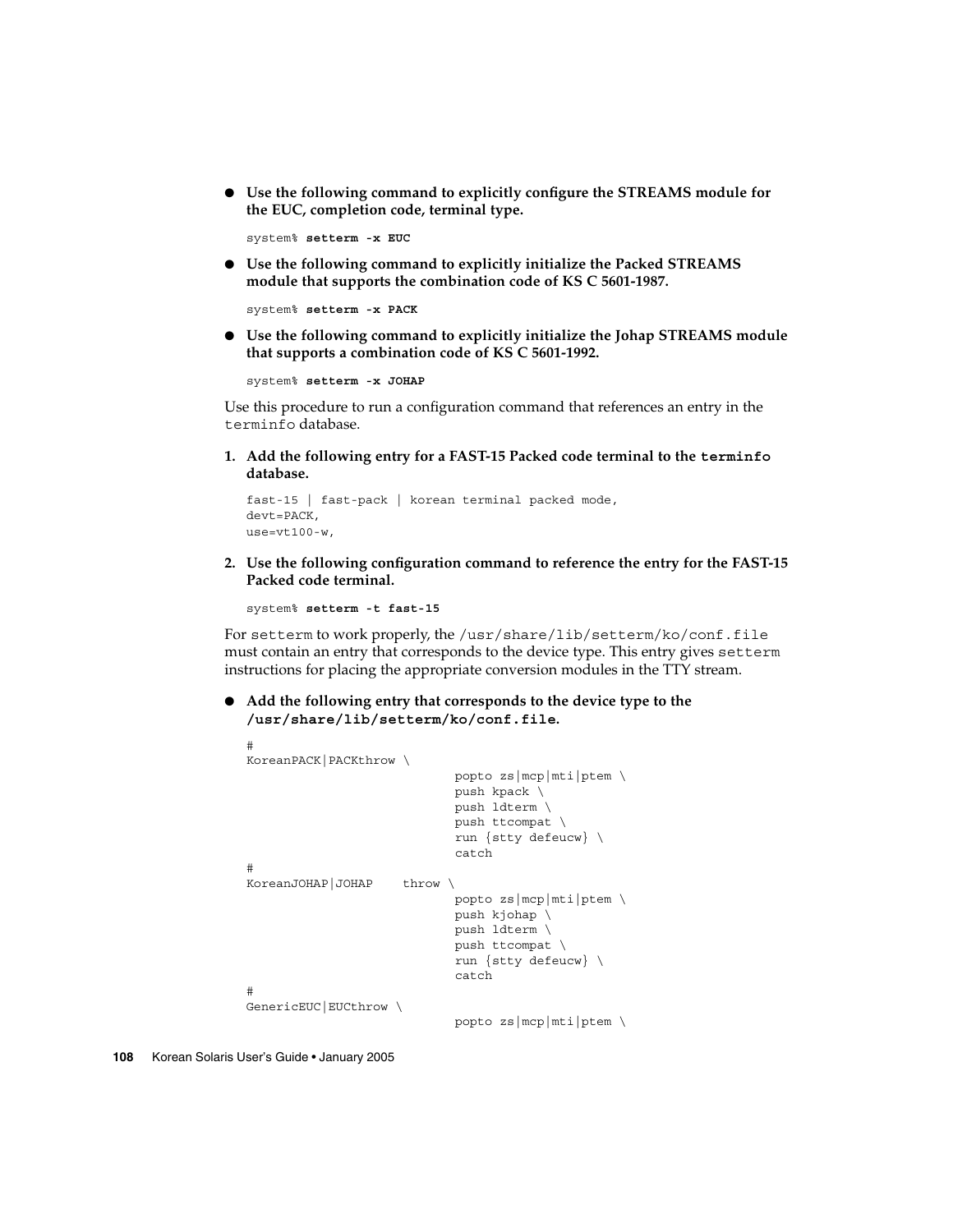```
push ldterm \
                            push ttcompat \
                            run {stty defeucw} \
                            catch
ASCIIthrow \
                            popto zs|mcp|mti|ptem \
                            push ldterm \
                            push ttcompat \
                            catch
```
## Configuring STREAMS for the ko. UTF-8 Locale

You can use the commands in this section to configure STREAMS modules the ko.UTF-8 Locale.

● **Use the following command to explicitly configure the STREAMS module for the ko.UTF-8 locale.**

system% **setterm -x u8**

#

#

● **Use the following command to explicitly initialize an EUC terminal to use the ko.UTF-8 locale**

system% **setterm -x ku8euc**

● **Use the following command to explicitly initialize the Johap STREAMS module. This module supports combination code of the KS C 5601-1992 terminal to use the ko.UTF-8 locale.**

```
system% setterm -x ku8johap
system% stty defeucw cs8 -istrip
```
Use this procedure to run a configuration command that references an entry in the terminfo database.

**1. Add the following entry for a FAST-15 Packed code terminal to the terminfo database.**

fast-15 | fast-pack | korean terminal packed mode, devt=PACK, use=vt100-w,

**2. Use the following configuration command to reference the entry for the FAST-15 Packed code terminal.**

system% **setterm -t fast-15**

For setterm to work properly, the

/usr/share/lib/setterm/ko.UTF-8/conf.file must contain an entry that corresponds to the device type. This entry gives setterm instructions for placing the appropriate conversion modules in the TTY stream.

Chapter 12 • TTY Environment and Support **109**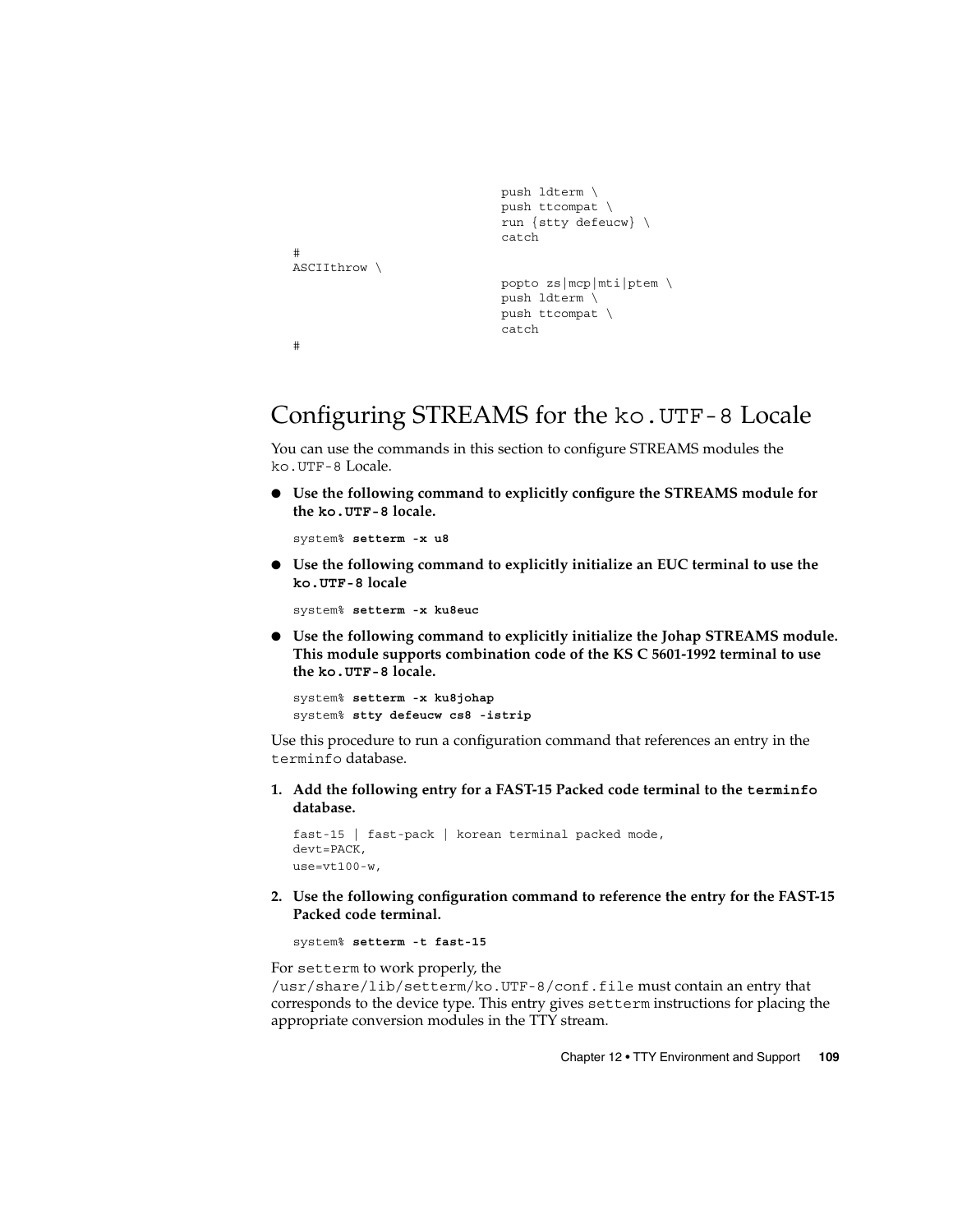<span id="page-109-0"></span>● **Add the following entry that corresponds to the device type to the /usr/share/lib/setterm/ko.UTF-8/conf.file.**

```
# Korean specific entries:
#
# Completion/Wansung/EUC code terminal support (KS C 5601-1992)
KoreanU8EUC | KU8EUCthrow \
         popto zs|mcp|mti|ptem \
          push ku8euc \
          push eucu8 \
          push ldterm \qquad \qquad \backslashpush ttcompat \
          push u8euc \
          run {stty defeucw} \
          catch
#
# Combination code terminal support (KS C 5601-1992 Annex 3)
KoreanU8JOHAP|KU8JOHAPthrow \
         popto zs|mcp|mti|ptem \
         push ku8johap \
          push eucu8
          push ldterm \
          push ttcompat \
         push u8euc \
         run {stty defeucw} \
          catch
#
```
## Terminal Support

The Korean Solaris Operating System supports completion-code terminals and Packed-code terminals. The terminals should have built-in automata, Hangul/Hanja fonts, and Hangul/Hanja input methods.

**Note –** Packed code is also called combination code, KS C 5601-1987 and KS C 5601-1992.

## Installing a Terminal

If you have not added a terminal to your system before, first try installing a terminal in ASCII mode only.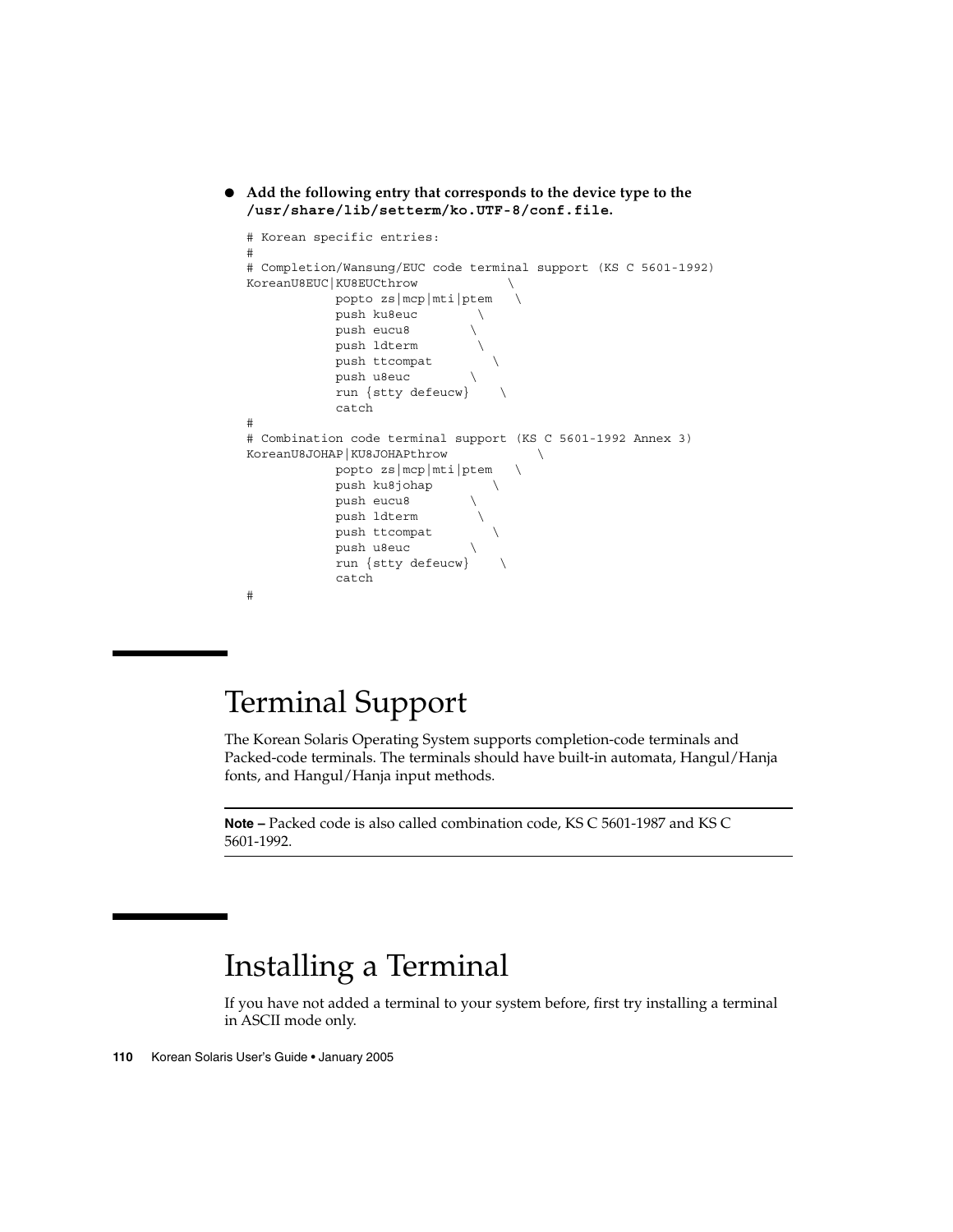### <span id="page-110-0"></span>▼ How to Install a Terminal to Support KS C 5601

**1. Become superuser.**

system% **su**

**2. Type admintool.**

The admintool menu will appear.

system# **admintool**

- **3. Select the serial ports icon.**
- **4. Click edit on the serial ports menu.**

The modify service submenu appears.

**5. From the modify service submenu, select enabled, baud rate 9600. Then enter the terminal type.**



**6. Under expert options, select the create utemp entry and enter the appropriate module in the streams modules field.**

To install a terminal that supports the KS C 5601-1987 version of combination code for the Korean Solaris Operating System, add kpack to the streams modules field. To install a terminal that supports the KS C 5601-1992 version of combination code for the Korean Solaris Operating System, add kjohap to the streams modules field.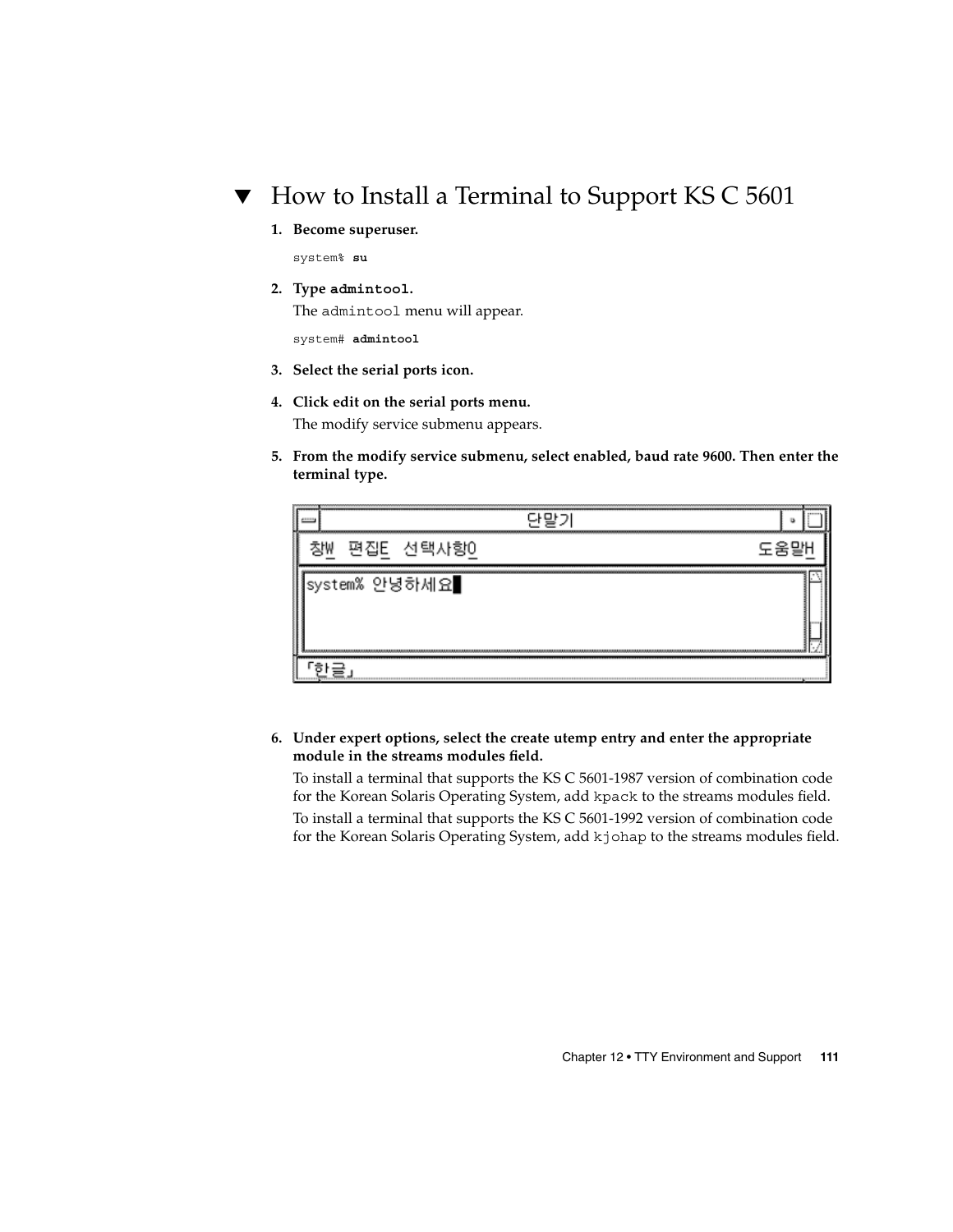<span id="page-111-0"></span>

|   |               | 단말기 |     |
|---|---------------|-----|-----|
|   | 편집E 선택사항O     |     | 도움말 |
| Ц | system% 안녕하세요 |     |     |
|   |               |     |     |

For more information on admintool, see the *System Administration Guide: Solaris Containers, Resource Management, and Virtualization*.

## ▼ How to Set Up a ttya Port from the Command Line

Use the following procedure to set up a terminal on ttya port from the command line.

**1. Determine the port monitor version number.**

# **ttyadm -V**

The port monitor version number will display.

**2. Enter the following commands and substitute the port monitor version number for** *ver***.**

# **pmadm -r -p zsmon -s ttya** #**sacadm -a -p zsmon -t ttymon -c /usr/lib/saf/ttymon -v** *ver* For more information, see pmadm(1M) and sacadm(1M) man pages.

- **3. Use the pmadm command that matches your terminal type to add a login service.** For EUC terminals, use the following command.
	- # **pmadm -a -p zsmon -s ttya -i root -fu -v** *ver* **-m " 'ttyadm -S y \ -T** *terminal\_type* **-d /dev/ttya -l 9600 -m ldterm,ttcompat -s \ /usr/bin/login'"**

For Korean Packed code terminals that use the KS C 5601-1987 version of Combination code, type the STREAMS module kpack in the ttyadm command.

# **pmadm -a -p zsmon -s ttya -i root -fu -v** *ver* **-m "'ttyadm -S y \ -T** *terminal\_type* **-d /dev/ttya -l 9600 -m kpack,ldterm,ttcompat -s \ /usr/bin/login'"**

For Korean Combination code terminals, which use the KS C 5601-1992 version of Combination code, type the STREAMS module kjohap in the ttyadm command.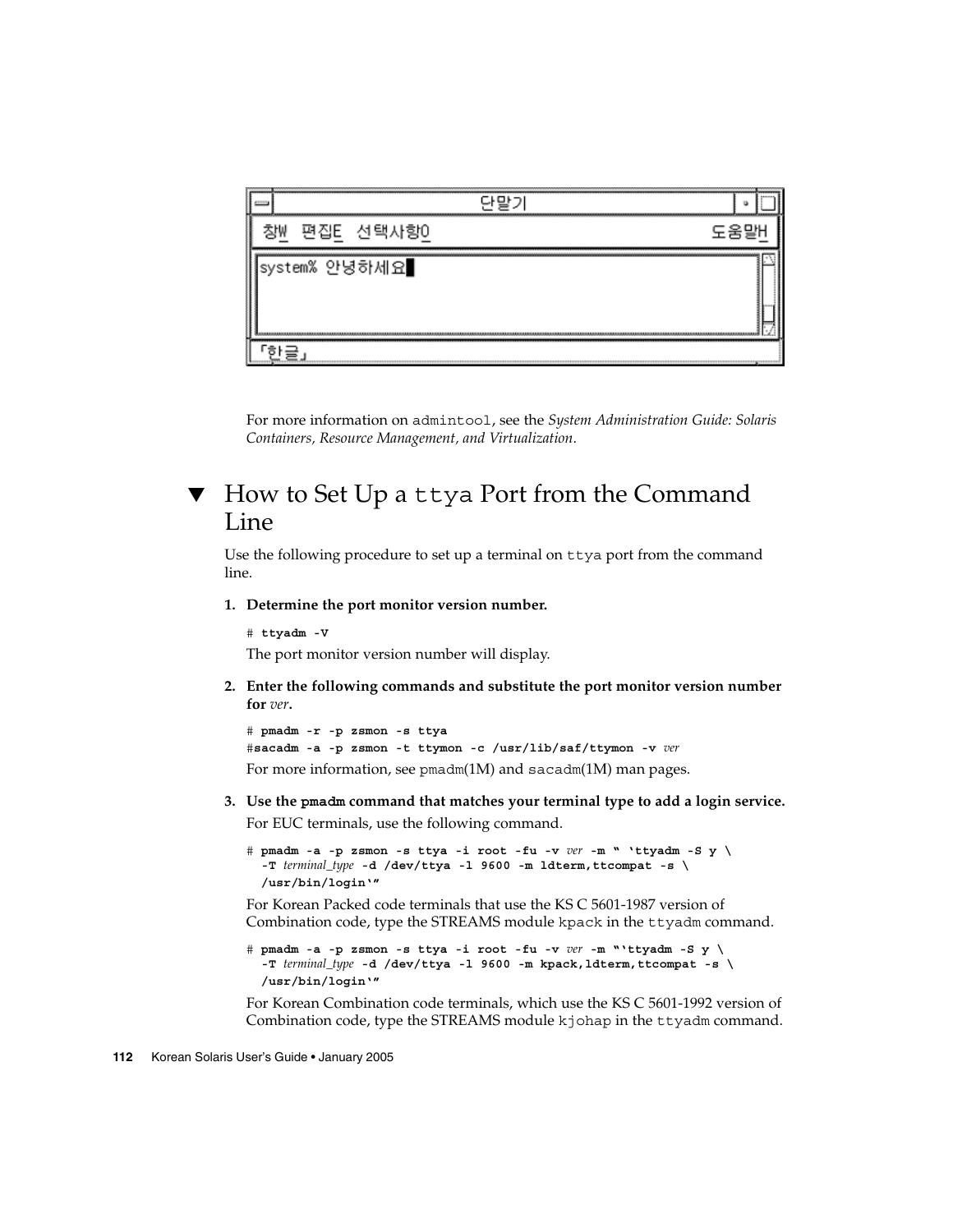```
# pmadm -a -p zsmon -s ttya -i root -fu -v ver -m "'ttyadm -S y \
  -T terminal_type -d /dev/ttya -l 9600 -m kjohap,ldterm,ttcompat -s \
  /usr/bin/login'"
```
**4. Turn on the terminal.**

Refer to the documentation that accompanies the terminal.

- **5. Log in the terminal.**
- **6. Check to see that the installation is correct.**

```
# setenv LANG ko
```
# **/bin/stty cs8 -istrip defeucw**

**Note –** These values show that the operating system is set to communicate with the terminal in 8-bit no-parity mode. Make sure the terminal is set up in 8-bit no-parity mode. Refer to the terminal's setup manual for the proper way to set terminal options.

### ▼ How to Verify TTY Set Up

Use the following procedure to verify that the TTY is properly set up.

**1. Type the /bin/stty command with the -a option.**

system% **/bin/stty -a**

**2. If the cs8, -istrip values set in the previous procedure are not listed, use the following command to set them.**

system% **/bin/stty cs8 -istrip defeucw**

This is the last step in setting up a terminal. The default setting of a Korean terminal is the completion-code mode. Continue to the next section to install a Packed-code TTY.

### ▼ How to Use Packed Code and Johap TTY in the ko Locale

If you use a Packed code (KS C 5601-1987) terminal , you must load the kpack STREAMS module into the kernel.

**1. Become superuser.**

system% **su** Password: *(Type superuser password here if required.)*

**2. Load the kpack module.**

Chapter 12 • TTY Environment and Support **113**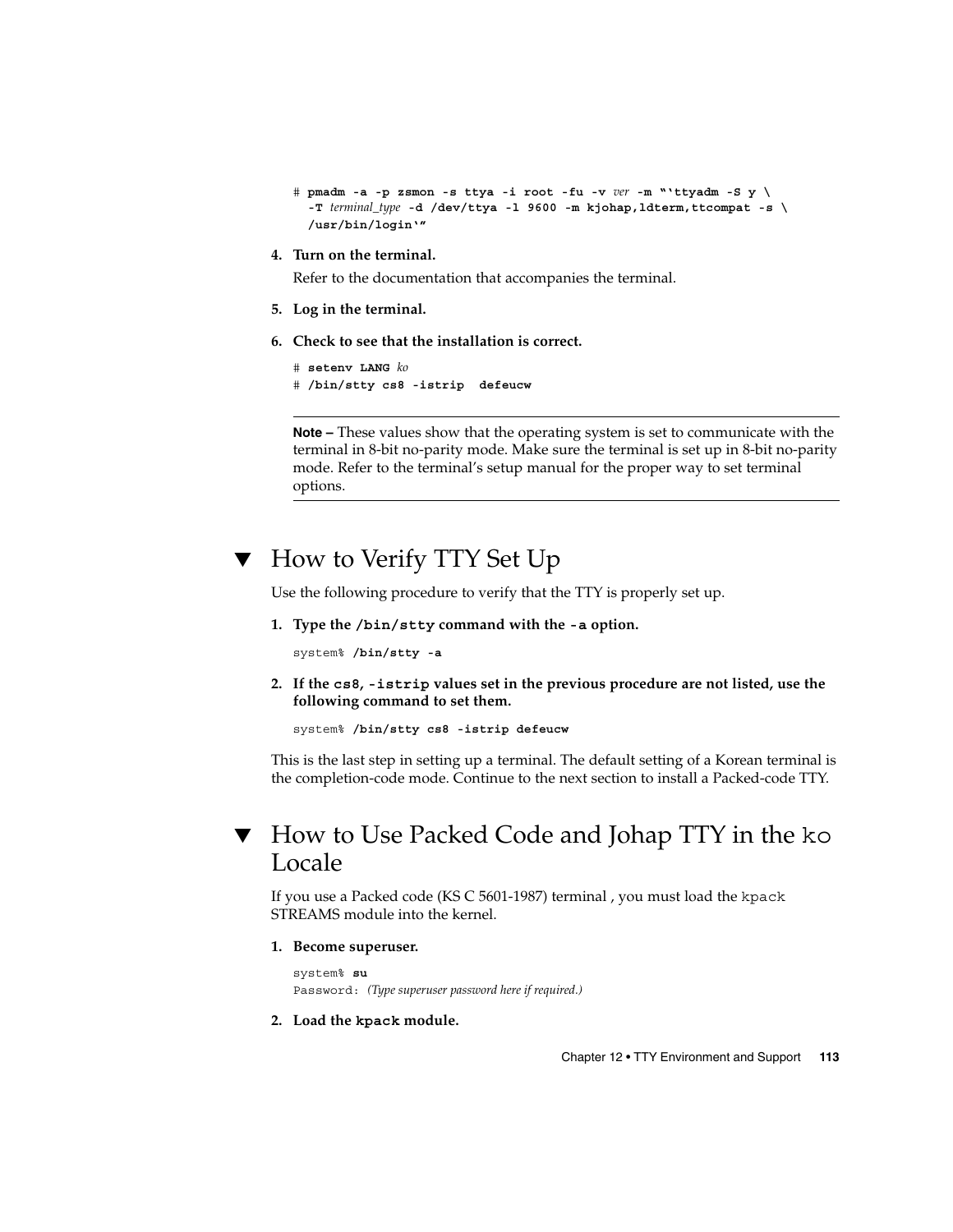#**modload /kernel/strmod/kpack**

**3. Type the following command to enable the module.**

```
system% setterm -x PACK
```
## ▼ How to Use Combination Code and Johap TTY in the ko Locale

If you use a combination code (KS C 5601-1992) terminal , you must load the kjohap STREAMS module into the kernel.

**1. Become superuser.**

system% **su** Password: *(Type superuser password here if required.)*

**2. Load the kjohap module.**

# **modload /usr/kernel/strmod/kjohap**

**3. Type the following command to enable the module.**

system% **setterm -x JOHAP**

## ▼ How to Use the EUC TTY in the ko.UTF-8 Locale

If you use an EUC (KS C 5601-1987-0) terminal , you must load the ku8euc STREAMS module into the kernel.

**1. Become superuser.**

system% **su** Password: *(Type superuser password here if required.)*

**2. Load the ku8euc module.**

#**modload /kernel/strmod/ku8euc**

**3. Type the following command to enable the stream module.**

system% **setterm -x KU8EUC**

**4. Type the following command to enable 8-bit I/O.**

system% **stty defeucw cs8 -istrip**

**5. If you want to use dtterm, type the following command.**

system% **setterm -x u8**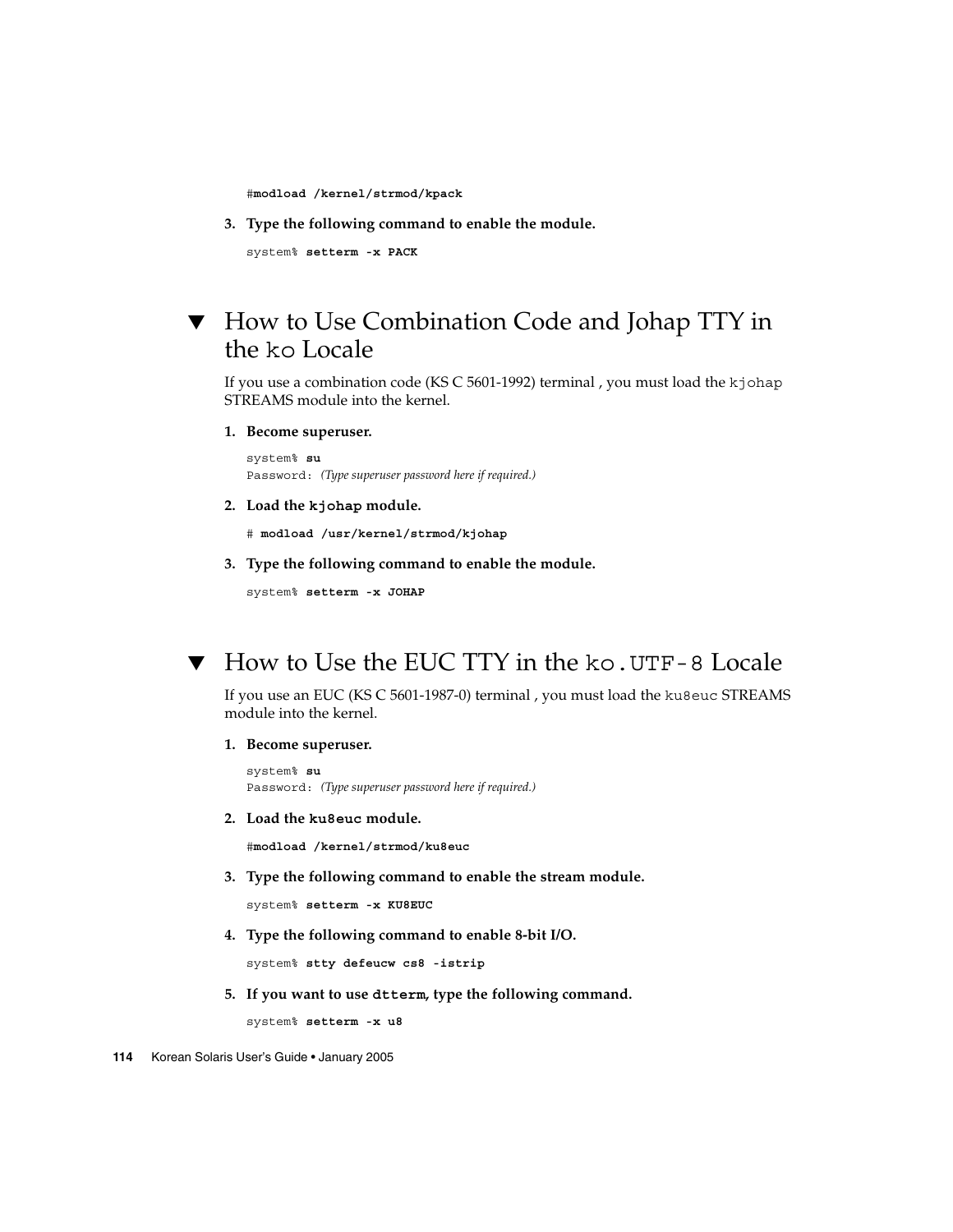## ▼ How to Use the Johap TTY in the ko.UTF-8 Locale

If you use a Johap (KS C 5601-1992-3) code terminal , load the ku8johap STREAMS module into the kernel.

#### **1. Become superuser.**

system% **su** Password: *(Type superuser password here if required.)*

**2. Load the ku8johap module.**

#**modload /kernel/strmod/ku8johap**

**3. Type the following command to enable the module.**

system% **setterm -x KU8JOHAP**

**4. Type the following command to enable 8-bit I/O.**

system% **stty defeucw cs8 -istrip**

**5. If you want to use dtterm, type the following command.**

system% **setterm -x u8**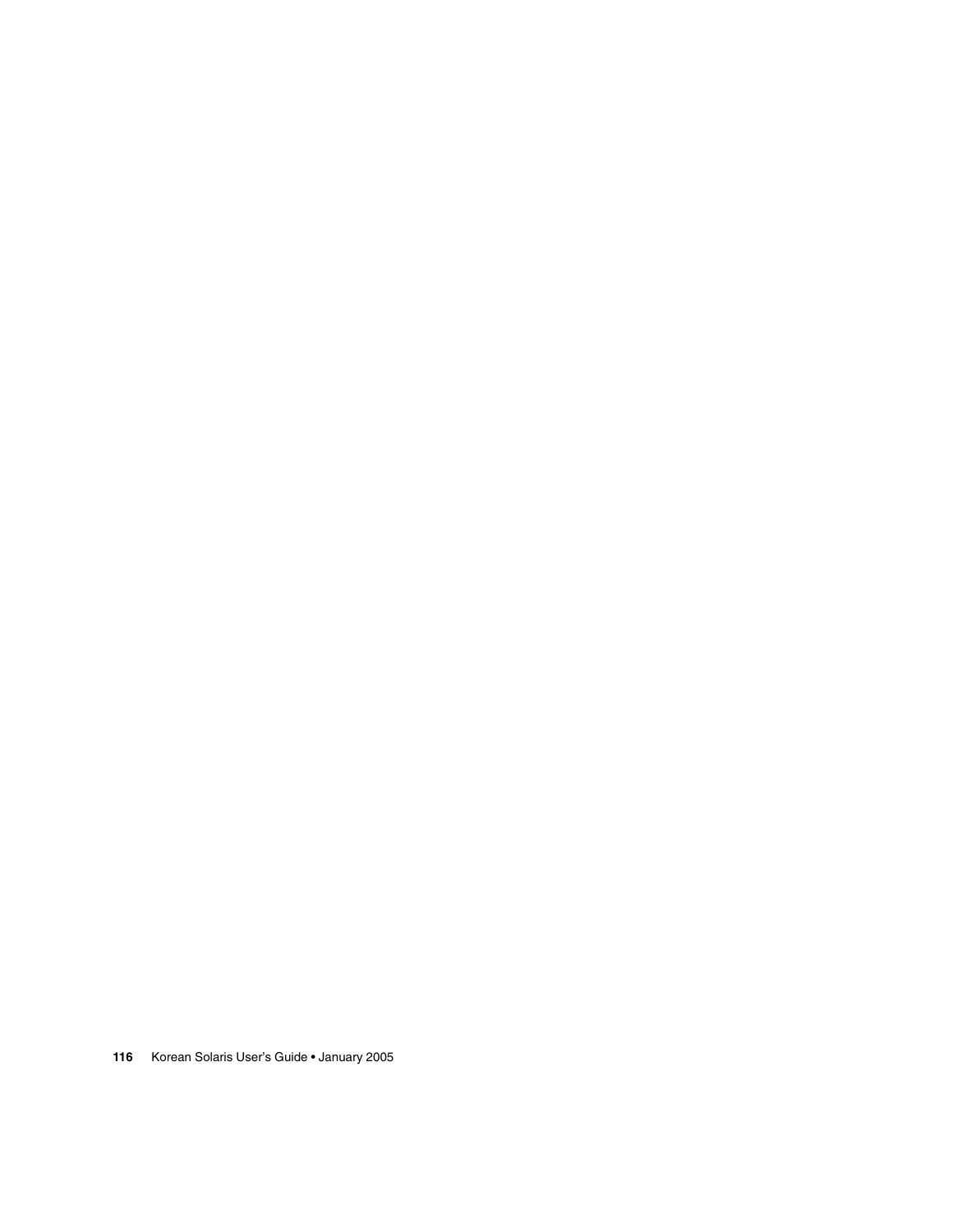<span id="page-116-0"></span>APPENDIX **A**

## Binary Compatibility Package

Applications compiled under Korean OpenWindows 2.*x* or Solaris 1.*x* or SunOS 4.*x* systems have different binary formats than the current Korean Solaris release. Older applications can nevertheless be run under the current Korean release without being recompiled by using its included binary compatibility package (BCP).

**Note –** SUNWowbcp must be included in your system configuration in order for you to run the following commands. See your system administrator for installation.

The following BCP command runs the compiled binary code of earlier SunOS4.*x*, Solaris 1.*x*, and Korean OpenWindows 2.*x*applications without recompilation, although OpenWindows V2 Korean applications display no input server status region. As shown in the following examples, the command calls the application by its old name (*old\_application\_name*) and sets the basic locale, input language, and display language using the older version's specific locale name (*oldlocale*).

system% *old\_application\_name* **-lc\_basiclocale***oldlocale* **-lc\_inputlang** *oldlocale* **-lc\_displaylang***oldlocale*

The following example shows the command that you use to run the compiled binary code of an earlier version of the textedit application on a Korean current Solarissystem.

system% **textedit -lc\_displaylang korean -lc\_basiclocale korean** \ **-lc\_inputlang korean**

Due to incompatibilities between Korean Solaris 2.x and 1.x applications, you cannot cut and paste Korean characters between them.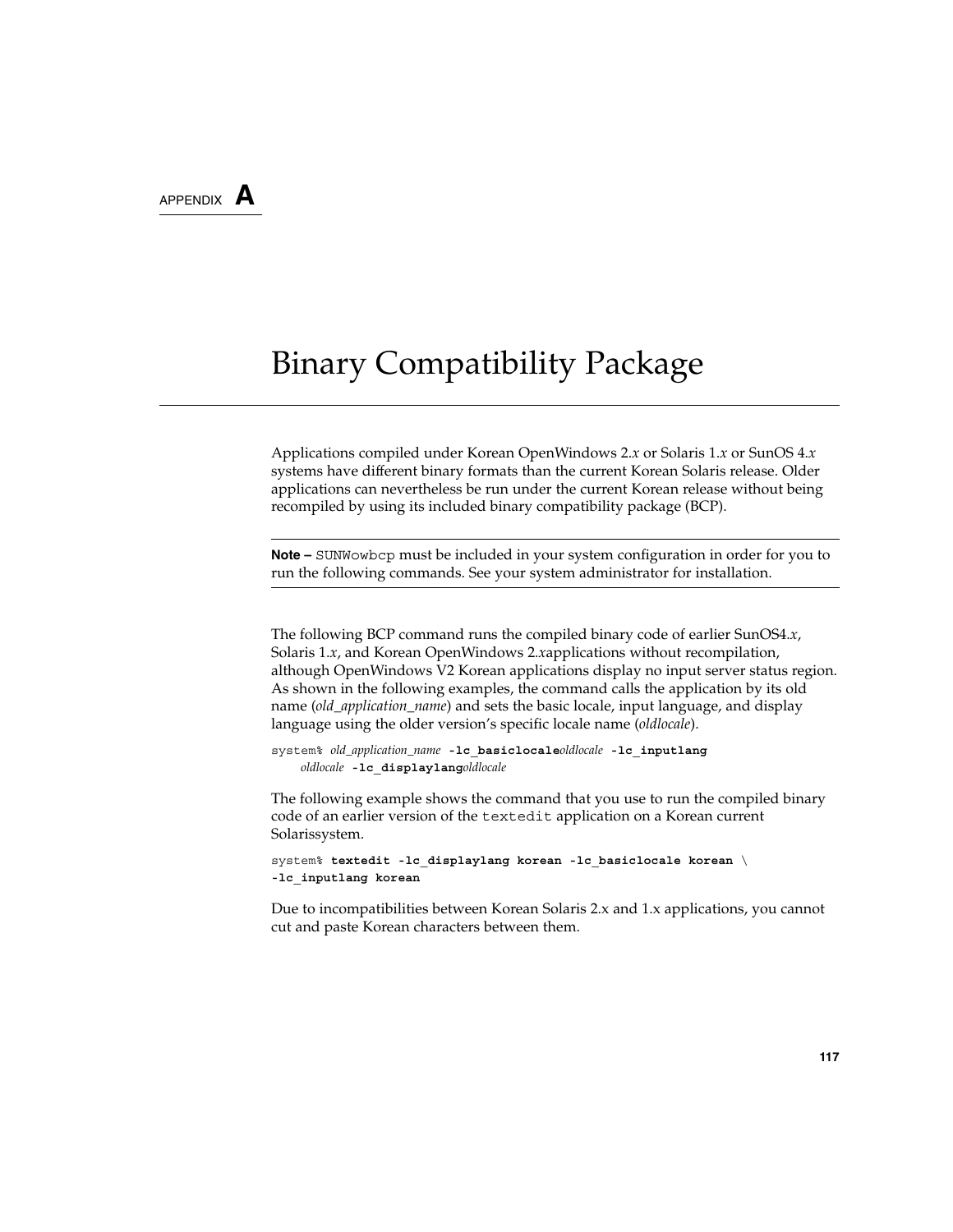## <span id="page-117-0"></span>Korean Test Utilities

Every utility listed in this section is supported, but for this version of Solaris, you are encouraged to use the XPG4 internationalization APIs as described in the *International Language Environments Guide*.

The utilities in the following table test various aspects of the Korean (KS C 5601) national standard character set. Except Korean isksc, they also assume that the character being tested is part of the national standard character set.

The arguments for the functions in the following table must be a character in WC, wchar t. For more information, see the kctype (3x) man page.

| Utility     | <b>Description</b>                                                                           |
|-------------|----------------------------------------------------------------------------------------------|
| isksc       | Returns true if it is in the KS C 5601 character set.                                        |
| iskroman    | Returns true if it is a Roman character as defined by the KS C 5636<br>character set.        |
| iskromannum | Returns true if it is a Roman numeral symbol in the KS C 5601 character<br>set.              |
| isksymbol   | Returns true if it is a Latin symbol or special character in the KS C 5601<br>character set. |
| iskparen    | Returns true if it is a right or left parenthesis in the KS C 5601 character<br>set.         |
| isklatin    | Returns true if it is a Latin letter character in the KS C 5601 character set.               |
| iskletter   | Returns true if it is a Korean yowel or consonant in the KS C 5601<br>character set.         |
| iskline     | Returns true if it is a ruled line symbol in the KS C 5601 character set.                    |
| iskunit     | Returns true if it is a unit character in the KS C 5601 character set.                       |
| isksci      | Returns true if it is a scientific symbol in the KS C 5601 character set.                    |
| iskgen      | Returns true if it is a graphic or general symbol in the KS C 5601<br>character set.         |
| iskgreek    | Returns true if it is a Greek character in the KS C 5601 character set.                      |
| iskrussian  | Returns true if it is a Russian character in the KS C 5601 character set.                    |
| iskuser     | Returns true if the character is in the user-defined area of the KS C 5601<br>character set. |

**TABLE A–1** Korean Character Classification Functions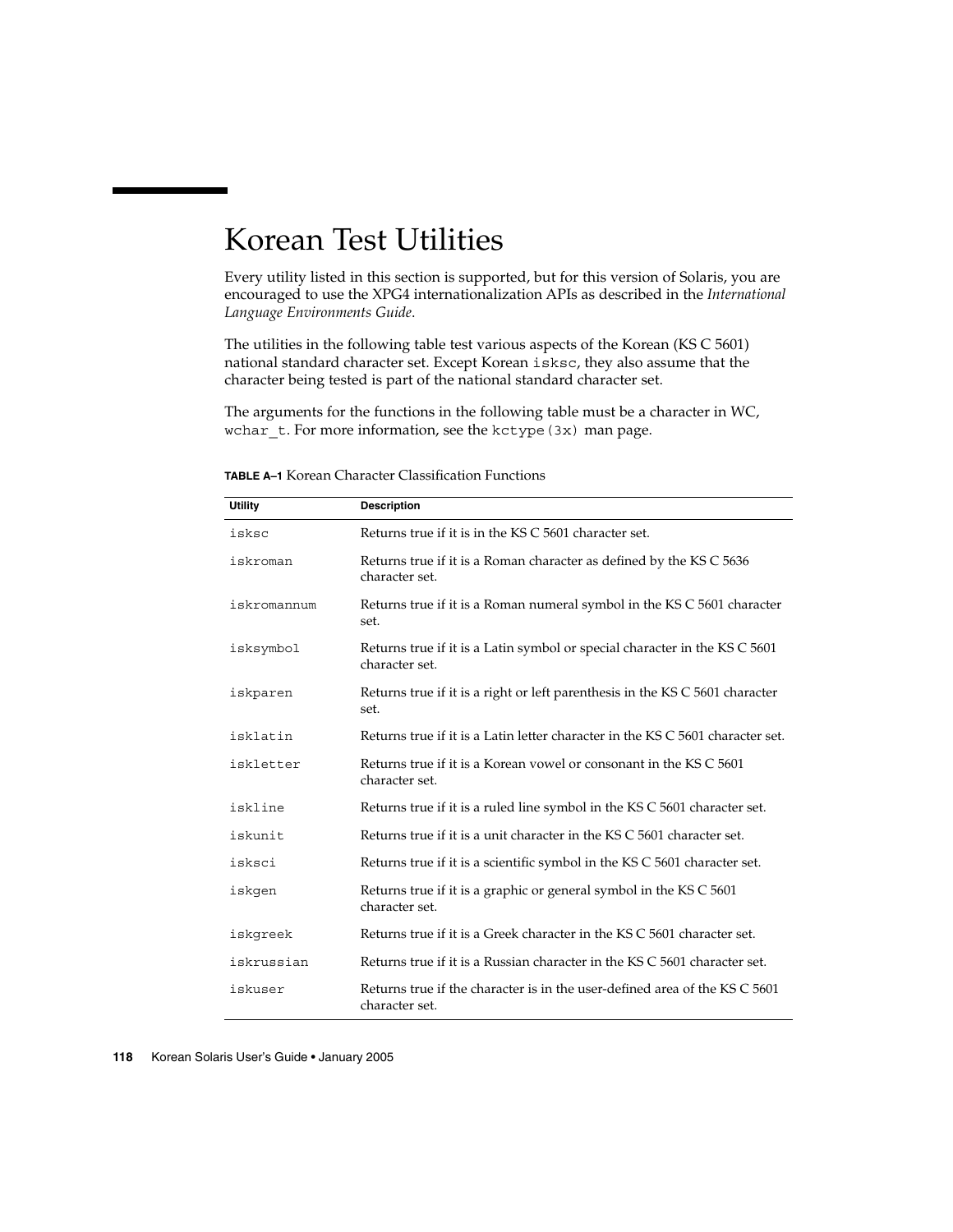<span id="page-118-0"></span>**TABLE A–1** Korean Character Classification Functions *(Continued)*

| <b>Utility</b> | <b>Description</b>                                                                     |
|----------------|----------------------------------------------------------------------------------------|
| iskhanja       | Returns true if it is an ideogram in the KS C 5601 character set.                      |
| iskhanqul      | Returns true if it is a Hangul phonogram in the KS C 5601 character set.               |
| iskkata        | Returns true if it is a Japanese Katakana character in the KS C 5601<br>character set. |
| iskhira        | Returns true if it is a Japanese Hiragana character in the KS C 5601<br>character set. |

## Asian-Specific Utilities

This section describes functions for wide character and string input and output, character classification, and conversion functions for the Korean character sets. Asian Solaris software implements a wide character library for handling Korean character codes according to industry standards.

Routines that have Korean language-specific dependency are in their own language-specific library, which is linked with the corresponding C compiler option. In Korean Solaris, libkle is linked with -lkle. Refer to the appropriate man page for more information.

Asian Solaris software defines WC as a constant-width, four-byte code. WC uses the ANSI C data type wchar t, which the Solaris software defines in wchar.h as shown in the following example.

typedef long wchar\_h;

In Solaris software, long is four bytes.

### Conversion Utilities

The conversion utilities described in this section are available, but you should use iconv() as a standard function.

Asian Solaris software provides facilities for various conversions.

- Character conversion within a code set, such as converting uppercase ASCII to lowercase.
- Conversions between different conventions of the national standard character sets.
	- Conversions between Combination code and Completion code of KS C 5601-1987 and KS C 5601-1992 characters sets.

Appendix A • Binary Compatibility Package **119**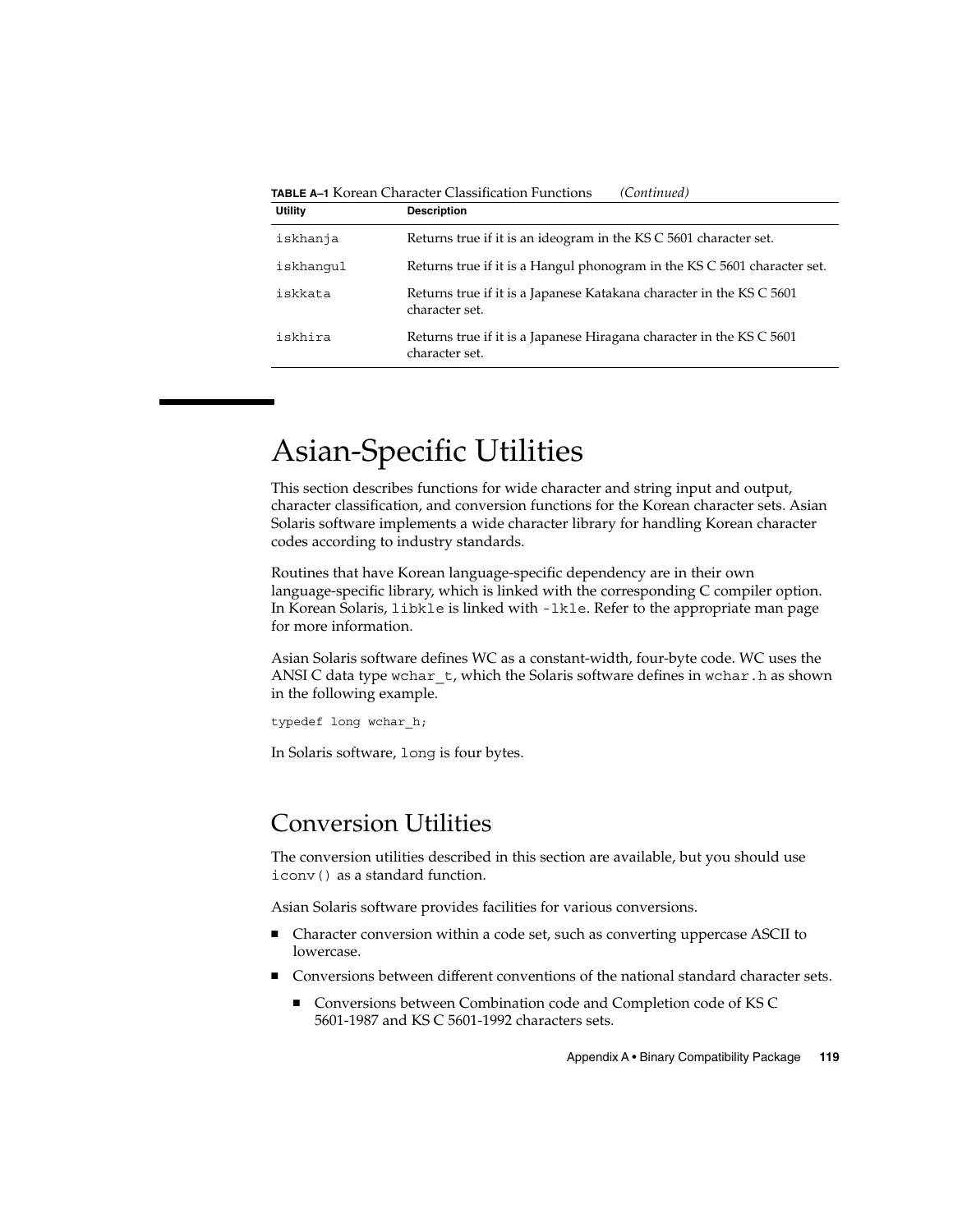- Conversions between GB and EUC.
- Conversions between CNS 11643 code and Big5.
- Conversions between code formats such as EUC and WC.

Programs that use the general multibyte conversion utilities should include the header files widec.h and wctype.h. Korean Solaris specific routines (such as isk*xxx*) are declared in ko/xctype.h.

Programs that use the general multibyte conversion utilities should include three header files: wctype.h, widec.h, andko/xctype.h.

### Conversion Within a Code Set

The multibyte conversion functions are similar to the one-byte conversion functions toupper() and tolower(). These functions convert wide-characters to other wide characters. For more information on conversion routines, see the man pages for wconv(3) for all locales and kconv(3) for Korean.

## Conversion for Korean Character Codes

The following routines perform character-based code conversion on the KS C 5601 character set. They convert characters in the set between Completion code (or EUC format) and Combination code (or Packed code). To use these routines, the library kle must be linked using the C compiler option -lkle. For more information, see the kconv(3x) man page.

| <b>Function</b> | <b>Description</b>                                                                         |
|-----------------|--------------------------------------------------------------------------------------------|
| comptopack()    | Converts a character in Completion code to Combination (packed) code<br>of KS C 5601-1987. |
| packtocomp()    | Converts a character in Combination (Packed) code of KS C 5601-1987 to<br>Completion code. |
| wasuntojohap()  | Converts a character in Completion code to Combination (Packed) code<br>of KS C 5601-1992. |
| packtocomp()    | Converts a character in Combination (Packed) code of KS C 5601-1992 to<br>Completion code. |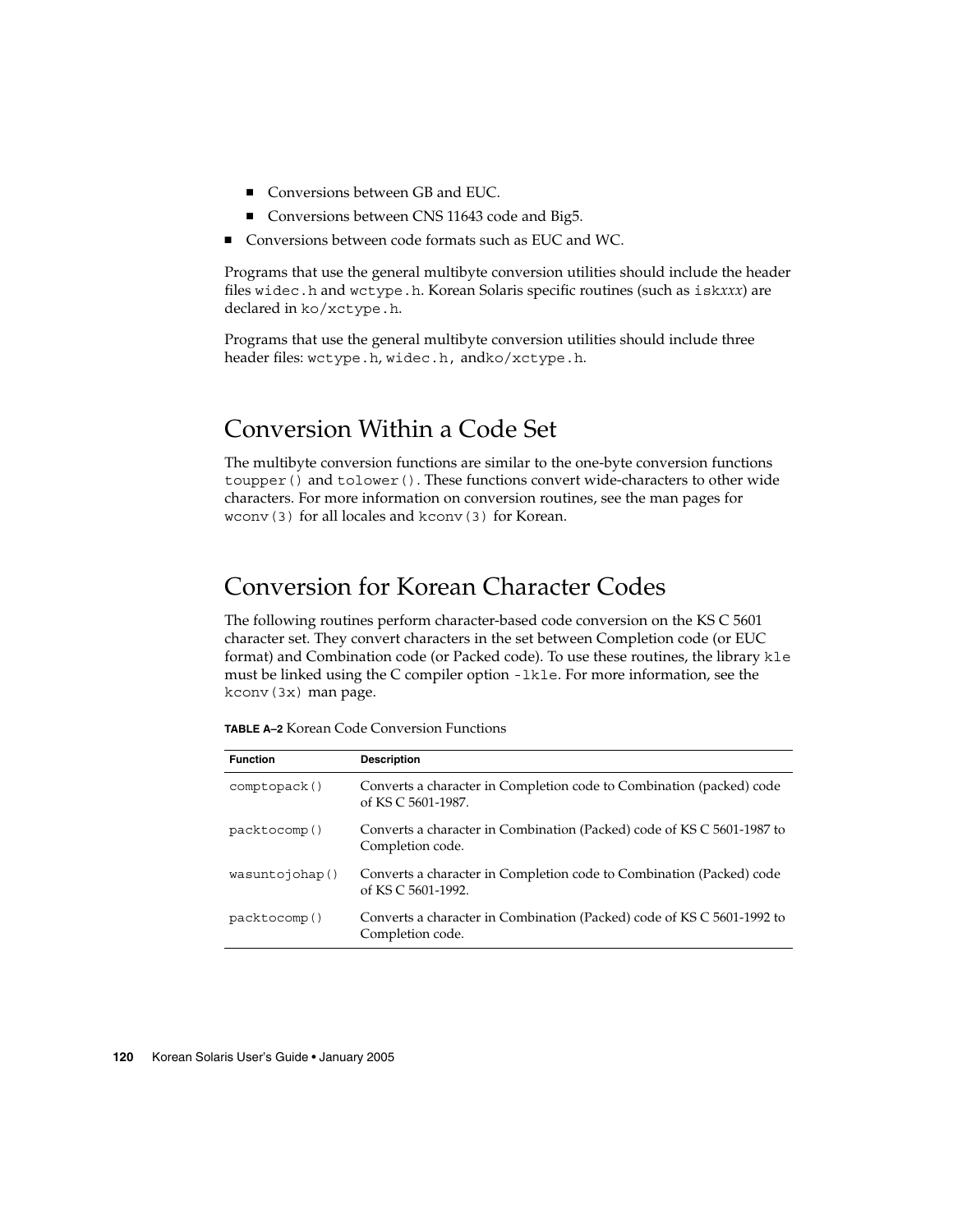<span id="page-120-0"></span>APPENDIX **B**

## Mapping Korean Keyboard Functions

This appendix shows you how to configure a Sun Korean keyboard to make selected key functions.

You can use the xmodmap command to remap any key to function as the Compose or the AltGraph key. The following example command sequence makes the right Meta key function as the AltGraph key.

```
system% xmodmap -e "remove mod1 = Meta_R"
system% xmodmap -e "remove mod2 = Mode_switch"
system% xmodmap -e "add mod2 = Meta_R"
system% xmodmap -e "keysym Meta_R = Mode_switch"
```
The following command sequence maps the left Meta key () to the Compose key.

```
system% xmodmap -e "keysym Meta_L = Multi_key"
```
The \$OPENWINHOME/share/etc/keytables/Korea4.kt and \$OPENWINHOME/share/etc/keytables/Korea5.kt files provide more information.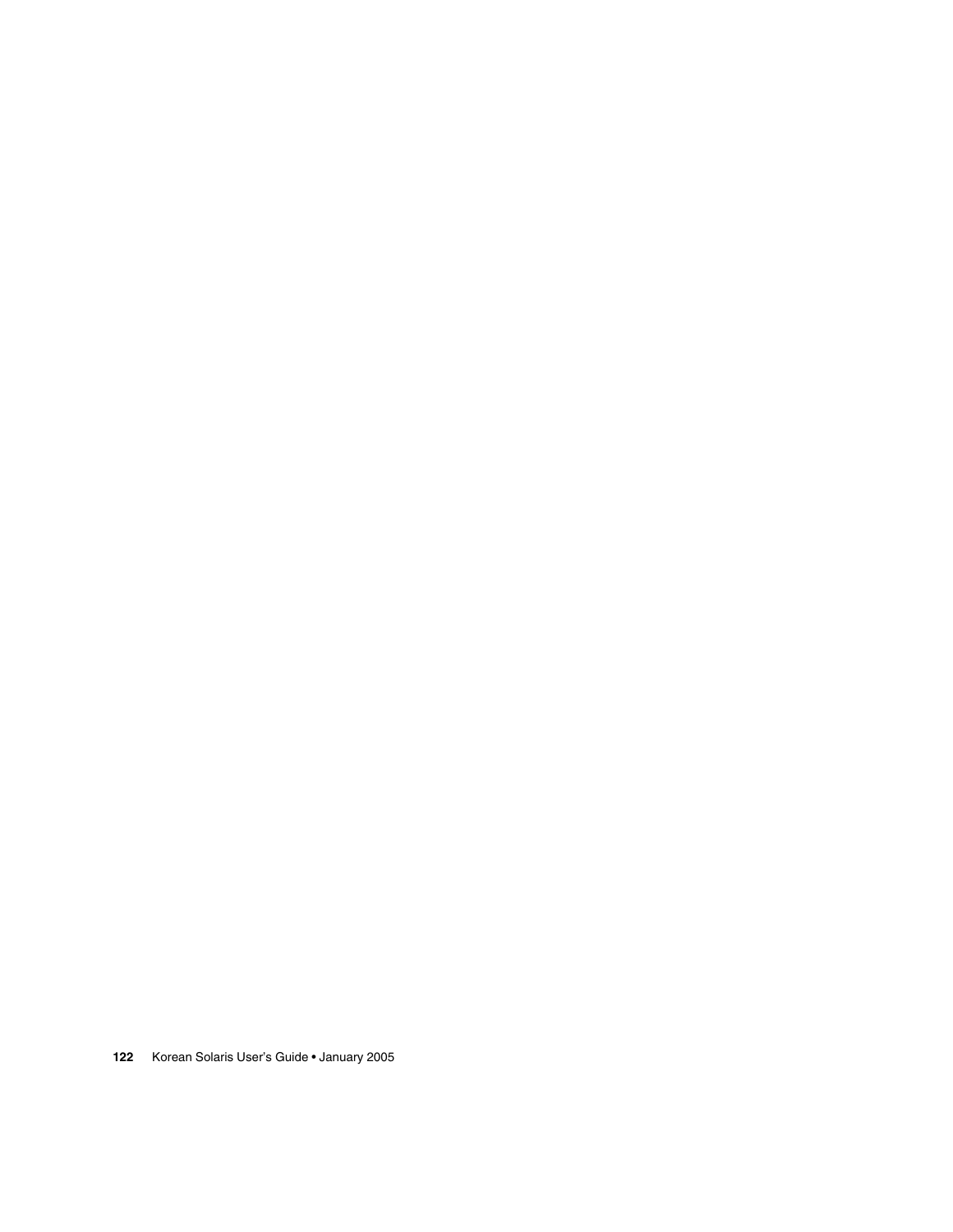# Glossary

| <b>ANSI</b>          | American National Standards Institute. ANSI proposes standard<br>definitions for different computing languages. The most recent<br>standard for the C language, prepared by the ANSI C X3J11<br>Committee, includes library functions for computing with multibyte<br>characters for international usage, as well as a new data type,<br>wchar t, for dealing with four-byte characters. This standard is not                                                                                                                                                                   |
|----------------------|---------------------------------------------------------------------------------------------------------------------------------------------------------------------------------------------------------------------------------------------------------------------------------------------------------------------------------------------------------------------------------------------------------------------------------------------------------------------------------------------------------------------------------------------------------------------------------|
|                      | completed, so it is referred to as the "proposed ANSI C standard," or<br>ANSI C-X3J11.                                                                                                                                                                                                                                                                                                                                                                                                                                                                                          |
| <b>ASCII</b>         | American Standard Code for Information Interchange. A seven bit<br>code containing English upper and lowercase letters, punctuation,<br>numbers and control codes. The eighth bit in each byte is used by<br>different applications for parity checking, communication and message<br>passing protocols, compacting data, or other purposes. Applications<br>that are intended to be internationalized cannot utilize this bit if they<br>are going to use multiple code sets or multibyte characters, and<br>utilities that handle multiple code sets or multibyte characters. |
| Category             | In the Korean Solaris documentation set, category is related to<br>localization. A category is a portion of a country's language<br>representation and cultural conventions. For instance, the date is often<br>represented in the U.S. as Month, Day, Year; while in another country it<br>might be Day, Month, Year. The date and time can be thought of as one<br>category of a local language. Categories also refer to the program<br>categories, the environment variables that are related to categories, and<br>the ANSI localization tables for each category.         |
| <b>Character Set</b> | A character set is defined as a set of elements used for the<br>organization, control, or representation of data. Character sets may be<br>composed of alphabets, ideograms, or other units. This may seem a bit<br>open-ended, but character sets may contain other character sets, which<br>makes the boundaries unclear. For example, the KS C 5601 character                                                                                                                                                                                                                |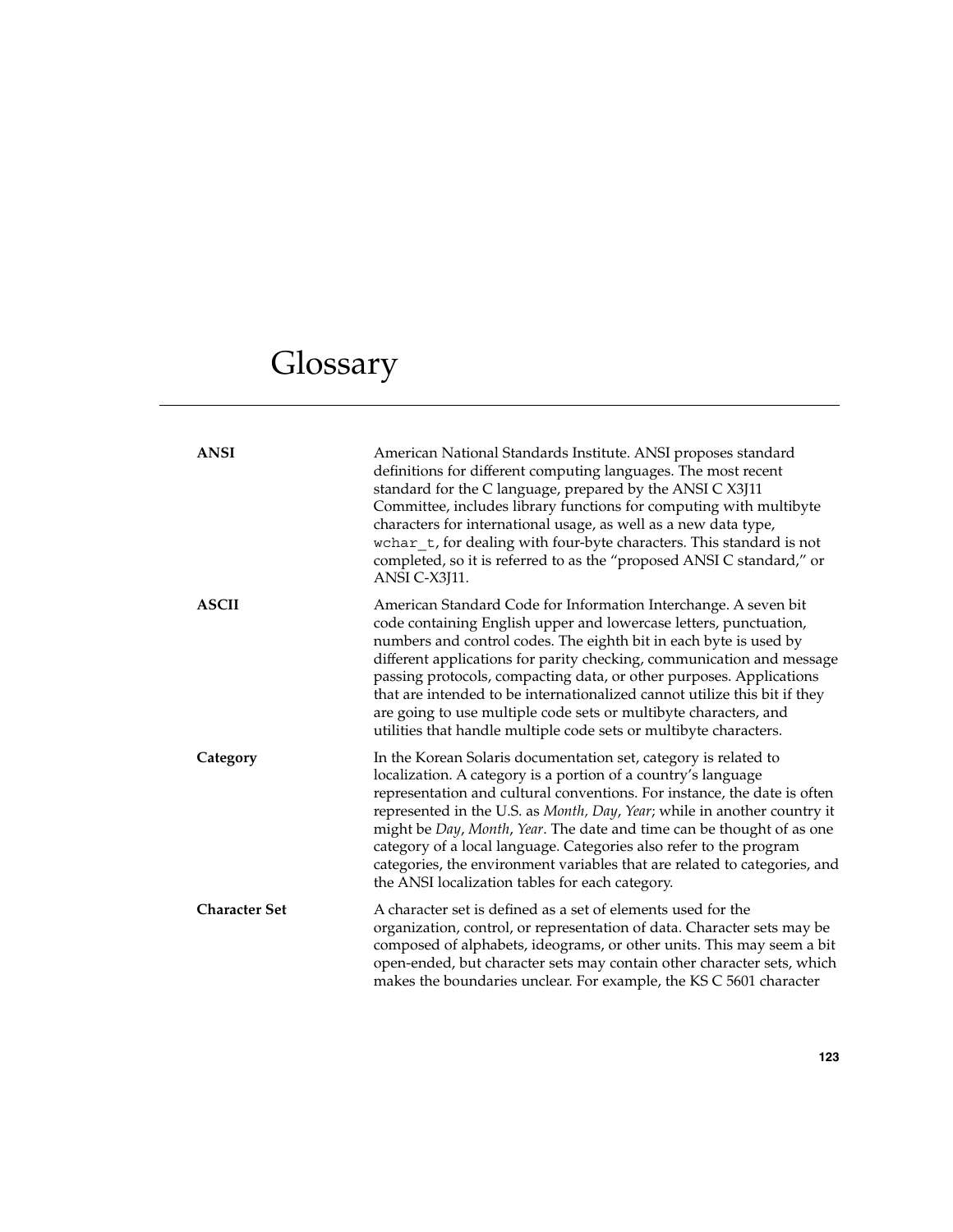|                         | set contains English, Greek, Russian, and Japanese character sets, in<br>addition to Hangul syllables (consonant and vowel combinations),<br>Hanja ideograms (Chinese characters), and many other characters.                                                                                                                                                                                                                                                                                                                                                                                                                                                                                                           |
|-------------------------|-------------------------------------------------------------------------------------------------------------------------------------------------------------------------------------------------------------------------------------------------------------------------------------------------------------------------------------------------------------------------------------------------------------------------------------------------------------------------------------------------------------------------------------------------------------------------------------------------------------------------------------------------------------------------------------------------------------------------|
| code set                | Also called a coded character set, this is a set of unambiguous rules<br>that establishes a character set and the one-to-one relationship between<br>each character in the character set and its bit representation. For<br>example, the English character set, including punctuation and<br>numbers, can be mapped to the ASCII code set in such a way that each<br>character corresponds to only one bit code, and no bit code<br>corresponds to more than one character.                                                                                                                                                                                                                                             |
| <b>Combination code</b> | Another name for Packed code or Johap code described below.                                                                                                                                                                                                                                                                                                                                                                                                                                                                                                                                                                                                                                                             |
| Completion code         | Also called Wangsung. Completion code is a pre-defined set of Korean<br>character codes, which maps preselected Hangul, Hanja, special<br>symbols, alphabets of other languages and so on into two-byte coding<br>space. This representation is defined in KS C 5601 and used as EUC<br>code set 1 by the Korean Solaris Operating System.                                                                                                                                                                                                                                                                                                                                                                              |
| <b>EUC</b>              | Extended UNIX Code. Describes four code sets modelled on ISO-2022.<br>Each code set can contain one or more different character sets, like the<br>Hangul and Hanja character sets in KS C 5601. The four code sets are<br>referred to as code sets 0, 1, 2, and 3, and in this text they are<br>sometimes abbreviated as cs0, cs1, cs2, and cs3. Other<br>internationalization efforts sometimes call these g0, g1, g2, and g3.<br>Code set 0 is also called the primary code set, and code sets 1, 2, and 3<br>are called the supplementary code sets. In the Korean and Chinese<br>implementations of the EUC codes, the primary code set (cs0) contains<br>ASCII and begins with a zero in the most significant bit. |
| Hangul                  | Hangul is the phonetic alphabet commonly used in Korea. Each<br>character corresponds to a spoken syllable, usually a consonant-vowel<br>pair or a consonant-vowel-consonant triad. KS C 5601 defines 2350<br>Hangul characters used in standard computing.                                                                                                                                                                                                                                                                                                                                                                                                                                                             |
| Hanja                   | Hanja characters are Korean ideograms, which came originally from<br>ancient China (the word itself means Chinese character). They were<br>adopted many centuries ago and have evolved somewhat different<br>meanings in China and Korea. But because they are not phonetically<br>based, Chinese and Korean Hanja have remained closer in meaning<br>than have Italian, French, and Spanish, which evolved into separate<br>languages over the same time span. The Korean Industry Standard<br>defines the 4888 most frequently used Hanja characters in the KS C<br>5601 standard.                                                                                                                                    |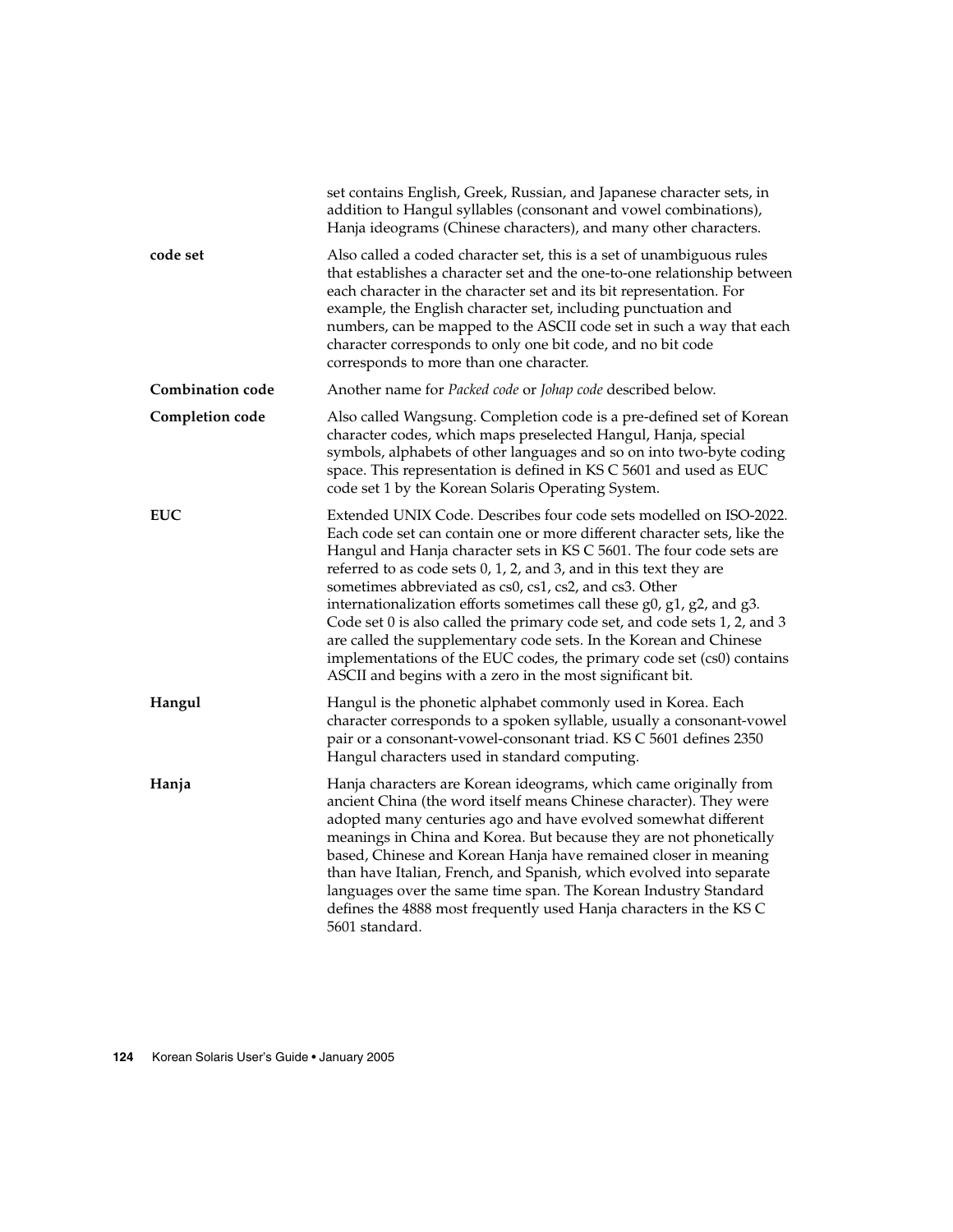| <b>ISO</b>   | International Standards Organization. Composed of a number of<br>professional societies and companies, this organization studies and<br>makes recommendations on internationalization issues. ISO 2022<br>proposes and describes the Extended UNIX Codes. Other ISO<br>proposals include the European 8-bit code and communication<br>protocols for internationalization.                                                                                                                                                                                                                                                                                                                                                                                                                                                       |
|--------------|---------------------------------------------------------------------------------------------------------------------------------------------------------------------------------------------------------------------------------------------------------------------------------------------------------------------------------------------------------------------------------------------------------------------------------------------------------------------------------------------------------------------------------------------------------------------------------------------------------------------------------------------------------------------------------------------------------------------------------------------------------------------------------------------------------------------------------|
| Johap code   | Johap code is a Packed code (also called Combination code), which is<br>defined in the KS C 5601-1992 document. Unlike the Packed code<br>defined in KS C 5601-1987 or before, Johap code has a set of Hanja<br>characters and special symbol characters.                                                                                                                                                                                                                                                                                                                                                                                                                                                                                                                                                                       |
| <b>KSC</b>   | Korean Industry Standard Code Set. This is the Korean analogue to<br>ASCII. The KSC describes standards for computing in the Korean<br>environment. KS C 5601 contains code assignments in Completion<br>code for Hangul and Hanja characters, graphics and punctuation<br>characters, two Japanese phonetic alphabets (Hiragana and Katakana),<br>control codes, and several western alphabets (Roman, Russian, and<br>Greek characters). This standard defines 2350 Hangul characters, 4888<br>Hanja characters, and 986 additional characters (for punctuation,<br>foreign alphabets, numbers, graphics, and others). Each character is<br>two bytes long, and does not utilize the highest or most significant bit<br>of each byte. In other words, it uses the lower seven bits of each byte<br>for character assignments. |
| Locale       | A locale describes a language or cultural environment. Its setting<br>affects the display or manipulation of language-dependent features.<br>Korean Solaris software provides C for U.S.A, ko for Korean extended<br>UNIX code, and ko. UTF-8 for Korean Universal Multiple Octet<br>Coded Character Set Transmission Format.                                                                                                                                                                                                                                                                                                                                                                                                                                                                                                   |
| N-byte code  | This coding system assigns each Korean alphabetic consonant or<br>vowel a one-byte code. These are built up into Hangul syllabic<br>characters with the Hangul automata.                                                                                                                                                                                                                                                                                                                                                                                                                                                                                                                                                                                                                                                        |
| Packed code  | Packed code (also called Combination code) is a systematic method for<br>coding Hangul syllabic characters in a two-byte code. Each 16-bit<br>(two-byte) character contains a high or most-significant bit (1) and<br>three 5-bit fields. These fields contain the codes for the beginning<br>consonant $(x)$ , a middle vowel $(y)$ , and an optional ending consonant<br>(z), as follows: 1xxxxxyyyyyzzzzz. Hanja characters cannot be<br>represented in Packed code, because many Hanja characters may be<br>represented by one phonetic pronunciation. Packed code is defined in<br>KS C 5601-1987 and earlier as a supplementary code set.                                                                                                                                                                                 |
| <b>POSIX</b> | Portable Operating System for Computer Environments. An IEEE<br>standards group comprising seven committees that create documents<br>for standardizing and internationalizing UNIX. POSIX document                                                                                                                                                                                                                                                                                                                                                                                                                                                                                                                                                                                                                              |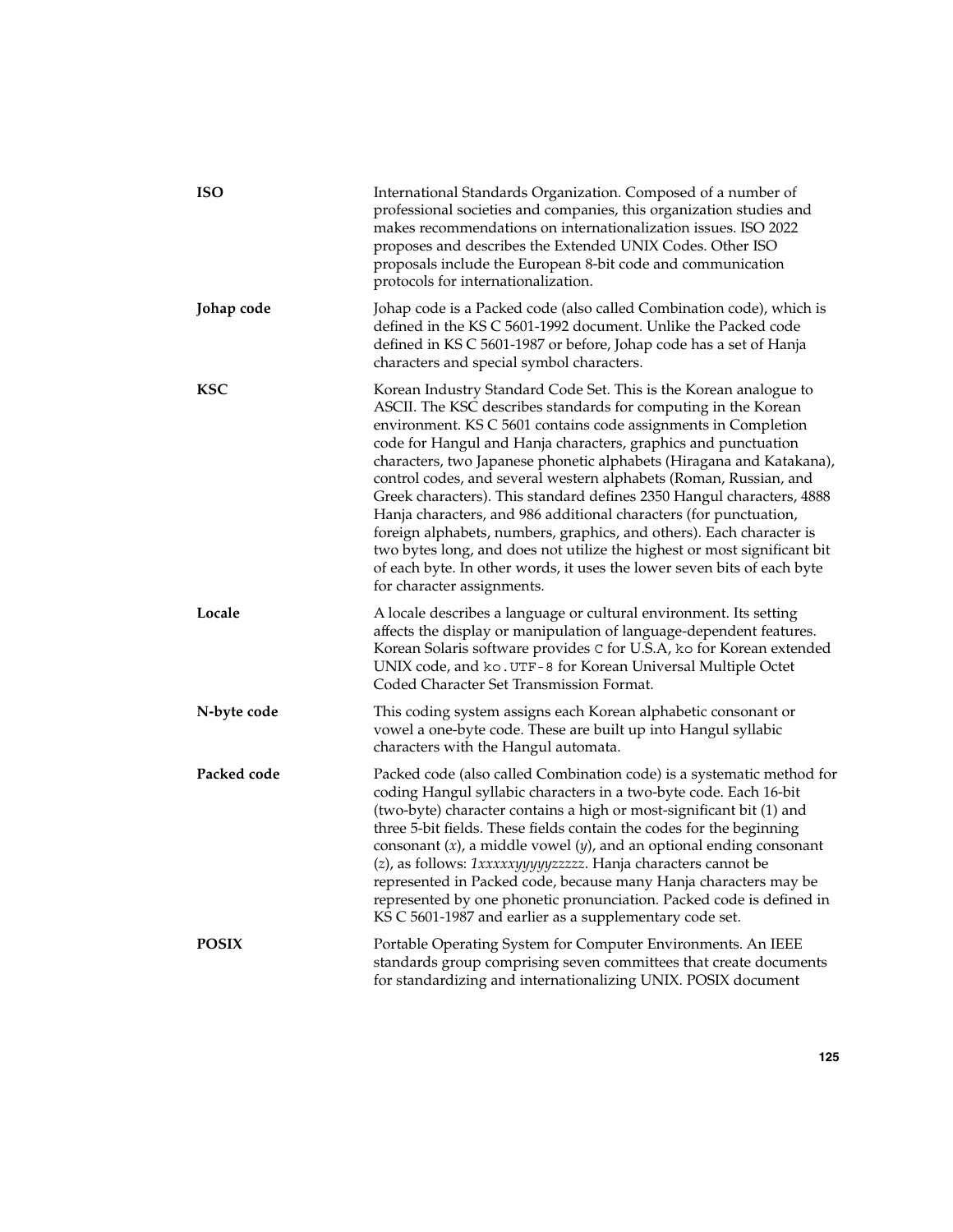|                                    | 1003.1 deals with the kernel and system calls. 1003.2 concerns the<br>C-shell and standard libraries. The other five deal with real-time<br>computing, communications and networking, and other issues.                                                                                                                                                                                                                                                                                                                                                                                                                                                                                 |
|------------------------------------|-----------------------------------------------------------------------------------------------------------------------------------------------------------------------------------------------------------------------------------------------------------------------------------------------------------------------------------------------------------------------------------------------------------------------------------------------------------------------------------------------------------------------------------------------------------------------------------------------------------------------------------------------------------------------------------------|
| UTF-8                              | Universal Multiple Octet Coded Character Set (UCS) Transmission<br>Format. ko-UTF-8 provides the Korean-related characters in this<br>standard. UTF-8 is a representation of Unicode.                                                                                                                                                                                                                                                                                                                                                                                                                                                                                                   |
| Unicode                            | The international character set and encoding developed by the<br>Unicode Consortium.                                                                                                                                                                                                                                                                                                                                                                                                                                                                                                                                                                                                    |
| <b>Wide Character Code</b><br>(WC) | A constant-width four-byte code, called WC in Asian Solaris<br>documentation, for the internal representation of EUC codes using the<br>new ANSI-C data type wchar t. Although EUC does not specify<br>limits on the size of the supplementary code sets (code set 0 is always<br>one byte), WC specifies a character as four bytes. Standardizing on<br>four bytes takes up more memory space than necessary if the<br>environment is primarily ASCII, but it also speeds processing time for<br>strings of mixed characters; the 1000th character always begins at byte<br>4000 (and the 0th character starts at byte 0). This is useful for any type<br>of indexing in applications. |
| X/Open                             | X/Open started as a consortium of international UNIX vendors from<br>Europe, USA, and Asia. It is now one of the major standards<br>organizations like POSIX and ANSI; source of the X/Open System<br>Interface Portability Guide.                                                                                                                                                                                                                                                                                                                                                                                                                                                      |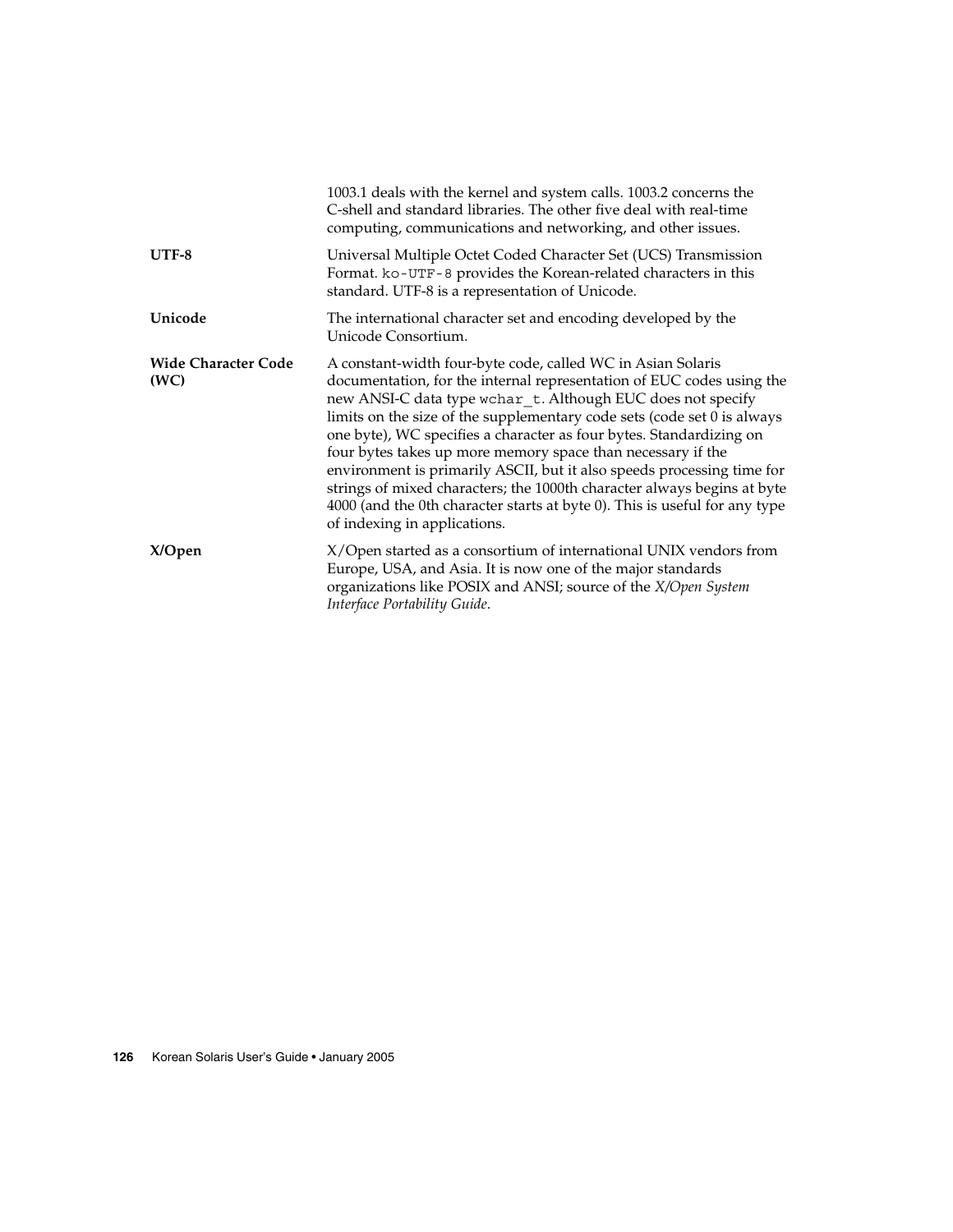## Index

#### **A**

admintool, configuring serial ports, [111-112](#page-110-0) auxiliary window, [33-34](#page-32-0) input method help, [61](#page-60-0) input method options, [57-59](#page-56-0) lookup table, [60-61](#page-59-0) palette, [56-57](#page-55-0) virtual keyboards, [59-60](#page-58-0)

#### **B**

BDF conversion to PCF, [95-96](#page-94-0) with xtobdf, [74](#page-73-0) binary compatibility package (BCP), [117](#page-116-0) bitmap fonts ko locale, [96](#page-95-0) ko.UTF-8 locale, [97](#page-96-0)

#### **C**

CDE, [25](#page-24-0) Korean, [27](#page-26-0) character mode, switching, [55-56](#page-54-0) characters committing, [38-39](#page-37-0) deleting, [36-38](#page-35-0) full\_width, [55-56](#page-54-0) half\_width, [55-56](#page-54-0) mode switching, [55](#page-54-0) special symbols, [47-51](#page-46-0)

characters (Continued) wide, [119](#page-118-0) code set conversion, [119](#page-118-0) locale list, [20](#page-19-0) commands ioctl, [105](#page-104-0) mailx, [73](#page-72-0) pmadm, [112](#page-111-0) setterm, [106-107](#page-105-0) stty, [107,](#page-106-0) [113](#page-112-0) talk, [74](#page-73-0) TTY, [106-107](#page-105-0) composite fonts, [94](#page-93-0) configuring a terminal port, [112-113](#page-111-0) conversion files, [75](#page-74-0) utilities, [119](#page-118-0)

#### **D**

desktop tools Address Manager, [28](#page-27-0) Application Manager, [28](#page-27-0) Audio Tool, [28](#page-27-0) Calculator, [28](#page-27-0) Calendar Manager, [28](#page-27-0) Clock, [28](#page-27-0) Console, [28](#page-27-0) File Manager, [28](#page-27-0) Find Files, [28](#page-27-0) Front Panel, [28](#page-27-0)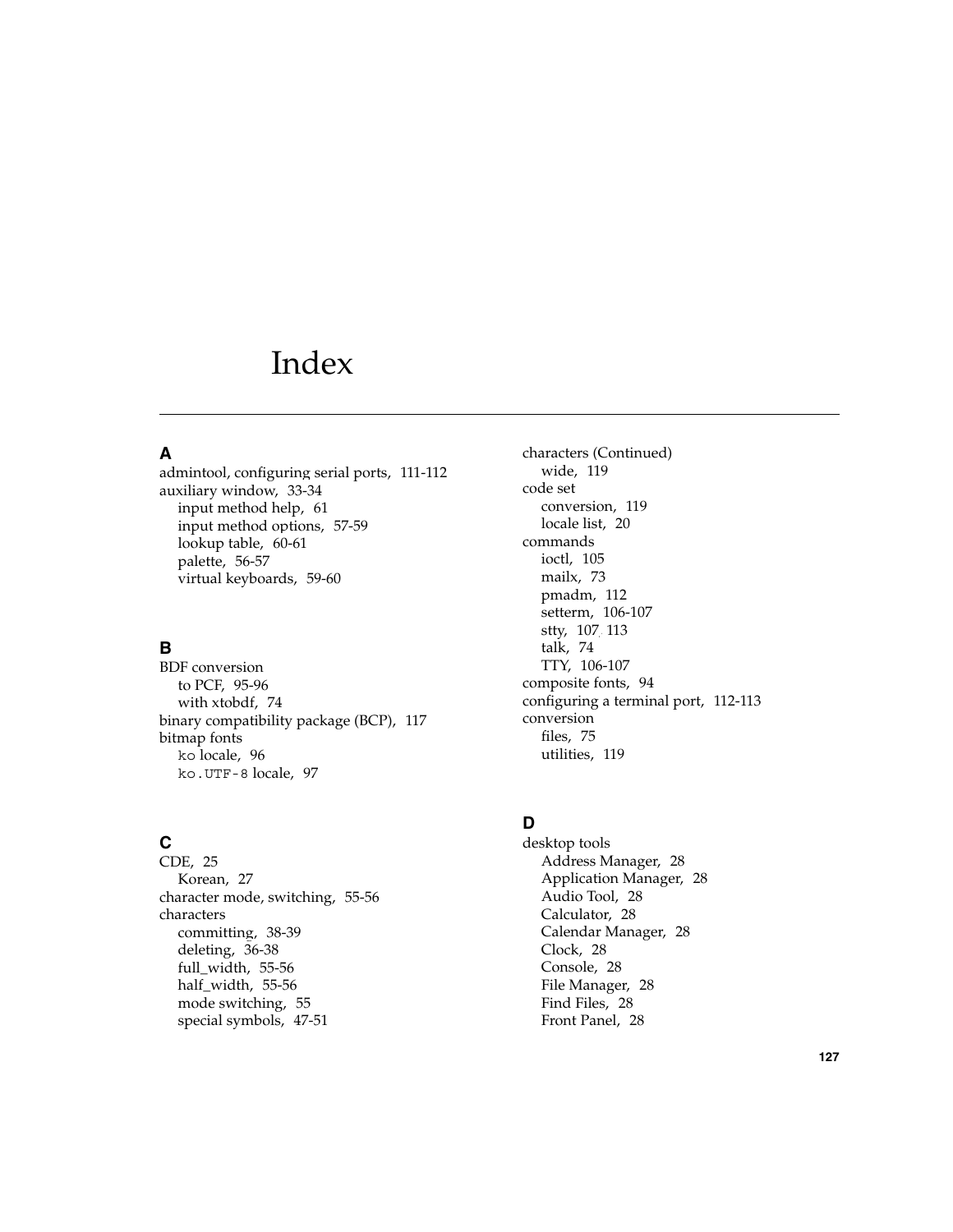desktop tools (Continued) Help, [28](#page-27-0) Icon Editor, [28](#page-27-0) Image Viewer, [28](#page-27-0) Mailer, [28](#page-27-0) Performance Meter, [28](#page-27-0) Process Manager, [29](#page-28-0) Style Manager, [29](#page-28-0) Terminal, [29](#page-28-0) Text Editor, [29](#page-28-0) DPS, [91-95](#page-90-0) Korean fonts, [94-95](#page-93-0)

#### **E**

EUC (Wansang) files, printing, [79-80](#page-78-0)

#### **F**

fonts BDF to PCF conversion, [95-96](#page-94-0) directories, [96](#page-95-0) installing, [95-96](#page-94-0) Kodig, [91-95](#page-90-0) Myeongjo, [91-95](#page-90-0) full\_width characters, [55-56](#page-54-0)

#### **G**

Graphical User Interface (GUI), Korean, [27](#page-26-0)

#### **H**

half\_width characters, [55-56](#page-54-0) Hangul finding Hanja, [65-67](#page-64-0) Hanja conversion, [44-45,](#page-43-0) [63](#page-62-0) hex input mode, [51-54](#page-50-0) Hangul-Hanja dictionary adding entries, [67-70](#page-66-0) modifying entries, [70](#page-69-0) Hanja Hangul conversion, [41-46](#page-40-0) lookup mode, using, [42](#page-41-0)

**128** Korean Solaris User's Guide • January 2005

Hanja (Continued) System Dictionary, [64-72](#page-63-0) User Dictionary, [64-72](#page-63-0) Hanja tool, launching, [64-65](#page-63-0) htt, [87-90](#page-86-0) starting, [89](#page-88-0)

#### **I**

iconv utility, [75](#page-74-0) input, Korean, [32](#page-31-0) input conversion, Hangul to Hanja, [34](#page-33-0) input methods auxiliary window, [57-59](#page-56-0) help auxiliary window, [61](#page-60-0) iiim server, [89-90](#page-88-0) IM server, [87-90](#page-86-0) locale list, [20](#page-19-0) new, [17](#page-16-0) options, [57-59](#page-56-0) input mode ASCII, [39](#page-38-0) Hangul, starting, [34](#page-33-0) hex, using, [51-54](#page-50-0) Internet Intranet Input Method (iiim), [89-90](#page-88-0) ioctl command, [105](#page-104-0)

### **J**

Johap kjohap, code conversion, [104](#page-103-0) ko\_KR.UTF-8 locale, [32](#page-31-0) printing, [79-82,](#page-78-0) [99-101](#page-98-0) Johap TTY, [113-114](#page-112-0)

#### **K**

keyboard 2 Beol Sik, [59](#page-58-0) 3 Beol Sik 390, [59](#page-58-0) 3 Beol Sik Final, [60](#page-59-0) input, [27](#page-26-0) mapping, [121](#page-120-0) keyboards, virtual, [40-41](#page-39-0) kjohap, Johap code, conversion, [104](#page-103-0)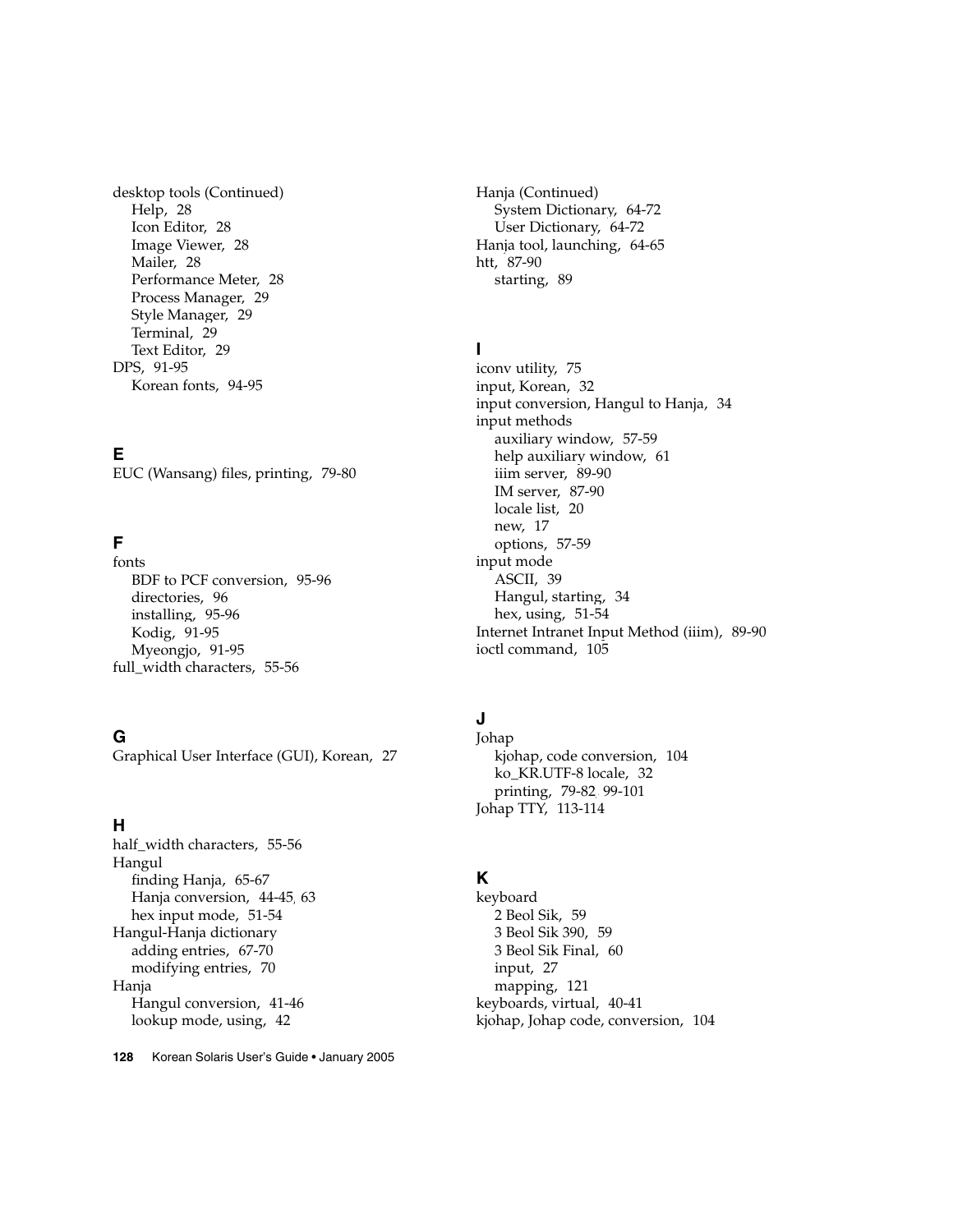ko\_KR.EUC (ko) locale code conversion, [106-107](#page-105-0) KS X 1001, KS C 5601-1987 code set, [32](#page-31-0) printing, [79-80,](#page-78-0) [99-101](#page-98-0) ko\_KR.UTF-8 (ko.UTF-8) locale code conversion, [106-107](#page-105-0) KS C 5601-1992–3 code set, [32](#page-31-0) printing, [81,](#page-80-0) [99-101](#page-98-0) ko\_KR.UTF-8 (ko.UTF–8), printing, [79-82](#page-78-0) ko locale, conversion, [75](#page-74-0) ko.UTF—8 locale, conversion, [76](#page-75-0) Kodig fonts, [91-95](#page-90-0) kpack, Packed code, conversion, [104](#page-103-0)

#### **L**

laser printer, [79-82](#page-78-0) line printer, [79-82](#page-78-0) locales categories, [20-21](#page-19-0) ko fonts, [96](#page-95-0) ko\_KR.EUC, [79-80,](#page-78-0) [89,](#page-88-0) [99-101,](#page-98-0) [106-107](#page-105-0) ko\_KR.UTF-8, [81,](#page-80-0) [89-90,](#page-88-0) [99-101,](#page-98-0) [106-107](#page-105-0) ko.UTF-8 fonts, [97](#page-96-0) modifier, [21](#page-20-0) setting, [26,](#page-25-0) [85-86](#page-84-0) localization, Korean, [19](#page-18-0) lookup table, auxiliary window, [60-61](#page-59-0)

#### **M**

mailx command, [73](#page-72-0) mapping keys, [121](#page-120-0) Motif, [25](#page-24-0) Korean, [27](#page-26-0) mp print filter, [79-82](#page-78-0) utility, [18,](#page-17-0) [81-82,](#page-80-0) [100-101](#page-99-0) Xprt client, [101](#page-100-0) Myeongjo fonts, [91-95](#page-90-0)

#### **O**

OpenWindows, [117](#page-116-0)

#### **P**

Packed ko\_KR.UTF-8 locale, [32](#page-31-0) kpack, code conversion, [104](#page-103-0) printing, [79-82,](#page-78-0) [99-101](#page-98-0) Packed TTY, [113-114](#page-112-0) palette auxiliary window, [56-57](#page-55-0) PCF format, conversion from BDF, [95-96](#page-94-0) pmadm command, [112,](#page-111-0) [113](#page-112-0) PostScript fonts, [91-95](#page-90-0) printer, [79-82](#page-78-0) preedit area, auxiliary window, [33-34](#page-32-0) printing EUC (Wansang) files, [79-80](#page-78-0) from a command line, [79-82](#page-78-0) using mp, [79-82,](#page-78-0) [100-101](#page-99-0) UTF—8 files, [81](#page-80-0)

#### **S**

Serial Ports, [111-112](#page-110-0) setterm command, [106-107](#page-105-0) Solaris, Korean localization, [19-20](#page-18-0) special characters, [47-51](#page-46-0) status area, auxiliary window, [33-34](#page-32-0) stdconvtool, using, [74](#page-73-0) STREAMS Korean Solaris, [104](#page-103-0) traditional, [104](#page-103-0) stty command, [107,](#page-106-0) [113](#page-112-0)

#### **T**

talk command, [74](#page-73-0) termcap database, [105-106](#page-104-0) terminal support, [110](#page-109-0) terminfo database, [106](#page-105-0) TrueType fonts, ko/ko.UTF-8 locale, [97](#page-96-0) **TTY** commands, [106-107](#page-105-0) set up, [107-110,](#page-106-0) [113](#page-112-0) STREAMS, [103-104](#page-102-0) utilities, [105-106](#page-104-0)